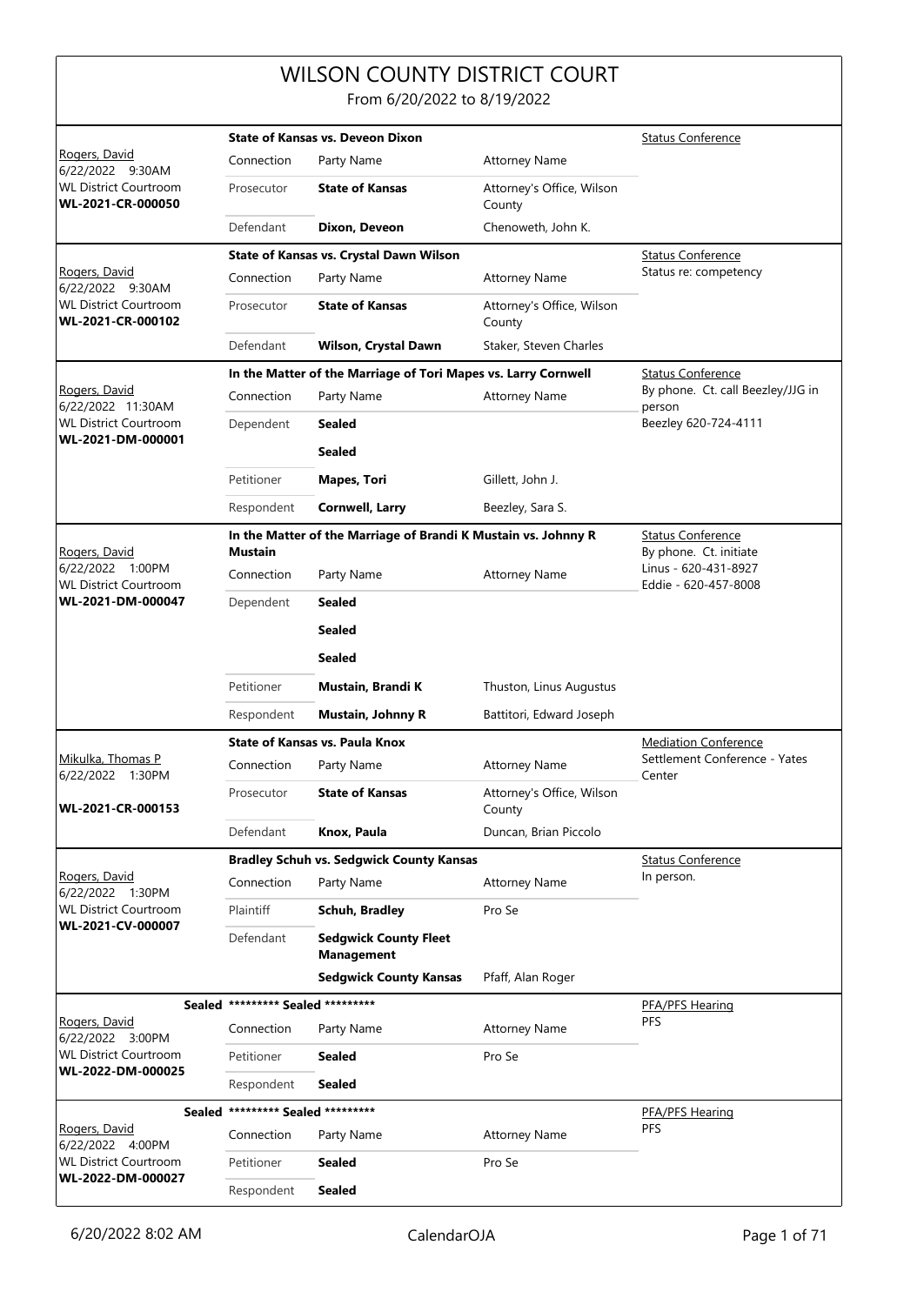|                                                     |                                   | <b>State of Kansas vs. Kayla Martinez</b>          |                                     | <b>Status Conference</b> |
|-----------------------------------------------------|-----------------------------------|----------------------------------------------------|-------------------------------------|--------------------------|
| Davis, Tod Michael<br>6/23/2022 9:00AM              | Connection                        | Party Name                                         | <b>Attorney Name</b>                |                          |
| <b>WL Magistrate Courtroom</b><br>2020-CR-000105    | Prosecutor                        | <b>State of Kansas</b>                             | Attorney's Office, Wilson<br>County |                          |
|                                                     | Defendant                         | Martinez, Kayla                                    | Thuston, Linus Augustus             |                          |
|                                                     |                                   | <b>State of Kansas vs. Johnny Frank Conger III</b> |                                     | <b>Bond - Appearance</b> |
| Davis, Tod Michael<br>6/23/2022 9:00AM              | Connection                        | Party Name                                         | <b>Attorney Name</b>                |                          |
| <b>WL Magistrate Courtroom</b><br>2020-TR-000457    | Prosecutor                        | <b>State of Kansas</b>                             | Attorney's Office, Wilson<br>County |                          |
|                                                     | Defendant                         | Conger, Johnny Frank, III                          | Chenoweth, John K.                  |                          |
|                                                     |                                   | <b>State of Kansas vs. Derek Dell Pfizenmaier</b>  |                                     | <u>Review Hearing</u>    |
| Davis, Tod Michael<br>6/23/2022 9:00AM              | Connection                        | Party Name                                         | <b>Attorney Name</b>                |                          |
| <b>WL Magistrate Courtroom</b><br>WL-2021-TR-001262 | Prosecutor                        | <b>State of Kansas</b>                             | Attorney's Office, Wilson<br>County |                          |
|                                                     | Defendant                         | Pfizenmaier, Derek Dell                            |                                     |                          |
|                                                     |                                   | <b>State of Kansas vs. DIANE M COOPER</b>          |                                     | <b>Status Conference</b> |
| Davis, Tod Michael<br>6/23/2022 9:00AM              | Connection                        | Party Name                                         | <b>Attorney Name</b>                |                          |
| <b>WL Magistrate Courtroom</b><br>WL-2021-TR-002050 | Prosecutor                        | <b>State of Kansas</b>                             | Attorney's Office, Wilson<br>County |                          |
|                                                     | Defendant                         | <b>COOPER, DIANE M</b>                             |                                     |                          |
|                                                     |                                   | <b>State of Kansas vs. Isidro Manuel Bustos</b>    |                                     | <b>Review Hearing</b>    |
| Davis, Tod Michael<br>6/23/2022 9:00AM              | Connection                        | Party Name                                         | <b>Attorney Name</b>                | for Journal Entry        |
| <b>WL Magistrate Courtroom</b><br>WL-2022-CR-000026 | Prosecutor                        | <b>State of Kansas</b>                             | Attorney's Office, Wilson<br>County |                          |
|                                                     | Defendant                         | <b>Bustos, Isidro Manuel</b>                       | Chenoweth, John K.                  |                          |
|                                                     | Sealed ********* Sealed ********* |                                                    |                                     | <b>Bond - Appearance</b> |
| Davis, Tod Michael<br>6/23/2022 9:00AM              | Connection                        | Party Name                                         | <b>Attorney Name</b>                |                          |
| <b>WL Magistrate Courtroom</b><br>WL-2022-MR-000099 | Prosecutor                        | <b>Sealed</b>                                      | Attorney's Office, Wilson<br>County |                          |
|                                                     | Defendant                         | Sealed                                             |                                     |                          |
|                                                     | Sealed ********* Sealed ********* |                                                    |                                     | <b>Status Conference</b> |
| Davis, Tod Michael<br>6/23/2022 9:00AM              | Connection                        | Party Name                                         | <b>Attorney Name</b>                |                          |
| <b>WL Magistrate Courtroom</b><br>WL-2022-MR-000100 | Prosecutor                        | <b>Sealed</b>                                      | Attorney's Office, Wilson<br>County |                          |
|                                                     | Defendant                         | <b>Sealed</b>                                      | Chenoweth, John K.                  |                          |
|                                                     | Sealed ********* Sealed ********* |                                                    |                                     | <u>Bond - Appearance</u> |
| Davis, Tod Michael<br>6/23/2022 9:00AM              | Connection                        | Party Name                                         | <b>Attorney Name</b>                |                          |
| <b>WL Magistrate Courtroom</b><br>WL-2022-MR-000102 | Prosecutor                        | <b>Sealed</b>                                      | Attorney's Office, Wilson<br>County |                          |
|                                                     | Defendant                         | <b>Sealed</b>                                      |                                     |                          |
|                                                     |                                   | State of Kansas vs. Melinda K Johnson              |                                     | Diversion - Status       |
| Davis, Tod Michael<br>6/23/2022 9:00AM              | Connection                        | Party Name                                         | <b>Attorney Name</b>                |                          |
| <b>WL Magistrate Courtroom</b><br>WL-2022-TR-000116 | Prosecutor                        | <b>State of Kansas</b>                             | Attorney's Office, Wilson<br>County |                          |
|                                                     | Defendant                         | Johnson, Melinda K                                 |                                     |                          |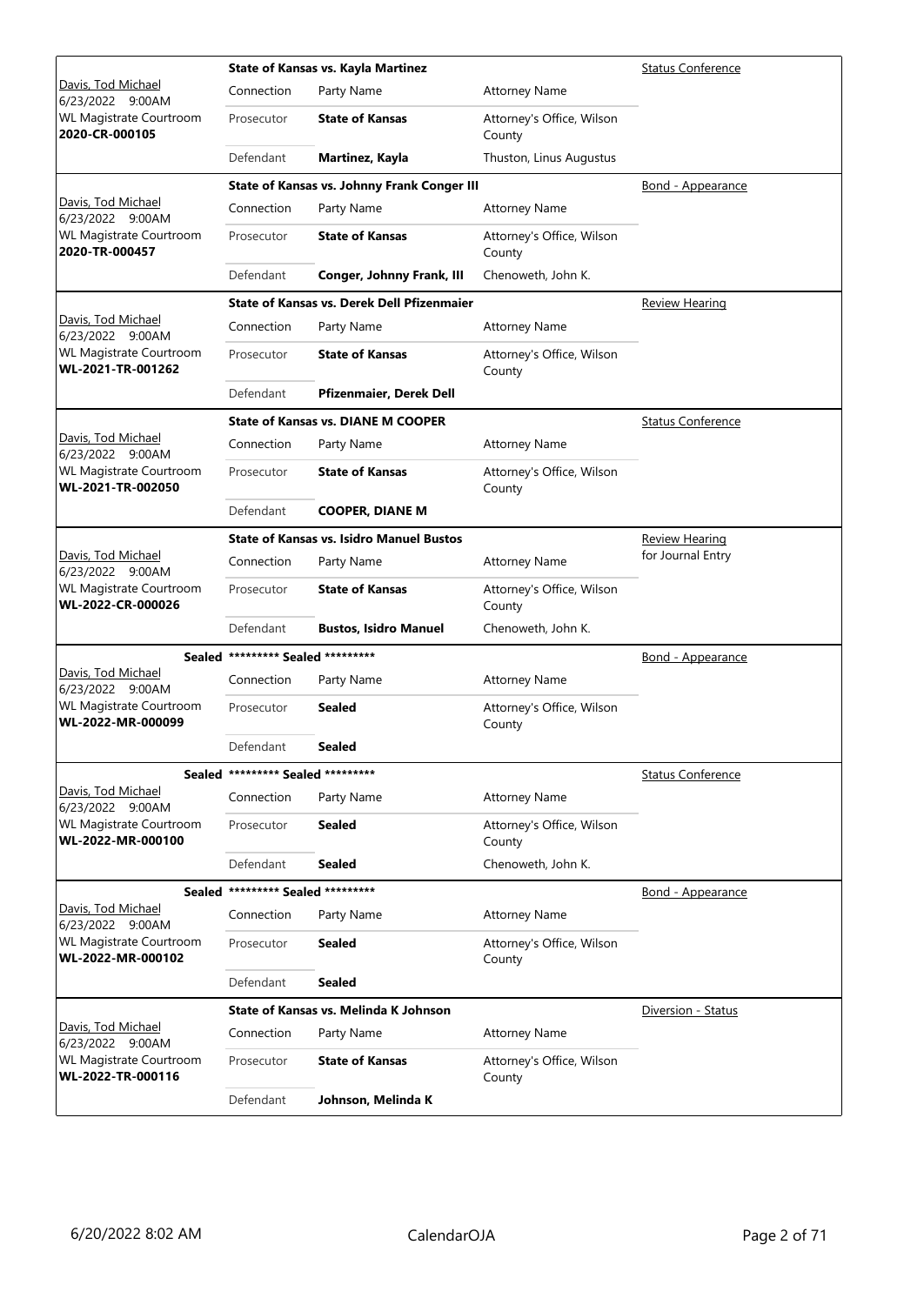|                                                     | State of Kansas vs. Tabatha N Wooldridge |                                                                  |                                     | <b>Status Conference</b> |
|-----------------------------------------------------|------------------------------------------|------------------------------------------------------------------|-------------------------------------|--------------------------|
| Davis, Tod Michael<br>6/23/2022 9:00AM              | Connection                               | Party Name                                                       | <b>Attorney Name</b>                |                          |
| WL Magistrate Courtroom<br>WL-2022-TR-000266        | Prosecutor                               | <b>State of Kansas</b>                                           | Attorney's Office, Wilson<br>County |                          |
|                                                     | Defendant                                | Wooldridge, Tabatha N                                            | Griebat, Jeb Cameron                |                          |
|                                                     |                                          | State of Kansas vs. Larry H Johnson                              |                                     | Hearing                  |
| Davis, Tod Michael<br>6/23/2022 9:00AM              | Connection                               | Party Name                                                       | <b>Attorney Name</b>                | Order to Appear          |
| <b>WL Magistrate Courtroom</b><br>WL-2022-TR-000429 | Prosecutor                               | <b>State of Kansas</b>                                           | Attorney's Office, Wilson<br>County |                          |
|                                                     | Defendant                                | Johnson, Larry H                                                 |                                     |                          |
|                                                     |                                          | <b>State of Kansas vs. WHITNEY NICOLE CUMMINS</b>                |                                     | <b>First Appearance</b>  |
| Davis, Tod Michael<br>6/23/2022 9:00AM              | Connection                               | Party Name                                                       | <b>Attorney Name</b>                |                          |
| WL Magistrate Courtroom<br>WL-2022-TR-000500        | Prosecutor                               | <b>State of Kansas</b>                                           | Attorney's Office, Wilson<br>County |                          |
|                                                     | Defendant                                | <b>CUMMINS, WHITNEY</b><br><b>NICOLE</b>                         |                                     |                          |
|                                                     |                                          | State of Kansas vs. Meyah R Jean                                 |                                     | <b>First Appearance</b>  |
| Davis, Tod Michael<br>6/23/2022 9:00AM              | Connection                               | Party Name                                                       | <b>Attorney Name</b>                |                          |
| <b>WL Magistrate Courtroom</b><br>WL-2022-TR-000510 | Prosecutor                               | <b>State of Kansas</b>                                           | Attorney's Office, Wilson<br>County |                          |
|                                                     | Defendant                                | Jean, Meyah R                                                    |                                     |                          |
|                                                     |                                          | <b>State of Kansas vs. ERICA SUE EATON</b>                       | <b>First Appearance</b>             |                          |
| Davis, Tod Michael<br>6/23/2022 9:00AM              | Connection                               | Party Name                                                       | <b>Attorney Name</b>                |                          |
| <b>WL Magistrate Courtroom</b><br>WL-2022-TR-000518 | Prosecutor                               | <b>State of Kansas</b>                                           | Attorney's Office, Wilson<br>County |                          |
|                                                     | Defendant                                | <b>EATON, ERICA SUE</b>                                          |                                     |                          |
|                                                     |                                          | <b>State of Kansas vs. Tyler David Crocker</b>                   |                                     | <b>First Appearance</b>  |
| Davis, Tod Michael<br>6/23/2022 9:00AM              | Connection                               | Party Name                                                       | <b>Attorney Name</b>                |                          |
| <b>WL Magistrate Courtroom</b><br>WL-2022-TR-000567 | Prosecutor                               | <b>State of Kansas</b>                                           | Attorney's Office, Wilson<br>County |                          |
|                                                     | Defendant                                | <b>Crocker, Tyler David</b>                                      |                                     |                          |
|                                                     |                                          | State of Kansas vs. Christopher R Terrel                         |                                     | <u>First Appearance</u>  |
| Davis, Tod Michael<br>6/23/2022 9:00AM              | Connection                               | Party Name                                                       | <b>Attorney Name</b>                |                          |
| <b>WL Magistrate Courtroom</b><br>WL-2022-TR-000576 | Prosecutor                               | <b>State of Kansas</b>                                           | Attorney's Office, Wilson<br>County |                          |
|                                                     | Defendant                                | <b>Terrel, Christopher R</b>                                     |                                     |                          |
|                                                     |                                          | State of Kansas vs. Leroy Cohen, III                             |                                     | <b>Bond - Appearance</b> |
| Davis, Tod Michael<br>6/23/2022 9:00AM              | Connection                               | Party Name                                                       | <b>Attorney Name</b>                |                          |
| <b>WL Magistrate Courtroom</b><br>WL-2022-TR-000603 | Prosecutor                               | <b>State of Kansas</b>                                           | Attorney's Office, Wilson<br>County |                          |
|                                                     | Defendant                                | Cohen, Leroy, III                                                |                                     |                          |
|                                                     |                                          | In the Matter of the Marriage of Shelby Shay vs. Dustin R Lindal |                                     | Divorce Uncontested      |
| Rogers, David<br>6/23/2022 9:30AM                   | Connection                               | Party Name                                                       | <b>Attorney Name</b>                | stipulated               |
| <b>WL District Courtroom</b>                        | Dependent                                | Sealed                                                           |                                     |                          |
| WL-2022-DM-000016                                   |                                          | Sealed                                                           |                                     |                          |
|                                                     | Petitioner                               | Shay, Shelby                                                     | Pro Se                              |                          |
|                                                     | Respondent                               | <b>Lindal, Dustin R</b>                                          |                                     |                          |
|                                                     |                                          |                                                                  |                                     |                          |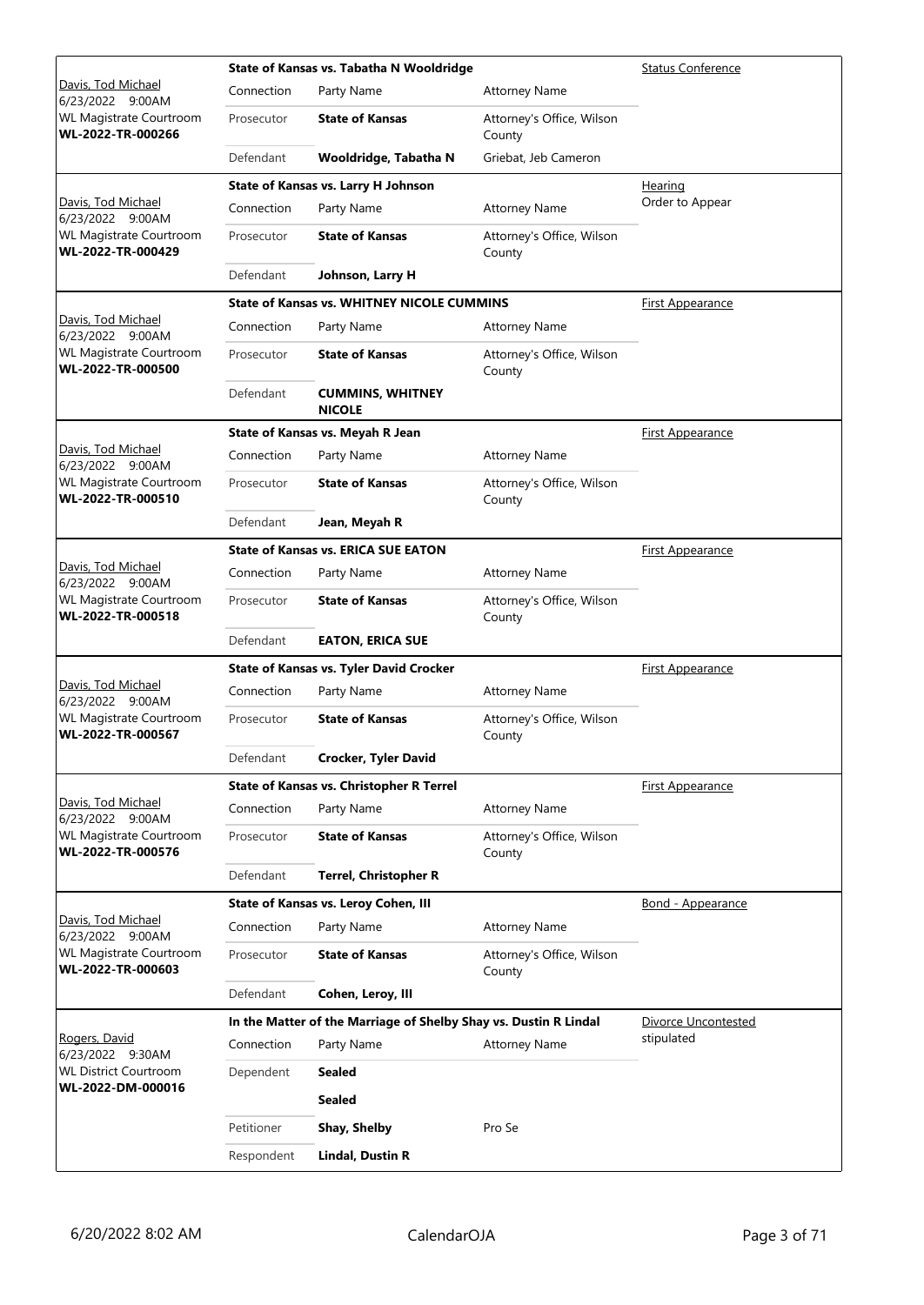|                                                                    |                    | <b>State of Kansas vs. Jessie A Wyant</b>                         | <b>Bench Trial</b>                                                 |                                             |
|--------------------------------------------------------------------|--------------------|-------------------------------------------------------------------|--------------------------------------------------------------------|---------------------------------------------|
| Davis, Tod Michael<br>6/23/2022 10:00AM                            | Connection         | Party Name                                                        | <b>Attorney Name</b>                                               |                                             |
| WL Magistrate Courtroom<br>WL-2021-CR-000090                       | Prosecutor         | <b>State of Kansas</b>                                            | Attorney's Office, Wilson<br>County                                |                                             |
|                                                                    | Defendant          | <b>Wyant, Jessie A</b>                                            | Chenoweth, John K.                                                 |                                             |
|                                                                    |                    | In the Matter of the Marriage of Christopher Ryan vs. Trisha Ryan |                                                                    | <b>Status Conference</b>                    |
| Rogers, David<br>6/23/2022 10:00AM                                 | Connection         | Party Name                                                        | <b>Attorney Name</b>                                               | By phone. Ct. initiate<br>Dugan620-212-5918 |
| <b>WL District Courtroom</b>                                       | Dependent          | <b>Sealed</b>                                                     |                                                                    | Reynolds 620-331-1800                       |
| WL-2021-DM-000066                                                  |                    | <b>Sealed</b>                                                     |                                                                    |                                             |
|                                                                    | Petitioner         | Ryan, Christopher                                                 | Dugan, Melissa Rene                                                |                                             |
|                                                                    | Respondent         | Ryan, Trisha                                                      | Reynolds, Daniel Mark                                              |                                             |
|                                                                    |                    | <b>State of Kansas vs. JUDGE HILMER DEASON</b>                    |                                                                    | Bench Trial                                 |
| Davis, Tod Michael<br>6/23/2022 10:00AM                            | Connection         | Party Name                                                        | <b>Attorney Name</b>                                               |                                             |
| WL Magistrate Courtroom<br>WL-2021-TR-000460                       | Prosecutor         | <b>State of Kansas</b>                                            | Attorney's Office, Wilson<br>County                                |                                             |
|                                                                    | Defendant          | <b>DEASON, JUDGE HILMER</b>                                       |                                                                    |                                             |
|                                                                    |                    |                                                                   | In the Matter of the Marriage of Chrystal Conger vs. Johnny Conger | <b>Divorce Uncontested</b>                  |
| Rogers, David<br>6/23/2022 10:30AM<br><b>WL District Courtroom</b> | Connection         | Party Name                                                        | <b>Attorney Name</b>                                               |                                             |
| WL-2021-DM-000061                                                  | Petitioner         | Conger, Chrystal                                                  | Pro Se                                                             |                                             |
|                                                                    | Respondent         | Conger, Johnny                                                    |                                                                    |                                             |
|                                                                    |                    | <b>State of Kansas vs. Nicholas Otto-Asad</b>                     |                                                                    | <b>Status Conference</b>                    |
| Davis, Tod Michael<br>6/23/2022 1:30PM                             | Connection         | Party Name                                                        | <b>Attorney Name</b>                                               |                                             |
| <b>WL Magistrate Courtroom</b><br>2019-CR-000054                   | Prosecutor         | <b>State of Kansas</b>                                            | Mc Vay, Kendall Moran                                              |                                             |
|                                                                    | Defendant          | <b>Otto-Asad, Nicholas</b>                                        | Hoffmeister, Cole Alan                                             |                                             |
|                                                                    |                    | <b>State of Kansas vs. Caryn L Moore</b>                          |                                                                    | <b>Show Cause Hearing</b>                   |
| Davis, Tod Michael<br>6/23/2022 1:30PM                             | Connection         | Party Name                                                        | <b>Attorney Name</b>                                               |                                             |
| <b>WL Magistrate Courtroom</b><br>2020-CR-000005                   | Prosecutor         | <b>State of Kansas</b>                                            | Attorney's Office, Wilson<br>County                                |                                             |
|                                                                    | Defendant          | Moore, Caryn L                                                    | Hoffmeister, Cole Alan                                             |                                             |
|                                                                    |                    | State of Kansas vs. Collin W Logan                                |                                                                    | <b>Status Conference</b>                    |
| Davis, Tod Michael<br>6/23/2022 1:30PM                             | Connection         | Party Name                                                        | <b>Attorney Name</b>                                               |                                             |
| WL Magistrate Courtroom<br>WL-2021-CR-000001                       | Prosecutor         | <b>State of Kansas</b>                                            | Attorney's Office, Wilson<br>County                                |                                             |
|                                                                    | Defendant          | Logan, Collin W                                                   | Public Defender, SEK                                               |                                             |
|                                                                    | Public             | <b>Public Defender, SEK</b>                                       |                                                                    |                                             |
|                                                                    | Defender           | <b>Public Defender, SEK</b>                                       |                                                                    |                                             |
|                                                                    |                    | <b>State of Kansas vs. Kayne M Prouse</b>                         |                                                                    | <b>Status Conference</b>                    |
| Davis, Tod Michael<br>6/23/2022 1:30PM                             | Connection         | Party Name                                                        | <b>Attorney Name</b>                                               |                                             |
| <b>WL Magistrate Courtroom</b><br>WL-2021-CR-000008                | Prosecutor         | <b>State of Kansas</b>                                            | Attorney's Office, Wilson<br>County                                |                                             |
|                                                                    | Defendant          | Prouse, Kayne M                                                   | Chard, Jill Elaine                                                 |                                             |
|                                                                    | Public<br>Defender | <b>Public Defender, SEK</b>                                       |                                                                    |                                             |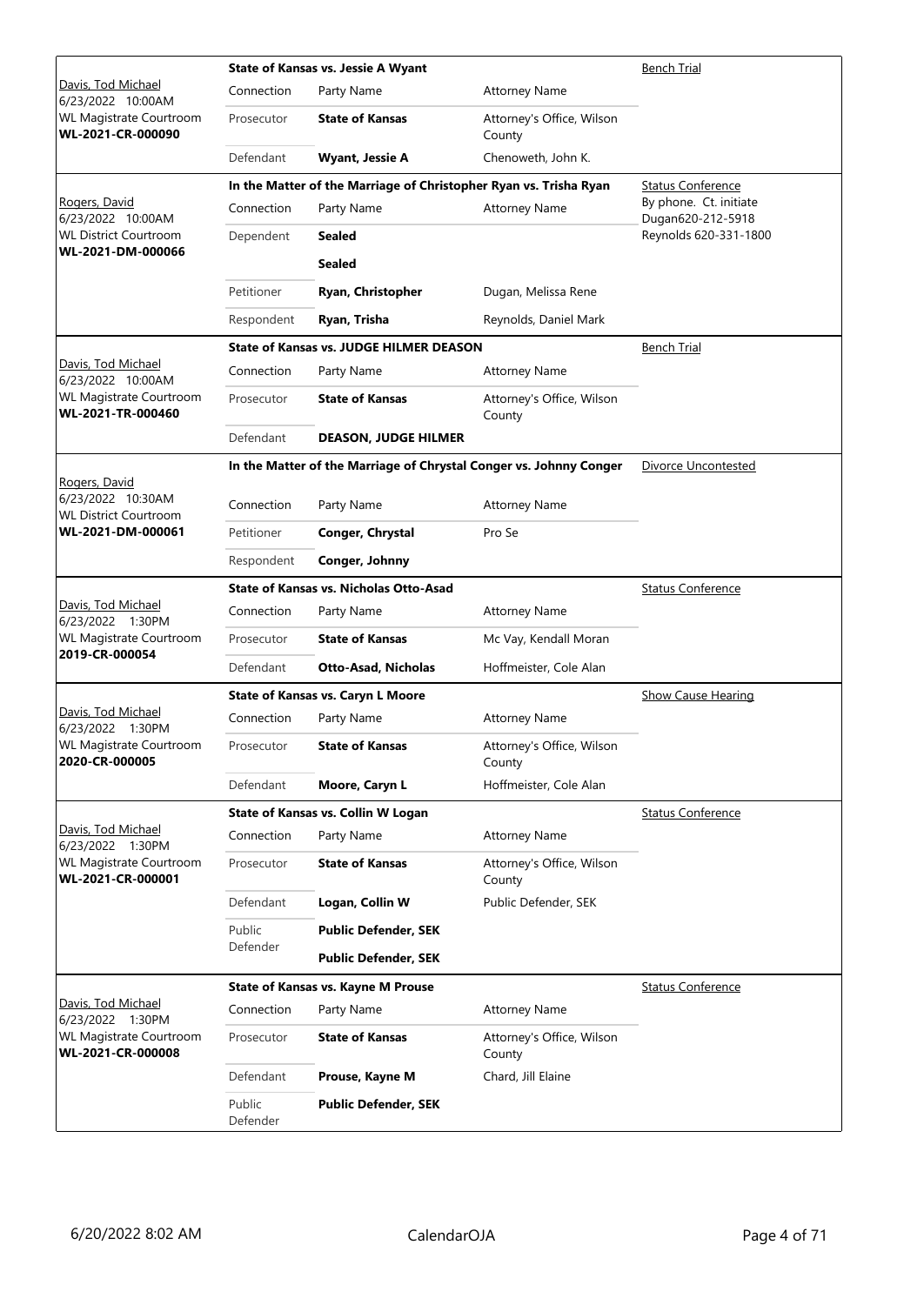|                                                     |                    | <b>State of Kansas vs. Paullix J Beachy</b><br><b>Preliminary Examination</b> |                                     |                                |  |  |
|-----------------------------------------------------|--------------------|-------------------------------------------------------------------------------|-------------------------------------|--------------------------------|--|--|
| Davis, Tod Michael<br>6/23/2022 1:30PM              | Connection         | Party Name                                                                    | <b>Attorney Name</b>                |                                |  |  |
| <b>WL Magistrate Courtroom</b><br>WL-2021-CR-000074 | Prosecutor         | <b>State of Kansas</b>                                                        | Attorney's Office, Wilson<br>County |                                |  |  |
|                                                     | Defendant          | <b>Beachy, Paullix J</b>                                                      | Staker, Steven Charles              |                                |  |  |
|                                                     | Public<br>Defender | <b>Staker, Steven Charles</b>                                                 |                                     |                                |  |  |
|                                                     |                    | <b>State of Kansas vs. Paullix Beachy</b>                                     |                                     | <b>Preliminary Examination</b> |  |  |
| Davis, Tod Michael<br>6/23/2022 1:30PM              | Connection         | Party Name                                                                    | <b>Attorney Name</b>                |                                |  |  |
| <b>WL Magistrate Courtroom</b><br>WL-2021-CR-000124 | Prosecutor         | <b>State of Kansas</b>                                                        | Attorney's Office, Wilson<br>County |                                |  |  |
|                                                     | Defendant          | <b>Beachy, Paullix</b>                                                        | Staker, Steven Charles              |                                |  |  |
|                                                     | Public<br>Defender | <b>Staker, Steven Charles</b>                                                 |                                     |                                |  |  |
|                                                     |                    | <b>State of Kansas vs. Tony L Cunningham</b>                                  |                                     | <b>Status Conference</b>       |  |  |
| Davis, Tod Michael<br>6/23/2022 1:30PM              | Connection         | Party Name                                                                    | <b>Attorney Name</b>                |                                |  |  |
| <b>WL Magistrate Courtroom</b><br>WL-2021-CR-000129 | Prosecutor         | <b>State of Kansas</b>                                                        | Attorney's Office, Wilson<br>County |                                |  |  |
|                                                     | Defendant          | <b>Cunningham, Tony L</b>                                                     | Chard, Jill Elaine                  |                                |  |  |
|                                                     |                    | State of Kansas vs. Collin W Logan                                            |                                     | <b>Status Conference</b>       |  |  |
| Davis, Tod Michael<br>6/23/2022 1:30PM              | Connection         | Party Name                                                                    | <b>Attorney Name</b>                |                                |  |  |
| <b>WL Magistrate Courtroom</b><br>WL-2021-CR-000145 | Prosecutor         | <b>State of Kansas</b>                                                        | Attorney's Office, Wilson<br>County |                                |  |  |
|                                                     | Defendant          | Logan, Collin W                                                               | Chard, Jill Elaine                  |                                |  |  |
|                                                     | Public<br>Defender | <b>Public Defender, SEK</b>                                                   |                                     |                                |  |  |
|                                                     |                    | State of Kansas vs. Collin Wade Logan                                         |                                     | <b>Status Conference</b>       |  |  |
| Davis, Tod Michael<br>6/23/2022 1:30PM              | Connection         | Party Name                                                                    | <b>Attorney Name</b>                |                                |  |  |
| <b>WL Magistrate Courtroom</b><br>WL-2021-CR-000181 | Prosecutor         | <b>State of Kansas</b>                                                        | Attorney's Office, Wilson<br>County |                                |  |  |
|                                                     | Defendant          | Logan, Collin Wade                                                            | Chard, Jill Elaine                  |                                |  |  |
|                                                     | Public<br>Defender | <b>Public Defender, SEK</b>                                                   |                                     |                                |  |  |
|                                                     |                    | State of Kansas vs. Rachel Mae Wilson                                         |                                     | <b>Preliminary Examination</b> |  |  |
| Davis, Tod Michael<br>6/23/2022 1:30PM              | Connection         | Party Name                                                                    | <b>Attorney Name</b>                |                                |  |  |
| <b>WL Magistrate Courtroom</b><br>WL-2021-CR-000187 | Prosecutor         | <b>State of Kansas</b>                                                        | Attorney's Office, Wilson<br>County |                                |  |  |
|                                                     | Defendant          | <b>Wilson, Rachel Mae</b>                                                     | Staker, Steven Charles              |                                |  |  |
|                                                     |                    | <b>State of Kansas vs. Paullix Jacob Beachy</b>                               |                                     | <b>Preliminary Examination</b> |  |  |
| Davis, Tod Michael<br>6/23/2022 1:30PM              | Connection         | Party Name                                                                    | <b>Attorney Name</b>                |                                |  |  |
| <b>WL Magistrate Courtroom</b><br>WL-2021-CR-000191 | Prosecutor         | <b>State of Kansas</b>                                                        | Attorney's Office, Wilson<br>County |                                |  |  |
|                                                     | Defendant          | <b>Beachy, Paullix Jacob</b>                                                  | Staker, Steven Charles              |                                |  |  |
|                                                     | Public<br>Defender | <b>Public Defender, SEK</b>                                                   |                                     |                                |  |  |
|                                                     |                    | <b>State of Kansas vs. James F Rogers</b>                                     |                                     | Hearing                        |  |  |
| Davis, Tod Michael<br>6/23/2022 1:30PM              | Connection         | Party Name                                                                    | <b>Attorney Name</b>                |                                |  |  |
| <b>WL Magistrate Courtroom</b><br>WL-2021-TR-000955 | Prosecutor         | <b>State of Kansas</b>                                                        | Attorney's Office, Wilson<br>County |                                |  |  |
|                                                     | Defendant          | Rogers, James F                                                               | Staker, Steven Charles              |                                |  |  |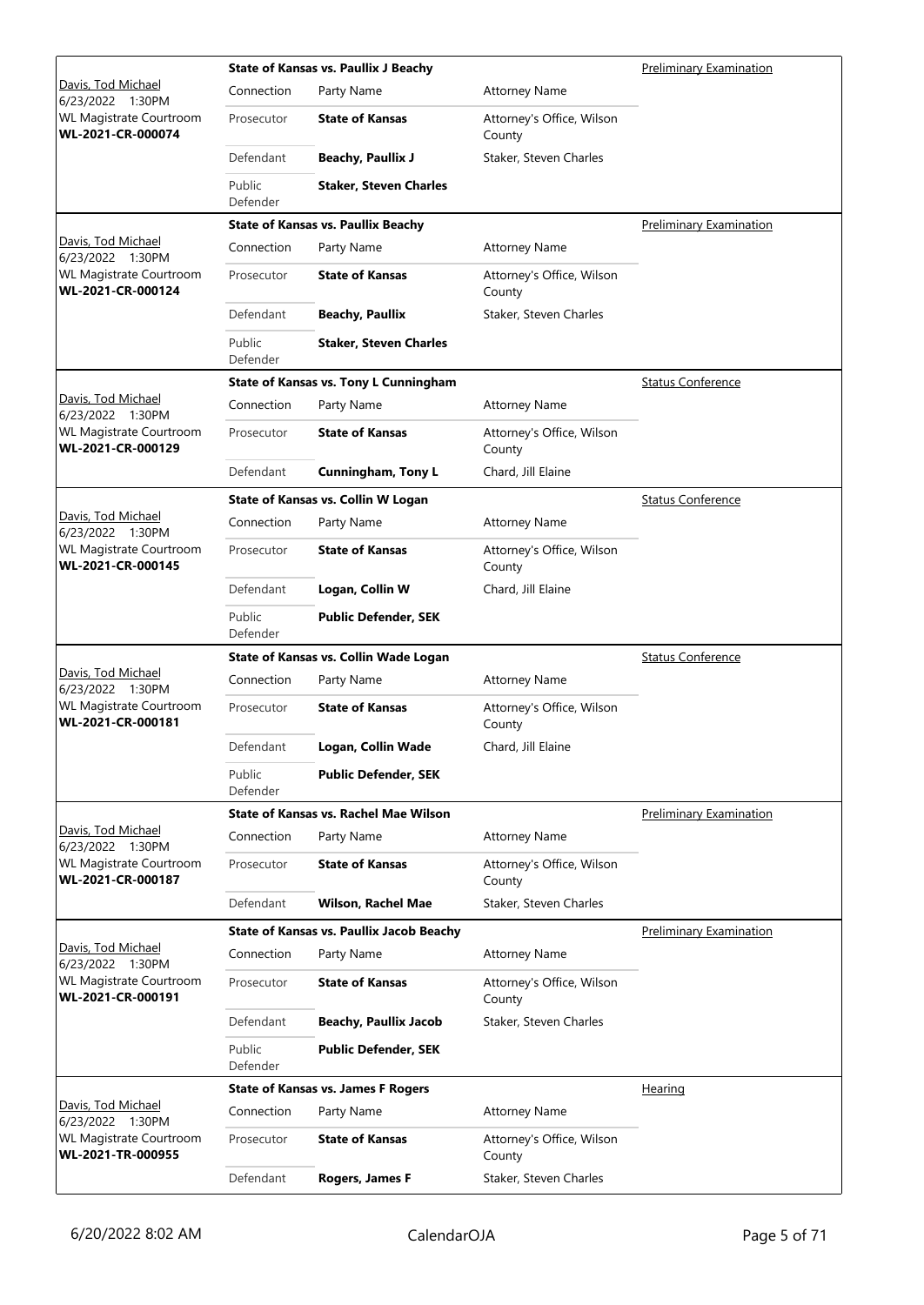|                                                     |                                   | State of Kansas vs. Edward Douglas Kane             |                                     | Status Conference        |
|-----------------------------------------------------|-----------------------------------|-----------------------------------------------------|-------------------------------------|--------------------------|
| Davis, Tod Michael<br>6/23/2022 1:30PM              | Connection                        | Party Name                                          | <b>Attorney Name</b>                |                          |
| <b>WL Magistrate Courtroom</b><br>WL-2022-CR-000009 | Prosecutor                        | <b>State of Kansas</b>                              | Attorney's Office, Wilson<br>County |                          |
|                                                     | Defendant                         | <b>Kane, Edward Douglas</b>                         | Chard, Jill Elaine                  |                          |
|                                                     | Public<br>Defender                | Chard, Jill Elaine                                  |                                     |                          |
|                                                     |                                   | <b>State of Kansas vs. Tony Lynn Cunningham</b>     |                                     | <b>Status Conference</b> |
| Davis, Tod Michael<br>6/23/2022 1:30PM              | Connection                        | Party Name                                          | <b>Attorney Name</b>                |                          |
| <b>WL Magistrate Courtroom</b><br>WL-2022-CR-000021 | Prosecutor                        | <b>State of Kansas</b>                              | Attorney's Office, Wilson<br>County |                          |
|                                                     | Defendant                         | <b>Cunningham, Tony Lynn</b>                        | Chard, Jill Elaine                  |                          |
|                                                     |                                   | <b>State of Kansas vs. Gabriel Marcel Underwood</b> |                                     | Preliminary Examination  |
| Davis, Tod Michael<br>6/23/2022 1:30PM              | Connection                        | Party Name                                          | <b>Attorney Name</b>                |                          |
| <b>WL Magistrate Courtroom</b><br>WL-2022-CR-000030 | Prosecutor                        | <b>State of Kansas</b>                              | Attorney's Office, Wilson<br>County |                          |
|                                                     | Defendant                         | <b>Underwood, Gabriel</b><br>Marcel                 | Chard, Jill Elaine                  |                          |
|                                                     | Public<br>Defender                | <b>Chard, Jill Elaine</b>                           |                                     |                          |
|                                                     |                                   | <b>State of Kansas vs. John Allen Dedrick</b>       |                                     | <b>Status Conference</b> |
| Davis, Tod Michael<br>6/23/2022 1:30PM              | Connection                        | Party Name                                          | <b>Attorney Name</b>                |                          |
| <b>WL Magistrate Courtroom</b><br>WL-2022-CR-000072 | Prosecutor                        | <b>State of Kansas</b>                              | Attorney's Office, Wilson<br>County |                          |
|                                                     | Defendant                         | Dedrick, John Allen                                 | Chard, Jill Elaine                  |                          |
|                                                     | Public<br>Defender                | Chard, Jill Elaine                                  |                                     |                          |
|                                                     |                                   | State of Kansas vs. Collin Wade Logan               |                                     | <b>Status Conference</b> |
| Davis, Tod Michael<br>6/23/2022 1:30PM              | Connection                        | Party Name                                          | <b>Attorney Name</b>                |                          |
| <b>WL Magistrate Courtroom</b><br>WL-2022-CR-000084 | Prosecutor                        | <b>State of Kansas</b>                              | Attorney's Office, Wilson<br>County |                          |
|                                                     | Defendant                         | Logan, Collin Wade                                  | Chard, Jill Elaine                  |                          |
|                                                     |                                   | <b>State of Kansas vs. John Allen Dedrick</b>       |                                     | <b>Status Conference</b> |
| <u>Davis, Tod Michael</u><br>6/23/2022 1:30PM       | Connection                        | Party Name                                          | <b>Attorney Name</b>                |                          |
| <b>WL Magistrate Courtroom</b><br>WL-2022-CR-000099 | Prosecutor                        | <b>State of Kansas</b>                              | Attorney's Office, Wilson<br>County |                          |
|                                                     | Defendant                         | Dedrick, John Allen                                 | Chard, Jill Elaine                  |                          |
|                                                     | Sealed ********* Sealed ********* |                                                     |                                     | <b>Status Conference</b> |
| Davis, Tod Michael<br>6/23/2022 1:30PM              | Connection                        | Party Name                                          | <b>Attorney Name</b>                |                          |
| <b>WL Magistrate Courtroom</b><br>WL-2022-MR-000094 | Prosecutor                        | <b>Sealed</b>                                       | Attorney's Office, Wilson<br>County |                          |
|                                                     | Defendant                         | <b>Sealed</b>                                       | Chard, Jill Elaine                  |                          |
|                                                     | Sealed ********* Sealed ********* |                                                     |                                     | <b>Status Conference</b> |
| Davis, Tod Michael<br>6/23/2022 1:30PM              | Connection                        | Party Name                                          | <b>Attorney Name</b>                |                          |
| <b>WL Magistrate Courtroom</b><br>WL-2022-MR-000101 | Prosecutor                        | <b>Sealed</b>                                       | Attorney's Office, Wilson<br>County |                          |
|                                                     | Defendant                         | Sealed                                              | Chard, Jill Elaine                  |                          |
|                                                     | Public<br>Defender                | <b>Sealed</b>                                       |                                     |                          |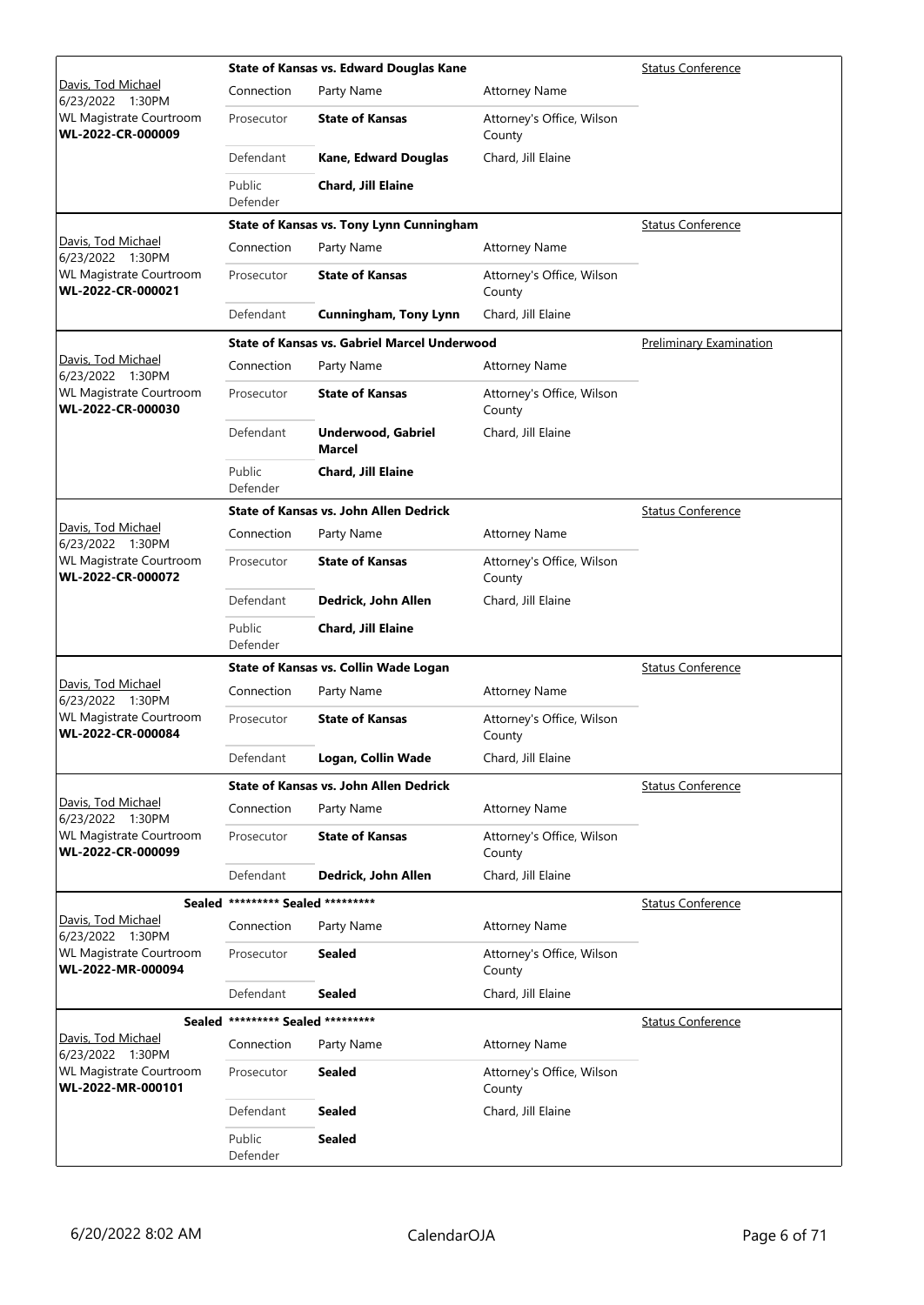|                                                  | Cindy M Coats, Petitioner vs. Jerrod A Coats, Respondent |                                                                   |                          | Child Support                     |
|--------------------------------------------------|----------------------------------------------------------|-------------------------------------------------------------------|--------------------------|-----------------------------------|
| Rogers, David<br>6/24/2022 9:30AM                | Connection                                               | Party Name                                                        | <b>Attorney Name</b>     |                                   |
| <b>WL Magistrate Courtroom</b><br>1999-DM-000054 | Dependent                                                | <b>Sealed</b>                                                     |                          |                                   |
|                                                  |                                                          | <b>Sealed</b>                                                     |                          |                                   |
|                                                  | Other Party                                              | <b>Kansas DCF</b>                                                 | 14 & 31, Young Williams  |                                   |
|                                                  | Petitioner                                               | Darby, Cynthia M                                                  | Reed, Sarah Anne         |                                   |
|                                                  | Respondent                                               | Coats, Jerrod                                                     | Clover, Timothy Dale     |                                   |
|                                                  |                                                          | Kansas, State of (SRS), Petitioner vs. Scott K Miller, Respondent | Motion                   |                                   |
| Rogers, David<br>6/24/2022 9:30AM                | Connection                                               | Party Name                                                        | <b>Attorney Name</b>     | Motion to Mod CS<br>Resp via Zoom |
| <b>WL Magistrate Courtroom</b><br>2007-DM-000006 | Dependent                                                | <b>Sealed</b>                                                     |                          |                                   |
|                                                  | Petitioner                                               | <b>Madl, Renee Nanette</b>                                        |                          |                                   |
|                                                  |                                                          | <b>Kansas DCF</b>                                                 | 14 & 31, Young Williams  |                                   |
|                                                  | Respondent                                               | Miller, Scott K                                                   |                          |                                   |
|                                                  |                                                          | Alyssa Marie Plummer, Petitioner vs. Brec Sicka, Respondent       |                          | Child Support                     |
| Rogers, David<br>6/24/2022 9:30AM                | Connection                                               | Party Name                                                        | <b>Attorney Name</b>     | PA/BW                             |
| <b>WL Magistrate Courtroom</b><br>2013-DM-000022 | Other Party                                              | <b>Kansas DCF</b>                                                 | 14 & 31, Young Williams  |                                   |
|                                                  | Petitioner                                               | Plummer, Alyssa Marie                                             |                          |                                   |
|                                                  | Respondent                                               | Sicka, Brec J                                                     | Clover, Timothy Dale     |                                   |
| Rogers, David                                    | <b>Respondent</b>                                        | Kansas State of (DCF), Petitioner vs. Peter Alexander Hawkins,    | <u>Bond - Appearance</u> |                                   |
| 6/24/2022 9:30AM<br>WL Magistrate Courtroom      | Connection                                               | Party Name                                                        | <b>Attorney Name</b>     |                                   |
| 2015-DM-000043                                   | Dependent                                                | <b>Sealed</b>                                                     |                          |                                   |
|                                                  | Other Party                                              | Ketron, Biranda L                                                 | Hoffmeister, Cole Alan   |                                   |
|                                                  | Petitioner                                               | <b>Kansas DCF</b>                                                 | 14 & 31, Young Williams  |                                   |
|                                                  | Respondent                                               | <b>Hawkins, Peter Alexander</b>                                   | Chenoweth, John K.       |                                   |
|                                                  |                                                          | <b>Nikole M Chaput vs. Trever S Brooks</b>                        |                          | <b>Review Hearing</b>             |
| Rogers, David<br>6/24/2022 9:30AM                | Connection                                               | Party Name                                                        | Attorney Name            |                                   |
| WL Magistrate Courtroom<br>2019-DM-000129        | Dependent                                                | <b>Sealed</b>                                                     |                          |                                   |
|                                                  | State Agency                                             | State of Kansas, ex rel.,<br>DCF                                  | 14 & 31, Young Williams  |                                   |
|                                                  | Petitioner                                               | Chaput, Nikole M                                                  |                          |                                   |
|                                                  | Respondent                                               | <b>Brooks, Trever S</b>                                           | Miller, Monte L.         |                                   |
|                                                  |                                                          | Kansas DCF vs. Terry Jay Kukovich                                 |                          | <u>Hearing</u>                    |
| Rogers, David<br>6/24/2022 9:30AM                | Connection                                               | Party Name                                                        | <b>Attorney Name</b>     |                                   |
| WL Magistrate Courtroom                          | Dependent                                                | <b>Sealed</b>                                                     | 14 & 31, Young Williams  |                                   |
| 2020-DM-000032                                   | Other Party                                              | Kukovich, Desiree                                                 | 14 & 31, Young Williams  |                                   |
|                                                  | Petitioner                                               | <b>Kansas DCF</b>                                                 | 14 & 31, Young Williams  |                                   |
|                                                  | Respondent                                               | Kukovich, Terry Jay                                               |                          |                                   |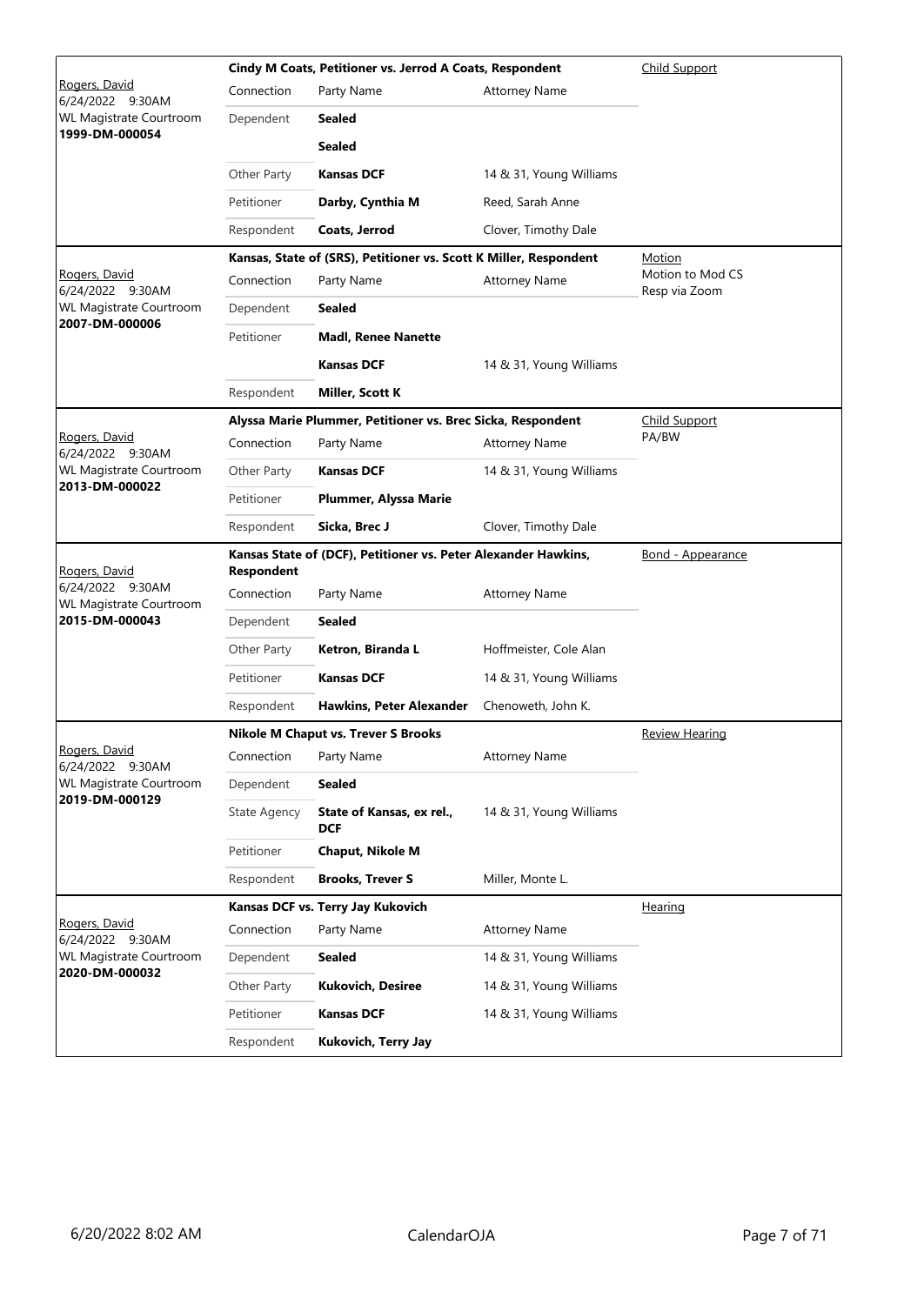|                                                   |                                   | State of Kansas, ex rel., DCF vs. Dillon M. Wasson |                                     | Motion                   |
|---------------------------------------------------|-----------------------------------|----------------------------------------------------|-------------------------------------|--------------------------|
| Rogers, David<br>6/24/2022 9:30AM                 | Connection                        | Party Name                                         | <b>Attorney Name</b>                |                          |
| WL Magistrate Courtroom                           | Dependent                         | <b>Sealed</b>                                      | 14 & 31, Young Williams             |                          |
| WL-2022-DM-000017                                 |                                   | <b>Sealed</b>                                      | 14 & 31, Young Williams             |                          |
|                                                   | Petitioner                        | State of Kansas, ex rel.,<br><b>DCF</b>            | 14 & 31, Young Williams             |                          |
|                                                   | Respondent                        | Wasson, Dillon M.                                  |                                     |                          |
|                                                   | Sealed ********* Sealed ********* |                                                    |                                     | PFA/PFS Hearing          |
| Rogers, David<br>6/24/2022 10:00AM                | Connection                        | Party Name                                         | <b>Attorney Name</b>                | <b>PFA</b>               |
| <b>WL District Courtroom</b><br>WL-2022-DM-000031 | Dependent                         | <b>Sealed</b>                                      |                                     |                          |
|                                                   |                                   | <b>Sealed</b>                                      |                                     |                          |
|                                                   |                                   | <b>Sealed</b>                                      |                                     |                          |
|                                                   |                                   | <b>Sealed</b>                                      |                                     |                          |
|                                                   |                                   | <b>Sealed</b>                                      |                                     |                          |
|                                                   | Petitioner                        | <b>Sealed</b>                                      | Rosenblad, Eric L.                  |                          |
|                                                   | Respondent                        | <b>Sealed</b>                                      |                                     |                          |
|                                                   |                                   | <b>State of Kansas vs. JUDGE HILMER DEASON</b>     |                                     | Overdue Hold             |
| Davis, Tod Michael<br>6/25/2022 9:00AM            | Connection                        | Party Name                                         | <b>Attorney Name</b>                |                          |
| WL-2021-TR-000460                                 | Prosecutor                        | <b>State of Kansas</b>                             | Attorney's Office, Wilson<br>County |                          |
|                                                   | Defendant                         | <b>DEASON, JUDGE HILMER</b>                        |                                     |                          |
|                                                   |                                   | <b>State of Kansas vs. JAMIE L BEALS</b>           |                                     | Overdue Hold             |
| Davis, Tod Michael<br>6/25/2022 9:00AM            | Connection                        | Party Name                                         | <b>Attorney Name</b>                |                          |
| WL-2022-TR-000420                                 | Prosecutor                        | <b>State of Kansas</b>                             | Attorney's Office, Wilson<br>County |                          |
|                                                   | Defendant                         | <b>BEALS, JAMIE L</b>                              |                                     |                          |
|                                                   |                                   | In the Matter of Kadynce McConnell                 |                                     | <b>Petition</b>          |
| Davis, Tod Michael<br>6/27/2022 9:00AM            | Connection                        | Party Name                                         | <b>Attorney Name</b>                |                          |
| <b>WL District Courtroom</b><br>WL-2022-PR-000019 | Subject                           | <b>McConnell, Kadynce</b>                          |                                     |                          |
|                                                   | Petitioner                        | White, Lisa A                                      | Chenoweth, John K.                  |                          |
|                                                   |                                   | Discover Bank vs. Danny W Schultz                  |                                     | <b>Status Conference</b> |
| Davis, Tod Michael<br>6/27/2022 9:30AM            | Connection                        | Party Name                                         | <b>Attorney Name</b>                |                          |
| <b>WL District Courtroom</b><br>WL-2021-LM-000378 | Plaintiff                         | <b>Discover Bank</b>                               | Hood, Rickard Wayne                 |                          |
|                                                   | Defendant                         | Schultz, Danny W                                   | Smalley, Cary Sawyer                |                          |
|                                                   |                                   | City of Neodesha vs. Whitney R Starliper           |                                     | <b>Status Conference</b> |
| Davis, Tod Michael<br>6/27/2022 9:30AM            | Connection                        | Party Name                                         | <b>Attorney Name</b>                |                          |
| <b>WL District Courtroom</b><br>WL-2022-LM-000098 | Plaintiff                         | <b>City of Neodesha</b>                            | Mc Vay, Kendall Moran               |                          |
|                                                   | Defendant                         | <b>Starliper, Whitney R</b>                        |                                     |                          |
| Davis, Tod Michael                                |                                   | <b>LVNV FUNDING LLC vs. Amanda Garnett</b>         |                                     | <b>Answer Hearing</b>    |
| 6/27/2022 9:30AM                                  | Connection                        | Party Name                                         | <b>Attorney Name</b>                |                          |
| <b>WL District Courtroom</b><br>WL-2022-LM-000136 | Plaintiff                         | <b>LVNV FUNDING LLC</b>                            | Milien, Christina Marie             |                          |
|                                                   | Defendant                         | Garnett, Amanda                                    |                                     |                          |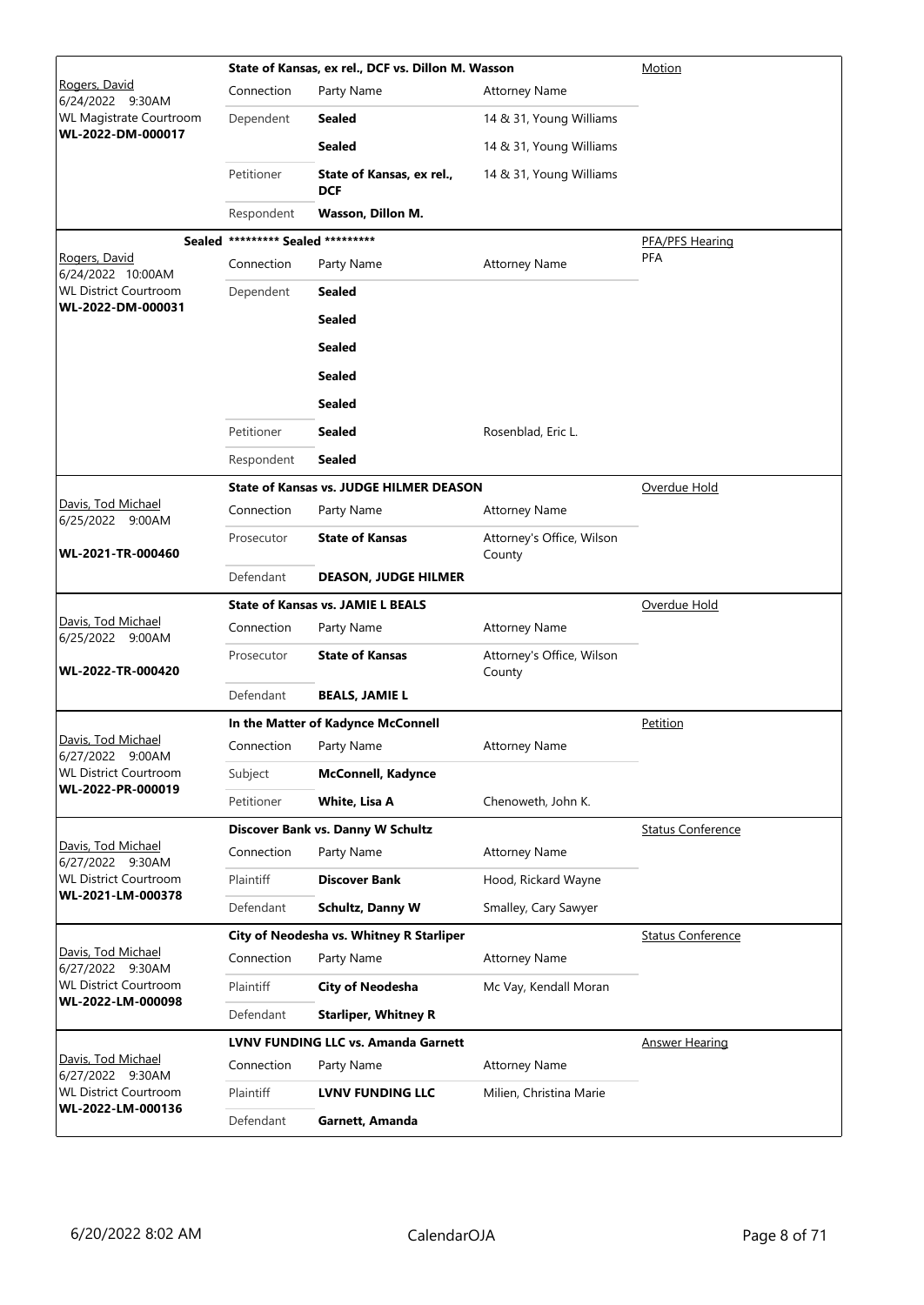|                                                                     |            | City of Neodesha vs. Barbara J Hamic                           |                                     | <b>Answer Hearing</b>    |
|---------------------------------------------------------------------|------------|----------------------------------------------------------------|-------------------------------------|--------------------------|
| <u> Davis, Tod Michael</u><br>6/27/2022 9:30AM                      | Connection | Party Name                                                     | <b>Attorney Name</b>                |                          |
| <b>WL District Courtroom</b>                                        | Plaintiff  | <b>City of Neodesha</b>                                        | Mc Vay, Kendall Moran               |                          |
| WL-2022-LM-000139                                                   | Defendant  | Hamic, Barbara J                                               |                                     |                          |
|                                                                     |            | City of Neodesha vs. Jana L Geiger                             |                                     | Answer Hearing           |
| Davis, Tod Michael<br>6/27/2022 9:30AM                              | Connection | Party Name                                                     | <b>Attorney Name</b>                |                          |
| <b>WL District Courtroom</b>                                        | Plaintiff  | <b>City of Neodesha</b>                                        | Mc Vay, Kendall Moran               |                          |
| WL-2022-LM-000140                                                   | Defendant  | Geiger, Jana L                                                 |                                     |                          |
|                                                                     |            | <b>UHG I LLC vs. William Vanfossen</b>                         |                                     | Answer Hearing           |
| Davis, Tod Michael<br>6/27/2022 9:30AM                              | Connection | Party Name                                                     | <b>Attorney Name</b>                |                          |
| <b>WL District Courtroom</b>                                        | Plaintiff  | <b>UHG I LLC</b>                                               | Milien, Christina Marie             |                          |
| WL-2022-LM-000143                                                   | Defendant  | Vanfossen, William                                             |                                     |                          |
|                                                                     |            | Citibank, N.A. vs. Sondra M Harrelson                          |                                     | <b>Answer Hearing</b>    |
| Davis, Tod Michael<br>6/27/2022 9:30AM                              | Connection | Party Name                                                     | <b>Attorney Name</b>                |                          |
| <b>WL District Courtroom</b>                                        | Plaintiff  | Citibank, N.A.                                                 | Morgan, Porter Heath, IV            |                          |
| WL-2022-LM-000146                                                   | Defendant  | Harrelson, Sondra M                                            |                                     |                          |
|                                                                     |            | <b>CU Alternative Lending Solutions LLC vs. Michael Simons</b> |                                     | <b>Answer Hearing</b>    |
| Davis, Tod Michael<br>6/27/2022 9:30AM                              | Connection | Party Name                                                     | <b>Attorney Name</b>                |                          |
| <b>WL District Courtroom</b><br>WL-2022-LM-000150                   | Plaintiff  | <b>CU Alternative Lending</b><br><b>Solutions LLC</b>          | Nations, Karen                      |                          |
|                                                                     | Defendant  | Simons, Michael                                                |                                     |                          |
|                                                                     |            | Royal T Construction vs. Michael Tumminaro                     | <b>Answer Hearing</b>               |                          |
|                                                                     |            |                                                                |                                     |                          |
| Davis, Tod Michael<br>6/27/2022 9:30AM                              | Connection | Party Name                                                     | <b>Attorney Name</b>                |                          |
| <b>WL District Courtroom</b>                                        | Plaintiff  | <b>Royal T Construction</b>                                    | Pro Se                              |                          |
| WL-2022-SC-000003                                                   | Defendant  | <b>Tumminaro, Michael</b>                                      | Pro Se                              |                          |
|                                                                     |            | Donna Kay Hanna vs. Kylee E Grigsby                            |                                     | <b>Answer Hearing</b>    |
| Davis, Tod Michael                                                  | Connection | Party Name                                                     | <b>Attorney Name</b>                |                          |
| 6/27/2022 9:30AM<br><b>WL District Courtroom</b>                    | Plaintiff  | Hanna, Donna Kay                                               | Pro Se                              |                          |
| WL-2022-SC-000004                                                   | Defendant  | Grigsby, Kylee E                                               |                                     |                          |
|                                                                     |            | First National Bank in Fredonia vs. Michelle D Pray            |                                     | Answer Hearing           |
| Davis, Tod Michael<br>6/27/2022 9:30AM                              | Connection | Party Name                                                     | <b>Attorney Name</b>                |                          |
| <b>WL District Courtroom</b><br>WL-2022-SC-000005                   | Plaintiff  | <b>First National Bank in</b><br>Fredonia                      | Pro Se                              |                          |
|                                                                     | Defendant  | Pray, Michelle D                                               |                                     |                          |
|                                                                     |            | State of Kansas vs. Billie Jo Sechler                          |                                     | <b>Bond - Revocation</b> |
| Davis, Tod Michael                                                  | Connection | Party Name                                                     | <b>Attorney Name</b>                |                          |
| 6/27/2022 10:30AM<br><b>WL District Courtroom</b><br>2020-CR-000056 | Prosecutor | <b>State of Kansas</b>                                         | Attorney's Office, Wilson<br>County |                          |
|                                                                     | Defendant  | Sechler, Billie Jo                                             | Chenoweth, John K.                  |                          |
|                                                                     |            | <b>State of Kansas vs. Billie Jo Sechler</b>                   |                                     | <b>Bond - Revocation</b> |
| Davis, Tod Michael                                                  | Connection | Party Name                                                     | <b>Attorney Name</b>                |                          |
| 6/27/2022 10:30AM<br><b>WL District Courtroom</b><br>2020-TR-000134 | Prosecutor | <b>State of Kansas</b>                                         | Attorney's Office, Wilson<br>County |                          |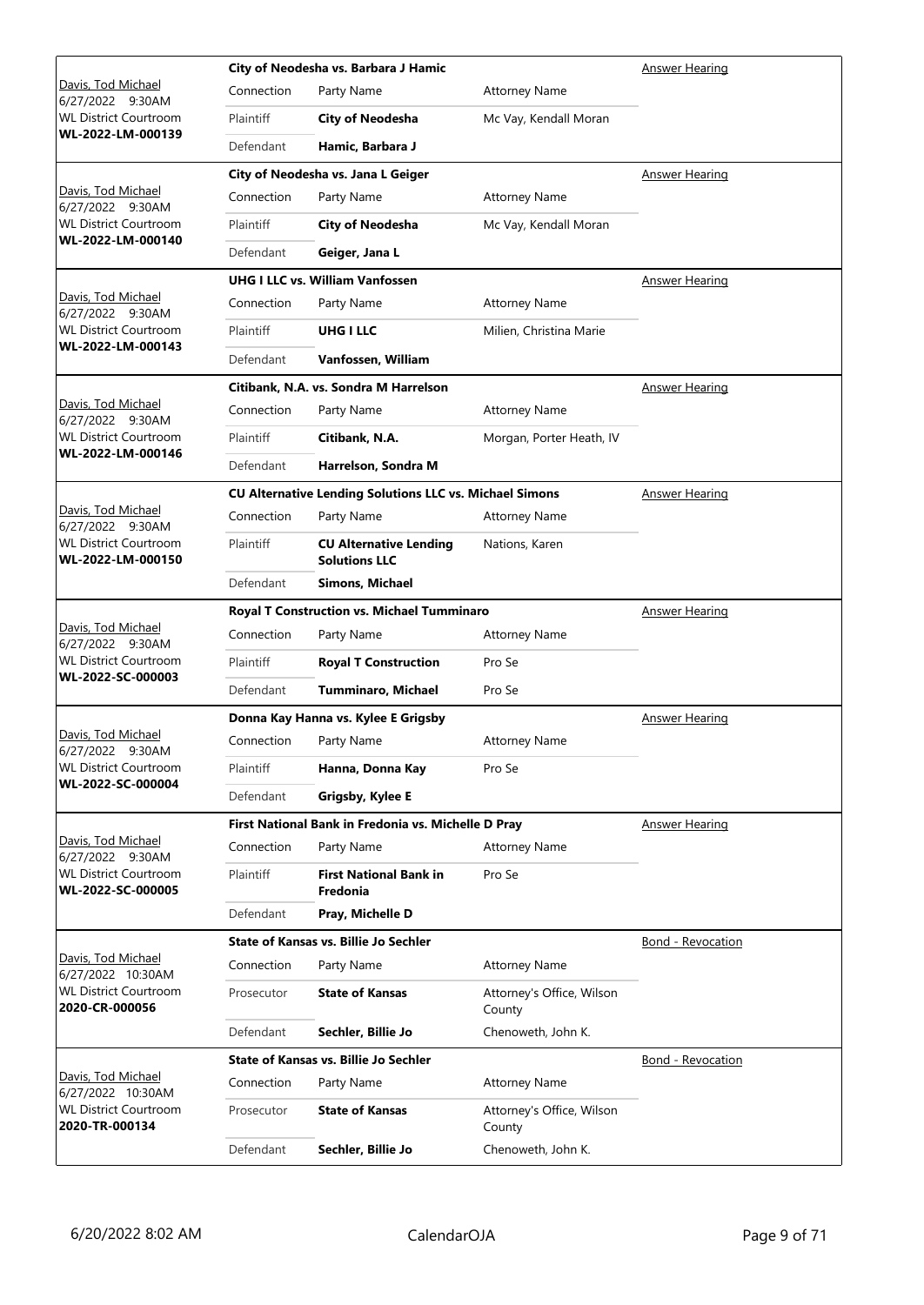|                                                   |                                   | <b>State of Kansas vs. Billie Jo Sechler</b><br>Bond - Revocation |                                     |                          |  |
|---------------------------------------------------|-----------------------------------|-------------------------------------------------------------------|-------------------------------------|--------------------------|--|
| Davis, Tod Michael<br>6/27/2022 10:30AM           | Connection                        | Party Name                                                        | <b>Attorney Name</b>                |                          |  |
| <b>WL District Courtroom</b><br>WL-2022-CR-000069 | Prosecutor                        | <b>State of Kansas</b>                                            | Attorney's Office, Wilson<br>County |                          |  |
|                                                   | Defendant                         | Sechler, Billie Jo                                                | Chenoweth, John K.                  |                          |  |
|                                                   |                                   | <b>State of Kansas vs. Billie Jo Sechler</b>                      |                                     | Bond - Revocation        |  |
| Davis, Tod Michael<br>6/27/2022 10:30AM           | Connection                        | Party Name                                                        | <b>Attorney Name</b>                |                          |  |
| <b>WL District Courtroom</b><br>WL-2022-CR-000070 | Prosecutor                        | <b>State of Kansas</b>                                            | Attorney's Office, Wilson<br>County |                          |  |
|                                                   | Defendant                         | Sechler, Billie Jo                                                | Chenoweth, John K.                  |                          |  |
|                                                   |                                   | <b>State of Kansas vs. Billie Jo Sechler</b>                      |                                     | Bond - Revocation        |  |
| Davis, Tod Michael<br>6/27/2022 10:30AM           | Connection                        | Party Name                                                        | <b>Attorney Name</b>                |                          |  |
| <b>WL District Courtroom</b><br>WL-2022-CR-000074 | Prosecutor                        | <b>State of Kansas</b>                                            | Attorney's Office, Wilson<br>County |                          |  |
|                                                   | Defendant                         | Sechler, Billie Jo                                                | Chenoweth, John K.                  |                          |  |
|                                                   |                                   | <b>State of Kansas vs. Billie Jo Sechler</b>                      |                                     | Bond - Revocation        |  |
| Davis, Tod Michael<br>6/27/2022 10:30AM           | Connection                        | Party Name                                                        | <b>Attorney Name</b>                |                          |  |
| <b>WL District Courtroom</b><br>WL-2022-CR-000075 | Prosecutor                        | <b>State of Kansas</b>                                            | Attorney's Office, Wilson<br>County |                          |  |
|                                                   | Defendant                         | Sechler, Billie Jo                                                | Chenoweth, John K.                  |                          |  |
|                                                   |                                   | <b>State of Kansas vs. Billie Jo Sechler</b>                      |                                     | <b>Bond - Revocation</b> |  |
| Davis, Tod Michael<br>6/27/2022 10:30AM           | Connection                        | Party Name                                                        | <b>Attorney Name</b>                |                          |  |
| <b>WL District Courtroom</b><br>WL-2022-CR-000077 | Prosecutor                        | <b>State of Kansas</b>                                            | Attorney's Office, Wilson<br>County |                          |  |
|                                                   | Defendant                         | Sechler, Billie Jo                                                | Chenoweth, John K.                  |                          |  |
|                                                   |                                   | <b>State of Kansas vs. Billie J Sechler</b>                       |                                     | Bond - Revocation        |  |
| Davis, Tod Michael<br>6/27/2022 10:30AM           | Connection                        | Party Name                                                        | <b>Attorney Name</b>                |                          |  |
| <b>WL District Courtroom</b><br>WL-2022-TR-000223 | Prosecutor                        | <b>State of Kansas</b>                                            | Attorney's Office, Wilson<br>County |                          |  |
|                                                   | Defendant                         | Sechler, Billie J                                                 | Chenoweth, John K.                  |                          |  |
|                                                   | Sealed ********* Sealed ********* |                                                                   |                                     | Adjudication - Court     |  |
| Davis, Tod Michael<br>6/27/2022 11:00AM           | Connection                        | Party Name                                                        | <b>Attorney Name</b>                |                          |  |
| <b>WL District Courtroom</b><br>2020-JC-000026    | Child in Need<br>of Care          | <b>Sealed</b>                                                     | Chenoweth, John K.                  |                          |  |
|                                                   | Other Party                       | <b>Sealed</b>                                                     |                                     |                          |  |
|                                                   |                                   | <b>Sealed</b>                                                     |                                     |                          |  |
|                                                   |                                   | <b>Sealed</b>                                                     | Depew, Philip Douglas               |                          |  |
|                                                   | Petitioner                        | <b>Sealed</b>                                                     | Attorney's Office, Wilson<br>County |                          |  |
|                                                   | Guardian Ad<br>Litem              | <b>Sealed</b>                                                     |                                     |                          |  |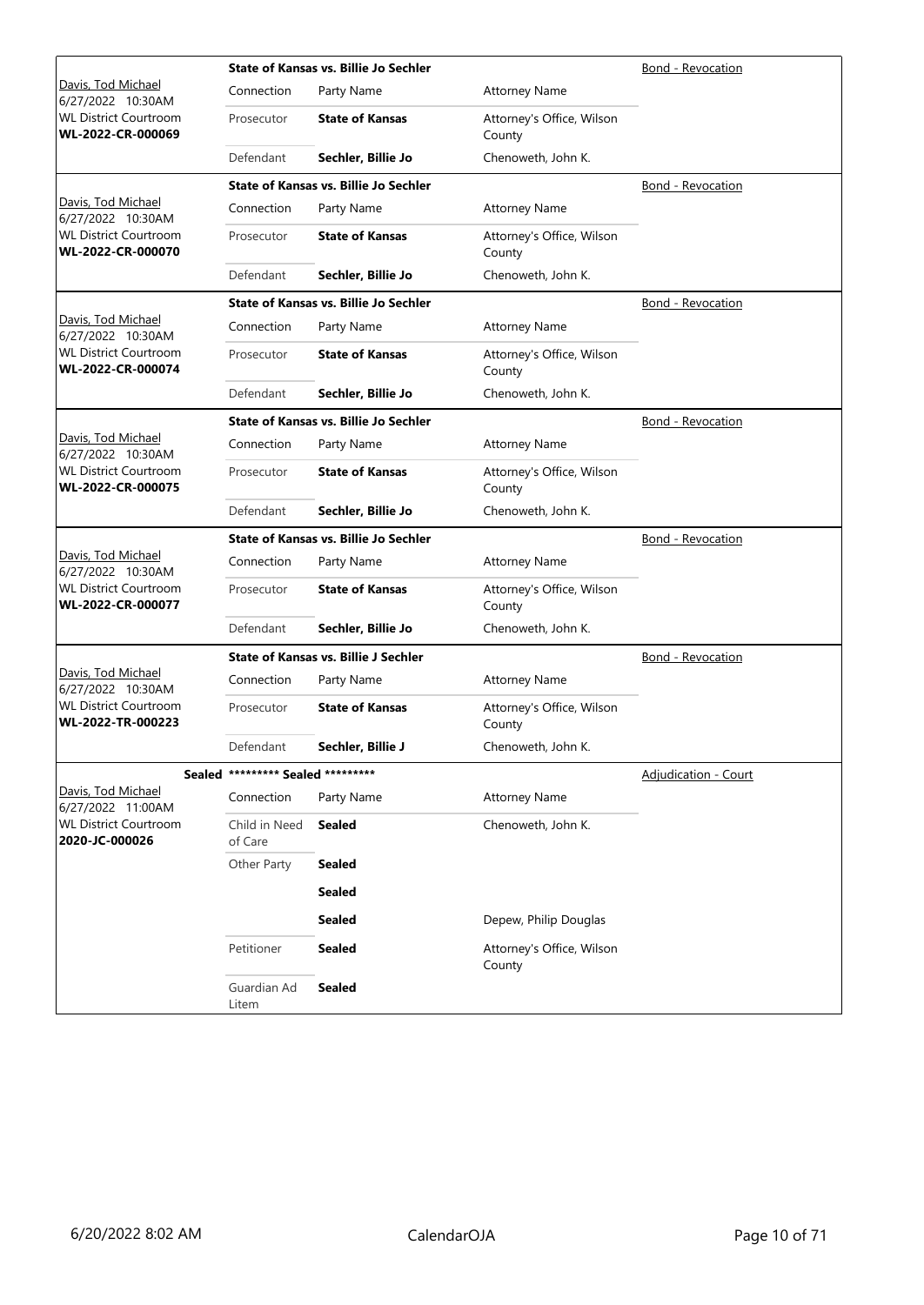|                                                   | Sealed ********* Sealed ********* |                                                               |                                     | Hearing                     |  |
|---------------------------------------------------|-----------------------------------|---------------------------------------------------------------|-------------------------------------|-----------------------------|--|
| Davis, Tod Michael<br>6/27/2022 11:00AM           | Connection                        | Party Name                                                    | <b>Attorney Name</b>                | Order to Appear             |  |
| <b>WL District Courtroom</b><br>WL-2020-JC-000032 | Child in Need<br>of Care          | <b>Sealed</b>                                                 | Chenoweth, John K.                  |                             |  |
|                                                   | Petitioner                        | <b>Sealed</b>                                                 | Attorney's Office, Wilson<br>County |                             |  |
|                                                   |                                   | <b>Sealed</b>                                                 | Attorney's Office, Wilson<br>County |                             |  |
|                                                   | Guardian Ad<br>Litem              | <b>Sealed</b>                                                 |                                     |                             |  |
| Sealed                                            | ********* Sealed *********        |                                                               |                                     | <b>Hearing</b>              |  |
| Davis, Tod Michael<br>6/27/2022 11:00AM           | Connection                        | Party Name                                                    | <b>Attorney Name</b>                | Order to Appear             |  |
| <b>WL District Courtroom</b><br>WL-2020-JC-000033 | Child in Need<br>of Care          | <b>Sealed</b>                                                 | Chenoweth, John K.                  |                             |  |
|                                                   | Petitioner                        | <b>Sealed</b>                                                 | Attorney's Office, Wilson<br>County |                             |  |
|                                                   |                                   | <b>Sealed</b>                                                 | Attorney's Office, Wilson<br>County |                             |  |
|                                                   | Guardian Ad<br>Litem              | Sealed                                                        |                                     |                             |  |
|                                                   |                                   | In the Matter of Cole William Lee Lowry                       |                                     | <b>Status Conference</b>    |  |
| Davis, Tod Michael<br>6/27/2022 11:00AM           | Connection                        | Party Name                                                    | <b>Attorney Name</b>                |                             |  |
| <b>WL District Courtroom</b><br>WL-2021-JV-000033 | Prosecutor                        | <b>State of Kansas</b>                                        | Attorney's Office, Wilson<br>County |                             |  |
|                                                   | Juvenile<br>Offender              | Lowry, Cole William Lee                                       | Chenoweth, John K.                  |                             |  |
|                                                   |                                   | In the Matter of Landon Austin Minor                          |                                     | <b>Status Conference</b>    |  |
| Davis, Tod Michael<br>6/27/2022 11:00AM           | Connection                        | Party Name                                                    | <b>Attorney Name</b>                |                             |  |
| <b>WL District Courtroom</b><br>WL-2022-JV-000003 | Prosecutor                        | <b>State of Kansas</b>                                        | Attorney's Office, Wilson<br>County |                             |  |
|                                                   | Juvenile<br>Offender              | <b>Minor, Landon Austin</b>                                   | Chenoweth, John K.                  |                             |  |
|                                                   |                                   | In the Matter of Erickaijah Jashai McFadden                   | <b>Status Conference</b>            |                             |  |
| Davis, Tod Michael<br>6/27/2022 11:30AM           | Connection                        | Party Name                                                    | <b>Attorney Name</b>                |                             |  |
| <b>WL District Courtroom</b><br>WL-2022-JV-000009 | Prosecutor                        | <b>State of Kansas</b>                                        | Attorney's Office, Wilson<br>County |                             |  |
|                                                   | Juvenile<br>Offender              | McFadden, Erickaijah<br>Jashai                                | Chenoweth, John K.                  |                             |  |
|                                                   |                                   | Christopher S Reed, Petitioner vs. Jessica R Reed, Respondent |                                     | <b>Status Conference</b>    |  |
| Creitz, Daniel D<br>6/27/2022 3:00PM              | Connection                        | Party Name                                                    | <b>Attorney Name</b>                | Mills to appear via Zoom    |  |
| <b>District Courtroom</b><br>2017-DM-000099       | Dependent                         | <b>Sealed</b>                                                 |                                     |                             |  |
|                                                   |                                   | <b>Sealed</b>                                                 |                                     |                             |  |
|                                                   | Other Party                       | <b>Kansas DCF</b>                                             | 14 & 31, Young Williams             |                             |  |
|                                                   | Petitioner                        | <b>Reed, Christopher S</b>                                    | Mills, Sarah Arlene                 |                             |  |
|                                                   | Respondent                        | Reed, Jessica R                                               |                                     |                             |  |
|                                                   |                                   | State of Kansas vs. Hushee Wangyang Her                       |                                     | <b>Mediation Conference</b> |  |
| Ahlquist, Daryl D<br>6/28/2022 9:30AM             | Connection                        | Party Name                                                    | <b>Attorney Name</b>                |                             |  |
| 2019-CR-000047                                    | Prosecutor                        | <b>State of Kansas</b>                                        | Attorney's Office, Wilson<br>County |                             |  |
|                                                   | Defendant                         | Her, Hushee Wangyang                                          | Staker, Steven Charles              |                             |  |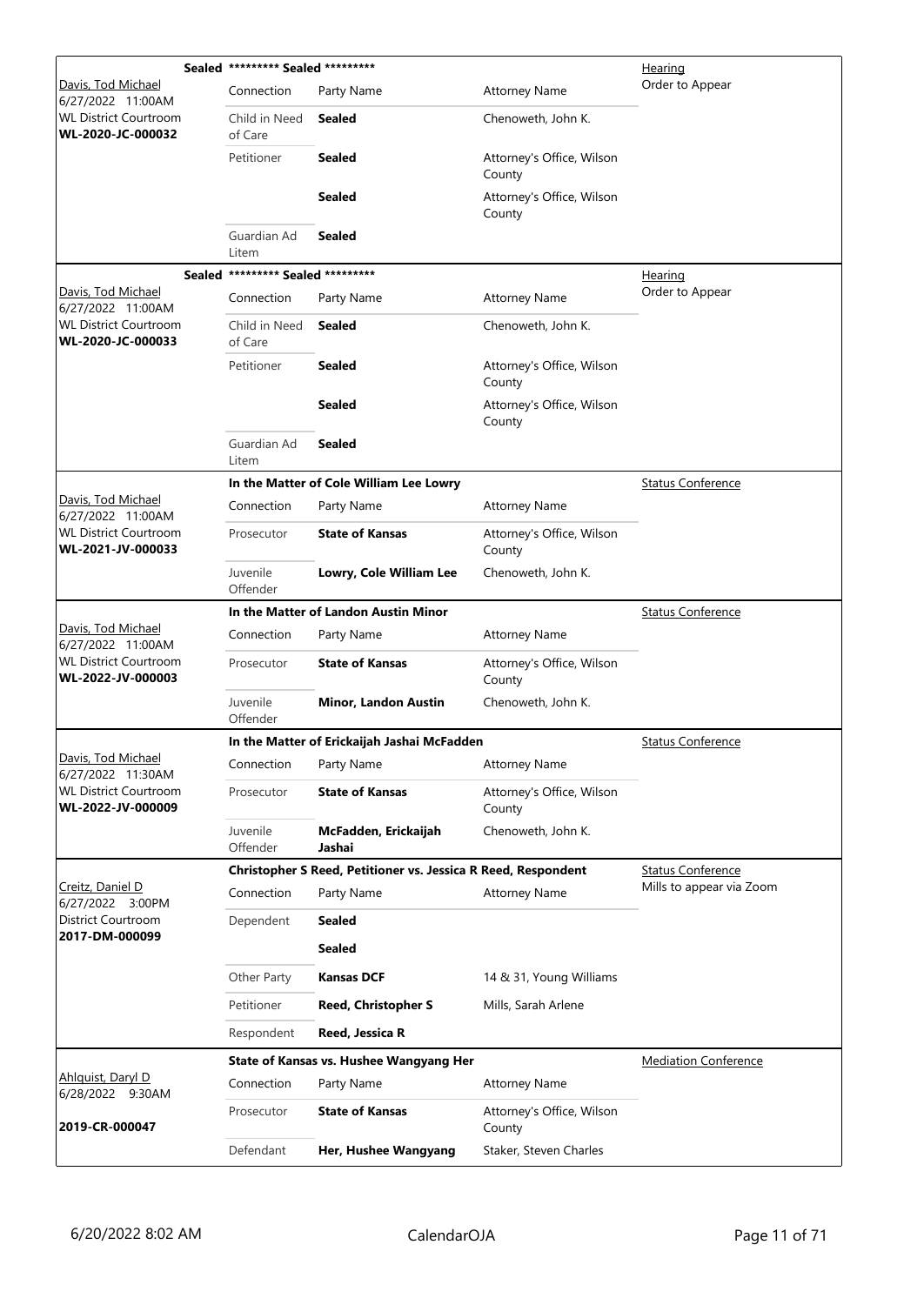|                                                     |                                   | State of Kansas vs. Jake Bryan Buchanan |                                     | Probation - Violation |
|-----------------------------------------------------|-----------------------------------|-----------------------------------------|-------------------------------------|-----------------------|
| Rogers, David<br>6/28/2022 9:30AM                   | Connection                        | Party Name                              | <b>Attorney Name</b>                |                       |
| <b>WL District Courtroom</b><br>2019-CR-000199      | Prosecutor                        | <b>State of Kansas</b>                  | Attorney's Office, Wilson<br>County |                       |
|                                                     | Defendant                         | Buchanan, Jake Bryan                    | Chard, Jill Elaine                  |                       |
|                                                     | Public<br>Defender                | Chard, Jill Elaine                      |                                     |                       |
|                                                     | Sealed ********* Sealed ********* |                                         |                                     | <b>Hearing</b>        |
| Davis, Tod Michael<br>6/28/2022 10:30AM             | Connection                        | Party Name                              | <b>Attorney Name</b>                | Severance             |
| WL Magistrate Courtroom<br>2019-JC-000012           | Child in Need<br>of Care          | <b>Sealed</b>                           | Clover, Timothy Dale                |                       |
|                                                     | Other Party                       | <b>Sealed</b>                           |                                     |                       |
|                                                     |                                   | <b>Sealed</b>                           |                                     |                       |
|                                                     | Petitioner                        | <b>Sealed</b>                           | Rosenblad, Eric L.                  |                       |
|                                                     | Sealed ********* Sealed ********* |                                         |                                     | <u>Hearing</u>        |
| Davis, Tod Michael<br>6/28/2022 10:30AM             | Connection                        | Party Name                              | <b>Attorney Name</b>                | Severance             |
| WL Magistrate Courtroom<br>2019-JC-000013           | Child in Need<br>of Care          | <b>Sealed</b>                           | Clover, Timothy Dale                |                       |
|                                                     | Other Party                       | <b>Sealed</b>                           |                                     |                       |
|                                                     | Petitioner                        | <b>Sealed</b>                           | Rosenblad, Eric L.                  |                       |
|                                                     | Sealed ********* Sealed ********* |                                         |                                     | <u>Hearing</u>        |
| Davis, Tod Michael<br>6/28/2022 10:30AM             | Connection                        | Party Name                              | <b>Attorney Name</b>                | Severance             |
| WL Magistrate Courtroom<br>2019-JC-000027           | Child in Need<br>of Care          | <b>Sealed</b>                           | Chenoweth, John K.                  |                       |
|                                                     | Other Party                       | <b>Sealed</b>                           |                                     |                       |
|                                                     | Petitioner                        | <b>Sealed</b>                           | Rosenblad, Eric L.                  |                       |
|                                                     | Sealed ********* Sealed ********* |                                         |                                     | <u>Hearing</u>        |
| Davis, Tod Michael<br>6/28/2022 10:30AM             | Connection                        | Party Name                              | <b>Attorney Name</b>                | Severance             |
| <b>WL Magistrate Courtroom</b><br>2020-JC-000008    | Child in Need<br>of Care          | <b>Sealed</b>                           | Clover, Timothy Dale                |                       |
|                                                     | Other Party                       | <b>Sealed</b>                           | Hoffmeister, Cole Alan              |                       |
|                                                     |                                   | <b>Sealed</b>                           |                                     |                       |
|                                                     |                                   | <b>Sealed</b>                           | Depew, Philip Douglas               |                       |
|                                                     | Petitioner                        | <b>Sealed</b>                           | Rosenblad, Eric L.                  |                       |
|                                                     | Guardian Ad<br>Litem              | <b>Sealed</b>                           |                                     |                       |
|                                                     | Sealed ********* Sealed ********* |                                         |                                     | Hearing               |
| Davis, Tod Michael<br>6/28/2022 10:30AM             | Connection                        | Party Name                              | <b>Attorney Name</b>                | Severance             |
| <b>WL Magistrate Courtroom</b><br>WL-2021-JC-000012 | Child in Need<br>of Care          | <b>Sealed</b>                           | Chenoweth, John K.                  |                       |
|                                                     | Petitioner                        | <b>Sealed</b>                           | Rosenblad, Eric L.                  |                       |
|                                                     | Guardian Ad<br>Litem              | <b>Sealed</b>                           |                                     |                       |
|                                                     | Sealed ********* Sealed ********* |                                         |                                     | <b>Review Hearing</b> |
| Davis, Tod Michael<br>6/28/2022 1:15PM              | Connection                        | Party Name                              | <b>Attorney Name</b>                |                       |
| <b>WL Magistrate Courtroom</b><br>WL-2020-JC-000034 | Child in Need<br>of Care          | <b>Sealed</b>                           | Chenoweth, John K.                  |                       |
|                                                     | Petitioner                        | <b>Sealed</b>                           | Schlotterbeck, Zelda Fay            |                       |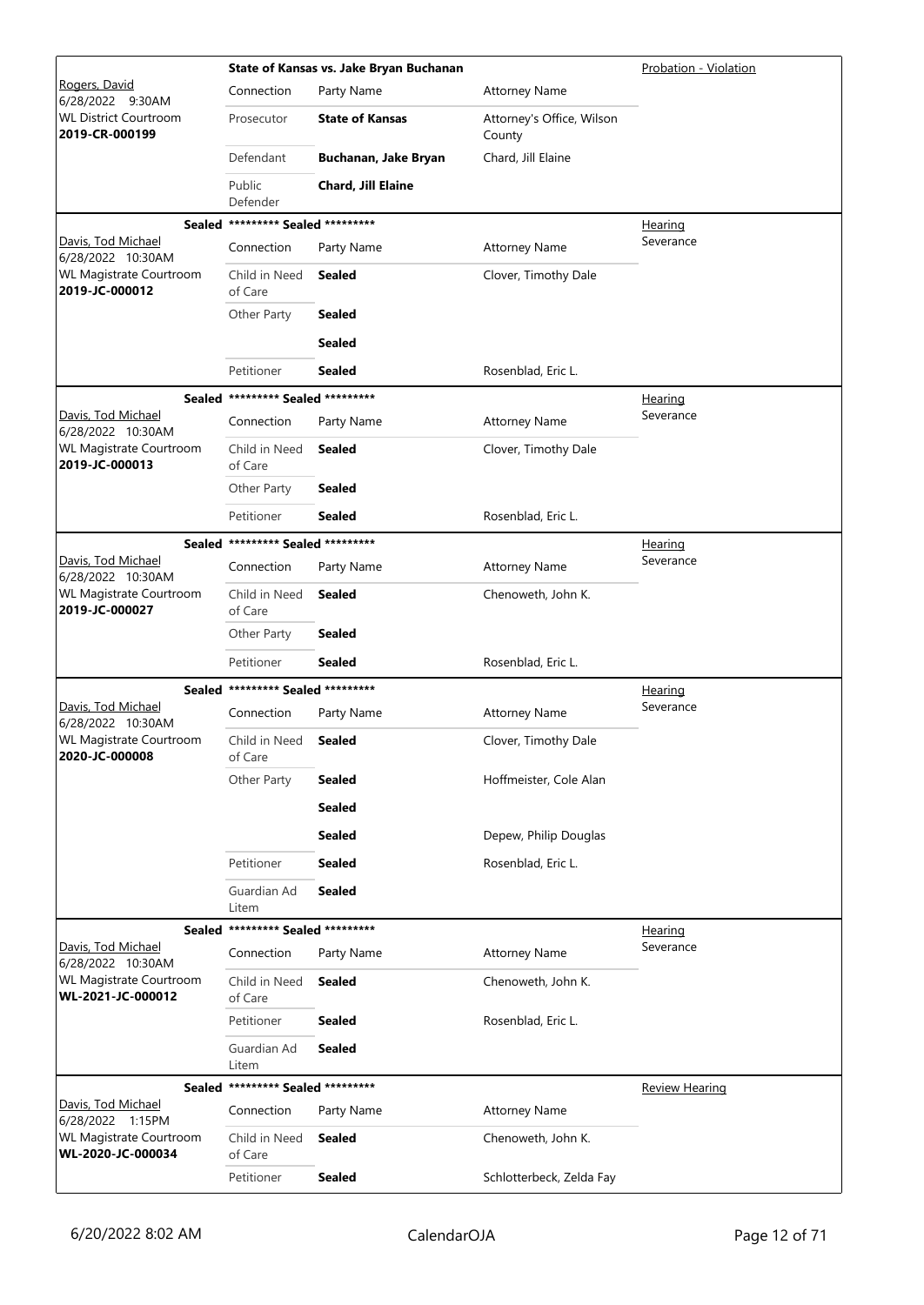|                                                   |                                              | <b>State of Kansas vs. Aaron David White</b>       | <b>Preliminary Examination</b>      |                              |
|---------------------------------------------------|----------------------------------------------|----------------------------------------------------|-------------------------------------|------------------------------|
| Davis, Tod Michael<br>6/28/2022 1:30PM            | Connection                                   | Party Name                                         | <b>Attorney Name</b>                |                              |
| WL Magistrate Courtroom<br>2019-CR-000037         | Prosecutor                                   | <b>State of Kansas</b>                             | Attorney's Office, Wilson<br>County |                              |
|                                                   | Defendant                                    | <b>White, Aaron David</b>                          | Manbeck, Jacob Thomas               |                              |
|                                                   | Public<br>Defender                           | <b>Staker, Steven Charles</b>                      |                                     |                              |
|                                                   | Public<br>Defender -<br>Conflict<br>Attorney | <b>Manbeck, Jacob Thomas</b>                       |                                     |                              |
|                                                   |                                              | <b>State of Kansas vs. Cody W Boles</b>            |                                     | <b>Probation - Violation</b> |
| Rogers, David<br>6/28/2022 1:30PM                 | Connection                                   | Party Name                                         | <b>Attorney Name</b>                |                              |
| <b>WL District Courtroom</b><br>2019-CR-000059    | Prosecutor                                   | <b>State of Kansas</b>                             | Attorney's Office, Wilson<br>County |                              |
|                                                   | Defendant                                    | <b>Boles, Cody W</b>                               | Staker, Steven Charles              |                              |
|                                                   | Sealed ********* Sealed *********            |                                                    |                                     | <b>Status Conference</b>     |
| Rogers, David<br>6/29/2022 9:15AM                 | Connection                                   | Party Name                                         | <b>Attorney Name</b>                | status re: PFA               |
| <b>WL District Courtroom</b><br>WL-2022-DM-000021 | Dependent                                    | <b>Sealed</b>                                      |                                     |                              |
|                                                   |                                              | <b>Sealed</b>                                      |                                     |                              |
|                                                   | Petitioner                                   | <b>Sealed</b>                                      | Rosenblad, Eric L.                  |                              |
|                                                   | Respondent                                   | <b>Sealed</b>                                      | Hoffmeister, Cole Alan              |                              |
|                                                   |                                              | <b>State of Kansas vs. Niki Herzberg</b>           |                                     | Probation - Violation        |
| Rogers, David<br>6/29/2022 9:30AM                 | Connection                                   | Party Name                                         | <b>Attorney Name</b>                |                              |
| <b>WL District Courtroom</b><br>WL-2021-CR-000038 | Prosecutor                                   | <b>State of Kansas</b>                             | Attorney's Office, Wilson<br>County |                              |
|                                                   | Defendant                                    | Herzberg, Niki                                     | Hoffmeister, Cole Alan              |                              |
|                                                   | Public<br>Defender -<br>Conflict<br>Attorney | Hoffmeister, Cole Alan                             |                                     |                              |
|                                                   |                                              | State of Kansas vs. Daniela A Delaguardia          |                                     | Review Hearing               |
| Davis, Tod Michael<br>6/30/2022 9:00AM            | Connection                                   | Party Name                                         | <b>Attorney Name</b>                |                              |
| WL Magistrate Courtroom<br>2005-TR-001021         | Prosecutor                                   | <b>State of Kansas</b>                             | Attorney's Office, Wilson<br>County |                              |
|                                                   | Defendant                                    | Delaguardia, Daniela A                             | Chenoweth, John K.                  |                              |
|                                                   |                                              | <b>State of Kansas vs. Peter Alexander Hawkins</b> |                                     | <b>Status Conference</b>     |
| Davis, Tod Michael<br>6/30/2022 9:00AM            | Connection                                   | Party Name                                         | <b>Attorney Name</b>                |                              |
| WL Magistrate Courtroom<br>2016-CR-000051         | Prosecutor                                   | <b>State of Kansas</b>                             | Mc Vay, Kendall Moran               |                              |
|                                                   | Defendant                                    | <b>Hawkins, Peter Alexander</b>                    | Smith, Daniel Caleb                 |                              |
|                                                   |                                              | State of Kansas vs. Albert Curtis Phillips, III    |                                     | <b>Review Hearing</b>        |
| Davis, Tod Michael<br>6/30/2022 9:00AM            | Connection                                   | Party Name                                         | <b>Attorney Name</b>                | for Journal Entry            |
| <b>WL Magistrate Courtroom</b><br>2017-TR-001449  | Prosecutor                                   | <b>State of Kansas</b>                             | Attorney's Office, Wilson<br>County |                              |
|                                                   | Defendant                                    | <b>Phillips, Albert Curtis, III</b>                | Chenoweth, John K.                  |                              |
|                                                   |                                              | State of Kansas vs. Mildred E Rannabargar          |                                     | <b>Review Hearing</b>        |
| Davis, Tod Michael<br>6/30/2022 9:00AM            | Connection                                   | Party Name                                         | <b>Attorney Name</b>                |                              |
| WL Magistrate Courtroom<br>2018-TR-000739         | Prosecutor                                   | <b>State of Kansas</b>                             | Attorney's Office, Wilson<br>County |                              |
|                                                   | Defendant                                    | Rannabargar, Mildred E                             | Smith, Daniel Caleb                 |                              |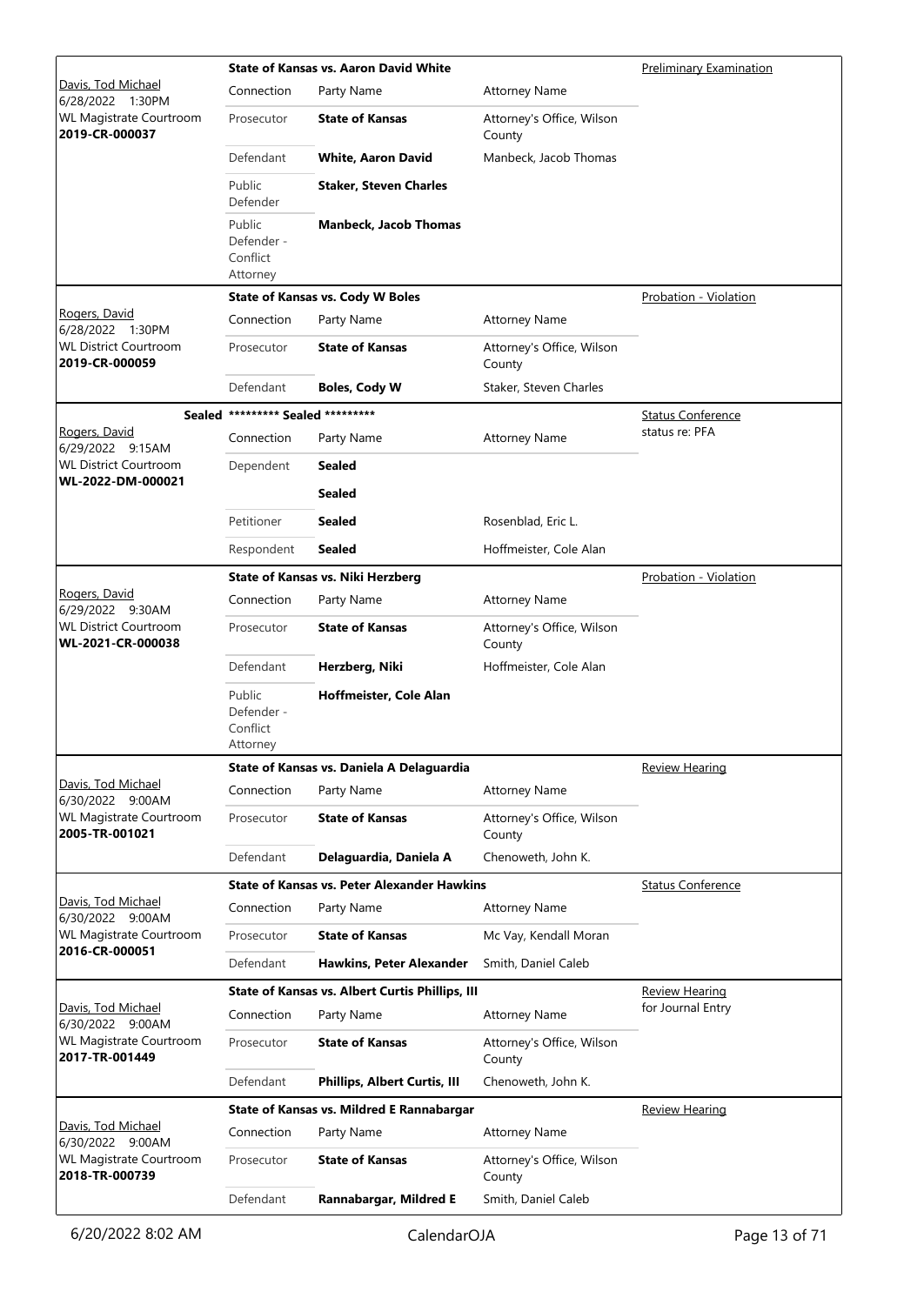|                                                     |            | <b>State of Kansas vs. Tracy D Lindemayer</b>      | <b>Status Conference</b>            |                              |
|-----------------------------------------------------|------------|----------------------------------------------------|-------------------------------------|------------------------------|
| Davis, Tod Michael<br>6/30/2022 9:00AM              | Connection | Party Name                                         | <b>Attorney Name</b>                |                              |
| <b>WL Magistrate Courtroom</b><br>2019-CR-000129    | Prosecutor | <b>State of Kansas</b>                             | Attorney's Office, Wilson<br>County |                              |
|                                                     | Defendant  | <b>Lindemayer, Tracy D</b>                         | Chenoweth, John K.                  |                              |
|                                                     |            | State of Kansas vs. Faerun Guy Holt                |                                     | <b>Review Hearing</b>        |
| Davis, Tod Michael<br>6/30/2022 9:00AM              | Connection | Party Name                                         | <b>Attorney Name</b>                |                              |
| <b>WL Magistrate Courtroom</b><br>2019-CR-000154    | Prosecutor | <b>State of Kansas</b>                             | Attorney's Office, Wilson<br>County |                              |
|                                                     | Defendant  | Holt, Faerun Guy                                   | Chenoweth, John K.                  |                              |
|                                                     |            | <b>State of Kansas vs. Peter Alexander Hawkins</b> |                                     | <b>Status Conference</b>     |
| Davis, Tod Michael<br>6/30/2022 9:00AM              | Connection | Party Name                                         | <b>Attorney Name</b>                |                              |
| <b>WL Magistrate Courtroom</b><br>2019-CR-000174    | Prosecutor | <b>State of Kansas</b>                             | Attorney's Office, Wilson<br>County |                              |
|                                                     | Defendant  | <b>Hawkins, Peter Alexander</b>                    | Smith, Daniel Caleb                 |                              |
|                                                     |            | <b>State of Kansas vs. Rita L Williams</b>         |                                     | Appear - Order               |
| Davis, Tod Michael<br>6/30/2022 9:00AM              | Connection | Party Name                                         | <b>Attorney Name</b>                |                              |
| <b>WL Magistrate Courtroom</b><br>2019-TR-001259    | Prosecutor | <b>State of Kansas</b>                             | Attorney's Office, Wilson<br>County |                              |
|                                                     | Defendant  | Williams, Rita L                                   | Chenoweth, John K.                  |                              |
|                                                     |            | State of Kansas vs. Faerun Guy Holt                |                                     | <b>Review Hearing</b>        |
| Davis, Tod Michael<br>6/30/2022 9:00AM              | Connection | Party Name                                         | <b>Attorney Name</b>                |                              |
| <b>WL Magistrate Courtroom</b><br>2020-CR-000058    | Prosecutor | <b>State of Kansas</b>                             | Attorney's Office, Wilson<br>County |                              |
|                                                     | Defendant  | Holt, Faerun Guy                                   | Chenoweth, John K.                  |                              |
|                                                     |            | <b>State of Kansas vs. Eric Garza</b>              |                                     | Bond - Appearance            |
| Davis, Tod Michael<br>6/30/2022 9:00AM              | Connection | Party Name                                         | <b>Attorney Name</b>                |                              |
| <b>WL Magistrate Courtroom</b><br>2020-TR-000185    | Prosecutor | <b>State of Kansas</b>                             | Attorney's Office, Wilson<br>County |                              |
|                                                     | Defendant  | Garza, Eric                                        | Pro Se                              |                              |
|                                                     |            | <b>State of Kansas vs. Monica Faz</b>              |                                     | Review Hearing               |
| Davis, Tod Michael<br>6/30/2022 9:00AM              | Connection | Party Name                                         | <b>Attorney Name</b>                |                              |
| <b>WL Magistrate Courtroom</b><br>2020-TR-000227    | Prosecutor | <b>State of Kansas</b>                             | Attorney's Office, Wilson<br>County |                              |
|                                                     | Defendant  | Faz, Monica                                        | Chenoweth, John K.                  |                              |
|                                                     |            | <b>State of Kansas vs. Anna Renee Ray</b>          |                                     | Diversion - Status           |
| Davis, Tod Michael<br>6/30/2022 9:00AM              | Connection | Party Name                                         | <b>Attorney Name</b>                |                              |
| <b>WL Magistrate Courtroom</b><br>2020-TR-000821    | Prosecutor | <b>State of Kansas</b>                             | Attorney's Office, Wilson<br>County |                              |
|                                                     | Defendant  | Ray, Anna Renee                                    | Chenoweth, John K.                  |                              |
|                                                     |            | State of Kansas vs. Shamika Dunn                   |                                     | <u>Review Hearing</u>        |
| Davis, Tod Michael<br>6/30/2022 9:00AM              | Connection | Party Name                                         | <b>Attorney Name</b>                | upon payment, case dismissed |
| <b>WL Magistrate Courtroom</b><br>WL-2021-CR-000065 | Prosecutor | <b>State of Kansas</b>                             | Attorney's Office, Wilson<br>County |                              |
|                                                     |            | <b>State of Kansas</b>                             |                                     |                              |
|                                                     | Defendant  | Dunn, Shamika                                      | Chenoweth, John K.                  |                              |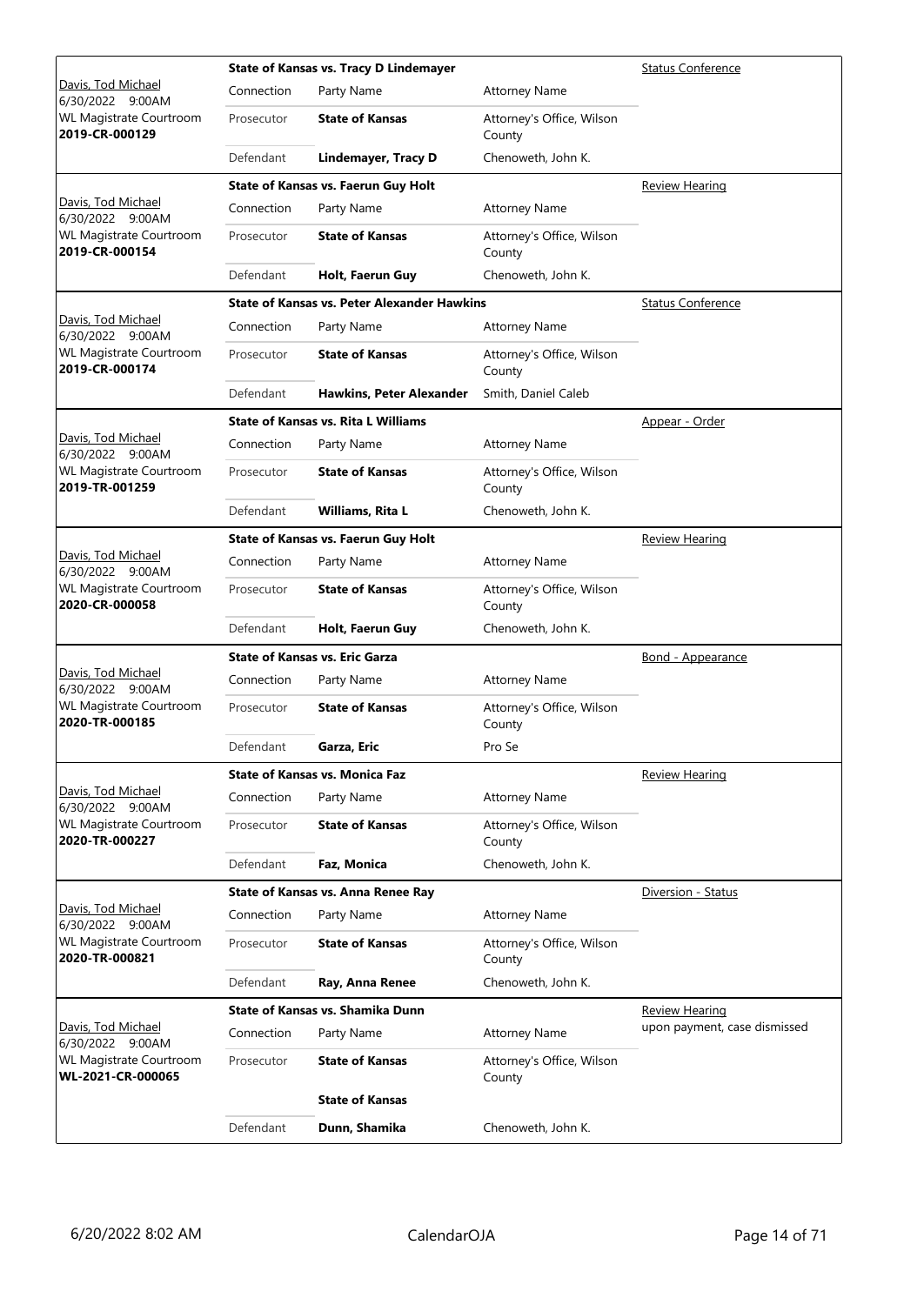|                                                     |            | <b>State of Kansas vs. Danny Shaw</b><br><b>Status Conference</b> |                                     |                          |  |
|-----------------------------------------------------|------------|-------------------------------------------------------------------|-------------------------------------|--------------------------|--|
| Davis, Tod Michael<br>6/30/2022 9:00AM              | Connection | Party Name                                                        | <b>Attorney Name</b>                |                          |  |
| <b>WL Magistrate Courtroom</b><br>WL-2021-CR-000087 | Prosecutor | <b>State of Kansas</b>                                            | Attorney's Office, Wilson<br>County |                          |  |
|                                                     | Defendant  | Shaw, Danny                                                       | Chenoweth, John K.                  |                          |  |
|                                                     |            | <b>State of Kansas vs. Wilison Tsosie</b>                         |                                     | Diversion - Status       |  |
| Davis, Tod Michael<br>6/30/2022 9:00AM              | Connection | Party Name                                                        | <b>Attorney Name</b>                |                          |  |
| <b>WL Magistrate Courtroom</b><br>WL-2021-CR-000117 | Prosecutor | <b>State of Kansas</b>                                            | Attorney's Office, Wilson<br>County |                          |  |
|                                                     | Defendant  | <b>Tsosie, Wilison</b>                                            | Smith, Daniel Caleb                 |                          |  |
|                                                     |            | State of Kansas vs. Kaitlyn Keller                                |                                     | Diversion - Status       |  |
| Davis, Tod Michael<br>6/30/2022 9:00AM              | Connection | Party Name                                                        | <b>Attorney Name</b>                | FINAL DIV. REVIEW        |  |
| <b>WL Magistrate Courtroom</b><br>WL-2021-CR-000122 | Prosecutor | <b>State of Kansas</b>                                            | Attorney's Office, Wilson<br>County |                          |  |
|                                                     | Defendant  | Keller, Kaitlyn                                                   | Chenoweth, John K.                  |                          |  |
|                                                     |            | <b>State of Kansas vs. Casey Snider</b>                           |                                     | Review Hearing           |  |
| Davis, Tod Michael<br>6/30/2022 9:00AM              | Connection | Party Name                                                        | <b>Attorney Name</b>                |                          |  |
| <b>WL Magistrate Courtroom</b><br>WL-2021-CR-000130 | Prosecutor | <b>State of Kansas</b>                                            | Attorney's Office, Wilson<br>County |                          |  |
|                                                     | Defendant  | <b>Snider, Casey</b>                                              | Chenoweth, John K.                  |                          |  |
|                                                     |            | <b>State of Kansas vs. Ashley Rose</b>                            |                                     | <b>Review Hearing</b>    |  |
| Davis, Tod Michael<br>6/30/2022 9:00AM              | Connection | Party Name                                                        | <b>Attorney Name</b>                | Journal Entry            |  |
| WL Magistrate Courtroom<br>WL-2021-CR-000135        | Prosecutor | <b>State of Kansas</b>                                            | Attorney's Office, Wilson<br>County |                          |  |
|                                                     | Defendant  | Rose, Ashley                                                      | Smith, Daniel Caleb                 |                          |  |
|                                                     |            | <b>State of Kansas vs. Dennis Hearld</b>                          |                                     | Review Hearing           |  |
| Davis, Tod Michael<br>6/30/2022 9:00AM              | Connection | Party Name                                                        | <b>Attorney Name</b>                |                          |  |
| <b>WL Magistrate Courtroom</b><br>WL-2021-CR-000136 | Prosecutor | <b>State of Kansas</b>                                            | Attorney's Office, Wilson<br>County |                          |  |
|                                                     | Defendant  | Hearld, Dennis                                                    | Chenoweth, John K.                  |                          |  |
|                                                     |            | State of Kansas vs. Hailey Gaspar-Wilson                          |                                     | Appear - Order           |  |
| Davis, Tod Michael<br>6/30/2022 9:00AM              | Connection | Party Name                                                        | <b>Attorney Name</b>                |                          |  |
| <b>WL Magistrate Courtroom</b><br>WL-2021-CR-000141 | Prosecutor | <b>State of Kansas</b>                                            | Attorney's Office, Wilson<br>County |                          |  |
|                                                     | Defendant  | <b>Gaspar-Wilson, Hailey</b>                                      | Chenoweth, John K.                  |                          |  |
|                                                     |            | <b>State of Kansas vs. Karl Wood</b>                              |                                     | Diversion - Status       |  |
| Davis, Tod Michael<br>6/30/2022 9:00AM              | Connection | Party Name                                                        | <b>Attorney Name</b>                |                          |  |
| WL Magistrate Courtroom<br>WL-2021-CR-000148        | Prosecutor | <b>State of Kansas</b>                                            | Attorney's Office, Wilson<br>County |                          |  |
|                                                     | Defendant  | Wood, Karl                                                        | Chenoweth, John K.                  |                          |  |
|                                                     |            | <b>State of Kansas vs. Caitlin Hope-JB Maples</b>                 |                                     | <b>Status Conference</b> |  |
| Davis, Tod Michael<br>6/30/2022 9:00AM              | Connection | Party Name                                                        | <b>Attorney Name</b>                |                          |  |
| <b>WL Magistrate Courtroom</b><br>WL-2021-CR-000174 | Prosecutor | <b>State of Kansas</b>                                            | Attorney's Office, Wilson<br>County |                          |  |
|                                                     | Defendant  | <b>Maples, Caitlin Hope-JB</b>                                    | Chenoweth, John K.                  |                          |  |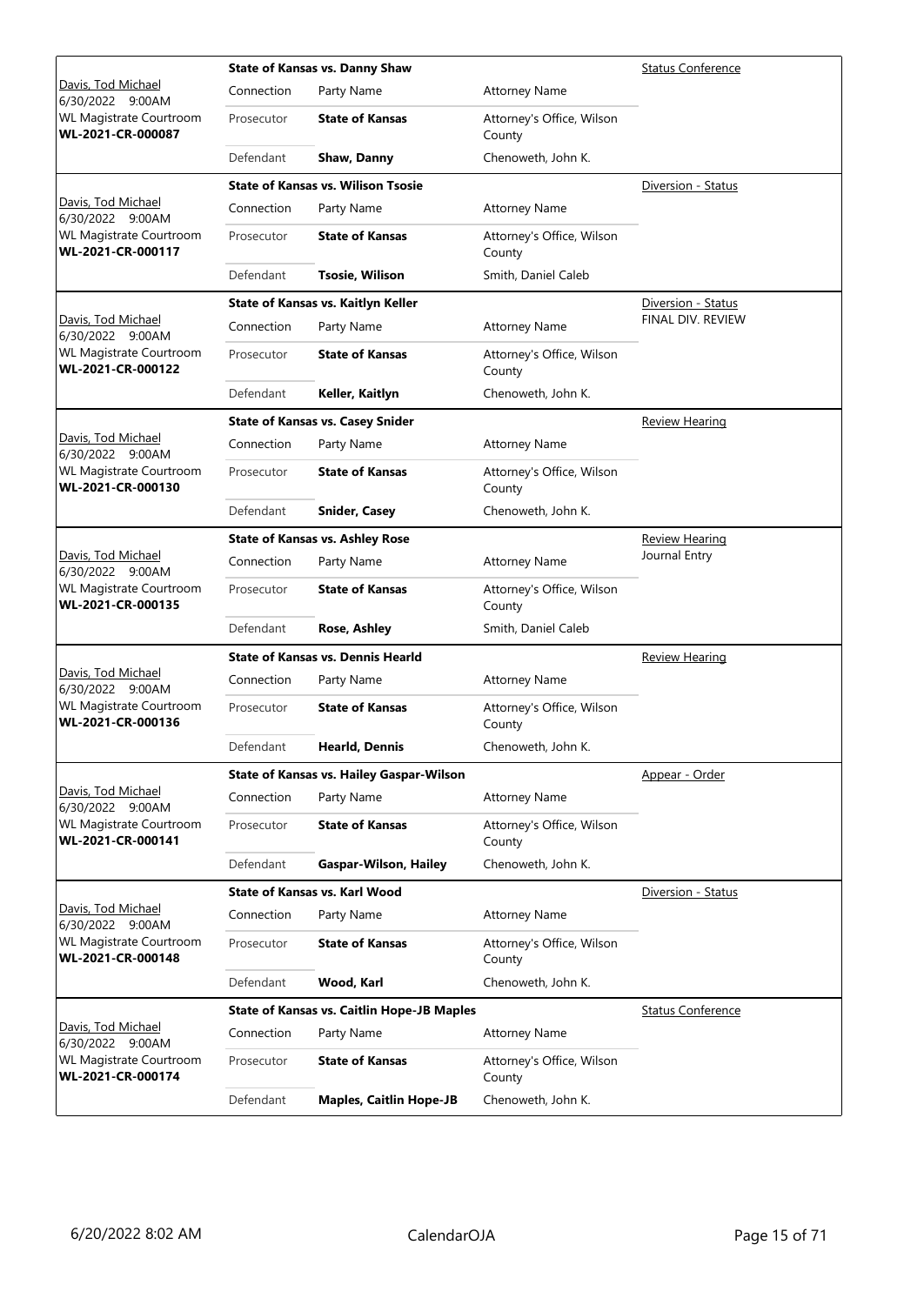|                                                     |            | <b>State of Kansas vs. Douglas Harvey Black</b><br>Review Hearing |                                     |                          |
|-----------------------------------------------------|------------|-------------------------------------------------------------------|-------------------------------------|--------------------------|
| Davis, Tod Michael<br>6/30/2022 9:00AM              | Connection | Party Name                                                        | <b>Attorney Name</b>                |                          |
| <b>WL Magistrate Courtroom</b><br>WL-2021-CR-000179 | Prosecutor | <b>State of Kansas</b>                                            | Attorney's Office, Wilson<br>County |                          |
|                                                     | Defendant  | <b>Black, Douglas Harvey</b>                                      | O'Hara, Charles A.                  |                          |
|                                                     |            | State of Kansas vs. Casey Leon Snider                             |                                     | <b>Review Hearing</b>    |
| Davis, Tod Michael<br>6/30/2022 9:00AM              | Connection | Party Name                                                        | <b>Attorney Name</b>                |                          |
| <b>WL Magistrate Courtroom</b><br>WL-2021-CR-000196 | Prosecutor | <b>State of Kansas</b>                                            | Attorney's Office, Wilson<br>County |                          |
|                                                     | Defendant  | <b>Snider, Casey Leon</b>                                         | Chenoweth, John K.                  |                          |
|                                                     |            | <b>State of Kansas vs. Jennifer D Fairbanks</b>                   |                                     | <b>Bond - Appearance</b> |
| Davis, Tod Michael<br>6/30/2022 9:00AM              | Connection | Party Name                                                        | <b>Attorney Name</b>                |                          |
| <b>WL Magistrate Courtroom</b><br>WL-2021-TR-000166 | Prosecutor | <b>State of Kansas</b>                                            | Attorney's Office, Wilson<br>County |                          |
|                                                     | Defendant  | Fairbanks, Jennifer D                                             | Depew, Philip Douglas               |                          |
|                                                     |            | State of Kansas vs. Joshua Daniel Cottrell Eaton                  |                                     | Review Hearing           |
| Davis, Tod Michael<br>6/30/2022 9:00AM              | Connection | Party Name                                                        | <b>Attorney Name</b>                | <b>DIVERSION</b>         |
| <b>WL Magistrate Courtroom</b><br>WL-2021-TR-000392 | Prosecutor | <b>State of Kansas</b>                                            | Attorney's Office, Wilson<br>County |                          |
|                                                     | Defendant  | Eaton, Joshua Daniel<br><b>Cottrell</b>                           | Vignery, Tonya Renea                |                          |
|                                                     |            | State of Kansas vs. Joshua A Wilson                               |                                     | Diversion - Status       |
| Davis, Tod Michael<br>6/30/2022 9:00AM              | Connection | Party Name                                                        | <b>Attorney Name</b>                |                          |
| <b>WL Magistrate Courtroom</b><br>WL-2021-TR-000398 | Prosecutor | <b>State of Kansas</b>                                            | Attorney's Office, Wilson<br>County |                          |
|                                                     | Defendant  | Wilson, Joshua A                                                  | Chenoweth, John K.                  |                          |
|                                                     |            | <b>State of Kansas vs. Billie Jean Burris</b>                     | <b>Review Hearing</b>               |                          |
| Davis, Tod Michael<br>6/30/2022 9:00AM              | Connection | Party Name                                                        | <b>Attorney Name</b>                |                          |
| <b>WL Magistrate Courtroom</b><br>WL-2021-TR-000452 | Prosecutor | <b>State of Kansas</b>                                            | Attorney's Office, Wilson<br>County |                          |
|                                                     | Defendant  | <b>Burris, Billie Jean</b>                                        | Chenoweth, John K.                  |                          |
|                                                     |            | <b>State of Kansas vs. Alexis Brimm</b>                           |                                     | <b>Review Hearing</b>    |
| Davis, Tod Michael<br>6/30/2022 9:00AM              | Connection | Party Name                                                        | <b>Attorney Name</b>                |                          |
| <b>WL Magistrate Courtroom</b><br>WL-2021-TR-000749 | Prosecutor | <b>State of Kansas</b>                                            | Attorney's Office, Wilson<br>County |                          |
|                                                     | Defendant  | <b>Brimm, Alexis</b>                                              | Chenoweth, John K.                  |                          |
|                                                     |            | <b>State of Kansas vs. Derek C Liby</b>                           |                                     | <b>Status Conference</b> |
| Davis, Tod Michael<br>6/30/2022 9:00AM              | Connection | Party Name                                                        | <b>Attorney Name</b>                |                          |
| <b>WL Magistrate Courtroom</b><br>WL-2021-TR-000797 | Prosecutor | <b>State of Kansas</b>                                            | Attorney's Office, Wilson<br>County |                          |
|                                                     | Defendant  | Liby, Derek C                                                     | Chenoweth, John K.                  |                          |
|                                                     |            | <b>State of Kansas vs. Erik P Mortensen</b>                       |                                     | <b>Status Conference</b> |
| Davis, Tod Michael<br>6/30/2022 9:00AM              | Connection | Party Name                                                        | <b>Attorney Name</b>                |                          |
| WL Magistrate Courtroom<br>WL-2021-TR-000953        | Prosecutor | <b>State of Kansas</b>                                            | Attorney's Office, Wilson<br>County |                          |
|                                                     | Defendant  | Mortensen, Erik P                                                 | Chenoweth, John K.                  |                          |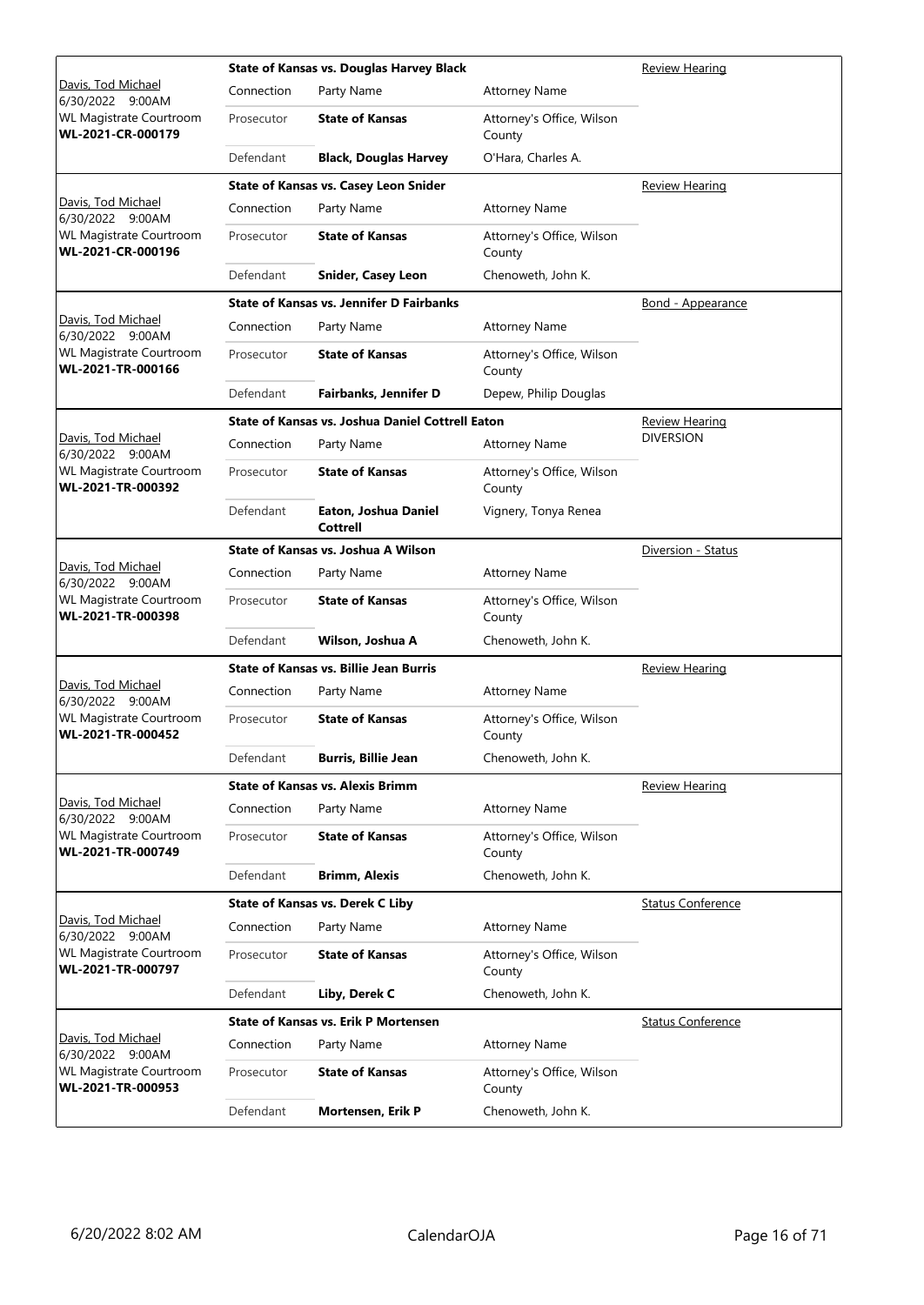|                                                                         | <b>State of Kansas vs. Richard Paul Newell</b> | Diversion - Status                                  |                                     |                          |
|-------------------------------------------------------------------------|------------------------------------------------|-----------------------------------------------------|-------------------------------------|--------------------------|
| Davis, Tod Michael<br>6/30/2022 9:00AM                                  | Connection                                     | Party Name                                          | <b>Attorney Name</b>                |                          |
| <b>WL Magistrate Courtroom</b><br>WL-2021-TR-001354                     | Prosecutor                                     | <b>State of Kansas</b>                              | Attorney's Office, Wilson<br>County |                          |
|                                                                         | Defendant                                      | <b>Newell, Richard Paul</b>                         | Cooper, Cameron Heath<br>Jones      |                          |
|                                                                         |                                                | <b>State of Kansas vs. GARRETT MICHAEL PHILLIPS</b> |                                     | Diversion - Status       |
| Davis, Tod Michael<br>6/30/2022 9:00AM                                  | Connection                                     | Party Name                                          | <b>Attorney Name</b>                |                          |
| <b>WL Magistrate Courtroom</b><br>WL-2021-TR-001622                     | Prosecutor                                     | <b>State of Kansas</b>                              | Attorney's Office, Wilson<br>County |                          |
|                                                                         | Defendant                                      | <b>PHILLIPS, GARRETT</b><br><b>MICHAEL</b>          |                                     |                          |
|                                                                         |                                                | <b>State of Kansas vs. RYAN THOMAS CHERRY</b>       |                                     | <b>Status Conference</b> |
| Davis, Tod Michael<br>6/30/2022 9:00AM                                  | Connection                                     | Party Name                                          | <b>Attorney Name</b>                |                          |
| <b>WL Magistrate Courtroom</b><br>WL-2021-TR-001940                     | Prosecutor                                     | <b>State of Kansas</b>                              | Attorney's Office, Wilson<br>County |                          |
|                                                                         | Defendant                                      | <b>CHERRY, RYAN THOMAS</b>                          | Chenoweth, John K.                  |                          |
|                                                                         |                                                | State of Kansas vs. Barry Jason Joy                 |                                     | <b>Review Hearing</b>    |
| Davis, Tod Michael<br>6/30/2022 9:00AM                                  | Connection                                     | Party Name                                          | <b>Attorney Name</b>                |                          |
| <b>WL Magistrate Courtroom</b><br>WL-2022-CR-000020                     | Prosecutor                                     | <b>State of Kansas</b>                              | Attorney's Office, Wilson<br>County |                          |
|                                                                         | Defendant                                      | Joy, Barry Jason                                    | Chenoweth, John K.                  |                          |
|                                                                         |                                                | State of Kansas vs. Brianna Sheyenne Hashagen       |                                     | Diversion - Status       |
| Davis, Tod Michael                                                      | Connection                                     | Party Name                                          | <b>Attorney Name</b>                |                          |
| 6/30/2022 9:00AM<br><b>WL Magistrate Courtroom</b><br>WL-2022-CR-000034 | Prosecutor                                     | <b>State of Kansas</b>                              | Attorney's Office, Wilson<br>County |                          |
|                                                                         | Defendant                                      | Hashagen, Brianna<br><b>Sheyenne</b>                | Smith, Daniel Caleb                 |                          |
|                                                                         |                                                | <b>State of Kansas vs. Andrew Walter McEwen</b>     |                                     | <b>Review Hearing</b>    |
| Davis, Tod Michael<br>6/30/2022 9:00AM                                  | Connection                                     | Party Name                                          | <b>Attorney Name</b>                |                          |
| <b>WL Magistrate Courtroom</b><br>WL-2022-CR-000054                     | Prosecutor                                     | <b>State of Kansas</b>                              | Attorney's Office, Wilson<br>County |                          |
|                                                                         | Defendant                                      | <b>McEwen, Andrew Walter</b>                        | Chenoweth, John K.                  |                          |
|                                                                         |                                                | <b>State of Kansas vs. Joseph Paul Savage</b>       |                                     | <b>Review Hearing</b>    |
| Davis, Tod Michael<br>6/30/2022 9:00AM                                  | Connection                                     | Party Name                                          | <b>Attorney Name</b>                |                          |
| <b>WL Magistrate Courtroom</b><br>WL-2022-CR-000065                     | Prosecutor                                     | <b>State of Kansas</b>                              | Attorney's Office, Wilson<br>County |                          |
|                                                                         | Defendant                                      | Savage, Joseph Paul                                 | Chenoweth, John K.                  |                          |
|                                                                         |                                                | <b>State of Kansas vs. Louis Wade Ogle</b>          |                                     | <b>Status Conference</b> |
| Davis, Tod Michael<br>6/30/2022 9:00AM                                  | Connection                                     | Party Name                                          | <b>Attorney Name</b>                |                          |
| <b>WL Magistrate Courtroom</b><br>WL-2022-CR-000076                     | Prosecutor                                     | <b>State of Kansas</b>                              | Attorney's Office, Wilson<br>County |                          |
|                                                                         | Defendant                                      | Ogle, Louis Wade                                    | Smith, Daniel Caleb                 |                          |
|                                                                         |                                                | <b>State of Kansas vs. Richard Roland Ozaeta</b>    |                                     | <b>Status Conference</b> |
| Davis, Tod Michael<br>6/30/2022 9:00AM                                  | Connection                                     | Party Name                                          | <b>Attorney Name</b>                |                          |
| <b>WL Magistrate Courtroom</b><br>WL-2022-TR-000086                     | Prosecutor                                     | <b>State of Kansas</b>                              | Attorney's Office, Wilson<br>County |                          |
|                                                                         | Defendant                                      | Ozaeta, Richard Roland                              | Chenoweth, John K.                  |                          |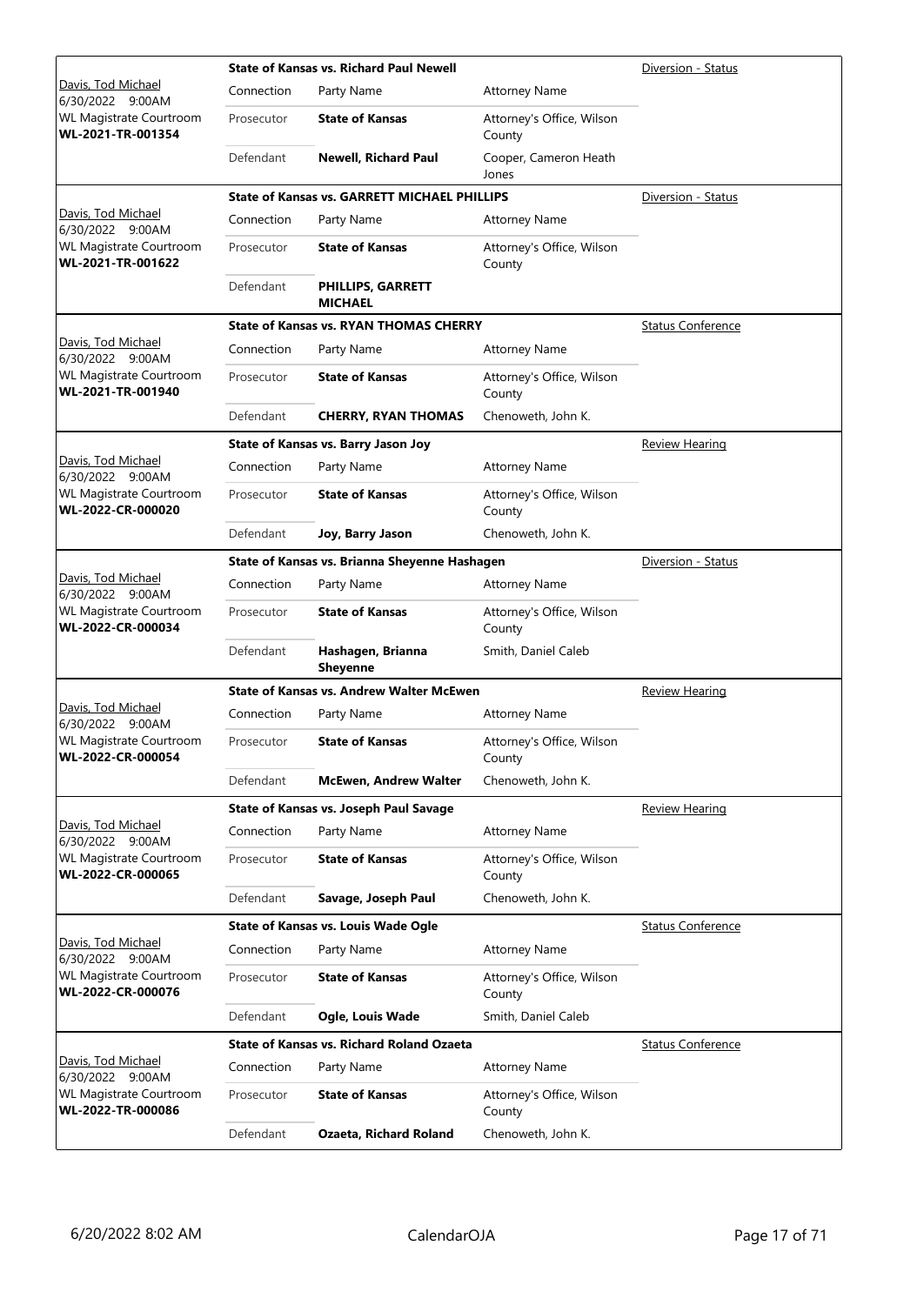|                                                                  |            | State of Kansas vs. Victoria Paige Faller       |                                     | Diversion - Status       |
|------------------------------------------------------------------|------------|-------------------------------------------------|-------------------------------------|--------------------------|
| Davis, Tod Michael<br>6/30/2022 9:00AM                           | Connection | Party Name                                      | <b>Attorney Name</b>                |                          |
| <b>WL Magistrate Courtroom</b><br>WL-2022-TR-000113              | Prosecutor | <b>State of Kansas</b>                          | Attorney's Office, Wilson<br>County |                          |
|                                                                  | Defendant  | <b>Faller, Victoria Paige</b>                   | Chenoweth, John K.                  |                          |
|                                                                  |            | <b>State of Kansas vs. MACKENZIE IRENE NEER</b> |                                     | <b>Status Conference</b> |
| Davis, Tod Michael<br>6/30/2022 9:00AM                           | Connection | Party Name                                      | <b>Attorney Name</b>                |                          |
| <b>WL Magistrate Courtroom</b><br>WL-2022-TR-000127              | Prosecutor | <b>State of Kansas</b>                          | Attorney's Office, Wilson<br>County |                          |
|                                                                  | Defendant  | <b>NEER, MACKENZIE IRENE</b>                    | Chenoweth, John K.                  |                          |
|                                                                  |            | <b>State of Kansas vs. Sean E Frye</b>          |                                     | <b>Status Conference</b> |
| Davis, Tod Michael<br>6/30/2022 9:00AM                           | Connection | Party Name                                      | <b>Attorney Name</b>                |                          |
| <b>WL Magistrate Courtroom</b><br>WL-2022-TR-000261              | Prosecutor | <b>State of Kansas</b>                          | Attorney's Office, Wilson<br>County |                          |
|                                                                  | Defendant  | Frye, Sean E                                    |                                     |                          |
|                                                                  |            | <b>State of Kansas vs. JAMIE RENE HONN</b>      |                                     | <b>Status Conference</b> |
| Davis, Tod Michael<br>6/30/2022 9:00AM                           | Connection | Party Name                                      | <b>Attorney Name</b>                |                          |
| <b>WL Magistrate Courtroom</b><br>WL-2022-TR-000274              | Prosecutor | <b>State of Kansas</b>                          | Attorney's Office, Wilson<br>County |                          |
|                                                                  | Defendant  | <b>HONN, JAMIE RENE</b>                         |                                     |                          |
|                                                                  |            | <b>State of Kansas vs. GARRETT A GREENLEE</b>   |                                     | Diversion - Status       |
| Davis, Tod Michael<br>6/30/2022 9:00AM                           | Connection | Party Name                                      | <b>Attorney Name</b>                |                          |
| <b>WL Magistrate Courtroom</b><br>WL-2022-TR-000343              | Prosecutor | <b>State of Kansas</b>                          | Attorney's Office, Wilson<br>County |                          |
|                                                                  | Defendant  | <b>GREENLEE, GARRETT A</b>                      |                                     |                          |
|                                                                  |            | State of Kansas vs. Perayshu Saleem Rogers      | <b>Status Conference</b>            |                          |
| Davis, Tod Michael<br>6/30/2022 9:00AM                           | Connection | Party Name                                      | <b>Attorney Name</b>                |                          |
| WL Magistrate Courtroom<br>WL-2022-TR-000475                     | Prosecutor | <b>State of Kansas</b>                          | Attorney's Office, Wilson<br>County |                          |
|                                                                  | Defendant  | Rogers, Perayshu Saleem                         | Chenoweth, John K.                  |                          |
|                                                                  |            | <b>State of Kansas vs. Tony Lynn Cunningham</b> |                                     | <b>Review Hearing</b>    |
| Davis, Tod Michael<br>6/30/2022 9:00AM                           | Connection | Party Name                                      | <b>Attorney Name</b>                |                          |
| WL Magistrate Courtroom<br>WL-2022-TR-000481                     | Prosecutor | <b>State of Kansas</b>                          | Attorney's Office, Wilson<br>County |                          |
|                                                                  | Defendant  | <b>Cunningham, Tony Lynn</b>                    |                                     |                          |
|                                                                  |            | <b>State of Kansas vs. Noe Cantu, Jr</b>        |                                     | <b>First Appearance</b>  |
| Davis, Tod Michael<br>6/30/2022 9:00AM                           | Connection | Party Name                                      | <b>Attorney Name</b>                | Defendant by Zoom        |
| <b>WL Magistrate Courtroom</b><br>WL-2022-TR-000531              | Prosecutor | <b>State of Kansas</b>                          | Attorney's Office, Wilson<br>County |                          |
|                                                                  | Defendant  | Cantu, Noe, Jr                                  |                                     |                          |
|                                                                  |            | State of Kansas vs. Cheryl Kay Aldrich          |                                     | Bond - Appearance        |
| Davis, Tod Michael<br>6/30/2022 9:00AM                           | Connection | Party Name                                      | <b>Attorney Name</b>                |                          |
| <b>WL Magistrate Courtroom</b>                                   | Prosecutor | <b>State of Kansas</b>                          |                                     |                          |
| WL-2022-TR-000562                                                | Defendant  | Aldrich, Cheryl Kay                             |                                     |                          |
|                                                                  |            | <b>State of Kansas vs. Brandon J Birkholz</b>   |                                     | <b>First Appearance</b>  |
| Davis, Tod Michael                                               | Connection | Party Name                                      | <b>Attorney Name</b>                |                          |
| 6/30/2022 9:00AM<br>WL Magistrate Courtroom<br>WL-2022-TR-000563 | Prosecutor | <b>State of Kansas</b>                          |                                     |                          |
|                                                                  | Defendant  | <b>Birkholz, Brandon J</b>                      |                                     |                          |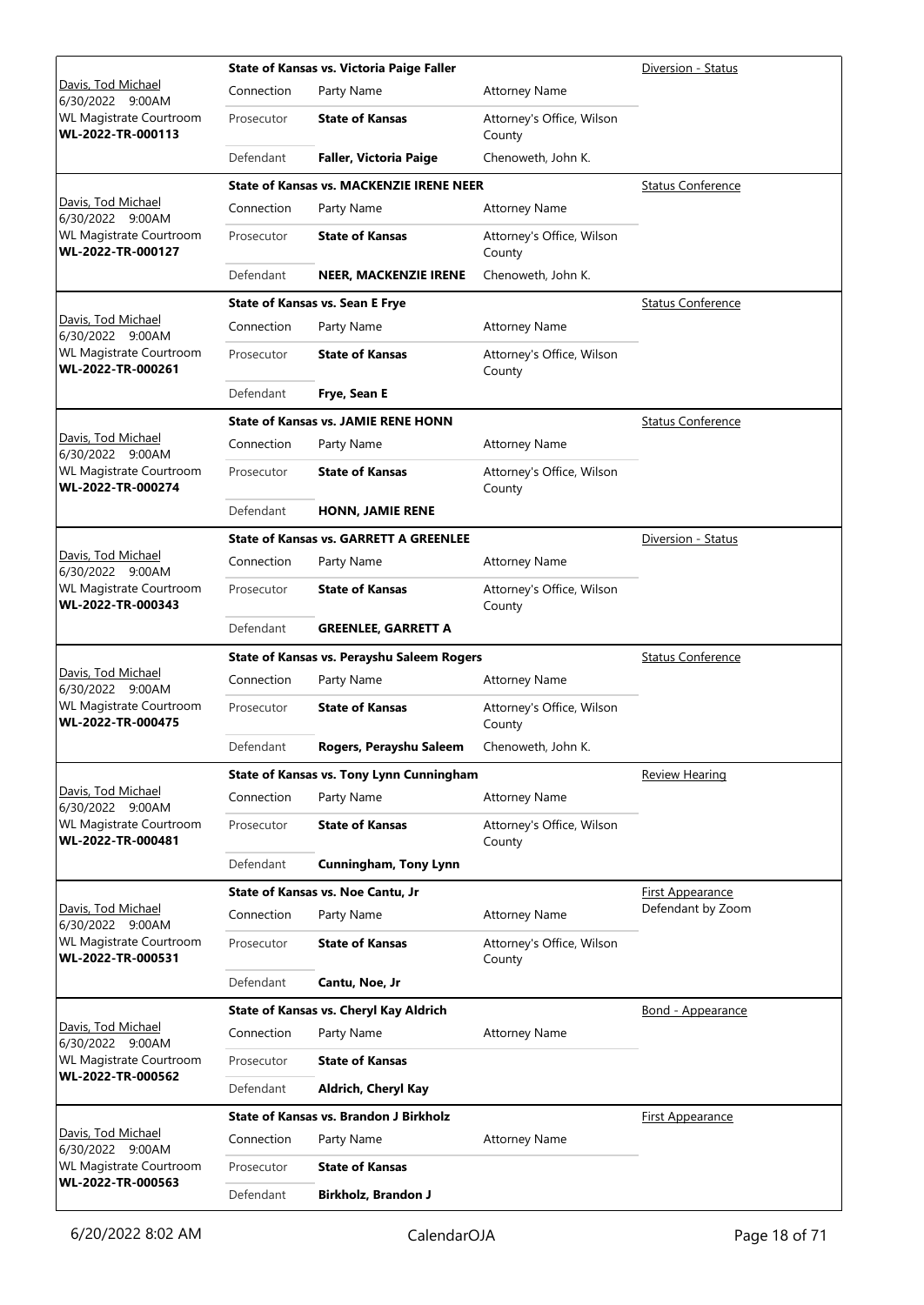|                                                     | <b>State of Kansas vs. Michael Joe Winebrenner</b> |                                           | <u>First Appearance</u>             |                          |
|-----------------------------------------------------|----------------------------------------------------|-------------------------------------------|-------------------------------------|--------------------------|
| Davis, Tod Michael<br>6/30/2022 9:00AM              | Connection                                         | Party Name                                | <b>Attorney Name</b>                |                          |
| WL Magistrate Courtroom<br>WL-2022-TR-000614        | Prosecutor                                         | <b>State of Kansas</b>                    | Attorney's Office, Wilson<br>County |                          |
|                                                     | Defendant                                          | <b>Winebrenner, Michael Joe</b>           |                                     |                          |
|                                                     |                                                    | <b>State of Kansas vs. Octavia Gordon</b> |                                     | <b>First Appearance</b>  |
| Davis, Tod Michael<br>6/30/2022 9:00AM              | Connection                                         | Party Name                                | <b>Attorney Name</b>                |                          |
| WL Magistrate Courtroom<br>WL-2022-TR-000615        | Prosecutor                                         | <b>State of Kansas</b>                    | Attorney's Office, Wilson<br>County |                          |
|                                                     | Defendant                                          | Gordon, Octavia                           |                                     |                          |
|                                                     |                                                    | <b>State of Kansas vs. Donald R Smith</b> |                                     | <b>Motion</b>            |
| Davis, Tod Michael<br>6/30/2022 10:00AM             | Connection                                         | Party Name                                | Attorney Name                       |                          |
| WL Magistrate Courtroom<br>1993-TR-000260           | Prosecutor                                         | <b>State of Kansas</b>                    | Attorney's Office, Wilson<br>County |                          |
|                                                     | Defendant                                          | Smith, Donald R                           | Chenoweth, John K.                  |                          |
|                                                     |                                                    | <b>State of Kansas vs. Jeremy Schoop</b>  |                                     | <u>Hearing</u>           |
| Davis, Tod Michael<br>6/30/2022 10:00AM             | Connection                                         | Party Name                                | <b>Attorney Name</b>                | <b>REVOCATION</b>        |
| WL Magistrate Courtroom<br>2015-CR-000072           | Prosecutor                                         | <b>State of Kansas</b>                    | Attorney's Office, Wilson<br>County |                          |
|                                                     | Defendant                                          | Schopp, Jeremy                            | Chenoweth, John K.                  |                          |
|                                                     | Public<br>Defender                                 | <b>Littrell, Robert Craig</b>             |                                     |                          |
|                                                     |                                                    | <b>State of Kansas vs. Kelly N Tucker</b> |                                     | <b>Bench Trial</b>       |
| Davis, Tod Michael<br>6/30/2022 10:00AM             | Connection                                         | Party Name                                | <b>Attorney Name</b>                |                          |
| WL Magistrate Courtroom<br>2017-CR-000201           | Prosecutor                                         | <b>State of Kansas</b>                    | Attorney's Office, Wilson<br>County |                          |
|                                                     | Defendant                                          | <b>Tucker, Kelly N</b>                    | Chenoweth, John K.                  |                          |
|                                                     |                                                    | In the Matter of Tobi Davis-Green         |                                     | <b>Status Conference</b> |
| Davis, Tod Michael<br>6/30/2022 1:15PM              | Connection                                         | Party Name                                | Attorney Name                       |                          |
| <b>WL Magistrate Courtroom</b><br>WL-2021-JV-000013 | Prosecutor                                         | <b>State of Kansas</b>                    | Attorney's Office, Wilson<br>County |                          |
|                                                     | Juvenile<br>Offender                               | Davis-Green, Tobi                         | Hoffmeister, Cole Alan              |                          |
|                                                     |                                                    | In the Matter of Tobi Davis-Green         |                                     | <b>Status Conference</b> |
| Davis, Tod Michael<br>6/30/2022 1:15PM              | Connection                                         | Party Name                                | <b>Attorney Name</b>                |                          |
| WL Magistrate Courtroom<br>WL-2021-JV-000014        | Prosecutor                                         | <b>State of Kansas</b>                    | Attorney's Office, Wilson<br>County |                          |
|                                                     | Juvenile<br>Offender                               | Davis-Green, Tobi                         | Hoffmeister, Cole Alan              |                          |
|                                                     |                                                    | In the Matter of Tobi Davis-Green         |                                     | <b>Status Conference</b> |
| Davis, Tod Michael<br>6/30/2022 1:15PM              | Connection                                         | Party Name                                | <b>Attorney Name</b>                |                          |
| WL Magistrate Courtroom<br>WL-2021-JV-000024        | Prosecutor                                         | <b>State of Kansas</b>                    | Attorney's Office, Wilson<br>County |                          |
|                                                     | Juvenile<br>Offender                               | Davis-Green, Tobi                         | Hoffmeister, Cole Alan              |                          |
|                                                     |                                                    | In the Matter of Tobi Davis-Green         |                                     | <b>Status Conference</b> |
| Davis, Tod Michael<br>6/30/2022 1:15PM              | Connection                                         | Party Name                                | <b>Attorney Name</b>                |                          |
| WL Magistrate Courtroom<br>WL-2021-JV-000031        | Prosecutor                                         | <b>State of Kansas</b>                    | Attorney's Office, Wilson<br>County |                          |
|                                                     | Juvenile<br>Offender                               | Davis-Green, Tobi                         | Hoffmeister, Cole Alan              |                          |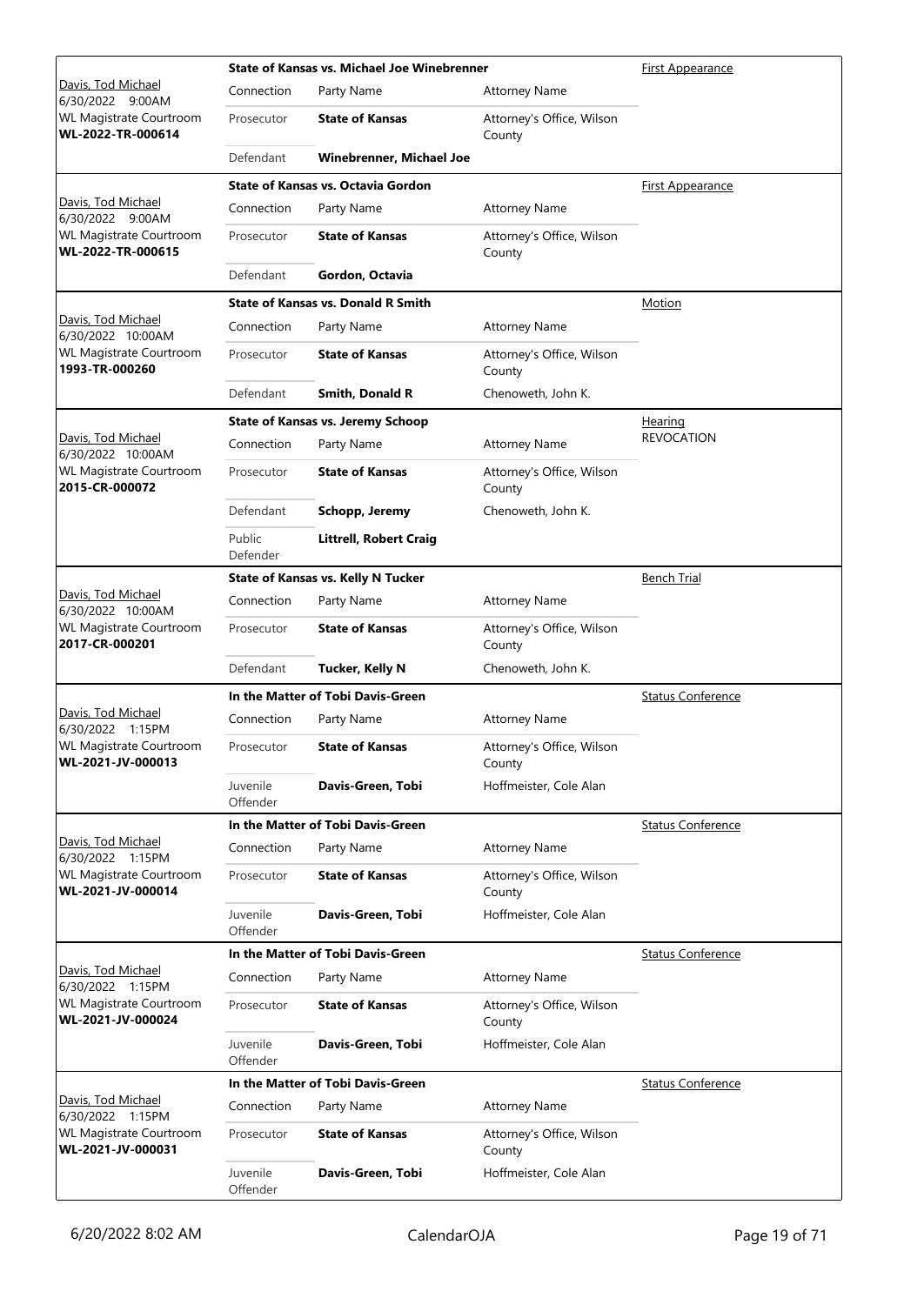|                                                  |                                              | State of Kansas vs. Veronica Lee Beisly         | <b>Status Conference</b>            |                                |
|--------------------------------------------------|----------------------------------------------|-------------------------------------------------|-------------------------------------|--------------------------------|
| Davis, Tod Michael<br>6/30/2022 1:30PM           | Connection                                   | Party Name                                      | <b>Attorney Name</b>                |                                |
| WL Magistrate Courtroom<br>2015-CR-000195        | Prosecutor                                   | <b>State of Kansas</b>                          | Attorney's Office, Wilson<br>County |                                |
|                                                  | Defendant                                    | <b>Beisly, Veronica Lee</b>                     | De Voe, Sue E.                      |                                |
|                                                  | Public<br>Defender                           | <b>Public Defender, SEK</b>                     |                                     |                                |
|                                                  |                                              | State of Kansas vs. Jerry D Lowry Jr            |                                     | <b>Status Conference</b>       |
| Davis, Tod Michael<br>6/30/2022 1:30PM           | Connection                                   | Party Name                                      | <b>Attorney Name</b>                |                                |
| <b>WL Magistrate Courtroom</b><br>2016-CR-000030 | Prosecutor                                   | <b>State of Kansas</b>                          | Attorney's Office, Wilson<br>County |                                |
|                                                  | Defendant                                    | Lowry, Jerry Dean, Jr                           | Staker, Steven Charles              |                                |
|                                                  | Public<br>Defender                           | <b>Staker, Steven Charles</b>                   |                                     |                                |
|                                                  | Public<br>Defender -<br>Conflict<br>Attorney | <b>Smith, Daniel Caleb</b>                      |                                     |                                |
|                                                  |                                              | <b>State of Kansas vs. Ellie Marie Breneman</b> |                                     | <b>Preliminary Examination</b> |
| Davis, Tod Michael<br>6/30/2022 1:30PM           | Connection                                   | Party Name                                      | <b>Attorney Name</b>                |                                |
| WL Magistrate Courtroom<br>2017-CR-000119        | Prosecutor                                   | <b>State of Kansas</b>                          | Attorney's Office, Wilson<br>County |                                |
|                                                  | Defendant                                    | <b>Breneman, Ellie Marie</b>                    | Chard, Jill Elaine                  |                                |
|                                                  | Public<br>Defender                           | <b>Public Defender, SEK</b>                     |                                     |                                |
|                                                  |                                              | State of Kansas vs. Jerry Dean Lowry, JR        |                                     | <b>Status Conference</b>       |
| Davis, Tod Michael<br>6/30/2022 1:30PM           | Connection                                   | Party Name                                      | <b>Attorney Name</b>                |                                |
| WL Magistrate Courtroom<br>2017-CR-000169        | Prosecutor                                   | <b>State of Kansas</b>                          | Attorney's Office, Wilson<br>County |                                |
|                                                  | Defendant                                    | Lowry, Jerry Dean, Jr                           | Staker, Steven Charles              |                                |
|                                                  | Public<br>Defender                           | <b>Staker, Steven Charles</b>                   |                                     |                                |
|                                                  |                                              | State of Kansas vs. Jerry D Lowry Jr            |                                     | <b>Status Conference</b>       |
| Davis, Tod Michael<br>6/30/2022 1:30PM           | Connection                                   | Party Name                                      | <b>Attorney Name</b>                | Requested by Staker            |
| WL Magistrate Courtroom<br>2018-TR-001218        | Prosecutor                                   | <b>State of Kansas</b>                          | Mc Vay, Kendall Moran               |                                |
|                                                  | Defendant                                    | Lowry, Jerry Dean, Jr                           | Staker, Steven Charles              |                                |
|                                                  |                                              | State of Kansas vs. Stephanie M Willard         |                                     | <b>Status Conference</b>       |
| Davis, Tod Michael<br>6/30/2022 1:30PM           | Connection                                   | Party Name                                      | <b>Attorney Name</b>                |                                |
| <b>WL Magistrate Courtroom</b>                   | Prosecutor                                   | <b>State of Kansas</b>                          | Mc Vay, Kendall Moran               |                                |
| 2019-CR-000083                                   | Defendant                                    | <b>Willard, Stephanie M</b>                     | Hoffmeister, Cole Alan              |                                |
|                                                  |                                              | <b>State of Kansas vs. Veronica Lee Beisly</b>  |                                     | <b>Status Conference</b>       |
| Davis, Tod Michael<br>6/30/2022 1:30PM           | Connection                                   | Party Name                                      | <b>Attorney Name</b>                |                                |
| <b>WL Magistrate Courtroom</b><br>2019-CR-000116 | Prosecutor                                   | <b>State of Kansas</b>                          | Attorney's Office, Wilson<br>County |                                |
|                                                  | Defendant                                    | <b>Beisly, Veronica Lee</b>                     | De Voe, Sue E.                      |                                |
|                                                  |                                              | <b>State of Kansas vs. Billy Wayne Ross</b>     |                                     | <b>Status Conference</b>       |
| Davis, Tod Michael<br>6/30/2022 1:30PM           | Connection                                   | Party Name                                      | <b>Attorney Name</b>                |                                |
| WL Magistrate Courtroom                          | Prosecutor                                   | <b>State of Kansas</b>                          | Mc Vay, Kendall Moran               |                                |
| 2019-CR-000153                                   | Defendant                                    | Ross, Billy Wayne                               | Hoffmeister, Cole Alan              |                                |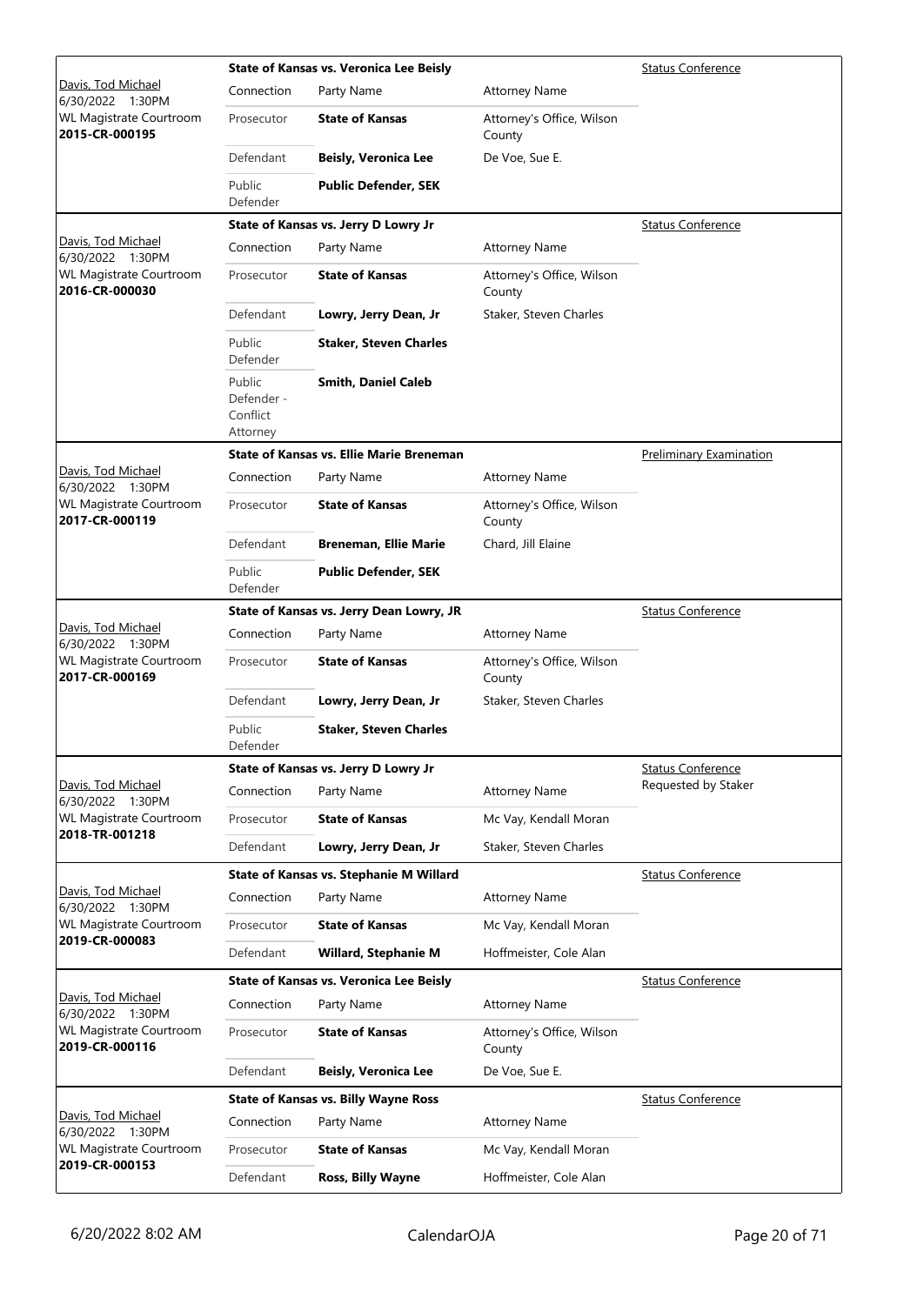|                                              |                                              | <b>State of Kansas vs. Billy Wayne Ross</b>                       |                                     | <b>Status Conference</b> |
|----------------------------------------------|----------------------------------------------|-------------------------------------------------------------------|-------------------------------------|--------------------------|
| Davis, Tod Michael<br>6/30/2022 1:30PM       | Connection                                   | Party Name                                                        | <b>Attorney Name</b>                |                          |
| WL Magistrate Courtroom<br>2019-CR-000212    | Prosecutor                                   | <b>State of Kansas</b>                                            | Attorney's Office, Wilson<br>County |                          |
|                                              | Defendant                                    | <b>Ross, Billy Wayne</b>                                          | Hoffmeister, Cole Alan              |                          |
|                                              |                                              | <b>State of Kansas vs. Veronica Lee Beisly</b>                    |                                     | <b>Status Conference</b> |
| Davis, Tod Michael<br>6/30/2022 1:30PM       | Connection                                   | Party Name                                                        | <b>Attorney Name</b>                |                          |
| WL Magistrate Courtroom<br>2019-TR-000075    | Prosecutor                                   | <b>State of Kansas</b>                                            | Attorney's Office, Wilson<br>County |                          |
|                                              | Defendant                                    | <b>Beisly, Veronica Lee</b>                                       | De Voe, Sue E.                      |                          |
|                                              | Public<br>Defender                           | <b>Public Defender, SEK</b>                                       |                                     |                          |
|                                              |                                              | <b>State of Kansas vs. Travis Jones</b>                           |                                     | <b>Status Conference</b> |
| Davis, Tod Michael<br>6/30/2022 1:30PM       | Connection                                   | Party Name                                                        | <b>Attorney Name</b>                |                          |
| WL Magistrate Courtroom<br>2020-CR-000081    | Prosecutor                                   | <b>State of Kansas</b>                                            | Attorney's Office, Wilson<br>County |                          |
|                                              | Defendant                                    | Jones, Travis                                                     | Smith, Daniel Caleb                 |                          |
|                                              | Public<br>Defender -<br>Conflict<br>Attorney | <b>Manbeck, Jacob Thomas</b>                                      |                                     |                          |
|                                              |                                              | <b>State of Kansas vs. Veronica Lee Beisly</b>                    |                                     | <b>Status Conference</b> |
| Davis, Tod Michael<br>6/30/2022 1:30PM       | Connection                                   | Party Name                                                        | <b>Attorney Name</b>                |                          |
| WL Magistrate Courtroom<br>2020-TR-000033    | Prosecutor                                   | <b>State of Kansas</b>                                            | Attorney's Office, Wilson<br>County |                          |
|                                              | Defendant                                    | <b>Beisly, Veronica Lee</b>                                       | De Voe, Sue E.                      |                          |
|                                              | Public<br>Defender                           | <b>Public Defender, SEK</b>                                       |                                     |                          |
|                                              |                                              | Sarah Elizabeth Haase, et al vs. Midwest Crane Repair, LLC, et al |                                     | Hearing                  |
| Rogers, David<br>6/30/2022 1:30PM            | Connection                                   | Party Name                                                        | <b>Attorney Name</b>                | Apportionment hearing    |
| <b>WL District Courtroom</b>                 | Plaintiff                                    | Haase, Sarah Elizabeth                                            | Byerley, David Conrad               |                          |
| WL-2020-CV-000021                            |                                              | Jeffrey, Brantley Wyatt                                           | Byerley, David Conrad               |                          |
|                                              | Defendant                                    | <b>Midwest Crane Repair, LLC</b>                                  | Brown, Michael Lloyd                |                          |
|                                              |                                              | <b>Crossland Construction</b><br>Company, Inc.                    | Otto, Theresa Ann                   |                          |
|                                              |                                              | <b>Crossland Heavy</b><br>Contractors, Inc.                       | Otto, Theresa Ann                   |                          |
|                                              |                                              | <b>State of Kansas vs. Nathan Myers</b>                           |                                     | <b>Status Conference</b> |
| Davis, Tod Michael<br>6/30/2022 1:30PM       | Connection                                   | Party Name                                                        | <b>Attorney Name</b>                |                          |
| WL Magistrate Courtroom<br>WL-2021-CR-000010 | Prosecutor                                   | <b>State of Kansas</b>                                            | Attorney's Office, Wilson<br>County |                          |
|                                              | Defendant                                    | Myers, Nathan                                                     | Hoffmeister, Cole Alan              |                          |
|                                              | Public<br>Defender -<br>Conflict<br>Attorney | <b>Brereton, Alan Michael</b>                                     |                                     |                          |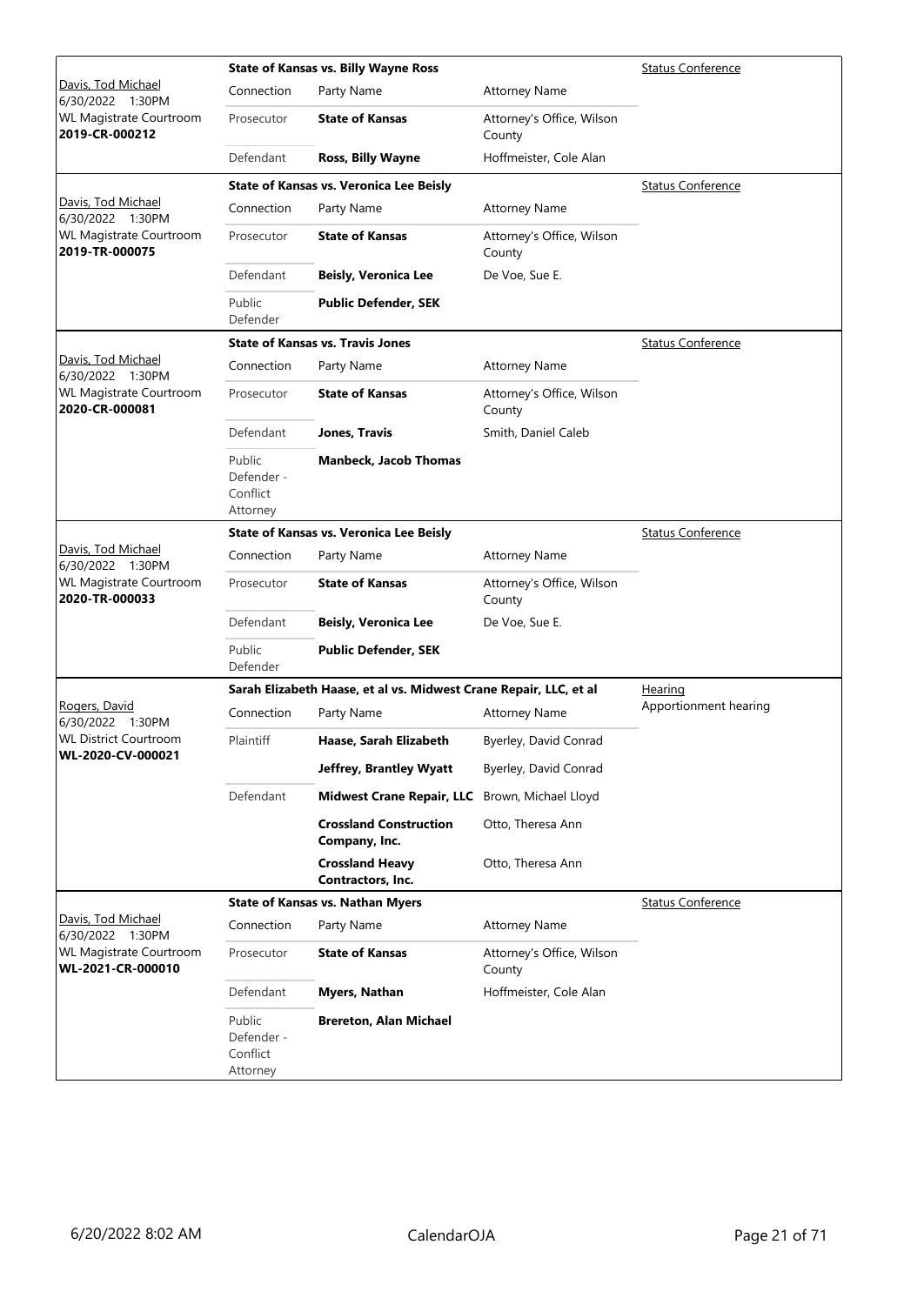|                                                                  |                                              | State of Kansas vs. Jerry Lowry, Jr       | Preliminary Examination                   |                                |  |  |  |
|------------------------------------------------------------------|----------------------------------------------|-------------------------------------------|-------------------------------------------|--------------------------------|--|--|--|
| Davis, Tod Michael<br>6/30/2022 1:30PM                           | Connection                                   | Party Name                                | <b>Attorney Name</b>                      |                                |  |  |  |
| WL Magistrate Courtroom<br>WL-2021-CR-000012                     | Prosecutor                                   | <b>State of Kansas</b>                    | Attorney's Office, Wilson<br>County       |                                |  |  |  |
|                                                                  |                                              | <b>State of Kansas</b>                    |                                           |                                |  |  |  |
|                                                                  | Defendant                                    | Lowry, Jerry, Jr                          | Staker, Steven Charles                    |                                |  |  |  |
|                                                                  | Public<br>Defender                           | <b>Staker, Steven Charles</b>             |                                           |                                |  |  |  |
|                                                                  |                                              | State of Kansas vs. Jerry Lowry, III      |                                           | <b>Status Conference</b>       |  |  |  |
| Davis, Tod Michael<br>6/30/2022 1:30PM                           | Connection                                   | Party Name                                | <b>Attorney Name</b>                      |                                |  |  |  |
| WL Magistrate Courtroom<br>WL-2021-CR-000021                     | Prosecutor                                   | <b>State of Kansas</b>                    | Attorney's Office, Wilson<br>County       |                                |  |  |  |
|                                                                  | Defendant                                    | Lowry, Jerry, III                         | Manbeck, Jacob Thomas                     |                                |  |  |  |
|                                                                  | Public<br>Defender -<br>Conflict<br>Attorney | <b>Manbeck, Jacob Thomas</b>              |                                           |                                |  |  |  |
|                                                                  |                                              | State of Kansas vs. Jerry Lowry, Jr       |                                           | <b>Preliminary Examination</b> |  |  |  |
| Davis, Tod Michael<br>6/30/2022 1:30PM                           | Connection                                   | Party Name                                | <b>Attorney Name</b>                      |                                |  |  |  |
| <b>WL Magistrate Courtroom</b><br>WL-2021-CR-000060              | Prosecutor                                   | <b>State of Kansas</b>                    | Attorney's Office, Wilson<br>County       |                                |  |  |  |
|                                                                  | Defendant                                    | Lowry, Jerry, Jr                          | Staker, Steven Charles                    |                                |  |  |  |
|                                                                  | Public<br>Defender                           | <b>Staker, Steven Charles</b>             |                                           |                                |  |  |  |
|                                                                  | Public<br>Defender -<br>Conflict<br>Attorney | <b>Smith, Daniel Caleb</b>                |                                           |                                |  |  |  |
|                                                                  |                                              |                                           | State of Kansas vs. Lindsey Wayne Hickman |                                |  |  |  |
|                                                                  |                                              |                                           |                                           | <b>Status Conference</b>       |  |  |  |
| Davis, Tod Michael<br>6/30/2022 1:30PM                           | Connection                                   | Party Name                                | <b>Attorney Name</b>                      |                                |  |  |  |
| <b>WL Magistrate Courtroom</b><br>WL-2021-CR-000068              | Prosecutor                                   | <b>State of Kansas</b>                    | Attorney's Office, Wilson<br>County       |                                |  |  |  |
|                                                                  | Defendant                                    | Hickman, Lindsey Wayne                    | Staker, Steven Charles                    |                                |  |  |  |
|                                                                  |                                              | <b>State of Kansas vs. Jeffrey Carson</b> |                                           | <b>Preliminary Examination</b> |  |  |  |
| Davis, Tod Michael                                               | Connection                                   | Party Name                                | <b>Attorney Name</b>                      |                                |  |  |  |
| 6/30/2022 1:30PM<br>WL Magistrate Courtroom<br>WL-2021-CR-000081 | Prosecutor                                   | <b>State of Kansas</b>                    | Attorney's Office, Wilson<br>County       |                                |  |  |  |
|                                                                  | Defendant                                    | Carson, Jeffrey                           | Staker, Steven Charles                    |                                |  |  |  |
|                                                                  | Public<br>Defender                           | <b>Staker, Steven Charles</b>             |                                           |                                |  |  |  |
|                                                                  |                                              | State of Kansas vs. Cassandra Beisly      |                                           | <b>Status Conference</b>       |  |  |  |
| Davis, Tod Michael                                               | Connection                                   | Party Name                                | <b>Attorney Name</b>                      |                                |  |  |  |
| 6/30/2022 1:30PM<br>WL Magistrate Courtroom<br>WL-2021-CR-000083 | Prosecutor                                   | <b>State of Kansas</b>                    | Attorney's Office, Wilson<br>County       |                                |  |  |  |
|                                                                  | Defendant                                    | <b>Beisly, Cassandra</b>                  | Chard, Jill Elaine                        |                                |  |  |  |
|                                                                  | Public<br>Defender                           | Chard, Jill Elaine                        |                                           |                                |  |  |  |
|                                                                  |                                              | State of Kansas vs. Petrina L Snider      |                                           | <b>Status Conference</b>       |  |  |  |
| Davis, Tod Michael<br>6/30/2022 1:30PM                           | Connection                                   | Party Name                                | <b>Attorney Name</b>                      |                                |  |  |  |
| WL Magistrate Courtroom<br>WL-2021-CR-000109                     | Prosecutor                                   | <b>State of Kansas</b>                    | Attorney's Office, Wilson<br>County       |                                |  |  |  |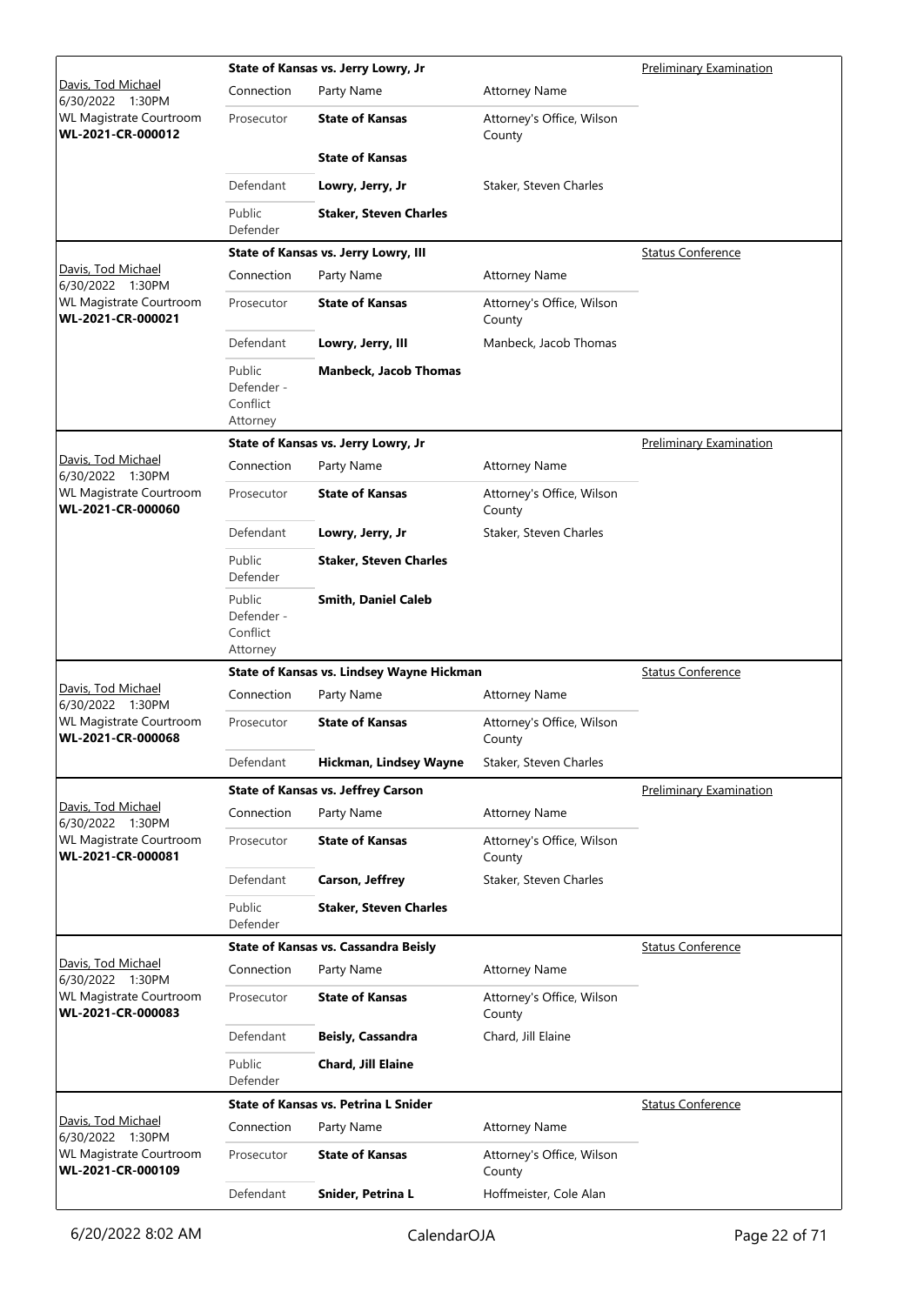|                                                     |                    | <b>State of Kansas vs. Ellie Breneman</b>      | <b>Preliminary Examination</b>      |                          |
|-----------------------------------------------------|--------------------|------------------------------------------------|-------------------------------------|--------------------------|
| Davis, Tod Michael<br>6/30/2022 1:30PM              | Connection         | Party Name                                     | <b>Attorney Name</b>                |                          |
| WL Magistrate Courtroom<br>WL-2021-CR-000125        | Prosecutor         | <b>State of Kansas</b>                         | Attorney's Office, Wilson<br>County |                          |
|                                                     | Defendant          | <b>Breneman, Ellie</b>                         | Chard, Jill Elaine                  |                          |
|                                                     | Public             | <b>Public Defender, SEK</b>                    |                                     |                          |
|                                                     | Defender           | Chard, Jill Elaine                             |                                     |                          |
|                                                     |                    | <b>State of Kansas vs. Phillip Mock</b>        |                                     | <b>Status Conference</b> |
| Davis, Tod Michael<br>6/30/2022 1:30PM              | Connection         | Party Name                                     | <b>Attorney Name</b>                |                          |
| WL Magistrate Courtroom<br>WL-2021-CR-000138        | Prosecutor         | <b>State of Kansas</b>                         | Attorney's Office, Wilson<br>County |                          |
|                                                     | Defendant          | <b>Mock, Phillip</b>                           | Hoffmeister, Cole Alan              |                          |
|                                                     | Public<br>Defender | <b>Staker, Steven Charles</b>                  |                                     |                          |
|                                                     |                    | State of Kansas vs. Christopher John Letterman |                                     | <b>Status Conference</b> |
| Davis, Tod Michael<br>6/30/2022 1:30PM              | Connection         | Party Name                                     | <b>Attorney Name</b>                |                          |
| <b>WL Magistrate Courtroom</b><br>WL-2021-CR-000168 | Prosecutor         | <b>State of Kansas</b>                         | Attorney's Office, Wilson<br>County |                          |
|                                                     | Defendant          | Letterman, Christopher<br>John                 | Hoffmeister, Cole Alan              |                          |
|                                                     |                    | <b>State of Kansas vs. Billy Wayne Ross</b>    |                                     | <b>Status Conference</b> |
| Davis, Tod Michael<br>6/30/2022 1:30PM              | Connection         | Party Name                                     | <b>Attorney Name</b>                |                          |
| <b>WL Magistrate Courtroom</b><br>WL-2021-CR-000170 | Prosecutor         | <b>State of Kansas</b>                         | Attorney's Office, Wilson<br>County |                          |
|                                                     | Defendant          | <b>Ross, Billy Wayne</b>                       | Hoffmeister, Cole Alan              |                          |
|                                                     |                    | <b>State of Kansas vs. Billy Wayne Ross</b>    |                                     | <b>Status Conference</b> |
| Davis, Tod Michael<br>6/30/2022 1:30PM              | Connection         | Party Name                                     | <b>Attorney Name</b>                |                          |
| <b>WL Magistrate Courtroom</b><br>WL-2021-CR-000171 | Prosecutor         | <b>State of Kansas</b>                         | Attorney's Office, Wilson<br>County |                          |
|                                                     | Defendant          | Ross, Billy Wayne                              | Hoffmeister, Cole Alan              |                          |
|                                                     |                    | State of Kansas vs. Cheryl Kay Aldrich         |                                     | <b>Status Conference</b> |
| Davis, Tod Michael<br>6/30/2022 1:30PM              | Connection         | Party Name                                     | <b>Attorney Name</b>                |                          |
| WL Magistrate Courtroom<br>WL-2022-CR-000012        | Prosecutor         | <b>State of Kansas</b>                         | Attorney's Office, Wilson<br>County |                          |
|                                                     | Defendant          | Aldrich, Cheryl Kay                            | Hoffmeister, Cole Alan              |                          |
|                                                     |                    | <b>State of Kansas vs. Michael Paul Reno</b>   |                                     | <b>Status Conference</b> |
| <u>Davis, Tod Michael</u><br>6/30/2022 1:30PM       | Connection         | Party Name                                     | <b>Attorney Name</b>                |                          |
| WL Magistrate Courtroom<br>WL-2022-CR-000017        | Prosecutor         | <b>State of Kansas</b>                         | Attorney's Office, Wilson<br>County |                          |
|                                                     | Defendant          | Reno, Michael Paul                             | Hoffmeister, Cole Alan              |                          |
|                                                     |                    | State of Kansas vs. Tyler Jacob Wever          |                                     | <b>Status Conference</b> |
| Davis, Tod Michael<br>6/30/2022 1:30PM              | Connection         | Party Name                                     | <b>Attorney Name</b>                |                          |
| <b>WL Magistrate Courtroom</b><br>WL-2022-CR-000047 | Prosecutor         | <b>State of Kansas</b>                         | Attorney's Office, Wilson<br>County |                          |
|                                                     | Defendant          | Wever, Tyler Jacob                             | Depew, Philip Douglas               |                          |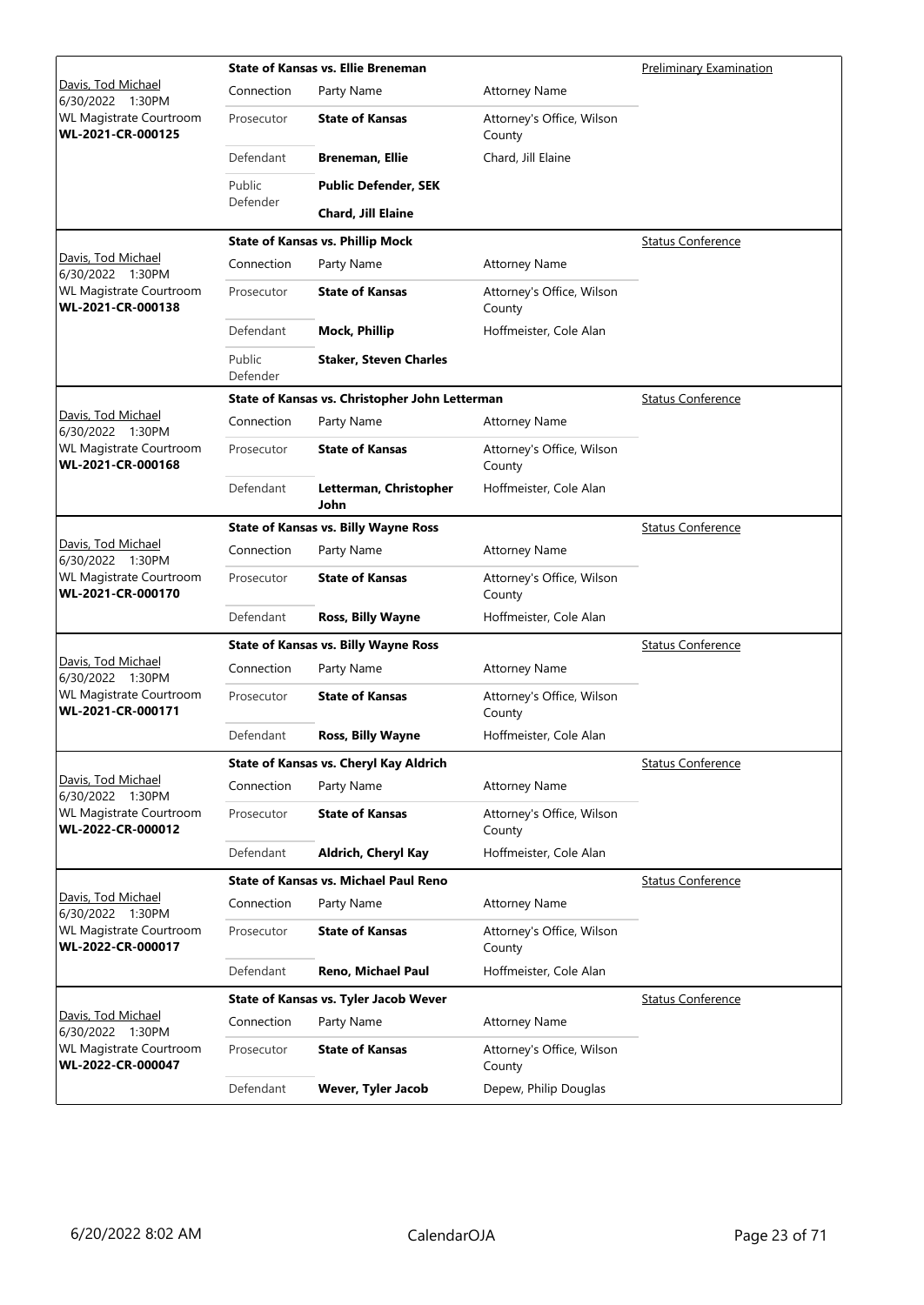|                                                     |                                   | <b>State of Kansas vs. Hank A Florio</b>             | <b>Status Conference</b>            |                          |
|-----------------------------------------------------|-----------------------------------|------------------------------------------------------|-------------------------------------|--------------------------|
| Davis, Tod Michael<br>6/30/2022 1:30PM              | Connection                        | Party Name                                           | <b>Attorney Name</b>                |                          |
| WL Magistrate Courtroom<br>WL-2022-CR-000059        | Prosecutor                        | <b>State of Kansas</b>                               | Attorney's Office, Wilson<br>County |                          |
|                                                     | Defendant                         | Florio, Hank A                                       | Hoffmeister, Cole Alan              |                          |
|                                                     | Public<br>Defender                | Chard, Jill Elaine                                   |                                     |                          |
|                                                     |                                   | State of Kansas vs. Lindsey Wayne Hickman            |                                     | <b>Status Conference</b> |
| Davis, Tod Michael<br>6/30/2022 1:30PM              | Connection                        | Party Name                                           | <b>Attorney Name</b>                |                          |
| <b>WL Magistrate Courtroom</b><br>WL-2022-CR-000063 | Prosecutor                        | <b>State of Kansas</b>                               | Attorney's Office, Wilson<br>County |                          |
|                                                     | Defendant                         | Hickman, Lindsey Wayne                               | Staker, Steven Charles              |                          |
|                                                     |                                   | <b>State of Kansas vs. Howard Daniel Jones</b>       |                                     | <b>Status Conference</b> |
| Davis, Tod Michael<br>6/30/2022 1:30PM              | Connection                        | Party Name                                           | <b>Attorney Name</b>                |                          |
| WL Magistrate Courtroom<br>WL-2022-CR-000067        | Prosecutor                        | <b>State of Kansas</b>                               | Attorney's Office, Wilson<br>County |                          |
|                                                     | Defendant                         | <b>Jones, Howard Daniel</b>                          | Smith, Daniel Caleb                 |                          |
|                                                     |                                   | <b>State of Kansas vs. Dalton Chance Uriah James</b> |                                     | <b>Status Conference</b> |
| <u>Davis, Tod Michael</u><br>6/30/2022 1:30PM       | Connection                        | Party Name                                           | <b>Attorney Name</b>                |                          |
| WL Magistrate Courtroom<br>WL-2022-CR-000080        | Prosecutor                        | <b>State of Kansas</b>                               | Attorney's Office, Wilson<br>County |                          |
|                                                     | Defendant                         | <b>James, Dalton Chance</b><br>Uriah                 | Hoffmeister, Cole Alan              |                          |
|                                                     |                                   | <b>State of Kansas vs. Dalton Chance Uriah James</b> |                                     | <b>Status Conference</b> |
| Davis, Tod Michael<br>6/30/2022 1:30PM              | Connection                        | Party Name                                           | <b>Attorney Name</b>                |                          |
| WL Magistrate Courtroom<br>WL-2022-CR-000092        | Prosecutor                        | <b>State of Kansas</b>                               | Attorney's Office, Wilson<br>County |                          |
|                                                     | Defendant                         | <b>James, Dalton Chance</b><br>Uriah                 | Hoffmeister, Cole Alan              |                          |
|                                                     |                                   | <b>State of Kansas vs. Amber Dawn Powers</b>         |                                     | <b>Status Conference</b> |
| Davis, Tod Michael<br>6/30/2022 1:30PM              | Connection                        | Party Name                                           | <b>Attorney Name</b>                |                          |
| WL Magistrate Courtroom<br>WL-2022-CR-000101        | Prosecutor                        | <b>State of Kansas</b>                               | Attorney's Office, Wilson<br>County |                          |
|                                                     | Defendant                         | Powers, Amber Dawn                                   | Smith, Daniel Caleb                 |                          |
|                                                     | Sealed ********* Sealed ********* |                                                      |                                     | <b>Status Conference</b> |
| Davis, Tod Michael<br>6/30/2022 1:30PM              | Connection                        | Party Name                                           | <b>Attorney Name</b>                |                          |
| <b>WL Magistrate Courtroom</b><br>WL-2022-MR-000061 | Prosecutor                        | <b>Sealed</b>                                        | Attorney's Office, Wilson<br>County |                          |
|                                                     | Defendant                         | <b>Sealed</b>                                        | De Voe, Sue E.                      |                          |
| Sealed                                              | ********* Sealed *********        |                                                      |                                     | <b>Status Conference</b> |
| Davis, Tod Michael<br>6/30/2022 1:30PM              | Connection                        | Party Name                                           | <b>Attorney Name</b>                |                          |
| WL Magistrate Courtroom<br>WL-2022-MR-000104        | Prosecutor                        | <b>Sealed</b>                                        | Attorney's Office, Wilson<br>County |                          |
|                                                     | Defendant                         | <b>Sealed</b>                                        | Public Defender, SEK                |                          |
|                                                     | Public<br>Defender                | <b>Sealed</b>                                        |                                     |                          |
| Sealed                                              | ********* Sealed *********        |                                                      |                                     | <b>Status Conference</b> |
| Davis, Tod Michael<br>6/30/2022 1:30PM              | Connection                        | Party Name                                           | <b>Attorney Name</b>                |                          |
| <b>WL Magistrate Courtroom</b><br>WL-2022-MR-000105 | Prosecutor                        | Sealed                                               | Attorney's Office, Wilson<br>County |                          |
|                                                     | Defendant                         | <b>Sealed</b>                                        | Smith, Daniel Caleb                 |                          |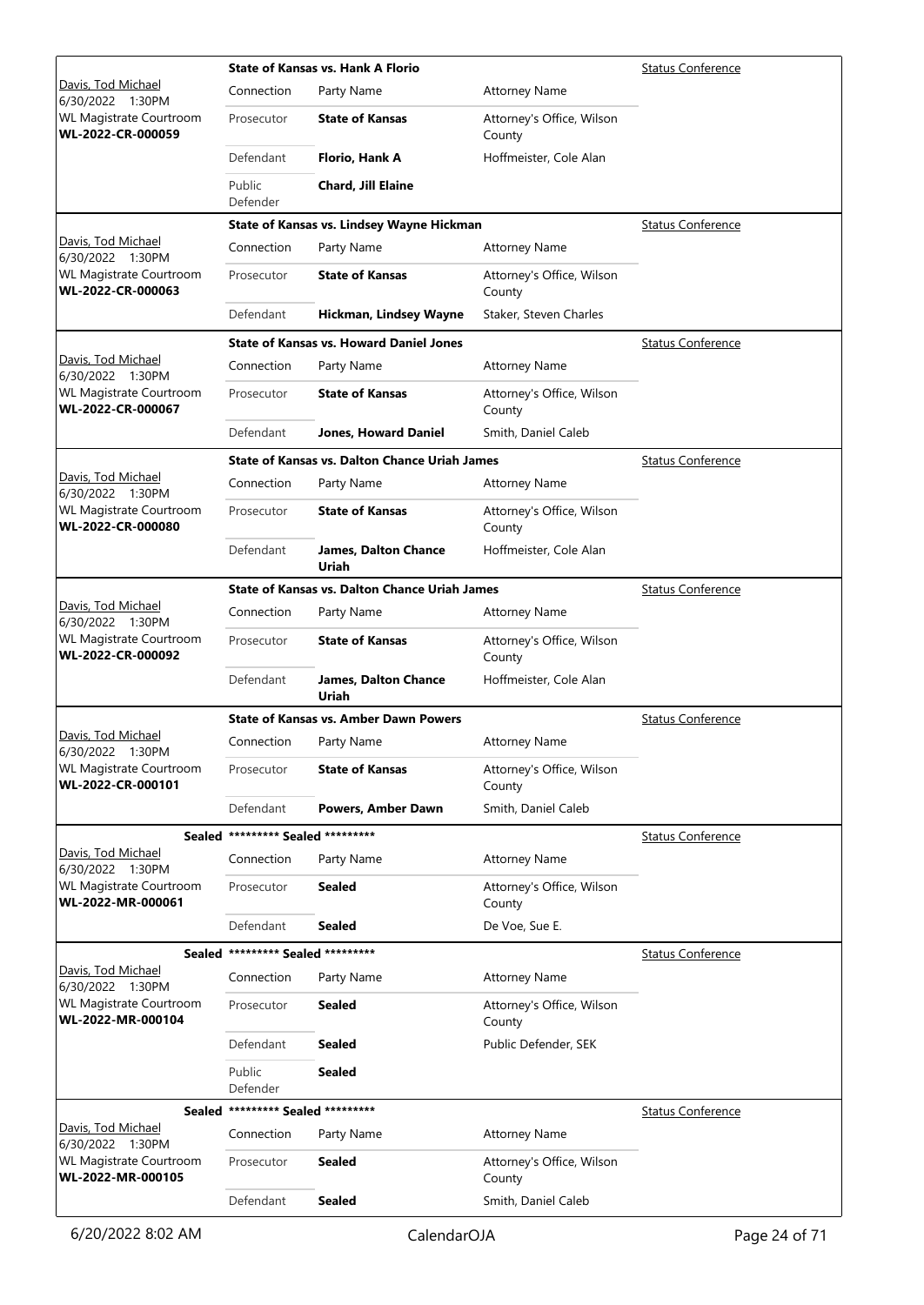|                                                     |                                              | <b>State of Kansas vs. Hank Alan Florio</b>                    | Status Conference                   |                          |
|-----------------------------------------------------|----------------------------------------------|----------------------------------------------------------------|-------------------------------------|--------------------------|
| Davis, Tod Michael<br>6/30/2022 1:30PM              | Connection                                   | Party Name                                                     | <b>Attorney Name</b>                |                          |
| WL Magistrate Courtroom<br>WL-2022-TR-000180        | Prosecutor                                   | <b>State of Kansas</b>                                         | Attorney's Office, Wilson<br>County |                          |
|                                                     | Defendant                                    | Florio, Hank Alan                                              | Hoffmeister, Cole Alan              |                          |
|                                                     |                                              | <b>State of Kansas vs. Matthew Brendan Coulter</b>             |                                     | <b>Status Conference</b> |
| Davis, Tod Michael<br>6/30/2022 1:30PM              | Connection                                   | Party Name                                                     | <b>Attorney Name</b>                |                          |
| <b>WL Magistrate Courtroom</b><br>WL-2022-TR-000404 | Prosecutor                                   | <b>State of Kansas</b>                                         | Attorney's Office, Wilson<br>County |                          |
|                                                     | Defendant                                    | <b>Coulter, Matthew Brendan</b>                                | Hoffmeister, Cole Alan              |                          |
|                                                     |                                              | <b>State of Kansas vs. Mickelle S Swartz</b>                   |                                     | <u>Hearing</u>           |
| Rogers, David<br>7/1/2022 9:30AM                    | Connection                                   | Party Name                                                     | <b>Attorney Name</b>                |                          |
| <b>WL District Courtroom</b><br>2020-CR-000039      | Prosecutor                                   | <b>State of Kansas</b>                                         | Attorney's Office, Wilson<br>County |                          |
|                                                     | Defendant                                    | <b>Swartz, Mickelle S</b>                                      | Manbeck, Jacob Thomas               |                          |
|                                                     |                                              | <b>State of Kansas vs. Dustin Schaffer</b>                     |                                     | Sentencing               |
| Rogers, David<br>7/1/2022 9:30AM                    | Connection                                   | Party Name                                                     | <b>Attorney Name</b>                |                          |
| <b>WL District Courtroom</b><br>2020-CR-000052      | Prosecutor                                   | <b>State of Kansas</b>                                         | Attorney's Office, Wilson<br>County |                          |
|                                                     | Defendant                                    | <b>Schaffer, Dustin</b>                                        | Maslen, David R.                    |                          |
|                                                     | Public<br>Defender -<br>Conflict<br>Attorney | Maslen, David R.                                               |                                     |                          |
|                                                     |                                              | <b>State of Kansas vs. Mickelle S Swartz</b>                   |                                     | Hearing                  |
| Rogers, David<br>7/1/2022 9:30AM                    | Connection                                   | Party Name                                                     | <b>Attorney Name</b>                |                          |
| <b>WL District Courtroom</b><br>2020-CR-000095      | Prosecutor                                   | <b>State of Kansas</b>                                         | Attorney's Office, Wilson<br>County |                          |
|                                                     | Defendant                                    | <b>Swartz, Mickelle S</b>                                      | Manbeck, Jacob Thomas               |                          |
|                                                     |                                              | <b>State of Kansas vs. Justin Willard</b>                      |                                     | <u>Hearing</u>           |
| Rogers, David<br>7/1/2022 9:30AM                    | Connection Party Name                        |                                                                | <b>Attorney Name</b>                |                          |
| <b>WL District Courtroom</b><br>2020-CR-000101      | Prosecutor                                   | <b>State of Kansas</b>                                         | Attorney's Office, Wilson<br>County |                          |
|                                                     | Defendant                                    | Willard, Justin                                                | Griebat, Jeb Cameron                |                          |
|                                                     |                                              | <b>State of Kansas vs. Nicholas Knight</b>                     |                                     | Sentencing               |
| Rogers, David<br>7/1/2022 9:30AM                    | Connection                                   | Party Name                                                     | <b>Attorney Name</b>                |                          |
| <b>WL District Courtroom</b><br>WL-2020-CR-000135   | Prosecutor                                   | <b>State of Kansas</b>                                         | Attorney's Office, Wilson<br>County |                          |
|                                                     | Defendant                                    | Knight, Nicholas                                               | Manbeck, Jacob Thomas               |                          |
|                                                     | Sealed ********* Sealed *********            |                                                                |                                     | PFA/PFS Hearing          |
| Rogers, David<br>7/5/2022 9:30AM                    | Connection                                   | Party Name                                                     | <b>Attorney Name</b>                | PFS                      |
| <b>WL District Courtroom</b>                        | Petitioner                                   | <b>Sealed</b>                                                  | Pro Se                              |                          |
| WL-2022-DM-000029                                   | Respondent                                   | <b>Sealed</b>                                                  |                                     |                          |
|                                                     |                                              | <b>Sealed</b>                                                  |                                     |                          |
| Rogers, David                                       | Osborne                                      | In the Matter of the Marriage of Amanda L Osborne vs. Justin C |                                     | Divorce Uncontested      |
| 7/5/2022 11:00AM                                    | Connection                                   | Party Name                                                     | <b>Attorney Name</b>                |                          |
| <b>WL District Courtroom</b><br>WL-2022-DM-000007   | Petitioner                                   | Osborne, Amanda L                                              | Pro Se                              |                          |
|                                                     | Respondent                                   | Osborne, Justin C                                              |                                     |                          |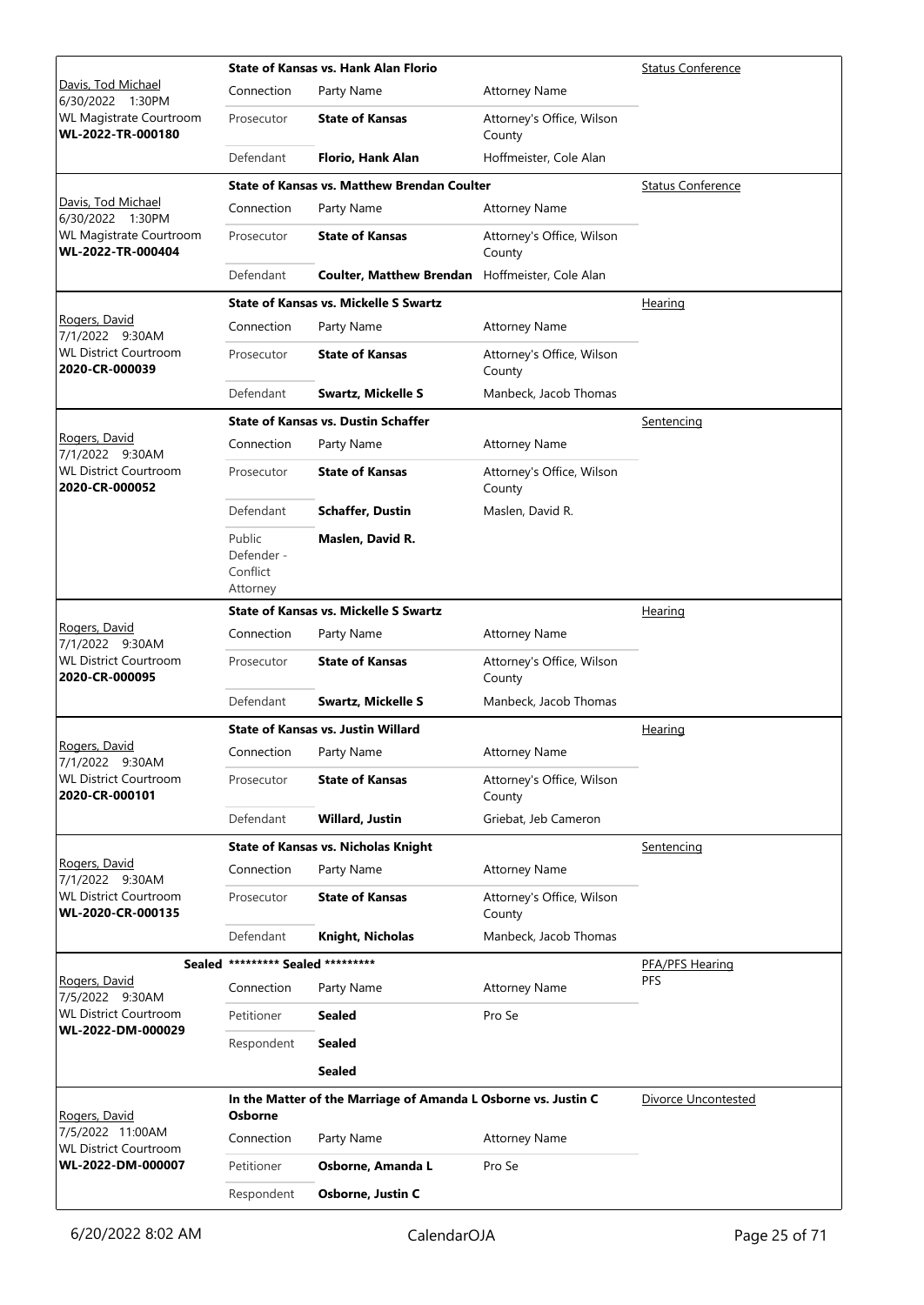|                                                   |                                   | In the Matter of the Marriage of Brandy Dudas vs Joshua Gooding  | <b>Status Conference</b> |                                                           |
|---------------------------------------------------|-----------------------------------|------------------------------------------------------------------|--------------------------|-----------------------------------------------------------|
| Rogers, David<br>7/5/2022 1:00PM                  | Connection                        | Party Name                                                       | <b>Attorney Name</b>     | By phone. Ct initiate<br>Depew 620-325-2626               |
| <b>WL District Courtroom</b>                      | Dependent                         | <b>Sealed</b>                                                    | Heim, Bret Alan          | SMills 620-724-4111                                       |
| 2016-DM-000021                                    |                                   | <b>Sealed</b>                                                    | Heim, Bret Alan          | Heim will be here in person                               |
|                                                   |                                   | <b>Sealed</b>                                                    | Heim, Bret Alan          |                                                           |
|                                                   | Other Party                       | <b>Kansas DCF</b>                                                | 14 & 31, Young Williams  |                                                           |
|                                                   | Petitioner                        | Dudas, Brandy                                                    | Depew, Philip Douglas    |                                                           |
|                                                   | Respondent                        | Gooding, Joshua                                                  |                          |                                                           |
|                                                   | Guardian Ad                       | Heim, Bret Alan                                                  |                          |                                                           |
|                                                   | Litem                             | Heim, Bret Alan                                                  |                          |                                                           |
|                                                   |                                   | Heim, Bret Alan                                                  |                          |                                                           |
| Rogers, David                                     | Dean Odell                        | In the Matter of the Marriage of Dannyle Zerann Odell vs. Austin |                          | <b>Final Hearing</b>                                      |
| 7/5/2022 1:15PM<br><b>WL District Courtroom</b>   | Connection                        | Party Name                                                       | <b>Attorney Name</b>     |                                                           |
| WL-2021-DM-000026                                 | Dependent                         | <b>Sealed</b>                                                    | Heim, Bret Alan          |                                                           |
|                                                   |                                   | <b>Sealed</b>                                                    | Heim, Bret Alan          |                                                           |
|                                                   | Petitioner                        | Odell, Dannyle Zerann                                            | Lattin, Robert Wayne     |                                                           |
|                                                   | Respondent                        | <b>Odell, Austin Dean</b>                                        |                          |                                                           |
|                                                   | Guardian Ad                       | Heim, Bret Alan                                                  |                          |                                                           |
|                                                   | Litem                             | Heim, Bret Alan                                                  |                          |                                                           |
| Rogers, David                                     | <b>Alvarado</b>                   | In the Matter of the Marriage of Kailee Mae Alvarado vs. Ramiro  |                          | <b>Final Hearing</b>                                      |
| 7/6/2022 9:30AM<br><b>WL District Courtroom</b>   | Connection                        | Party Name                                                       | <b>Attorney Name</b>     |                                                           |
| WL-2020-DM-000091                                 | Dependent                         | <b>Sealed</b>                                                    |                          |                                                           |
|                                                   |                                   | <b>Sealed</b>                                                    |                          |                                                           |
|                                                   | Petitioner                        | Alvarado, Kailee Mae                                             | Depew, Philip Douglas    |                                                           |
|                                                   | Respondent                        | Alvarado, Ramiro                                                 | Mills, Sarah Arlene      |                                                           |
|                                                   | Sealed ********* Sealed ********* |                                                                  |                          | <b>Status Conference</b>                                  |
| Rogers, David<br>7/7/2022 1:30PM                  | Connection                        | Party Name                                                       | <b>Attorney Name</b>     | By phone. Ct initiate<br>Cenoweth may be in person or cal |
| <b>WL District Courtroom</b><br>WL-2021-DM-000101 | Dependent                         | <b>Sealed</b>                                                    |                          | 378-4111<br>Brian Duncan cell 620-212-9418                |
|                                                   | Petitioner                        | <b>Sealed</b>                                                    | Chenoweth, John K.       |                                                           |
|                                                   | Respondent                        | <b>Sealed</b>                                                    | Duncan, Brian Piccolo    |                                                           |
| Rogers, David                                     |                                   | First National Bank in Fredonia vs. Lorene A Wood, et al.        |                          | Contempt - Indirect                                       |
| 7/11/2022 9:00AM                                  | Connection                        | Party Name                                                       | <b>Attorney Name</b>     |                                                           |
| <b>WL District Courtroom</b><br>2020-CV-000013    | <b>Plaintiff</b>                  | <b>First National Bank in</b><br>Fredonia                        | Brehm, Amber Maree       |                                                           |
|                                                   | Defendant                         | Wood, Lewis J                                                    |                          |                                                           |
|                                                   |                                   | Wood, Lorene A                                                   |                          |                                                           |
|                                                   |                                   | In the Matter of the Estate of Rochelle Leone Landers            |                          | Determination of Descent                                  |
| Davis, Tod Michael<br>7/11/2022 9:00AM            | Connection                        | Party Name                                                       | <b>Attorney Name</b>     |                                                           |
| WL Magistrate Courtroom<br>WL-2022-PR-000018      | Petitioner                        | Rath, Leona                                                      | Chenoweth, John K.       |                                                           |
|                                                   | Decedent                          | Landers, Rochelle Leone                                          |                          |                                                           |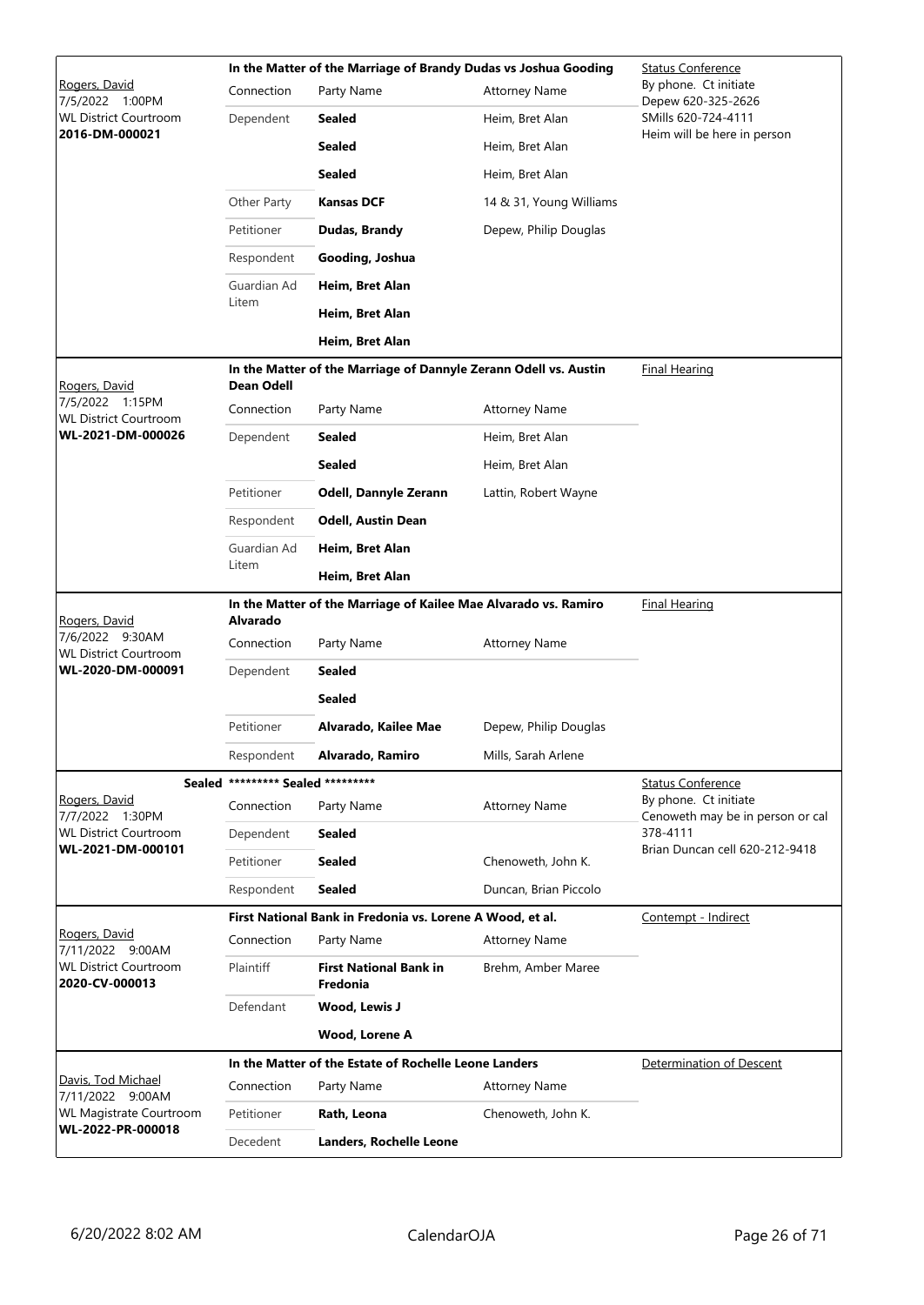|                                                                                          |                  | First National Bank vs. Tara Danielle Johnsen         | Motion               |                     |  |
|------------------------------------------------------------------------------------------|------------------|-------------------------------------------------------|----------------------|---------------------|--|
| <u>Rogers, David</u><br>7/11/2022 9:15AM                                                 | Connection       | Party Name                                            | <b>Attorney Name</b> | Motion for Revivor  |  |
| <b>WL District Courtroom</b><br>2015-CV-000004                                           | Plaintiff        | <b>First National Bank in</b><br>Fredonia             | Brehm, Amber Maree   |                     |  |
|                                                                                          | Defendant        | Johnsen, Tara Danielle                                | Pro Se, Party        |                     |  |
|                                                                                          |                  | First National Bank vs. Kenneth William Darby, etal.  |                      | Contempt - Indirect |  |
| Davis, Tod Michael<br>7/11/2022 9:30AM                                                   | Connection       | Party Name                                            | <b>Attorney Name</b> |                     |  |
| <b>WL District Courtroom</b><br>2014-LM-000088                                           | Plaintiff        | <b>First National Bank in</b><br>Fredonia             | Brehm, Amber Maree   |                     |  |
|                                                                                          | Defendant        | Darby, Cynthia M                                      | Pro Se, Party        |                     |  |
|                                                                                          |                  | Darby, Kenneth W                                      | Pro Se, Party        |                     |  |
|                                                                                          |                  | Wilson Medical Center vs. Jennifer Leedy              |                      | Aid in Execution    |  |
| Davis, Tod Michael<br>7/11/2022 9:30AM                                                   | Connection       | Party Name                                            | <b>Attorney Name</b> |                     |  |
| <b>WL District Courtroom</b>                                                             | <b>Plaintiff</b> | <b>Wilson County Hospital</b>                         | Brehm, Amber Maree   |                     |  |
| 2014-LM-000208                                                                           | Defendant        | Leedy, Jennifer                                       | Pro Se, Party        |                     |  |
|                                                                                          |                  | Wilson Medical Center vs. Chelden R Dye               |                      | Aid in Execution    |  |
| Davis, Tod Michael<br>7/11/2022 9:30AM                                                   | Connection       | Party Name                                            | <b>Attorney Name</b> |                     |  |
| <b>WL District Courtroom</b><br>2015-LM-000110                                           | Plaintiff        | <b>Wilson County Hospital</b>                         | Brehm, Amber Maree   |                     |  |
|                                                                                          | Defendant        | Mai, Chelden R                                        | Pro Se, Party        |                     |  |
|                                                                                          |                  | <b>First National Bank vs. Jessica Marie Blevens</b>  | Aid in Execution     |                     |  |
| Davis, Tod Michael<br>7/11/2022 9:30AM<br><b>WL District Courtroom</b><br>2015-LM-000179 | Connection       | Party Name                                            | <b>Attorney Name</b> |                     |  |
|                                                                                          | Plaintiff        | <b>First National Bank in</b><br>Fredonia             | Brehm, Amber Maree   |                     |  |
|                                                                                          | Defendant        | <b>Blevens, Jessica Marie</b>                         | Pro Se, Party        |                     |  |
|                                                                                          |                  | Wilson County Hospital vs. Beth Ann Embry, et al.     |                      | Aid in Execution    |  |
| Davis, Tod Michael<br>7/11/2022 9:30AM                                                   | Connection       | Party Name                                            | <b>Attorney Name</b> |                     |  |
| <b>WL District Courtroom</b>                                                             | Plaintiff        | <b>Wilson County Hospital</b>                         | Brehm, Amber Maree   |                     |  |
| 2017-LM-000133                                                                           | Defendant        | <b>Embry, Beth Ann</b>                                | Pro Se, Party        |                     |  |
|                                                                                          |                  | <b>Embry, Ryan Winston</b>                            | Pro Se, Party        |                     |  |
|                                                                                          |                  | Wilson County Hospital vs. Samuel Keith Baker, et al. |                      | Contempt - Indirect |  |
| Davis, Tod Michael<br>7/11/2022 9:30AM                                                   | Connection       | Party Name                                            | <b>Attorney Name</b> |                     |  |
| <b>WL District Courtroom</b>                                                             | Plaintiff        | <b>Wilson County Hospital</b>                         | Brehm, Amber Maree   |                     |  |
| 2017-LM-000202                                                                           | Defendant        | <b>Baker, Samuel Keith</b>                            |                      |                     |  |
|                                                                                          |                  | Baker, Jessica                                        |                      |                     |  |
|                                                                                          |                  | Wilson County Hospital vs. Regina L Palmer, et al.    |                      | Contempt - Indirect |  |
| Davis, Tod Michael<br>7/11/2022 9:30AM                                                   | Connection       | Party Name                                            | <b>Attorney Name</b> |                     |  |
| <b>WL District Courtroom</b>                                                             | Plaintiff        | <b>Wilson County Hospital</b>                         | Brehm, Amber Maree   |                     |  |
| 2017-LM-000266                                                                           | Defendant        | Palmer, Regina L                                      |                      |                     |  |
|                                                                                          |                  | <b>Palmer, Curtis</b>                                 |                      |                     |  |
|                                                                                          |                  | <b>Wilson County Hospital vs. Jessica Boyle</b>       |                      | Aid in Execution    |  |
| Davis, Tod Michael<br>7/11/2022 9:30AM                                                   | Connection       | Party Name                                            | <b>Attorney Name</b> |                     |  |
| <b>WL District Courtroom</b>                                                             | Plaintiff        | <b>Wilson County Hospital</b>                         | Brehm, Amber Maree   |                     |  |
| 2017-LM-000351                                                                           | Defendant        | <b>BOYLE, JESSICA</b>                                 |                      |                     |  |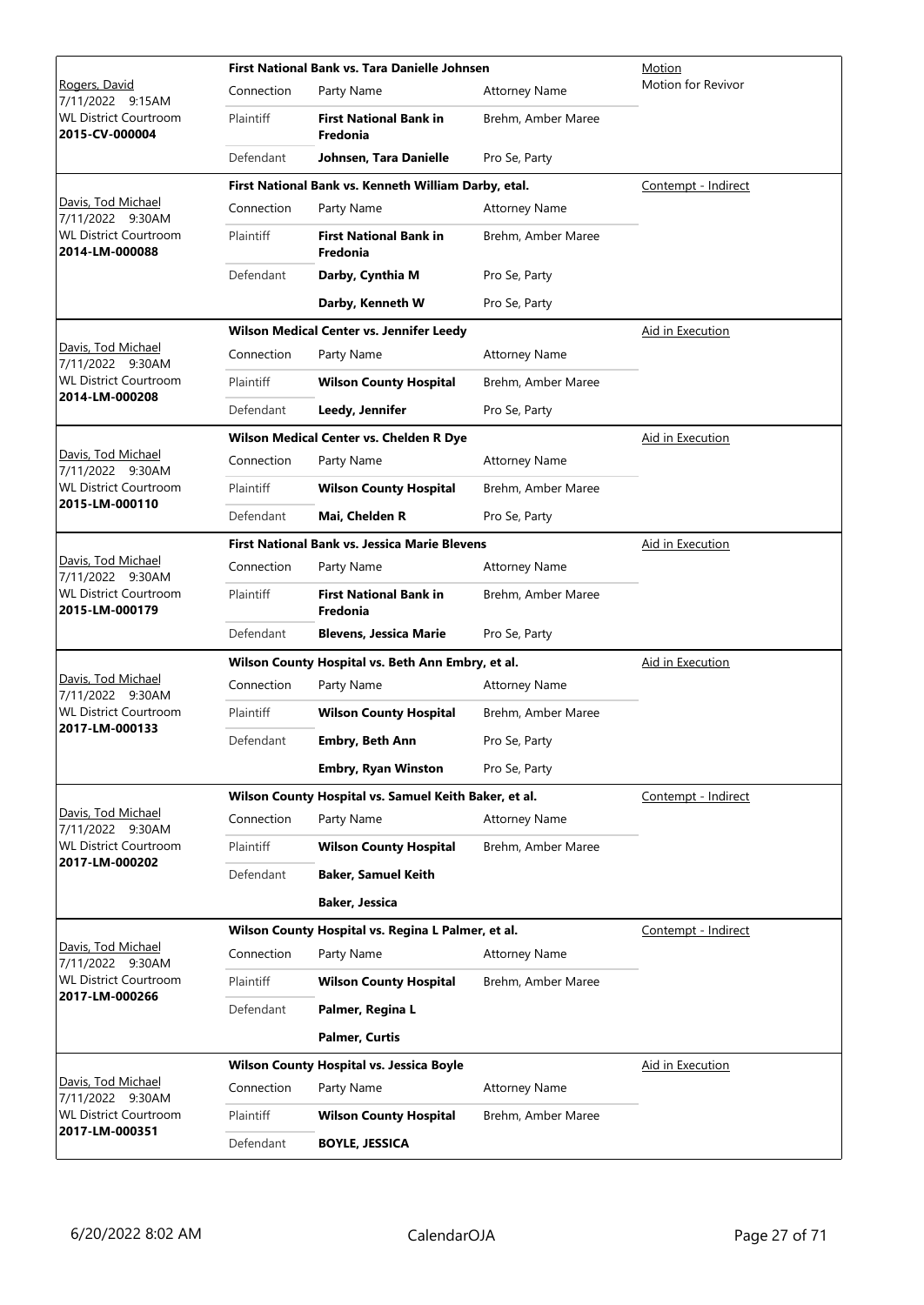|                                                                                          |                                                | First National Bank in Fredonia vs. Dalton Dean Lerch | Contempt - Indirect    |                          |
|------------------------------------------------------------------------------------------|------------------------------------------------|-------------------------------------------------------|------------------------|--------------------------|
| Davis, Tod Michael<br>7/11/2022 9:30AM                                                   | Connection                                     | Party Name                                            | <b>Attorney Name</b>   |                          |
| <b>WL District Courtroom</b><br>2018-LM-000165                                           | Plaintiff                                      | <b>First National Bank in</b><br>Fredonia             | Mc Killip, Janet Lynne |                          |
|                                                                                          | Defendant                                      | Lerch, Dalton Dean                                    |                        |                          |
|                                                                                          |                                                | Wilson County Hospital vs. Ericka Lynn Manley         |                        | Aid in Execution         |
| Davis, Tod Michael<br>7/11/2022 9:30AM                                                   | Connection                                     | Party Name                                            | <b>Attorney Name</b>   |                          |
| <b>WL District Courtroom</b>                                                             | <b>Plaintiff</b>                               | <b>Wilson County Hospital</b>                         | Brehm, Amber Maree     |                          |
| 2018-LM-000460                                                                           | Defendant                                      | Manley, Ericka Lynn                                   |                        |                          |
|                                                                                          |                                                | Wilson County Hospital vs. Timothy W Hazen            |                        | Aid in Execution         |
| Davis, Tod Michael<br>7/11/2022 9:30AM                                                   | Connection                                     | Party Name                                            | <b>Attorney Name</b>   |                          |
| <b>WL District Courtroom</b>                                                             | Plaintiff                                      | <b>Wilson County Hospital</b>                         | Brehm, Amber Maree     |                          |
| 2019-LM-000357                                                                           | Defendant                                      | Hazen, Timothy W                                      |                        |                          |
|                                                                                          |                                                | Wilson County Hospital vs. Elizabeth A Botts, et al.  |                        | Contempt - Indirect      |
| Davis, Tod Michael<br>7/11/2022 9:30AM                                                   | Connection                                     | Party Name                                            | <b>Attorney Name</b>   |                          |
| <b>WL District Courtroom</b>                                                             | <b>Plaintiff</b>                               | <b>Wilson County Hospital</b>                         | Brehm, Amber Maree     |                          |
| 2020-LM-000032                                                                           | Defendant                                      | <b>Botts, Shane</b>                                   |                        |                          |
|                                                                                          |                                                | <b>Botts, Elizabeth A</b>                             |                        |                          |
|                                                                                          |                                                | Fredonia Regional Hospital vs. Bradley A Speer        |                        | Contempt - Indirect      |
| Davis, Tod Michael<br>7/11/2022 9:30AM<br><b>WL District Courtroom</b><br>2020-LM-000202 | Connection                                     | Party Name                                            | <b>Attorney Name</b>   |                          |
|                                                                                          | <b>Plaintiff</b>                               | Fredonia Regional Hospital Brehm, Amber Maree         |                        |                          |
|                                                                                          | Defendant                                      | Speer, Bradley A                                      |                        |                          |
|                                                                                          |                                                | Hoover Bachman & Associates, Inc. vs. Abigail Ponce   | <b>Answer Hearing</b>  |                          |
| Davis, Tod Michael<br>7/11/2022 9:30AM                                                   | Connection                                     | Party Name                                            | <b>Attorney Name</b>   |                          |
| <b>WL District Courtroom</b><br>2020-LM-000272                                           | Plaintiff                                      | Hoover Bachman &<br><b>Associates, Inc.</b>           | Fanning, Gary L., Jr   |                          |
|                                                                                          | Defendant                                      | Ponce, Abigail                                        |                        |                          |
|                                                                                          | Fredonia Regional Hospital vs. Dustin Reynolds |                                                       |                        | Aid in Execution         |
| Davis, Tod Michael<br>7/11/2022 9:30AM                                                   | Connection                                     | Party Name                                            | <b>Attorney Name</b>   |                          |
| <b>WL District Courtroom</b>                                                             | Plaintiff                                      | Fredonia Regional Hospital Brehm, Amber Maree         |                        |                          |
| WL-2021-LM-000052                                                                        | Defendant                                      | <b>Reynolds, Dustin</b>                               |                        |                          |
|                                                                                          |                                                | Fredonia Regional Hospital vs. Katelyn Necole Davis   |                        | Contempt - Indirect      |
| Davis, Tod Michael<br>7/11/2022 9:30AM                                                   | Connection                                     | Party Name                                            | Attorney Name          |                          |
| <b>WL District Courtroom</b><br>WL-2021-LM-000220                                        | <b>Plaintiff</b>                               | Fredonia Regional Hospital Brehm, Amber Maree         |                        |                          |
|                                                                                          | Defendant                                      | Davis, Katelyn Necole                                 |                        |                          |
|                                                                                          |                                                | Goldman Sachs Bank USA vs. James Shoop                |                        | <b>Status Conference</b> |
| Davis, Tod Michael<br>7/11/2022 9:30AM                                                   | Connection                                     | Party Name                                            | <b>Attorney Name</b>   |                          |
| <b>WL District Courtroom</b><br>WL-2021-LM-000234                                        | Plaintiff                                      | <b>Goldman Sachs Bank USA</b>                         | Hawkins, Matthew Derek |                          |
|                                                                                          | Defendant                                      | Shoop, James                                          | Hoorfar, Camron Lee    |                          |
|                                                                                          |                                                | Fredonia Regional Hospital vs. Britney Lee Stafford   |                        | Contempt - Indirect      |
| Davis, Tod Michael<br>7/11/2022 9:30AM                                                   | Connection                                     | Party Name                                            | <b>Attorney Name</b>   |                          |
| <b>WL District Courtroom</b><br>WL-2021-LM-000267                                        | Plaintiff                                      | Fredonia Regional Hospital Brehm, Amber Maree         |                        |                          |
|                                                                                          | Defendant                                      | <b>Stafford, Britney Lee</b>                          |                        |                          |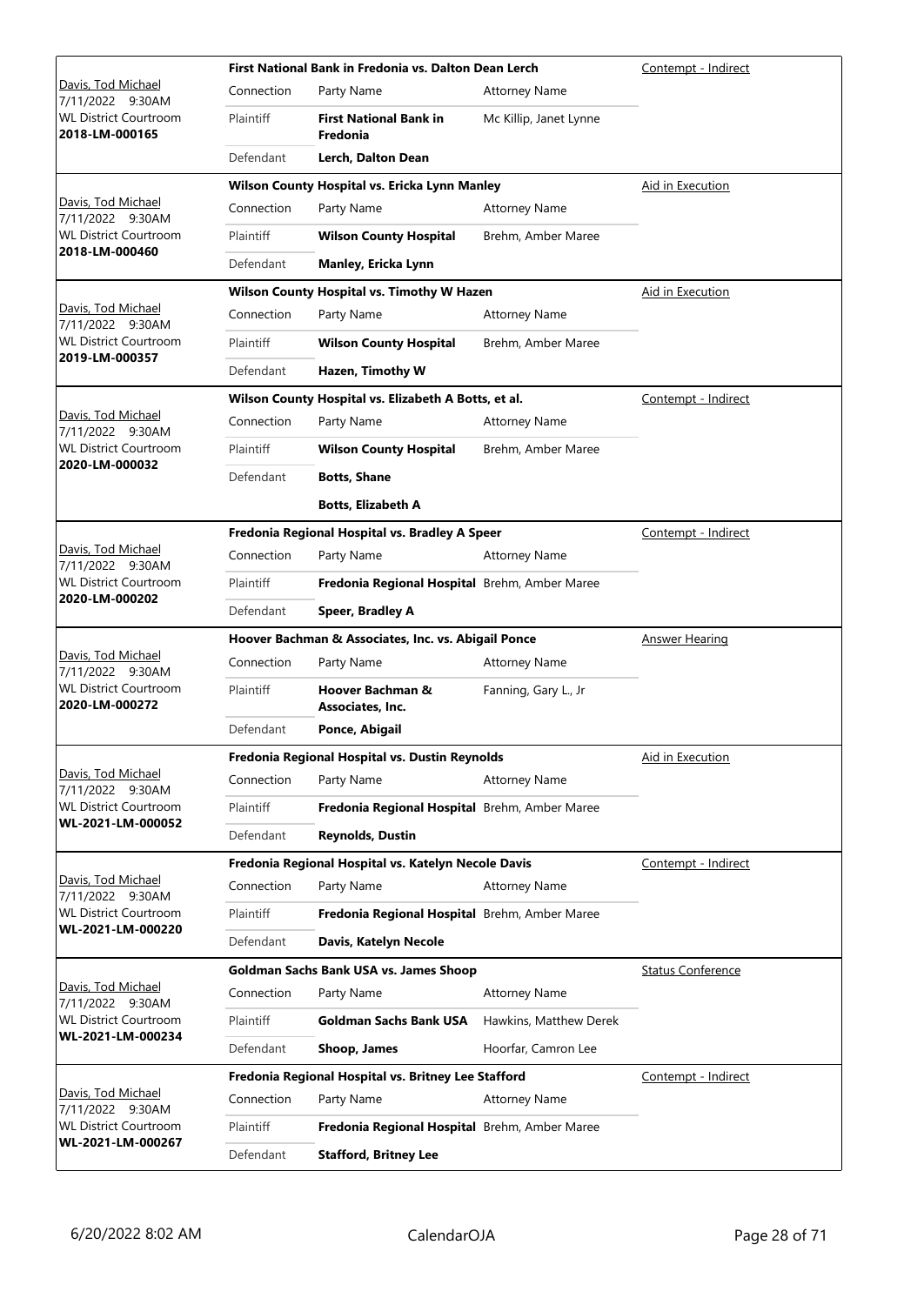|                                                   |            | Wilson County Hospital vs. Jacob Carpenter, et al        |                       | Aid in Execution      |
|---------------------------------------------------|------------|----------------------------------------------------------|-----------------------|-----------------------|
| <u> Davis, Tod Michael</u><br>7/11/2022 9:30AM    | Connection | Party Name                                               | <b>Attorney Name</b>  |                       |
| <b>WL District Courtroom</b>                      | Plaintiff  | <b>Wilson County Hospital</b>                            | Brehm, Amber Maree    |                       |
| WL-2021-LM-000274                                 | Defendant  | Carpenter, Jacob                                         |                       |                       |
|                                                   |            | <b>Carpenter, Ashley</b>                                 |                       |                       |
|                                                   |            | Wilson County Hospital vs. Andrew L Kane                 |                       | <b>Answer Hearing</b> |
| <u> Davis, Tod Michael</u><br>7/11/2022 9:30AM    | Connection | Party Name                                               | <b>Attorney Name</b>  |                       |
| <b>WL District Courtroom</b><br>WL-2021-LM-000289 | Plaintiff  | <b>Wilson County Hospital</b>                            | Brehm, Amber Maree    |                       |
|                                                   | Defendant  | Kane, Andrew L                                           |                       |                       |
|                                                   |            | Wilson County Hospital vs. Keyleen L Elmore              |                       | Contempt - Indirect   |
| Davis, Tod Michael<br>7/11/2022 9:30AM            | Connection | Party Name                                               | <b>Attorney Name</b>  |                       |
| <b>WL District Courtroom</b><br>WL-2021-LM-000292 | Plaintiff  | <b>Wilson County Hospital</b>                            | Brehm, Amber Maree    |                       |
|                                                   | Defendant  | Elmore, Keyleen L                                        |                       |                       |
|                                                   |            | Fredonia Regional Hospital vs. Flora Maria Carmen Avalos |                       | Aid in Execution      |
| Davis, Tod Michael<br>7/11/2022 9:30AM            | Connection | Party Name                                               | <b>Attorney Name</b>  |                       |
| <b>WL District Courtroom</b><br>WL-2022-LM-000005 | Plaintiff  | Fredonia Regional Hospital Brehm, Amber Maree            |                       |                       |
|                                                   | Defendant  | <b>Carmen Avalos, Flora</b><br>Maria                     |                       |                       |
|                                                   |            | Wilson County Hospital vs. Melissa Carrell               |                       | Aid in Execution      |
| <u> Davis, Tod Michael</u><br>7/11/2022 9:30AM    | Connection | Party Name                                               | <b>Attorney Name</b>  |                       |
| <b>WL District Courtroom</b><br>WL-2022-LM-000026 | Plaintiff  | <b>Wilson County Hospital</b>                            | Brehm, Amber Maree    |                       |
|                                                   | Defendant  | Carrell, Melissa                                         |                       |                       |
|                                                   |            | Wilson County Hospital vs. Malachi M Cousin              | <b>Answer Hearing</b> |                       |
| Davis, Tod Michael<br>7/11/2022 9:30AM            | Connection | Party Name                                               | <b>Attorney Name</b>  |                       |
| <b>WL District Courtroom</b><br>WL-2022-LM-000028 | Plaintiff  | <b>Wilson County Hospital</b>                            | Brehm, Amber Maree    |                       |
|                                                   | Defendant  | Cousin, Malachi M                                        |                       |                       |
|                                                   |            | Wilson County Hospital vs. Ashley L Wood                 | <b>Answer Hearing</b> |                       |
| Davis, Tod Michael<br>7/11/2022 9:30AM            | Connection | Party Name                                               | <b>Attorney Name</b>  |                       |
| <b>WL District Courtroom</b><br>WL-2022-LM-000029 | Plaintiff  | <b>Wilson County Hospital</b>                            | Brehm, Amber Maree    |                       |
|                                                   | Defendant  | Wood, Ashley L                                           |                       |                       |
|                                                   |            | City of Neodesha vs. Kelly R Tatum                       |                       | <b>Answer Hearing</b> |
| Davis, Tod Michael<br>7/11/2022 9:30AM            | Connection | Party Name                                               | <b>Attorney Name</b>  |                       |
| <b>WL District Courtroom</b><br>WL-2022-LM-000067 | Plaintiff  | <b>City of Neodesha</b>                                  | Mc Vay, Kendall Moran |                       |
|                                                   | Defendant  | Tatum, Kelly R                                           |                       |                       |
| Davis, Tod Michael                                |            | Fredonia Regional Hospital vs. Angela M Waggoner, et al  |                       | <b>Answer Hearing</b> |
| 7/11/2022 9:30AM                                  | Connection | Party Name                                               | <b>Attorney Name</b>  |                       |
| WL District Courtroom<br>WL-2022-LM-000148        | Plaintiff  | Fredonia Regional Hospital Brehm, Amber Maree            |                       |                       |
|                                                   | Defendant  | Waggoner, Angela M                                       |                       |                       |
|                                                   |            | <b>Waggoner, Jim</b>                                     |                       |                       |
|                                                   |            | Fredonia Regional Hospital vs. Traci L Stahl             |                       | <b>Answer Hearing</b> |
| Davis, Tod Michael<br>7/11/2022 9:30AM            | Connection | Party Name                                               | <b>Attorney Name</b>  |                       |
| <b>WL District Courtroom</b><br>WL-2022-LM-000149 | Plaintiff  | Fredonia Regional Hospital Brehm, Amber Maree            |                       |                       |
|                                                   | Defendant  | Stahl, Traci L                                           |                       |                       |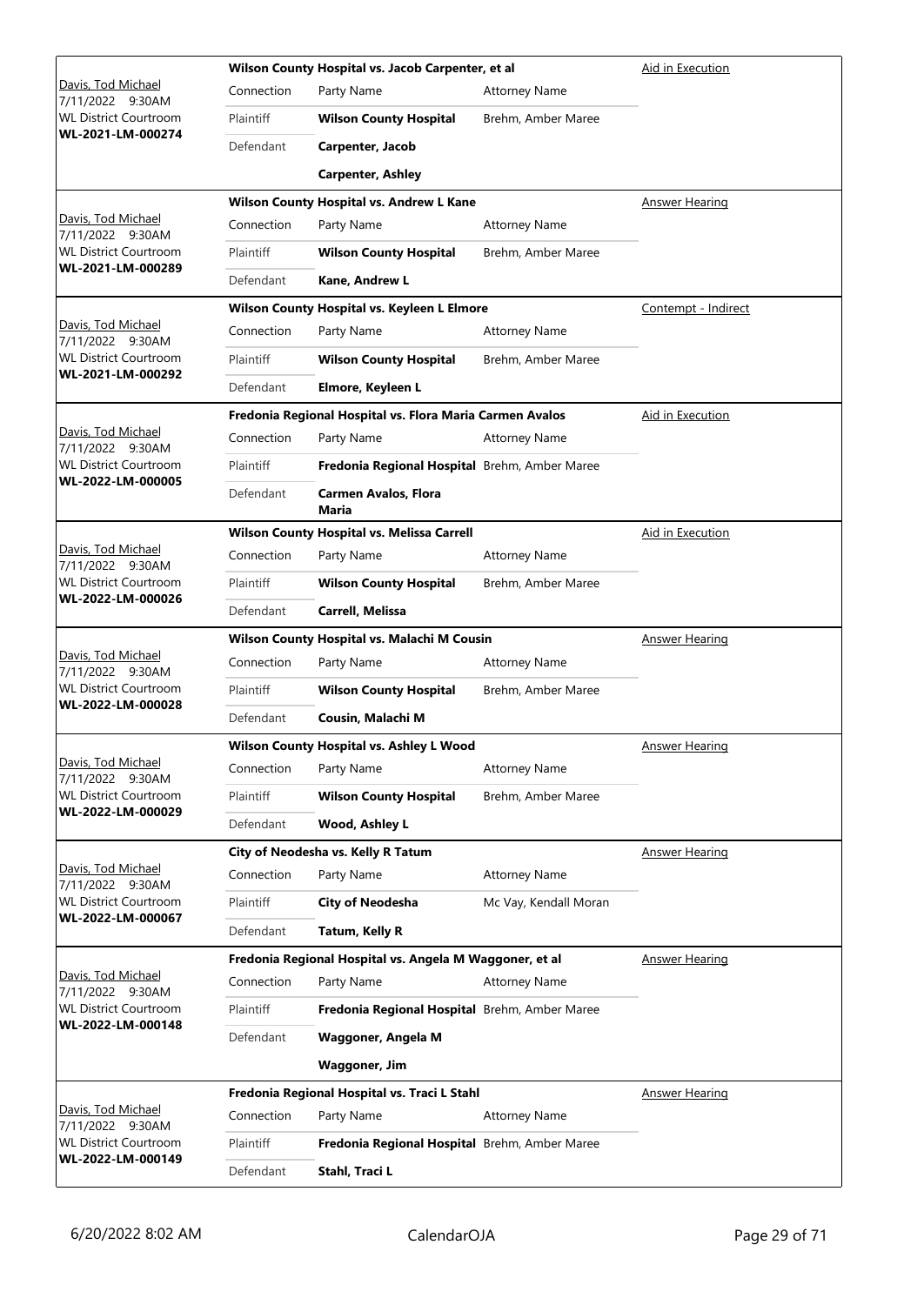|                                                                        |                                            | Fredonia Regional Hospital vs. Paula M White       |                       | Answer Hearing        |
|------------------------------------------------------------------------|--------------------------------------------|----------------------------------------------------|-----------------------|-----------------------|
| Davis, Tod Michael<br>7/11/2022 9:30AM                                 | Connection                                 | Party Name                                         | <b>Attorney Name</b>  |                       |
| <b>WL District Courtroom</b>                                           | Plaintiff                                  | Fredonia Regional Hospital Brehm, Amber Maree      |                       |                       |
| WL-2022-LM-000152                                                      | Defendant                                  | White, Paula M                                     |                       |                       |
|                                                                        |                                            | <b>Wilson County Hospital vs. Melissa A Hughes</b> |                       | Answer Hearing        |
| Davis, Tod Michael<br>7/11/2022 9:30AM                                 | Connection                                 | Party Name                                         | <b>Attorney Name</b>  |                       |
| <b>WL District Courtroom</b><br>WL-2022-LM-000153                      | Plaintiff                                  | <b>Wilson County Hospital</b>                      | Brehm, Amber Maree    |                       |
|                                                                        | Defendant                                  | Hughes, Melissa A                                  |                       |                       |
|                                                                        |                                            | Wilson County Hospital vs. Joseph Tarp, et al      |                       | <b>Answer Hearing</b> |
| Davis, Tod Michael<br>7/11/2022 9:30AM                                 | Connection                                 | Party Name                                         | <b>Attorney Name</b>  |                       |
| <b>WL District Courtroom</b><br>WL-2022-LM-000154                      | Plaintiff                                  | <b>Wilson County Hospital</b>                      | Brehm, Amber Maree    |                       |
|                                                                        | Defendant                                  | Tarp, Joseph                                       |                       |                       |
|                                                                        |                                            | Tarp, Toshia                                       |                       |                       |
|                                                                        |                                            | Wilson County Hospital vs. Diane Dixon, et al      |                       | <b>Answer Hearing</b> |
| Davis, Tod Michael<br>7/11/2022 9:30AM                                 | Connection                                 | Party Name                                         | <b>Attorney Name</b>  |                       |
| <b>WL District Courtroom</b><br>WL-2022-LM-000155                      | Plaintiff                                  | <b>Wilson County Hospital</b>                      | Brehm, Amber Maree    |                       |
|                                                                        | Defendant                                  | Dixon, Diane                                       |                       |                       |
|                                                                        |                                            | Dixon, Steve                                       |                       |                       |
|                                                                        | Wilson County Hospital vs. Amy K Alexander |                                                    |                       | <b>Answer Hearing</b> |
| Davis, Tod Michael<br>7/11/2022 9:30AM<br><b>WL District Courtroom</b> | Connection                                 | Party Name                                         | <b>Attorney Name</b>  |                       |
|                                                                        | Plaintiff                                  | <b>Wilson County Hospital</b>                      | Brehm, Amber Maree    |                       |
| WL-2022-LM-000156                                                      | Defendant                                  | Alexander, Amy K                                   |                       |                       |
|                                                                        | Wilson County Hospital vs. Anna Hernandez  |                                                    |                       | Answer Hearing        |
| Davis, Tod Michael<br>7/11/2022 9:30AM                                 | Connection                                 | Party Name                                         | <b>Attorney Name</b>  |                       |
| <b>WL District Courtroom</b><br>WL-2022-LM-000157                      | Plaintiff                                  | <b>Wilson County Hospital</b>                      | Brehm, Amber Maree    |                       |
|                                                                        | Defendant                                  | Hernandez, Anna                                    |                       |                       |
|                                                                        |                                            | <b>Wilson County Hospital vs. Byron J Eggers</b>   | <b>Answer Hearing</b> |                       |
| Davis, Tod Michael<br>7/11/2022 9:30AM                                 | Connection                                 | Party Name                                         | <b>Attorney Name</b>  |                       |
| <b>WL District Courtroom</b><br>WL-2022-LM-000158                      | Plaintiff                                  | <b>Wilson County Hospital</b>                      | Brehm, Amber Maree    |                       |
|                                                                        | Defendant                                  | Eggers, Byron J                                    |                       |                       |
|                                                                        |                                            |                                                    |                       |                       |
|                                                                        |                                            | <b>LVNV FUNDING LLC vs. DALE HOUGHTON</b>          |                       | <b>Answer Hearing</b> |
| Davis, Tod Michael<br>7/11/2022 9:30AM                                 | Connection                                 | Party Name                                         | <b>Attorney Name</b>  |                       |
| <b>WL District Courtroom</b>                                           | Plaintiff                                  | <b>LVNV FUNDING LLC</b>                            | York, Brandon Michael |                       |
| WL-2022-LM-000159                                                      | Defendant                                  | <b>HOUGHTON, DALE</b>                              |                       |                       |
|                                                                        |                                            | Wilson County Hospital vs. Narissa K Harrison      |                       | <b>Answer Hearing</b> |
| Davis, Tod Michael<br>7/11/2022 9:30AM                                 | Connection                                 | Party Name                                         | <b>Attorney Name</b>  |                       |
| <b>WL District Courtroom</b>                                           | Plaintiff                                  | <b>Wilson County Hospital</b>                      | Brehm, Amber Maree    |                       |
| WL-2022-LM-000160                                                      | Defendant                                  | Harrison, Narissa K                                |                       |                       |
|                                                                        |                                            | <b>Wilson County Hospital vs. Tammy Y Good</b>     |                       | <b>Answer Hearing</b> |
| Davis, Tod Michael<br>7/11/2022 9:30AM                                 | Connection                                 | Party Name                                         | <b>Attorney Name</b>  |                       |
| <b>WL District Courtroom</b><br>WL-2022-LM-000161                      | <b>Plaintiff</b>                           | <b>Wilson County Hospital</b>                      | Brehm, Amber Maree    |                       |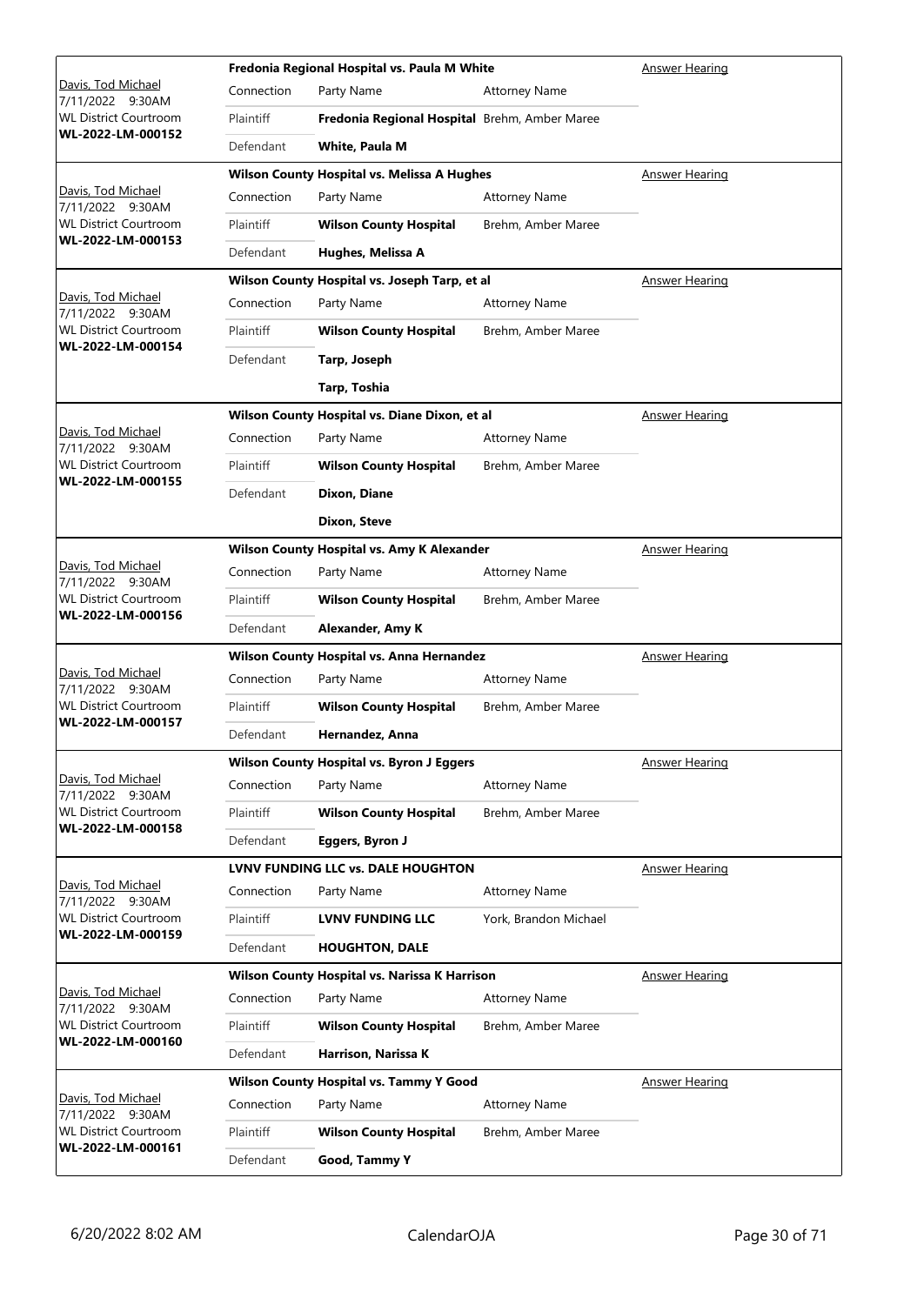|                                                   |            | Wilson County Hospital vs. Towanna J Larsen          | Answer Hearing        |                       |
|---------------------------------------------------|------------|------------------------------------------------------|-----------------------|-----------------------|
| Davis, Tod Michael<br>7/11/2022 9:30AM            | Connection | Party Name                                           | <b>Attorney Name</b>  |                       |
| <b>WL District Courtroom</b>                      | Plaintiff  | <b>Wilson County Hospital</b>                        | Brehm, Amber Maree    |                       |
| WL-2022-LM-000162                                 | Defendant  | Larsen, Towanna J                                    |                       |                       |
|                                                   |            | <b>Wilson County Hospital vs. David S Redington</b>  |                       | Answer Hearing        |
| Davis, Tod Michael<br>7/11/2022 9:30AM            | Connection | Party Name                                           | <b>Attorney Name</b>  |                       |
| <b>WL District Courtroom</b><br>WL-2022-LM-000163 | Plaintiff  | <b>Wilson County Hospital</b>                        | Brehm, Amber Maree    |                       |
|                                                   | Defendant  | <b>Redington, David S</b>                            |                       |                       |
|                                                   |            | Wilson County Hospital vs. Matthew B McCorkle, et al | <b>Answer Hearing</b> |                       |
| Davis, Tod Michael<br>7/11/2022 9:30AM            | Connection | Party Name                                           | <b>Attorney Name</b>  |                       |
| <b>WL District Courtroom</b>                      | Plaintiff  | <b>Wilson County Hospital</b>                        | Brehm, Amber Maree    |                       |
| WL-2022-LM-000164                                 | Defendant  | <b>McCorkle, Matthew B</b>                           |                       |                       |
|                                                   |            | <b>McCorkle, Sonia</b>                               |                       |                       |
|                                                   |            | Wilson County Hospital vs. Christopher Dodd          |                       | <b>Answer Hearing</b> |
| Davis, Tod Michael<br>7/11/2022 9:30AM            | Connection | Party Name                                           | <b>Attorney Name</b>  |                       |
| <b>WL District Courtroom</b>                      | Plaintiff  | <b>Wilson County Hospital</b>                        | Brehm, Amber Maree    |                       |
| WL-2022-LM-000165                                 | Defendant  | Dodd, Christopher                                    |                       |                       |
|                                                   |            | Wilson County Hospital vs. Joann M Curtis, et al     |                       | <b>Answer Hearing</b> |
| Davis, Tod Michael<br>7/11/2022 9:30AM            | Connection | Party Name                                           | <b>Attorney Name</b>  |                       |
| <b>WL District Courtroom</b><br>WL-2022-LM-000166 | Plaintiff  | <b>Wilson County Hospital</b>                        | Brehm, Amber Maree    |                       |
|                                                   | Defendant  | <b>Curtis, Joann M</b>                               |                       |                       |
|                                                   |            | <b>Curtis, Wade</b>                                  |                       |                       |
|                                                   |            | Wilson County Hospital vs. Paula Lamendola           | <b>Answer Hearing</b> |                       |
| Davis, Tod Michael<br>7/11/2022 9:30AM            | Connection | Party Name                                           | <b>Attorney Name</b>  |                       |
| <b>WL District Courtroom</b>                      | Plaintiff  | <b>Wilson County Hospital</b>                        | Brehm, Amber Maree    |                       |
| WL-2022-LM-000167                                 | Defendant  | Lamendola, Paula                                     |                       |                       |
|                                                   |            | Wilson County Hospital vs. Frankie L Haney           | <b>Answer Hearing</b> |                       |
| Davis, Tod Michael<br>7/11/2022 9:30AM            | Connection | Party Name                                           | <b>Attorney Name</b>  |                       |
| <b>WL District Courtroom</b>                      | Plaintiff  | <b>Wilson County Hospital</b>                        | Brehm, Amber Maree    |                       |
| WL-2022-LM-000168                                 | Defendant  | Haney, Frankie L                                     |                       |                       |
|                                                   |            | Wilson County Hospital vs. Shayle Pierce-Jasper      |                       | <b>Answer Hearing</b> |
| Davis, Tod Michael<br>7/11/2022 9:30AM            | Connection | Party Name                                           | <b>Attorney Name</b>  |                       |
| <b>WL District Courtroom</b><br>WL-2022-LM-000169 | Plaintiff  | <b>Wilson County Hospital</b>                        | Brehm, Amber Maree    |                       |
|                                                   | Defendant  | Pierce-Jasper, Shayle                                |                       |                       |
|                                                   |            |                                                      |                       |                       |
|                                                   |            | <b>Wilson County Hospital vs. Faith Swanson</b>      |                       | <b>Answer Hearing</b> |
| Davis, Tod Michael<br>7/11/2022 9:30AM            | Connection | Party Name                                           | <b>Attorney Name</b>  |                       |
| <b>WL District Courtroom</b>                      | Plaintiff  | <b>Wilson County Hospital</b>                        | Brehm, Amber Maree    |                       |
| WL-2022-LM-000170                                 | Defendant  | Swanson, Faith                                       |                       |                       |
|                                                   |            | Wilson County Hospital vs. Julie A Labarr            |                       | <b>Answer Hearing</b> |
| Davis, Tod Michael<br>7/11/2022 9:30AM            | Connection | Party Name                                           | <b>Attorney Name</b>  |                       |
| <b>WL District Courtroom</b><br>WL-2022-LM-000171 | Plaintiff  | <b>Wilson County Hospital</b>                        | Brehm, Amber Maree    |                       |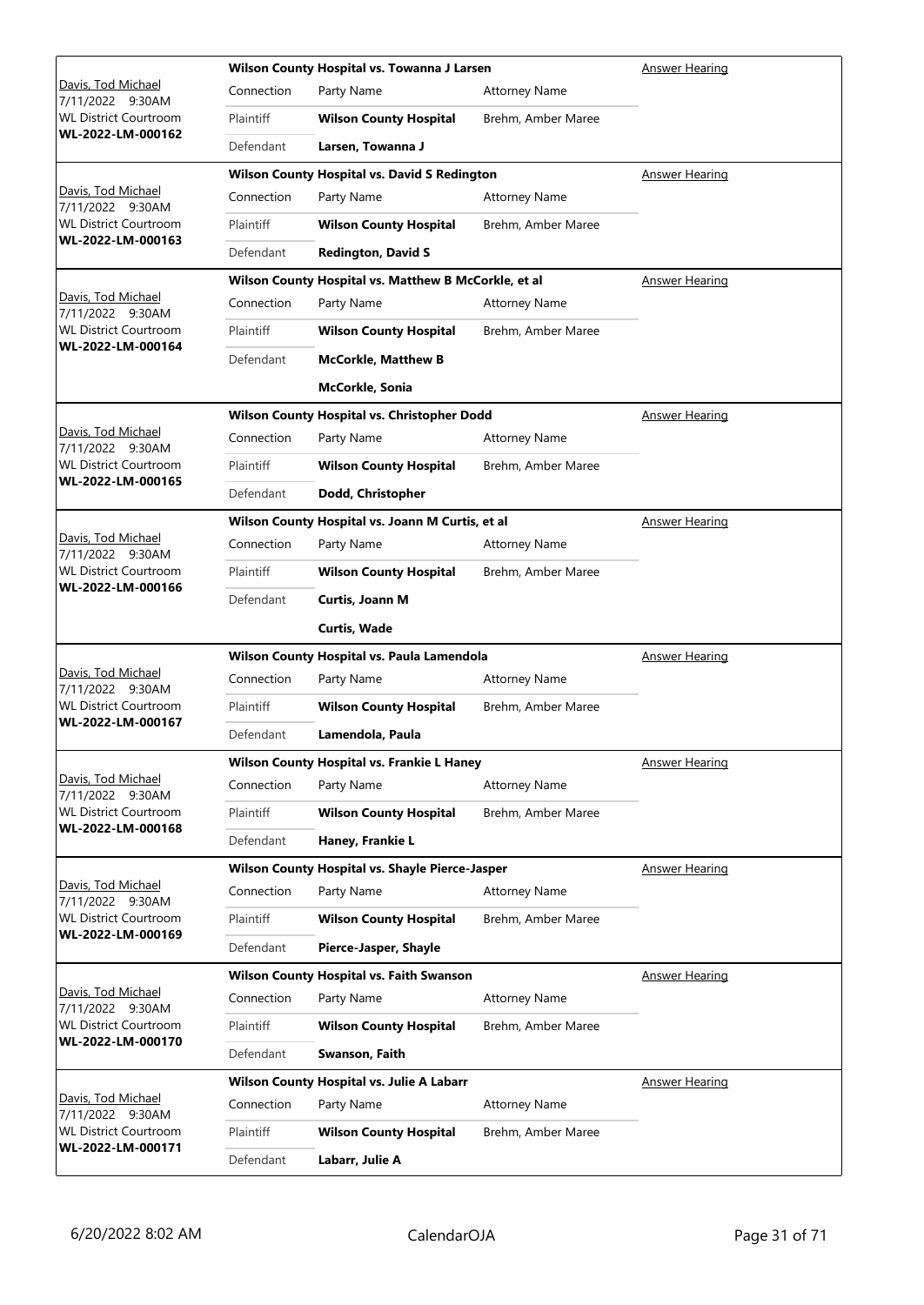|                                                   |                                   | <b>Wilson County Hospital vs. Cody Lee Heape</b>                              | Answer Hearing                         |                       |
|---------------------------------------------------|-----------------------------------|-------------------------------------------------------------------------------|----------------------------------------|-----------------------|
| <u> Davis, Tod Michael</u><br>7/11/2022 9:30AM    | Connection                        | Party Name                                                                    | <b>Attorney Name</b>                   |                       |
| WL District Courtroom                             | Plaintiff                         | <b>Wilson County Hospital</b>                                                 | Brehm, Amber Maree                     |                       |
| WL-2022-LM-000172                                 | Defendant                         | Heape, Cody Lee                                                               |                                        |                       |
|                                                   |                                   | Wilson County Hospital vs. Pamela M Buck                                      |                                        | Answer Hearing        |
| <u> Davis, Tod Michael</u><br>7/11/2022 9:30AM    | Connection                        | Party Name                                                                    | <b>Attorney Name</b>                   |                       |
| <b>WL District Courtroom</b>                      | Plaintiff                         | <b>Wilson County Hospital</b>                                                 | Brehm, Amber Maree                     |                       |
| WL-2022-LM-000173                                 | Defendant                         | <b>Buck, Pamela M</b>                                                         |                                        |                       |
|                                                   |                                   | Wilson County Hospital vs. Matthew Wayne Anderson                             |                                        | <b>Answer Hearing</b> |
| Davis, Tod Michael<br>7/11/2022 9:30AM            | Connection                        | Party Name                                                                    | <b>Attorney Name</b>                   |                       |
| WL District Courtroom                             | Plaintiff                         | <b>Wilson County Hospital</b>                                                 | Brehm, Amber Maree                     |                       |
| WL-2022-LM-000174                                 | Defendant                         | <b>Anderson, Matthew Wayne</b>                                                |                                        |                       |
| Davis, Tod Michael                                | Linda Glasgow, et al              | WESTLAKE SERVICES, LLC, DBA WESTLAKE FINANCIAL SER vs.                        |                                        | <b>Answer Hearing</b> |
| 7/11/2022 9:30AM<br><b>WL District Courtroom</b>  | Connection                        | Party Name                                                                    | <b>Attorney Name</b>                   |                       |
| WL-2022-LM-000175                                 | Plaintiff                         | <b>WESTLAKE SERVICES, LLC,</b><br><b>DBA WESTLAKE</b><br><b>FINANCIAL SER</b> | Milien, Christina Marie                |                       |
|                                                   | Defendant                         | Glasgow, Linda                                                                |                                        |                       |
|                                                   |                                   | Johnson, Leah                                                                 |                                        |                       |
|                                                   | Sealed ********* Sealed ********* |                                                                               |                                        | Review Hearing        |
| Davis, Tod Michael<br>7/11/2022 11:30AM           | Connection                        | Party Name                                                                    | <b>Attorney Name</b>                   |                       |
| WL District Courtroom<br>WL-2020-JC-000034        | Child in Need<br>of Care          | <b>Sealed</b>                                                                 | Chenoweth, John K.                     |                       |
|                                                   | Petitioner                        | <b>Sealed</b>                                                                 | Schlotterbeck, Zelda Fay               |                       |
|                                                   | Sealed ********* Sealed ********* |                                                                               |                                        | <u>Review Hearing</u> |
| Davis, Tod Michael<br>7/11/2022 11:30AM           | Connection                        | Party Name                                                                    | <b>Attorney Name</b>                   |                       |
| <b>WL District Courtroom</b><br>WL-2021-JC-000021 | Child in Need<br>of Care          | <b>Sealed</b>                                                                 | Bideau-Kepley, Kenna<br>Breanne        |                       |
|                                                   | Petitioner                        | Sealed                                                                        | Attorney's Office, Wilson<br>County    |                       |
|                                                   | Guardian Ad<br>Litem              | <b>Sealed</b>                                                                 |                                        |                       |
|                                                   | Sealed ********* Sealed ********* |                                                                               |                                        | <b>Review Hearing</b> |
| Davis, Tod Michael<br>7/11/2022 11:30AM           | Connection                        | Party Name                                                                    | <b>Attorney Name</b>                   |                       |
| WL District Courtroom<br>WL-2021-JC-000022        | Child in Need<br>of Care          | <b>Sealed</b>                                                                 | Bideau-Kepley, Kenna<br>Breanne        |                       |
|                                                   | Petitioner                        | <b>Sealed</b>                                                                 | Attorney's Office, Wilson<br>County    |                       |
|                                                   | Guardian Ad<br>Litem              | <b>Sealed</b>                                                                 |                                        |                       |
|                                                   | Sealed ********* Sealed ********* |                                                                               |                                        | <b>Review Hearing</b> |
| Davis, Tod Michael<br>7/11/2022 11:30AM           | Connection                        | Party Name                                                                    | <b>Attorney Name</b>                   |                       |
| <b>WL District Courtroom</b><br>WL-2021-JC-000023 | Child in Need<br>of Care          | <b>Sealed</b>                                                                 | Bideau-Kepley, Kenna<br><b>Breanne</b> |                       |
|                                                   | Petitioner                        | Sealed                                                                        | Attorney's Office, Wilson<br>County    |                       |
|                                                   | Guardian Ad<br>Litem              | <b>Sealed</b>                                                                 |                                        |                       |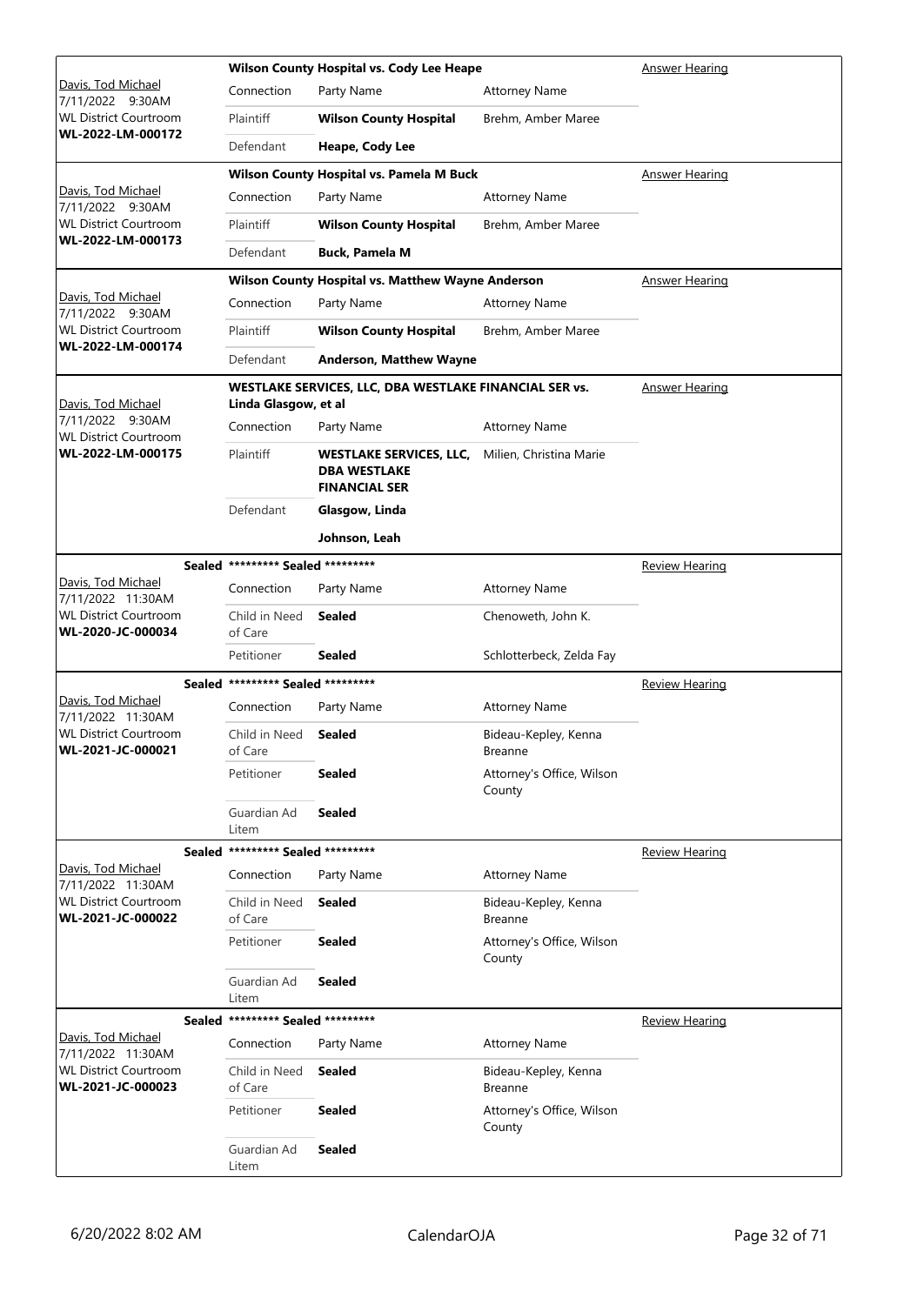|                                                                    |                        | Tab Junior Ogden, Petitioner vs. Jessi J Ogden, Respondent        | Final Hearing                       |                                |
|--------------------------------------------------------------------|------------------------|-------------------------------------------------------------------|-------------------------------------|--------------------------------|
| Rogers, David<br>7/12/2022 9:15AM                                  | Connection             | Party Name                                                        | <b>Attorney Name</b>                | FH on Motion to Estab PT       |
| <b>WL District Courtroom</b>                                       | Dependent              | <b>Sealed</b>                                                     |                                     |                                |
| 2015-DM-000095                                                     |                        | <b>Sealed</b>                                                     |                                     |                                |
|                                                                    | Petitioner             | Ogden, Tab Junior                                                 | Pro Se, Party                       |                                |
|                                                                    | Respondent             | Clines, Jessi J                                                   | Thuston, Linus Augustus             |                                |
|                                                                    |                        | State of Kansas vs. Alejandro Salazar                             |                                     | Preliminary Examination        |
| Davis, Tod Michael<br>7/12/2022 1:00PM                             | Connection             | Party Name                                                        | <b>Attorney Name</b>                |                                |
| WL Magistrate Courtroom<br>WL-2021-CR-000165                       | Prosecutor             | <b>State of Kansas</b>                                            | Attorney's Office, Wilson<br>County |                                |
|                                                                    | Defendant              | Salazar, Alejandro                                                | Chard, Jill Elaine                  |                                |
|                                                                    | Public<br>Defender     | <b>Public Defender, SEK</b>                                       |                                     |                                |
|                                                                    |                        | <b>State of Kansas vs. Roger Mercado</b>                          |                                     | <b>Preliminary Examination</b> |
| Davis, Tod Michael<br>7/12/2022 1:00PM                             | Connection             | Party Name                                                        | <b>Attorney Name</b>                |                                |
| <b>WL Magistrate Courtroom</b><br>WL-2021-CR-000166                | Prosecutor             | <b>State of Kansas</b>                                            | Attorney's Office, Wilson<br>County |                                |
|                                                                    | Defendant              | Mercado, Roger                                                    | Rivera, Vincent James               |                                |
| Rogers, David                                                      | Donaldson, JR          | In the Matter of the Marriage of Barbara A Donaldson vs Harold H  | Contempt - Indirect                 |                                |
| 7/13/2022 9:30AM<br><b>WL District Courtroom</b><br>2020-DM-000059 | Connection             | Party Name                                                        | <b>Attorney Name</b>                |                                |
|                                                                    | Petitioner             | Donaldson, Barbara A                                              | Chenoweth, John K.                  |                                |
|                                                                    | Respondent             | Donaldson, Harold H, Jr                                           | Mills, Sarah Arlene                 |                                |
| Rogers, David                                                      | <b>Thomas Williams</b> | In the Matter of the Marriage of Jessica D Williams vs. Christian | Divorce Uncontested<br>stipulated   |                                |
| 7/13/2022 10:30AM<br><b>WL District Courtroom</b>                  | Connection             | Party Name                                                        | <b>Attorney Name</b>                |                                |
| WL-2022-DM-000018                                                  | Petitioner             | Williams, Jessica D                                               | Pro Se                              |                                |
|                                                                    | Respondent             | <b>Williams, Christian Thomas</b>                                 |                                     |                                |
|                                                                    |                        | Rosa M Hendry vs. Gavin Michal Nave, et al.                       |                                     | <b>Pretrial Conference</b>     |
| Rogers, David<br>7/13/2022 11:00AM                                 | Connection             | Party Name                                                        | <b>Attorney Name</b>                |                                |
| <b>WL District Courtroom</b>                                       | Dependent              | <b>Sealed</b>                                                     |                                     |                                |
| 2020-DM-000003                                                     | Petitioner             | Hendry, Rosa M                                                    | Hoffmeister, Cole Alan              |                                |
|                                                                    | Respondent             | Nave, Gavin Michal                                                |                                     |                                |
|                                                                    |                        | Prather, Seth L                                                   |                                     |                                |
|                                                                    |                        | <b>State of Kansas vs. Lacresia S Sipple</b>                      |                                     | Diversion - Status             |
| Davis, Tod Michael<br>7/14/2022 9:00AM                             | Connection             | Party Name                                                        | <b>Attorney Name</b>                |                                |
| WL Magistrate Courtroom<br>2018-TR-001066                          | Prosecutor             | <b>State of Kansas</b>                                            | Attorney's Office, Wilson<br>County |                                |
|                                                                    | Defendant              | Sipple, Lacresia S                                                | Smith, Daniel Caleb                 |                                |
|                                                                    |                        | <b>State of Kansas vs. Kiara Hayes</b>                            |                                     | <b>Status Conference</b>       |
| Davis, Tod Michael<br>7/14/2022 9:00AM                             | Connection             | Party Name                                                        | <b>Attorney Name</b>                |                                |
| WL Magistrate Courtroom<br>2019-CR-000223                          | Prosecutor             | <b>State of Kansas</b>                                            | Attorney's Office, Wilson<br>County |                                |
|                                                                    | Defendant              | Hayes, Kiara                                                      | Smith, Daniel Caleb                 |                                |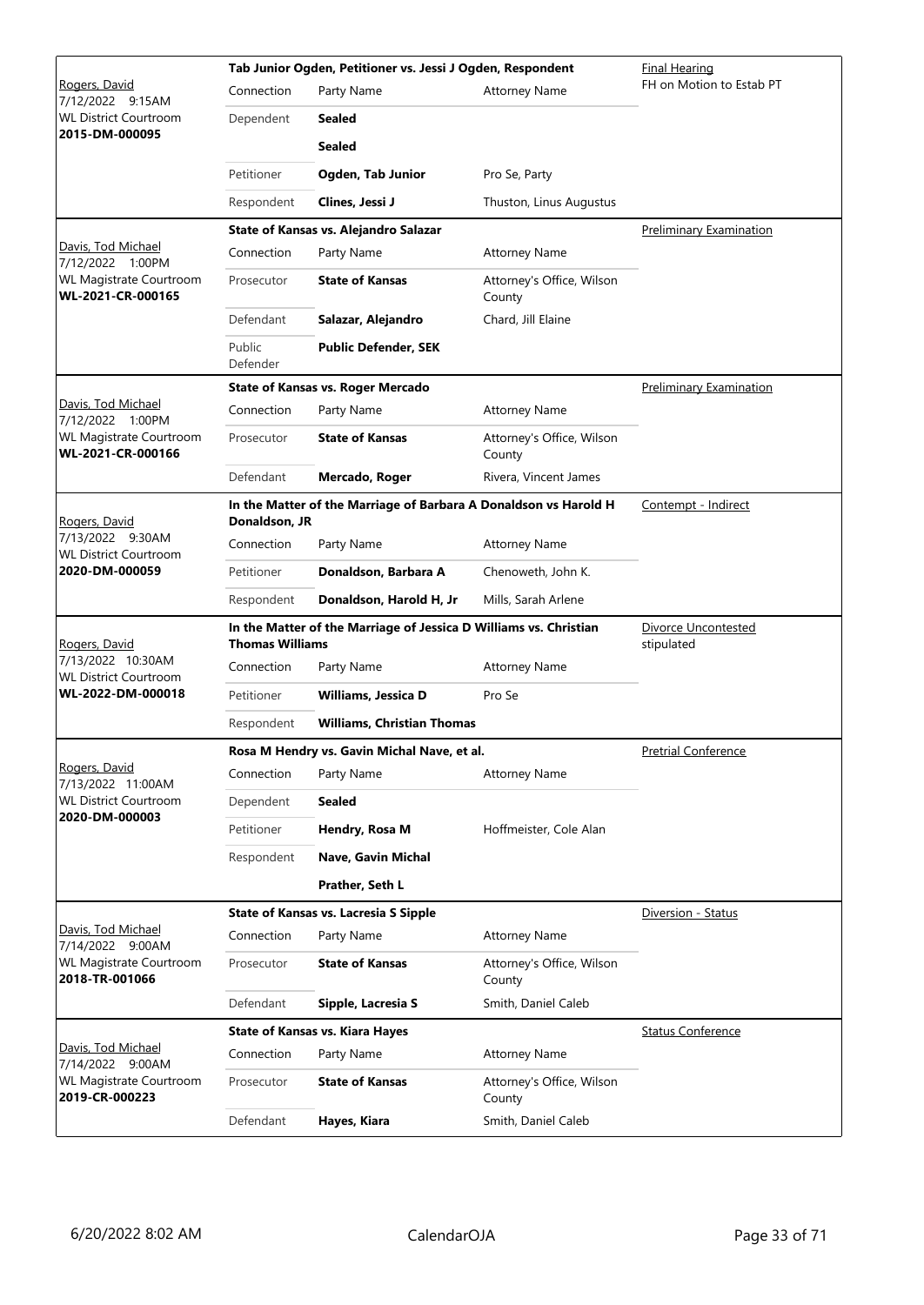|                                                     |            | <b>State of Kansas vs. Stanley Wayne Vandyne</b> | <b>Status Conference</b>            |                          |
|-----------------------------------------------------|------------|--------------------------------------------------|-------------------------------------|--------------------------|
| Davis, Tod Michael<br>7/14/2022 9:00AM              | Connection | Party Name                                       | <b>Attorney Name</b>                |                          |
| <b>WL Magistrate Courtroom</b><br>2019-TR-001374    | Prosecutor | <b>State of Kansas</b>                           | Attorney's Office, Wilson<br>County |                          |
|                                                     | Defendant  | Vandyne, Stanley Wayne                           | Chenoweth, John K.                  |                          |
|                                                     |            | <b>State of Kansas vs. Megan Leanne Davisson</b> |                                     | <b>Review Hearing</b>    |
| Davis, Tod Michael<br>7/14/2022 9:00AM              | Connection | Party Name                                       | <b>Attorney Name</b>                |                          |
| <b>WL Magistrate Courtroom</b><br>WL-2021-TR-000571 | Prosecutor | <b>State of Kansas</b>                           | Attorney's Office, Wilson<br>County |                          |
|                                                     | Defendant  | Davisson, Megan Leanne                           | Depew, Philip Douglas               |                          |
|                                                     |            | <b>State of Kansas vs. TRELLNEQUA L GEORGE</b>   |                                     | <b>Status Conference</b> |
| Davis, Tod Michael<br>7/14/2022 9:00AM              | Connection | Party Name                                       | <b>Attorney Name</b>                |                          |
| <b>WL Magistrate Courtroom</b><br>WL-2021-TR-000981 | Prosecutor | <b>State of Kansas</b>                           | Attorney's Office, Wilson<br>County |                          |
|                                                     | Defendant  | <b>GEORGE, TRELLNEQUAL</b>                       | Chenoweth, John K.                  |                          |
|                                                     |            | <b>State of Kansas vs. Rachel Renea Davis</b>    |                                     | Diversion - Status       |
| Davis, Tod Michael<br>7/14/2022 9:00AM              | Connection | Party Name                                       | <b>Attorney Name</b>                |                          |
| <b>WL Magistrate Courtroom</b><br>WL-2022-CR-000038 | Prosecutor | <b>State of Kansas</b>                           | Attorney's Office, Wilson<br>County |                          |
|                                                     | Defendant  | Davis, Rachel Renea                              | Smith, Daniel Caleb                 |                          |
|                                                     |            | <b>State of Kansas vs. Sophie Marie Peitz</b>    |                                     | <b>Status Conference</b> |
| Davis, Tod Michael<br>7/14/2022 9:00AM              | Connection | Party Name                                       | <b>Attorney Name</b>                |                          |
| <b>WL Magistrate Courtroom</b><br>WL-2022-CR-000064 | Prosecutor | <b>State of Kansas</b>                           | Attorney's Office, Wilson<br>County |                          |
|                                                     | Defendant  | Peitz, Sophie Marie                              | Chenoweth, John K.                  |                          |
|                                                     |            | State of Kansas vs. Cynthia Darriana Lovelady    | First Appearance                    |                          |
| Davis, Tod Michael<br>7/14/2022 9:00AM              | Connection | Party Name                                       | <b>Attorney Name</b>                |                          |
| <b>WL Magistrate Courtroom</b><br>WL-2022-CR-000085 | Prosecutor | <b>State of Kansas</b>                           | Attorney's Office, Wilson<br>County |                          |
|                                                     | Defendant  | Lovelady, Cynthia Darriana                       |                                     |                          |
|                                                     |            | <b>State of Kansas vs. Michael James Mauldin</b> |                                     | <b>Status Conference</b> |
| Davis, Tod Michael<br>7/14/2022 9:00AM              | Connection | Party Name                                       | <b>Attorney Name</b>                |                          |
| <b>WL Magistrate Courtroom</b><br>WL-2022-CR-000089 | Prosecutor | <b>State of Kansas</b>                           | Attorney's Office, Wilson<br>County |                          |
|                                                     | Defendant  | <b>Mauldin, Michael James</b>                    | Chenoweth, John K.                  |                          |
|                                                     |            | <b>State of Kansas vs. John Francis Copeland</b> |                                     | Diversion - Status       |
| Davis, Tod Michael<br>7/14/2022 9:00AM              | Connection | Party Name                                       | <b>Attorney Name</b>                |                          |
| <b>WL Magistrate Courtroom</b><br>WL-2022-TR-000317 | Prosecutor | <b>State of Kansas</b>                           | Attorney's Office, Wilson<br>County |                          |
|                                                     | Defendant  | <b>Copeland, John Francis</b>                    | Smith, Daniel Caleb                 |                          |
|                                                     |            | State of Kansas vs. Walter Murray Ellington, 3RD |                                     | <u>Review Hearing</u>    |
| <u> Davis, Tod Michael</u><br>7/14/2022 9:00AM      | Connection | Party Name                                       | <b>Attorney Name</b>                |                          |
| <b>WL Magistrate Courtroom</b><br>WL-2022-TR-000352 | Prosecutor | <b>State of Kansas</b>                           | Attorney's Office, Wilson<br>County |                          |
|                                                     | Defendant  | Ellington, Walter Murray,<br>3rd                 |                                     |                          |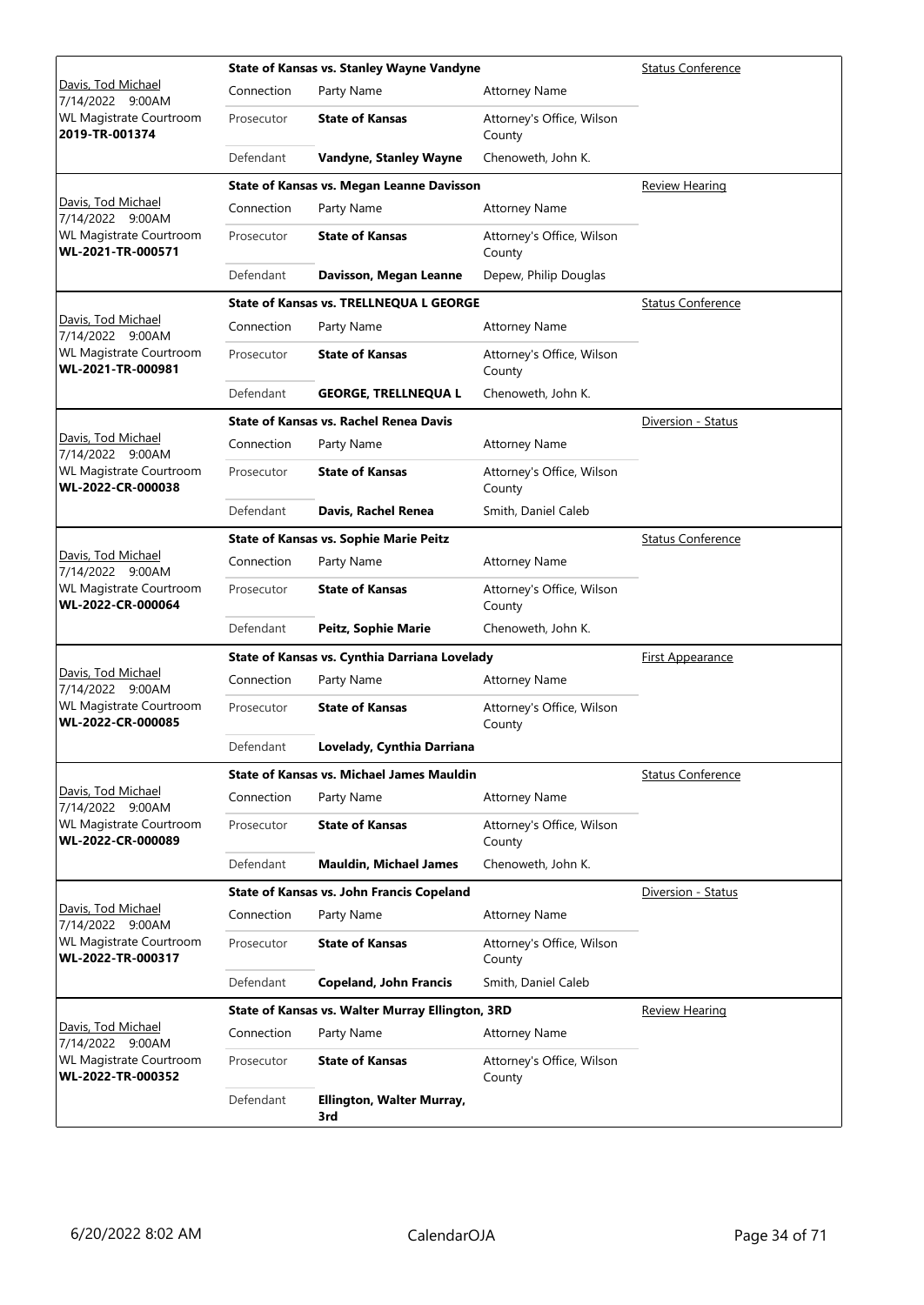|                                                     | State of Kansas vs. Ralph Lawrence | <b>Status Conference</b>                           |                                     |                         |
|-----------------------------------------------------|------------------------------------|----------------------------------------------------|-------------------------------------|-------------------------|
| Davis, Tod Michael<br>7/14/2022 9:00AM              | Connection                         | Party Name                                         | <b>Attorney Name</b>                |                         |
| WL Magistrate Courtroom<br>WL-2022-TR-000423        | Prosecutor                         | <b>State of Kansas</b>                             | Attorney's Office, Wilson<br>County |                         |
|                                                     | Defendant                          | Lawrence, Ralph                                    | Clark, Geoffrey William<br>Lewis    |                         |
|                                                     |                                    | <b>State of Kansas vs. Terry Irene Hutchins</b>    |                                     | Appear - Order          |
| Davis, Tod Michael<br>7/14/2022 9:00AM              | Connection                         | Party Name                                         | <b>Attorney Name</b>                |                         |
| WL Magistrate Courtroom<br>WL-2022-TR-000433        | Prosecutor                         | <b>State of Kansas</b>                             | Attorney's Office, Wilson<br>County |                         |
|                                                     | Defendant                          | <b>Hutchins, Terry Irene</b>                       |                                     |                         |
|                                                     |                                    | <b>State of Kansas vs. DENISE SMITH</b>            |                                     | Diversion - Status      |
| Davis, Tod Michael<br>7/14/2022 9:00AM              | Connection                         | Party Name                                         | <b>Attorney Name</b>                |                         |
| WL Magistrate Courtroom<br>WL-2022-TR-000460        | Prosecutor                         | <b>State of Kansas</b>                             | Attorney's Office, Wilson<br>County |                         |
|                                                     | Defendant                          | SMITH, DENISE                                      |                                     |                         |
|                                                     |                                    | State of Kansas vs. Samantha N Cunningham          |                                     | Diversion - Status      |
| Davis, Tod Michael<br>7/14/2022 9:00AM              | Connection                         | Party Name                                         | <b>Attorney Name</b>                |                         |
| WL Magistrate Courtroom<br>WL-2022-TR-000479        | Prosecutor                         | <b>State of Kansas</b>                             | Attorney's Office, Wilson<br>County |                         |
|                                                     | Defendant                          | Cunningham, Samantha N                             |                                     |                         |
|                                                     |                                    | <b>State of Kansas vs. CORBIN WILLIAM GUSTIN</b>   |                                     | <b>First Appearance</b> |
| Davis, Tod Michael<br>7/14/2022 9:00AM              | Connection                         | Party Name                                         | <b>Attorney Name</b>                |                         |
| <b>WL Magistrate Courtroom</b><br>WL-2022-TR-000522 | Prosecutor                         | <b>State of Kansas</b>                             | Attorney's Office, Wilson<br>County |                         |
|                                                     | Defendant                          | <b>Gustin, Corbin William</b>                      |                                     |                         |
|                                                     |                                    | <b>State of Kansas vs. MATTHEW ALAN YORK</b>       |                                     | <b>First Appearance</b> |
| Davis, Tod Michael<br>7/14/2022 9:00AM              | Connection                         | Party Name                                         | <b>Attorney Name</b>                |                         |
| <b>WL Magistrate Courtroom</b><br>WL-2022-TR-000524 | Prosecutor                         | <b>State of Kansas</b>                             | Attorney's Office, Wilson<br>County |                         |
|                                                     | Defendant                          | York, Matthew Alan                                 |                                     |                         |
|                                                     |                                    | <b>State of Kansas vs. HUNTER CREED TINDELL</b>    |                                     | First Appearance        |
| <u>Davis, Tod Michael</u><br>7/14/2022 9:00AM       | Connection                         | Party Name                                         | <b>Attorney Name</b>                |                         |
| <b>WL Magistrate Courtroom</b><br>WL-2022-TR-000527 | Prosecutor                         | <b>State of Kansas</b>                             | Attorney's Office, Wilson<br>County |                         |
|                                                     | Defendant                          | <b>TINDELL, HUNTER CREED</b>                       |                                     |                         |
|                                                     |                                    | <b>State of Kansas vs. CARRIE SUZANNE HARTZLER</b> |                                     | <b>First Appearance</b> |
| Davis, Tod Michael<br>7/14/2022 9:00AM              | Connection                         | Party Name                                         | <b>Attorney Name</b>                |                         |
| WL Magistrate Courtroom<br>WL-2022-TR-000557        | Prosecutor                         | <b>State of Kansas</b>                             | Attorney's Office, Wilson<br>County |                         |
|                                                     | Defendant                          | <b>HARTZLER, CARRIE</b><br><b>SUZANNE</b>          |                                     |                         |
|                                                     |                                    | <b>State of Kansas vs. RYAN STEVEN WOODS</b>       |                                     | First Appearance        |
| Davis, Tod Michael<br>7/14/2022 9:00AM              | Connection                         | Party Name                                         | <b>Attorney Name</b>                |                         |
| <b>WL Magistrate Courtroom</b><br>WL-2022-TR-000564 | Prosecutor                         | <b>State of Kansas</b>                             | Attorney's Office, Wilson<br>County |                         |
|                                                     | Defendant                          | <b>Woods, Ryan Steven</b>                          |                                     |                         |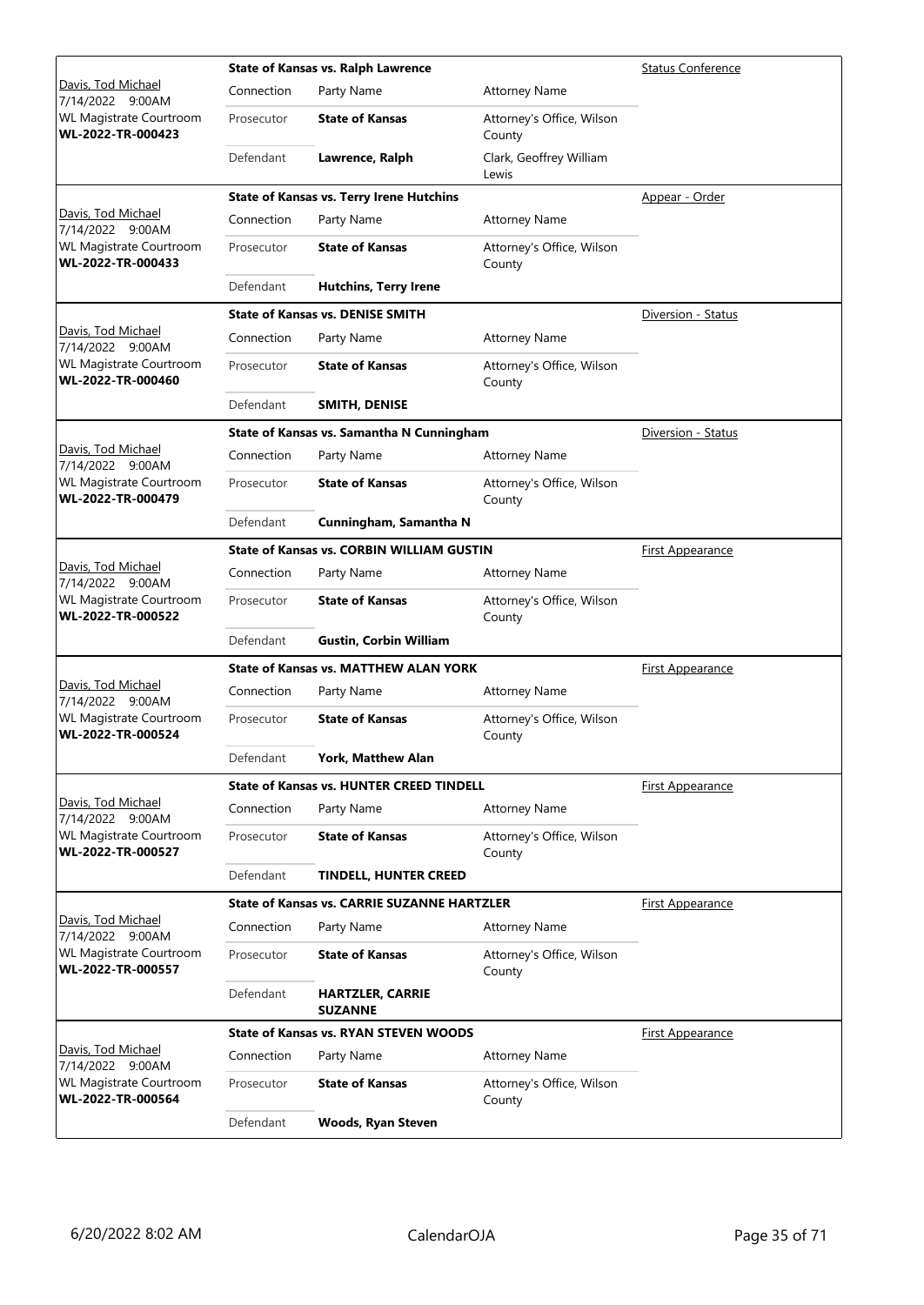|                                                     |                                               | <b>State of Kansas vs. DALTON LYNN FOSNIGHT</b>      |                                     | <b>First Appearance</b> |
|-----------------------------------------------------|-----------------------------------------------|------------------------------------------------------|-------------------------------------|-------------------------|
| Davis, Tod Michael<br>7/14/2022 9:00AM              | Connection                                    | Party Name                                           | <b>Attorney Name</b>                |                         |
| WL Magistrate Courtroom<br>WL-2022-TR-000569        | Prosecutor                                    | <b>State of Kansas</b>                               | Attorney's Office, Wilson<br>County |                         |
|                                                     | Defendant                                     | <b>FOSNIGHT, DALTON LYNN</b>                         |                                     |                         |
|                                                     |                                               | State of Kansas vs. Cheryl Kay Aldrich               |                                     | <b>First Appearance</b> |
| Davis, Tod Michael<br>7/14/2022 9:00AM              | Connection                                    | Party Name                                           | <b>Attorney Name</b>                |                         |
| <b>WL Magistrate Courtroom</b><br>WL-2022-TR-000571 | Prosecutor                                    | <b>State of Kansas</b>                               | Attorney's Office, Wilson<br>County |                         |
|                                                     | Defendant                                     | Aldrich, Cheryl Kay                                  |                                     |                         |
|                                                     |                                               | <b>State of Kansas vs. Chrissy Rachelle Truelove</b> |                                     | <u>First Appearance</u> |
| Davis, Tod Michael<br>7/14/2022 9:00AM              | Connection                                    | Party Name                                           | Attorney Name                       |                         |
| WL Magistrate Courtroom<br>WL-2022-TR-000574        | Prosecutor                                    | <b>State of Kansas</b>                               | Attorney's Office, Wilson<br>County |                         |
|                                                     | Defendant                                     | <b>Truelove, Chrissy Rachelle</b>                    | Smith, Daniel Caleb                 |                         |
|                                                     |                                               | <b>State of Kansas vs. Matthew Sean Brinker</b>      |                                     | First Appearance        |
| Davis, Tod Michael<br>7/14/2022 9:00AM              | Connection                                    | Party Name                                           | <b>Attorney Name</b>                |                         |
| <b>WL Magistrate Courtroom</b><br>WL-2022-TR-000575 | Prosecutor                                    | <b>State of Kansas</b>                               | Attorney's Office, Wilson<br>County |                         |
|                                                     | Defendant                                     | <b>Brinker, Matthew Sean</b>                         |                                     |                         |
|                                                     |                                               | <b>State of Kansas vs. JESSEE C FISHER</b>           |                                     | <b>First Appearance</b> |
| Davis, Tod Michael<br>7/14/2022 9:00AM              | Connection                                    | Party Name                                           | <b>Attorney Name</b>                |                         |
| <b>WL Magistrate Courtroom</b><br>WL-2022-TR-000579 | Prosecutor                                    | <b>State of Kansas</b>                               | Attorney's Office, Wilson<br>County |                         |
|                                                     | Defendant                                     | <b>FISHER, JESSEE C</b>                              |                                     |                         |
|                                                     | <b>State of Kansas vs. DECODA WAYNE SMITH</b> |                                                      |                                     | <b>First Appearance</b> |
| Davis, Tod Michael<br>7/14/2022 9:00AM              | Connection                                    | Party Name                                           | <b>Attorney Name</b>                | Def by ZOOM             |
| WL Magistrate Courtroom<br>WL-2022-TR-000592        | Prosecutor                                    | <b>State of Kansas</b>                               | Attorney's Office, Wilson<br>County |                         |
|                                                     | Defendant                                     | SMITH, DECODA WAYNE                                  |                                     |                         |
|                                                     |                                               | <b>State of Kansas vs. DAMIEN P HURT</b>             |                                     | First Appearance        |
| Davis, Tod Michael<br>7/14/2022 9:00AM              | Connection                                    | Party Name                                           | <b>Attorney Name</b>                |                         |
| WL Magistrate Courtroom<br>WL-2022-TR-000594        | Prosecutor                                    | <b>State of Kansas</b>                               | Attorney's Office, Wilson<br>County |                         |
|                                                     | Defendant                                     | <b>HURT, DAMIEN P</b>                                |                                     |                         |
|                                                     |                                               | <b>State of Kansas vs. AGUSTUS WAYNE WALKER</b>      |                                     | <b>First Appearance</b> |
| Davis, Tod Michael<br>7/14/2022 9:00AM              | Connection                                    | Party Name                                           | <b>Attorney Name</b>                |                         |
| WL Magistrate Courtroom<br>WL-2022-TR-000609        | Prosecutor                                    | <b>State of Kansas</b>                               | Attorney's Office, Wilson<br>County |                         |
|                                                     | Defendant                                     | <b>Walker, Agustus Wayne</b>                         |                                     |                         |
|                                                     |                                               | <b>State of Kansas vs. AUBREON LATRELL DAVIS</b>     |                                     | <u>First Appearance</u> |
| Davis, Tod Michael<br>7/14/2022 9:00AM              | Connection                                    | Party Name                                           | <b>Attorney Name</b>                |                         |
| WL Magistrate Courtroom                             | Prosecutor                                    | <b>State of Kansas</b>                               |                                     |                         |
| WL-2022-TR-000613                                   | Defendant                                     | <b>DAVIS, AUBREON LATRELL</b>                        |                                     |                         |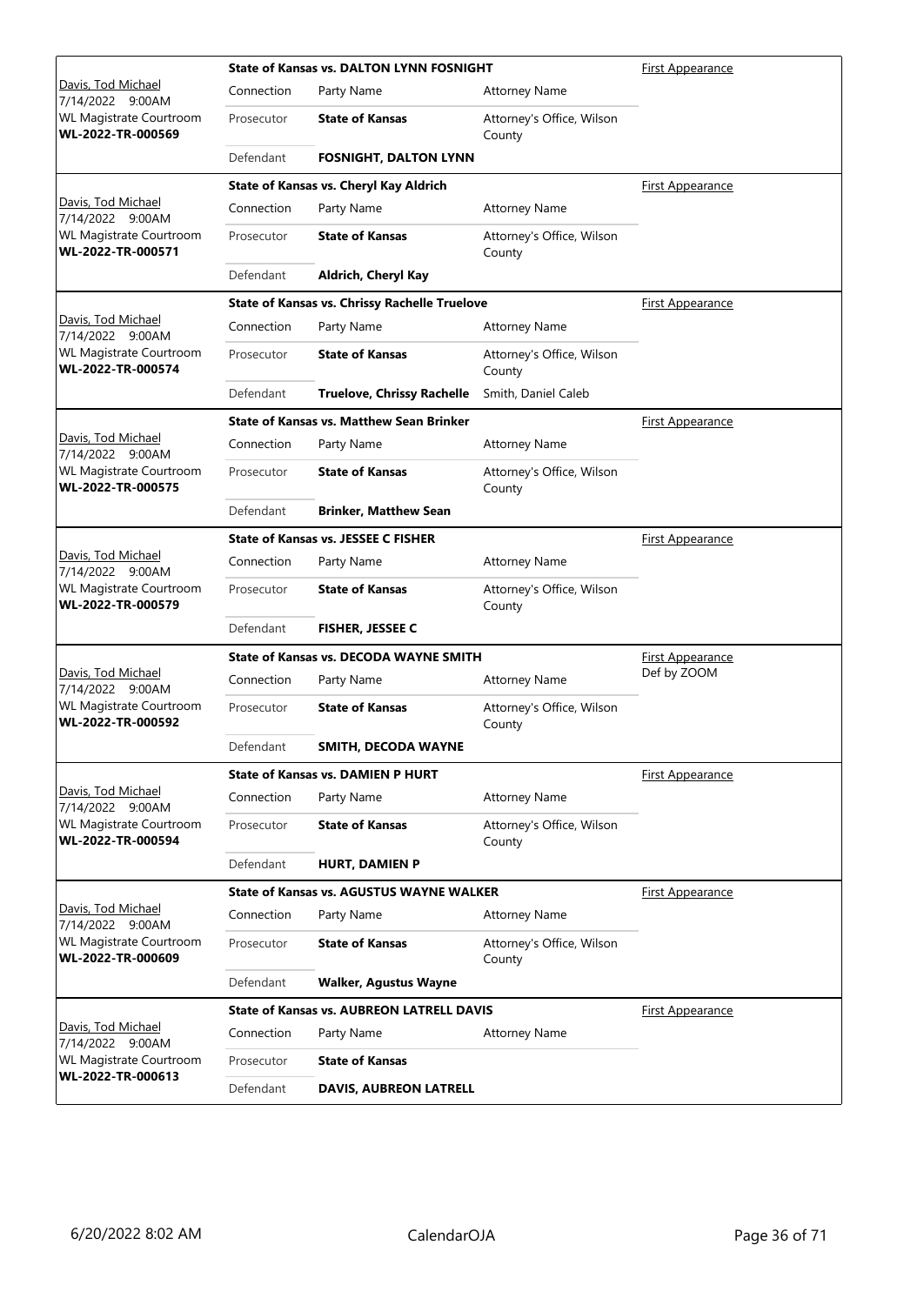|                                                                   |                                              | <b>State of Kansas vs. GEORGETTE DARLENE ALLEN</b><br><b>First Appearance</b> |                                     |                          |
|-------------------------------------------------------------------|----------------------------------------------|-------------------------------------------------------------------------------|-------------------------------------|--------------------------|
| Davis, Tod Michael<br>7/14/2022 9:00AM                            | Connection                                   | Party Name                                                                    | <b>Attorney Name</b>                |                          |
| WL Magistrate Courtroom<br>WL-2022-TR-000617                      | Prosecutor                                   | <b>State of Kansas</b>                                                        | Attorney's Office, Wilson<br>County |                          |
|                                                                   | Defendant                                    | Allen, Georgette Darlene                                                      |                                     |                          |
|                                                                   |                                              | <b>State of Kansas vs. WYATT LEE PERRY</b>                                    |                                     | <b>First Appearance</b>  |
| Davis, Tod Michael<br>7/14/2022 9:00AM                            | Connection                                   | Party Name                                                                    | <b>Attorney Name</b>                |                          |
| WL Magistrate Courtroom<br>WL-2022-TR-000618                      | Prosecutor                                   | <b>State of Kansas</b>                                                        | Attorney's Office, Wilson<br>County |                          |
|                                                                   | Defendant                                    | Perry, Wyatt Lee                                                              |                                     |                          |
|                                                                   |                                              | Kayla Martinez vs. Justin T Jansen                                            |                                     | <b>Final Hearing</b>     |
| Rogers, David<br>7/14/2022 9:30AM                                 | Connection                                   | Party Name                                                                    | <b>Attorney Name</b>                |                          |
| <b>WL District Courtroom</b>                                      | Dependent                                    | <b>Sealed</b>                                                                 | Heim, Bret Alan                     |                          |
| 2018-DM-000022                                                    | Other Party                                  | <b>Kansas DCF</b>                                                             | Reed, Sarah Anne                    |                          |
|                                                                   | Petitioner                                   | Martinez, Kayla                                                               | Thuston, Linus Augustus             |                          |
|                                                                   | Respondent                                   | Jansen, Justin T                                                              | Gillett, John J.                    |                          |
|                                                                   |                                              | <b>State of Kansas vs. Francis L Berger</b>                                   |                                     | <b>Bench Trial</b>       |
| Davis, Tod Michael                                                | Connection                                   | Party Name                                                                    | <b>Attorney Name</b>                |                          |
| 7/14/2022 10:00AM<br>WL Magistrate Courtroom<br>WL-2021-CR-000149 | Prosecutor                                   | <b>State of Kansas</b>                                                        | Attorney's Office, Wilson<br>County |                          |
|                                                                   | Defendant                                    | <b>Berger, Francis L</b>                                                      | Chenoweth, John K.                  |                          |
|                                                                   |                                              | <b>State of Kansas vs. James Harrison Matlock</b>                             |                                     | <b>Status Conference</b> |
|                                                                   |                                              |                                                                               |                                     |                          |
| Davis, Tod Michael<br>7/14/2022 1:30PM                            | Connection                                   | Party Name                                                                    | <b>Attorney Name</b>                |                          |
| WL Magistrate Courtroom<br>2020-CR-000034                         | Prosecutor                                   | <b>State of Kansas</b>                                                        | Attorney's Office, Wilson<br>County |                          |
|                                                                   | Defendant                                    | <b>Matlock, James Harrison</b>                                                | Clark, David Anthony                |                          |
|                                                                   | Public<br>Defender                           | <b>Public Defender, SEK</b>                                                   |                                     |                          |
|                                                                   | Public<br>Defender -<br>Conflict<br>Attorney | <b>Brereton, Alan Michael</b>                                                 |                                     |                          |
|                                                                   |                                              | State of Kansas vs. Charles Lewis Wilson                                      |                                     | <b>Status Conference</b> |
| Davis, Tod Michael<br>7/14/2022 1:30PM                            | Connection                                   | Party Name                                                                    | <b>Attorney Name</b>                |                          |
| WL Magistrate Courtroom<br>2020-CR-000082                         | Prosecutor                                   | <b>State of Kansas</b>                                                        | Attorney's Office, Wilson<br>County |                          |
|                                                                   | Defendant                                    | <b>Wilson, Charles Lewis</b>                                                  | Chard, Jill Elaine                  |                          |
|                                                                   | Public                                       | <b>Public Defender, SEK</b>                                                   |                                     |                          |
|                                                                   | Defender                                     | Chard, Jill Elaine                                                            |                                     |                          |
|                                                                   |                                              | <b>State of Kansas vs. Dawson Smith</b>                                       |                                     | <b>Status Conference</b> |
| Davis, Tod Michael                                                | Connection                                   | Party Name                                                                    | <b>Attorney Name</b>                |                          |
| 7/14/2022 1:30PM<br>WL Magistrate Courtroom<br>2020-CR-000083     | Prosecutor                                   | <b>State of Kansas</b>                                                        | Attorney's Office, Wilson<br>County |                          |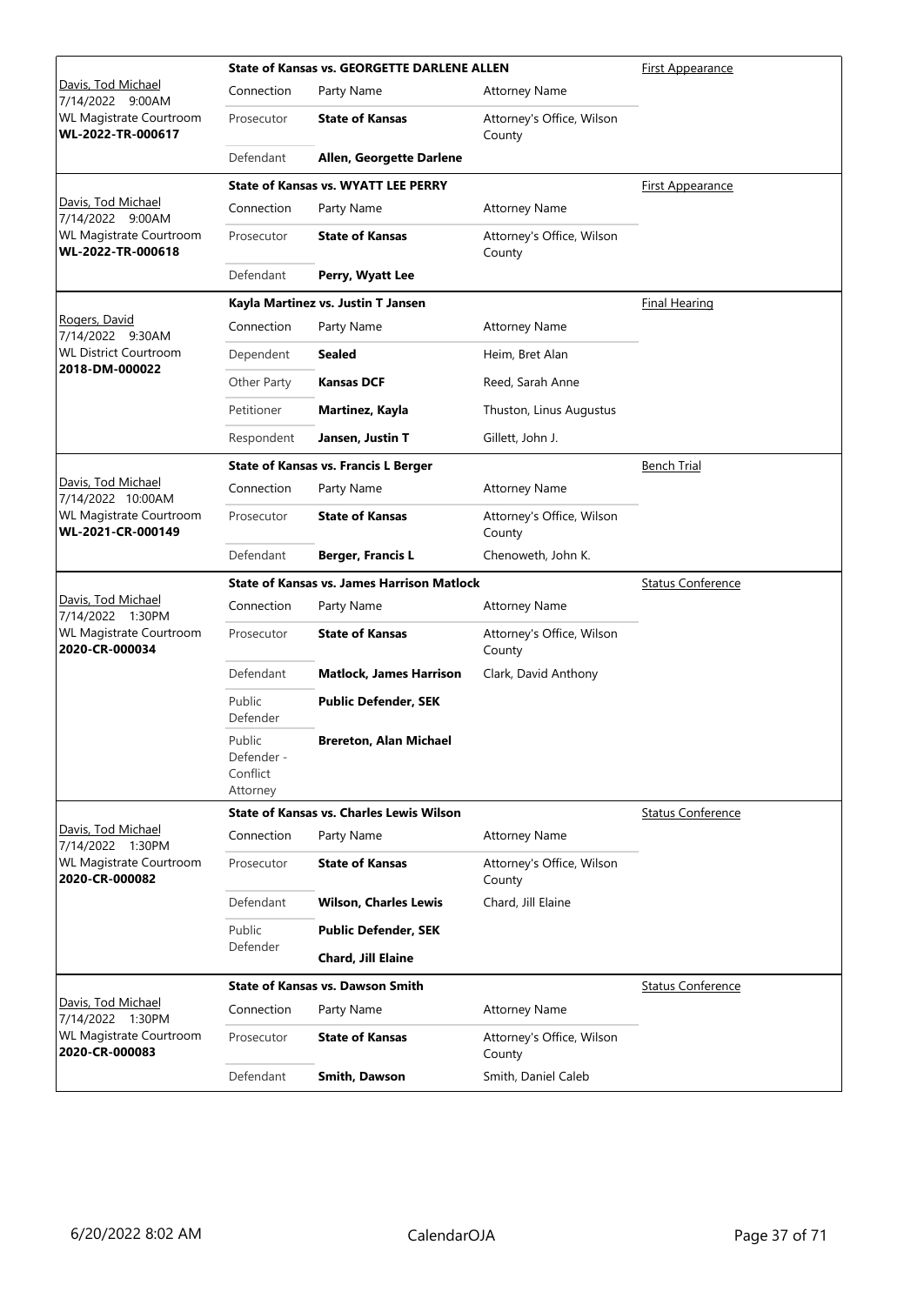|                                                     |                    | State of Kansas vs. Kyle Wilson                  | <b>Status Conference</b>            |                          |
|-----------------------------------------------------|--------------------|--------------------------------------------------|-------------------------------------|--------------------------|
| Davis, Tod Michael<br>7/14/2022 1:30PM              | Connection         | Party Name                                       | <b>Attorney Name</b>                |                          |
| WL Magistrate Courtroom<br>2020-CR-000094           | Prosecutor         | <b>State of Kansas</b>                           | Attorney's Office, Wilson<br>County |                          |
|                                                     | Defendant          | Wilson, Kyle                                     | Public Defender, SEK                |                          |
|                                                     | Public<br>Defender | <b>Public Defender, SEK</b>                      |                                     |                          |
|                                                     |                    | <b>State of Kansas vs. Jeffrey Foster</b>        |                                     | <b>Status Conference</b> |
| Davis, Tod Michael<br>7/14/2022 1:30PM              | Connection         | Party Name                                       | Attorney Name                       |                          |
| WL Magistrate Courtroom<br>2020-TR-000201           | Prosecutor         | <b>State of Kansas</b>                           | Attorney's Office, Wilson<br>County |                          |
|                                                     | Defendant          | <b>Foster, Jeffrey</b>                           | Duncan, Brian Piccolo               |                          |
|                                                     |                    | <b>State of Kansas vs. Steven McConnell</b>      |                                     | Review Hearing           |
| Davis, Tod Michael<br>7/14/2022 1:30PM              | Connection         | Party Name                                       | <b>Attorney Name</b>                |                          |
| WL Magistrate Courtroom<br>WL-2020-CR-000132        | Prosecutor         | <b>State of Kansas</b>                           | Attorney's Office, Wilson<br>County |                          |
|                                                     | Defendant          | <b>McConnell, Steven</b>                         | Smith, Daniel Caleb                 |                          |
|                                                     |                    | <b>State of Kansas vs. Dalton Brooks-McGeary</b> |                                     | <b>Status Conference</b> |
| Davis, Tod Michael<br>7/14/2022 1:30PM              | Connection         | Party Name                                       | <b>Attorney Name</b>                |                          |
| <b>WL Magistrate Courtroom</b><br>WL-2021-CR-000046 | Prosecutor         | <b>State of Kansas</b>                           | Attorney's Office, Wilson<br>County |                          |
|                                                     | Defendant          | <b>Brooks-McGeary, Dalton</b>                    | Duncan, Brian Piccolo               |                          |
|                                                     |                    | <b>State of Kansas vs. Dalton Brooks-McGeary</b> |                                     | <b>Status Conference</b> |
| Davis, Tod Michael<br>7/14/2022 1:30PM              | Connection         | Party Name                                       | <b>Attorney Name</b>                |                          |
| WL Magistrate Courtroom<br>WL-2021-CR-000053        | Prosecutor         | <b>State of Kansas</b>                           | Attorney's Office, Wilson<br>County |                          |
|                                                     | Defendant          | <b>Brooks-McGeary, Dalton</b>                    | Duncan, Brian Piccolo               |                          |
|                                                     |                    | <b>State of Kansas vs. Paque Shafer</b>          |                                     | <b>Status Conference</b> |
| Davis, Tod Michael<br>7/14/2022 1:30PM              | Connection         | Party Name                                       | <b>Attorney Name</b>                |                          |
| WL Magistrate Courtroom<br>WL-2021-CR-000062        | Prosecutor         | <b>State of Kansas</b>                           | Attorney's Office, Wilson<br>County |                          |
|                                                     |                    | <b>State of Kansas</b>                           |                                     |                          |
|                                                     | Defendant          | <b>Shafer, Paque</b>                             | Duncan, Brian Piccolo               |                          |
|                                                     |                    | <b>State of Kansas vs. Stephanie Lowry</b>       |                                     | <b>Status Conference</b> |
| Davis, Tod Michael<br>7/14/2022 1:30PM              | Connection         | Party Name                                       | <b>Attorney Name</b>                |                          |
| WL Magistrate Courtroom<br>WL-2021-CR-000063        | Prosecutor         | <b>State of Kansas</b>                           | Attorney's Office, Wilson<br>County |                          |
|                                                     | Defendant          | Lowry, Stephanie                                 | Staker, Steven Charles              |                          |
|                                                     |                    | <b>State of Kansas vs. James Matlock</b>         |                                     | <b>Status Conference</b> |
| Davis, Tod Michael<br>7/14/2022 1:30PM              | Connection         | Party Name                                       | <b>Attorney Name</b>                |                          |
| WL Magistrate Courtroom<br>WL-2021-CR-000095        | Prosecutor         | <b>State of Kansas</b>                           | Attorney's Office, Wilson<br>County |                          |
|                                                     | Defendant          | <b>Matlock, James</b>                            | Clark, David Anthony                |                          |
|                                                     | Public<br>Defender | <b>Clark, David Anthony</b>                      |                                     |                          |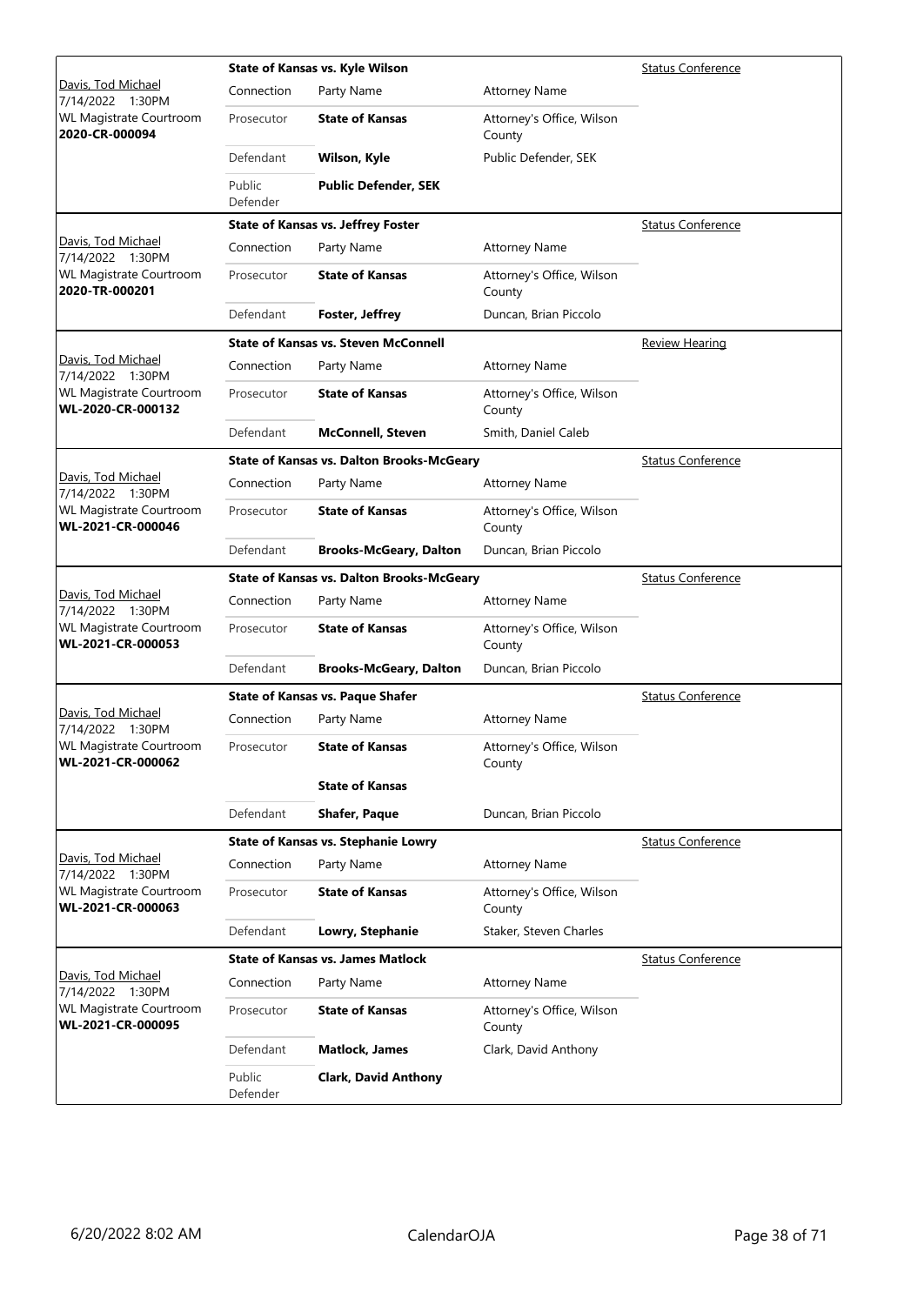|                                                                         |                    | <b>State of Kansas vs. Melissa Spease</b>         | <b>Preliminary Examination</b>      |                                |
|-------------------------------------------------------------------------|--------------------|---------------------------------------------------|-------------------------------------|--------------------------------|
| Davis, Tod Michael<br>7/14/2022 1:30PM                                  | Connection         | Party Name                                        | <b>Attorney Name</b>                |                                |
| <b>WL Magistrate Courtroom</b><br>WL-2021-CR-000101                     | Prosecutor         | <b>State of Kansas</b>                            | Attorney's Office, Wilson<br>County |                                |
|                                                                         | Defendant          | Spease, Melissa                                   | Staker, Steven Charles              |                                |
|                                                                         |                    | State of Kansas vs. Jason Keith Kee               |                                     | <b>Status Conference</b>       |
| Davis, Tod Michael<br>7/14/2022 1:30PM                                  | Connection         | Party Name                                        | <b>Attorney Name</b>                |                                |
| <b>WL Magistrate Courtroom</b><br>WL-2021-CR-000105                     | Prosecutor         | <b>State of Kansas</b>                            | Attorney's Office, Wilson<br>County |                                |
|                                                                         | Defendant          | Kee, Jason Keith                                  | Staker, Steven Charles              |                                |
|                                                                         |                    | <b>State of Kansas vs. Phillip J Beisly</b>       |                                     | <b>Status Conference</b>       |
| Davis, Tod Michael<br>7/14/2022 1:30PM                                  | Connection         | Party Name                                        | <b>Attorney Name</b>                |                                |
| <b>WL Magistrate Courtroom</b><br>WL-2021-CR-000131                     | Prosecutor         | <b>State of Kansas</b>                            | Attorney's Office, Wilson<br>County |                                |
|                                                                         | Defendant          | <b>Beisly, Phillip J</b>                          | Clark, David Anthony                |                                |
|                                                                         | Public             | <b>Public Defender, SEK</b>                       |                                     |                                |
|                                                                         | Defender           | <b>Clark, David Anthony</b>                       |                                     |                                |
|                                                                         |                    | <b>State of Kansas vs. Cameron Parnell</b>        |                                     | <b>Status Conference</b>       |
| Davis, Tod Michael                                                      | Connection         | Party Name                                        | <b>Attorney Name</b>                |                                |
| 7/14/2022 1:30PM<br><b>WL Magistrate Courtroom</b><br>WL-2021-CR-000139 | Prosecutor         | <b>State of Kansas</b>                            | Attorney's Office, Wilson<br>County |                                |
|                                                                         | Defendant          | Parnell, Cameron                                  | Duncan, Brian Piccolo               |                                |
|                                                                         |                    | <b>State of Kansas vs. Paula Knox</b>             |                                     | <b>Status Conference</b>       |
| Davis, Tod Michael<br>7/14/2022 1:30PM                                  | Connection         | Party Name                                        | <b>Attorney Name</b>                |                                |
| <b>WL Magistrate Courtroom</b><br>WL-2021-CR-000153                     | Prosecutor         | <b>State of Kansas</b>                            | Attorney's Office, Wilson<br>County |                                |
|                                                                         | Defendant          | Knox, Paula                                       | Duncan, Brian Piccolo               |                                |
|                                                                         |                    | State of Kansas vs. Menessa Whelan                |                                     | <b>Preliminary Examination</b> |
| Davis, Tod Michael<br>7/14/2022 1:30PM                                  | Connection         | Party Name                                        | <b>Attorney Name</b>                |                                |
| WL Magistrate Courtroom<br>WL-2021-CR-000159                            | Prosecutor         | <b>State of Kansas</b>                            | Attorney's Office, Wilson<br>County |                                |
|                                                                         | Defendant          | <b>Whelan, Menessa</b>                            | Staker, Steven Charles              |                                |
|                                                                         | Public<br>Defender | Staker, Steven Charles                            |                                     |                                |
|                                                                         |                    | <b>State of Kansas vs. James Harrison Matlock</b> |                                     | <b>Status Conference</b>       |
| Davis, Tod Michael<br>7/14/2022 1:30PM                                  | Connection         | Party Name                                        | <b>Attorney Name</b>                |                                |
| <b>WL Magistrate Courtroom</b><br>WL-2021-TR-001062                     | Prosecutor         | <b>State of Kansas</b>                            | Attorney's Office, Wilson<br>County |                                |
|                                                                         | Defendant          | <b>Matlock, James Harrison</b>                    | Clark, David Anthony                |                                |
|                                                                         | Public<br>Defender | <b>Clark, David Anthony</b>                       |                                     |                                |
|                                                                         |                    | State of Kansas vs. William Allan Striegle        |                                     | <b>Status Conference</b>       |
| Davis, Tod Michael<br>7/14/2022 1:30PM                                  | Connection         | Party Name                                        | <b>Attorney Name</b>                |                                |
| <b>WL Magistrate Courtroom</b><br>WL-2022-CR-000004                     | Prosecutor         | <b>State of Kansas</b>                            | Attorney's Office, Wilson<br>County |                                |
|                                                                         | Defendant          | Striegle, William Allan                           | Chard, Jill Elaine                  |                                |
|                                                                         | Public<br>Defender | Chard, Jill Elaine                                |                                     |                                |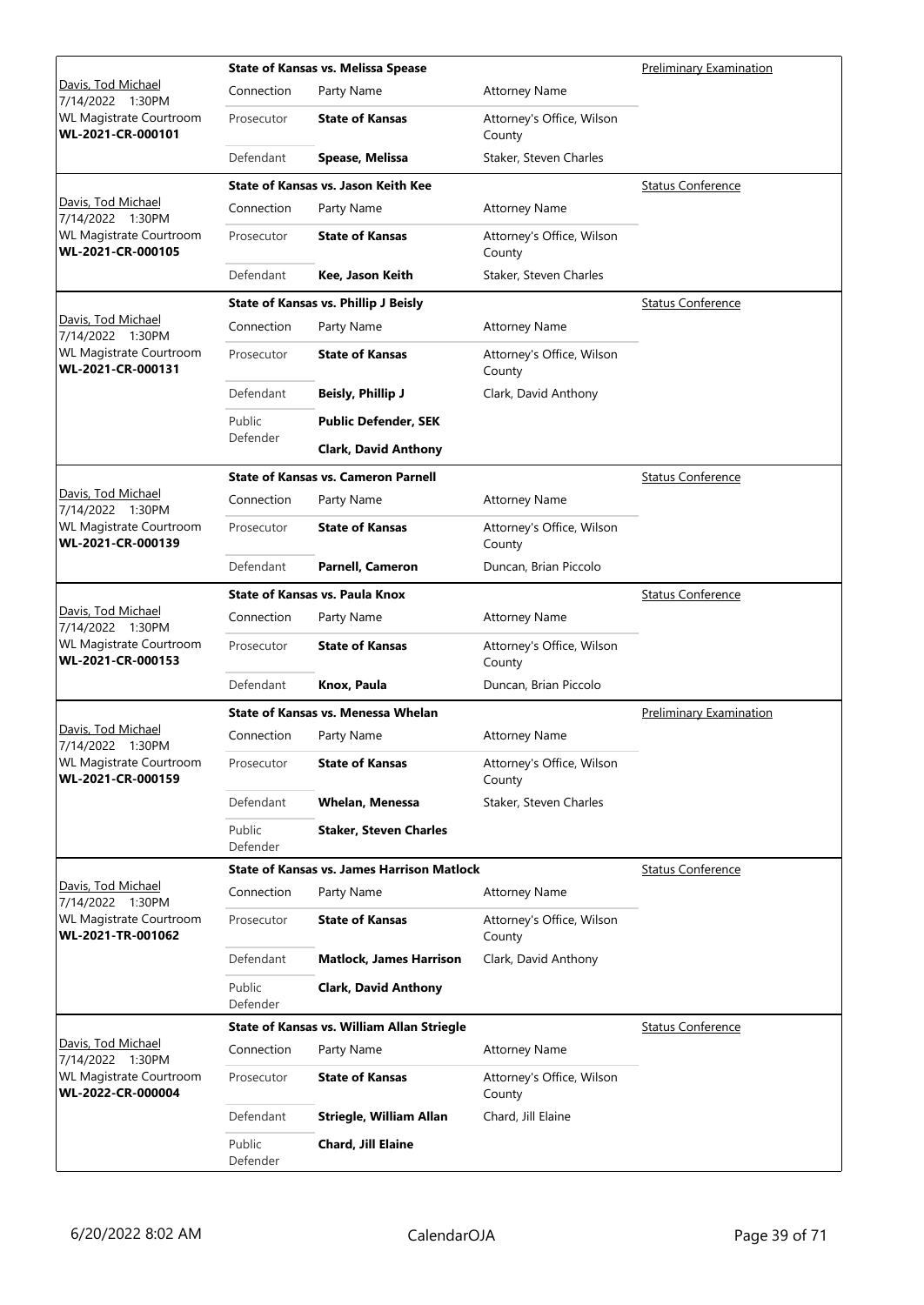|                                                     |                    | <b>State of Kansas vs. Kristin Nicole Dixon</b> |                                     | <b>Status Conference</b> |
|-----------------------------------------------------|--------------------|-------------------------------------------------|-------------------------------------|--------------------------|
| Davis, Tod Michael<br>7/14/2022 1:30PM              | Connection         | Party Name                                      | <b>Attorney Name</b>                |                          |
| WL Magistrate Courtroom<br>WL-2022-CR-000006        | Prosecutor         | <b>State of Kansas</b>                          | Attorney's Office, Wilson<br>County |                          |
|                                                     | Defendant          | Dixon, Kristin Nicole                           | Chard, Jill Elaine                  |                          |
|                                                     | Public<br>Defender | <b>Chard, Jill Elaine</b>                       |                                     |                          |
|                                                     |                    | <b>State of Kansas vs. Alvin Boyd Morrow</b>    |                                     | <b>Review Hearing</b>    |
| Davis, Tod Michael<br>7/14/2022 1:30PM              | Connection         | Party Name                                      | <b>Attorney Name</b>                |                          |
| <b>WL Magistrate Courtroom</b><br>WL-2022-CR-000033 | Prosecutor         | <b>State of Kansas</b>                          | Attorney's Office, Wilson<br>County |                          |
|                                                     | Defendant          | Morrow, Alvin Boyd                              | Duncan, Brian Piccolo               |                          |
|                                                     |                    | <b>State of Kansas vs. Kristin Nicole Dixon</b> |                                     | <b>Status Conference</b> |
| Davis, Tod Michael<br>7/14/2022 1:30PM              | Connection         | Party Name                                      | <b>Attorney Name</b>                |                          |
| <b>WL Magistrate Courtroom</b><br>WL-2022-CR-000041 | Prosecutor         | <b>State of Kansas</b>                          | Attorney's Office, Wilson<br>County |                          |
|                                                     | Defendant          | Dixon, Kristin Nicole                           | Chard, Jill Elaine                  |                          |
|                                                     | Public<br>Defender | <b>Public Defender, SEK</b>                     |                                     |                          |
|                                                     |                    | State of Kansas vs. Samantha I Haywood          |                                     | <b>Status Conference</b> |
| Davis, Tod Michael<br>7/14/2022 1:30PM              | Connection         | Party Name                                      | <b>Attorney Name</b>                |                          |
| <b>WL Magistrate Courtroom</b><br>WL-2022-CR-000046 | Prosecutor         | <b>State of Kansas</b>                          | Attorney's Office, Wilson<br>County |                          |
|                                                     | Defendant          | Haywood, Samantha L                             | Chard, Jill Elaine                  |                          |
|                                                     | Public<br>Defender | <b>Public Defender, SEK</b>                     |                                     |                          |
|                                                     |                    | State of Kansas vs. Samantha L Haywood          |                                     | <b>Status Conference</b> |
| Davis, Tod Michael<br>7/14/2022 1:30PM              | Connection         | Party Name                                      | <b>Attorney Name</b>                |                          |
| <b>WL Magistrate Courtroom</b><br>WL-2022-CR-000050 | Prosecutor         | <b>State of Kansas</b>                          | Attorney's Office, Wilson<br>County |                          |
|                                                     | Defendant          | Haywood, Samantha L                             | Chard, Jill Elaine                  |                          |
|                                                     | Public<br>Defender | <b>Public Defender, SEK</b>                     |                                     |                          |
|                                                     |                    | <b>State of Kansas vs. Shane Michael Sicka</b>  |                                     | <b>Status Conference</b> |
| Davis, Tod Michael<br>7/14/2022 1:30PM              | Connection         | Party Name                                      | <b>Attorney Name</b>                |                          |
| WL Magistrate Courtroom<br>WL-2022-CR-000055        | Prosecutor         | <b>State of Kansas</b>                          | Attorney's Office, Wilson<br>County |                          |
|                                                     | Defendant          | Sicka, Shane Michael                            | Chard, Jill Elaine                  |                          |
|                                                     | Public<br>Defender | <b>Chard, Jill Elaine</b>                       |                                     |                          |
|                                                     |                    | State of Kansas vs. Collin Wade Logan           |                                     | <b>Hearing</b>           |
| Davis, Tod Michael<br>7/14/2022 1:30PM              | Connection         | Party Name                                      | <b>Attorney Name</b>                |                          |
| WL Magistrate Courtroom<br>WL-2022-CR-000084        | Prosecutor         | <b>State of Kansas</b>                          | Attorney's Office, Wilson<br>County |                          |
|                                                     | Defendant          | Logan, Collin Wade                              | Chard, Jill Elaine                  |                          |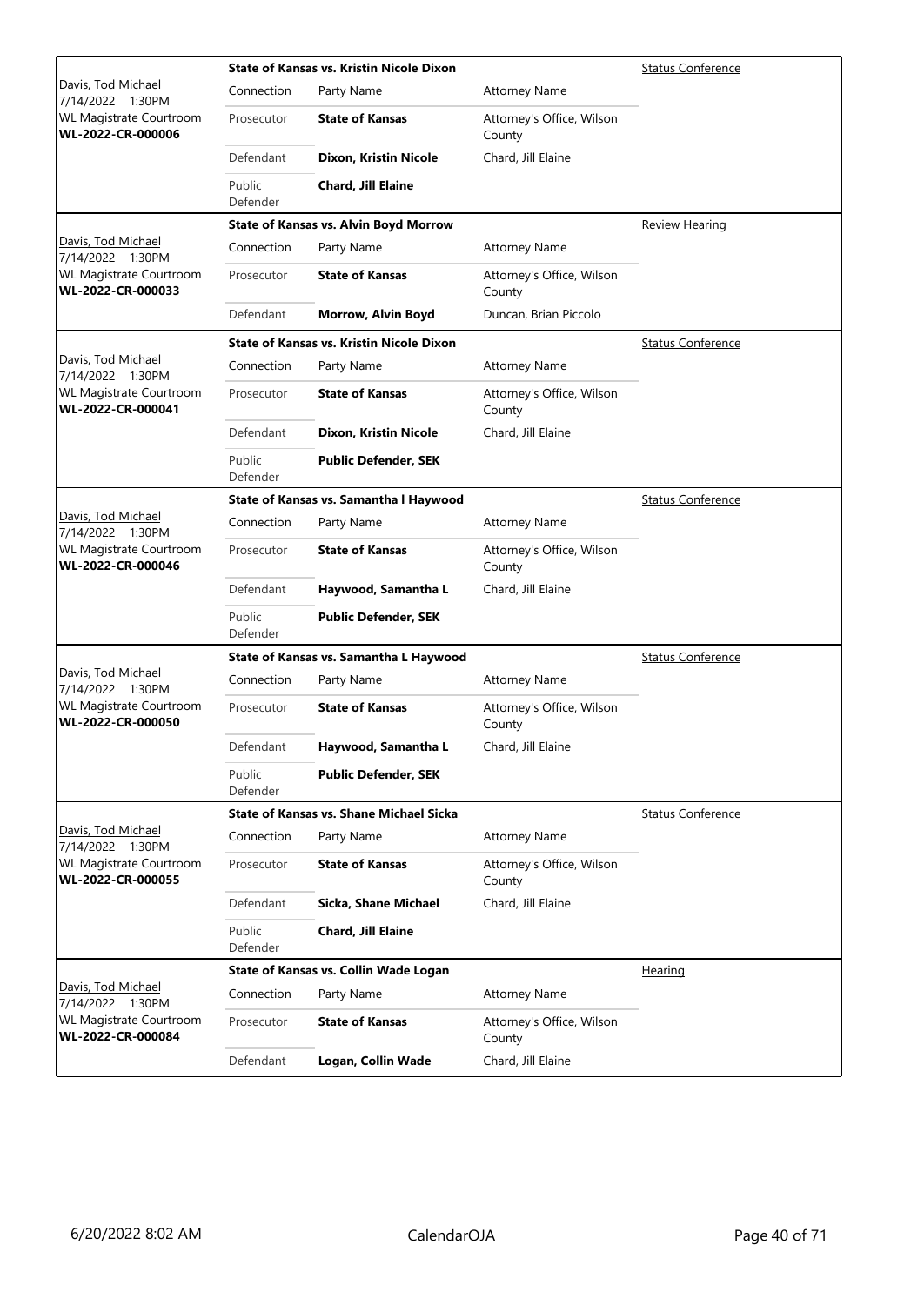|                                                   | State of Kansas vs. Jonathan A Johnson | <b>Status Conference</b>                |                                     |                          |
|---------------------------------------------------|----------------------------------------|-----------------------------------------|-------------------------------------|--------------------------|
| <u>Rogers, David</u><br>7/15/2022 9:30AM          | Connection                             | Party Name                              | <b>Attorney Name</b>                | re: Dompetency           |
| <b>WL District Courtroom</b><br>2017-CR-000113    | Prosecutor                             | <b>State of Kansas</b>                  | Attorney's Office, Wilson<br>County |                          |
|                                                   | Defendant                              | Johnson, Jonathan A                     | Chard, Jill Elaine                  |                          |
|                                                   | Public<br>Defender                     | Chard, Jill Elaine                      |                                     |                          |
|                                                   |                                        | State of Kansas vs. Jonathan A Johnson  |                                     | Status Conference        |
| Rogers, David<br>7/15/2022 9:30AM                 | Connection                             | Party Name                              | <b>Attorney Name</b>                | re: Competency           |
| <b>WL District Courtroom</b><br>2018-CR-000003    | Prosecutor                             | <b>State of Kansas</b>                  | Attorney's Office, Wilson<br>County |                          |
|                                                   | Defendant                              | Johnson, Jonathan A                     | Chard, Jill Elaine                  |                          |
|                                                   | Public<br>Defender                     | Chard, Jill Elaine                      |                                     |                          |
|                                                   |                                        | State of Kansas vs. Jonathan A Johnson  |                                     | <b>Status Conference</b> |
| Rogers, David<br>7/15/2022 9:30AM                 | Connection                             | Party Name                              | <b>Attorney Name</b>                | re: Competency           |
| <b>WL District Courtroom</b><br>2018-CR-000168    | Prosecutor                             | <b>State of Kansas</b>                  | Attorney's Office, Wilson<br>County |                          |
|                                                   | Defendant                              | Johnson, Jonathan A                     | Chard, Jill Elaine                  |                          |
|                                                   | Public<br>Defender                     | Chard, Jill Elaine                      |                                     |                          |
|                                                   |                                        | State of Kansas vs. Hushee Wangyang Her |                                     | <b>Status Conference</b> |
| Rogers, David<br>7/15/2022 9:30AM                 | Connection                             | Party Name                              | <b>Attorney Name</b>                |                          |
| <b>WL District Courtroom</b><br>2019-CR-000047    | Prosecutor                             | <b>State of Kansas</b>                  | Attorney's Office, Wilson<br>County |                          |
|                                                   | Defendant                              | Her, Hushee Wangyang                    | Staker, Steven Charles              |                          |
|                                                   |                                        | State of Kansas vs. Jonathan A Johnson  | <b>Status Conference</b>            |                          |
| Rogers, David<br>7/15/2022 9:30AM                 | Connection                             | Party Name                              | <b>Attorney Name</b>                | re: Competency           |
| <b>WL District Courtroom</b><br>2019-CR-000165    | Prosecutor                             | <b>State of Kansas</b>                  | Attorney's Office, Wilson<br>County |                          |
|                                                   | Defendant                              | Johnson, Jonathan A                     | Chard, Jill Elaine                  |                          |
|                                                   | Public<br>Defender                     | Chard, Jill Elaine                      |                                     |                          |
|                                                   |                                        | <b>State of Kansas vs. Blade Kidd</b>   |                                     | <b>Status Conference</b> |
| Rogers, David<br>7/15/2022 9:30AM                 | Connection                             | Party Name                              | <b>Attorney Name</b>                |                          |
| <b>WL District Courtroom</b><br>WL-2020-CR-000128 | Prosecutor                             | <b>State of Kansas</b>                  | Attorney's Office, Wilson<br>County |                          |
|                                                   | Defendant                              | Kidd, Blade                             | Smith, Daniel Caleb                 |                          |
|                                                   |                                        | <b>State of Kansas vs. Crystal Marr</b> |                                     | Sentencing               |
| Rogers, David<br>7/15/2022 9:30AM                 | Connection                             | Party Name                              | <b>Attorney Name</b>                |                          |
| <b>WL District Courtroom</b><br>WL-2021-CR-000020 | Prosecutor                             | <b>State of Kansas</b>                  | Attorney's Office, Wilson<br>County |                          |
|                                                   | Defendant                              | Marr, Crystal                           | Smith, Daniel Caleb                 |                          |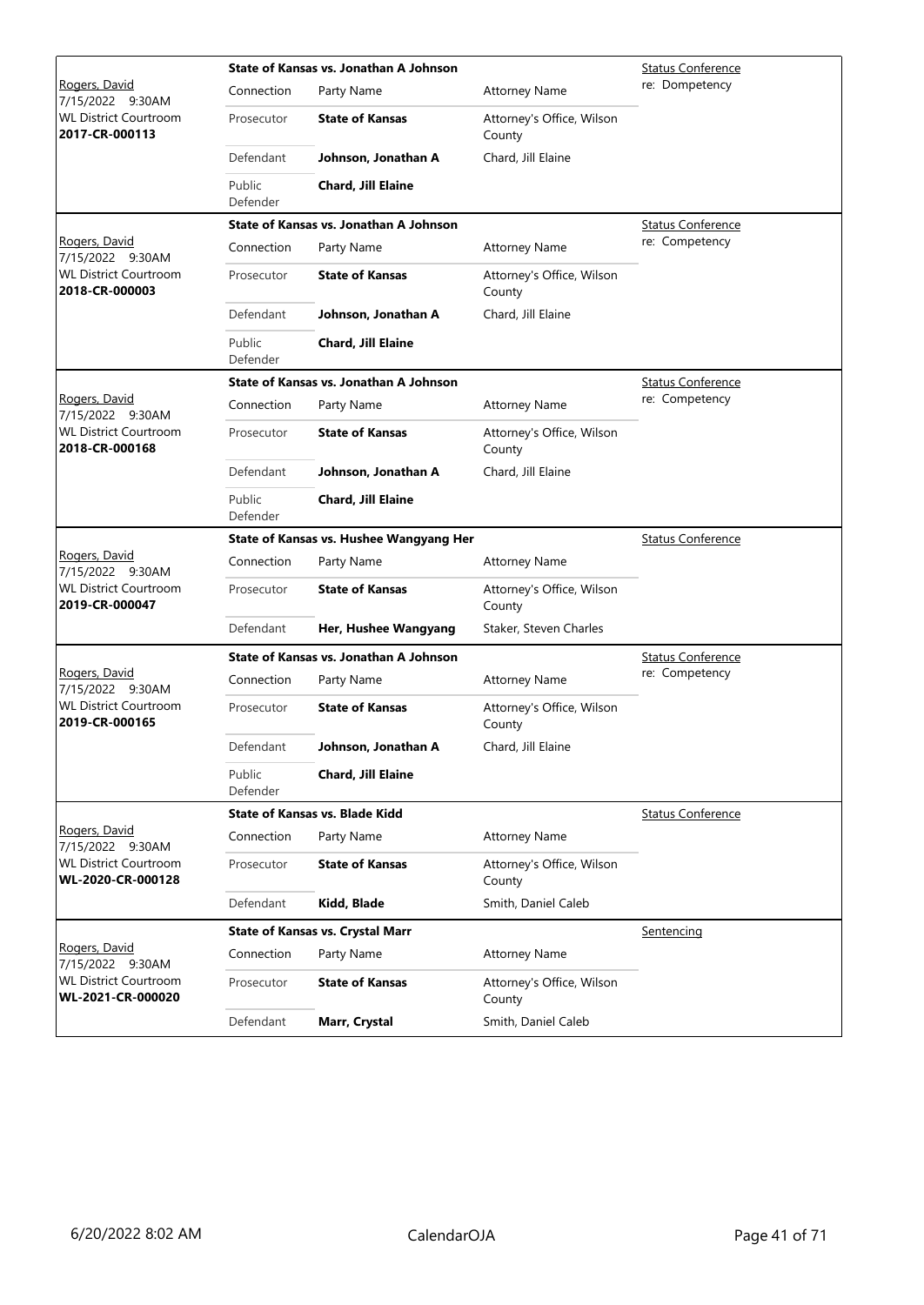|                                                   |                                              | State of Kansas vs. Sarah Warden            |                                     | <b>Status Conference</b>  |
|---------------------------------------------------|----------------------------------------------|---------------------------------------------|-------------------------------------|---------------------------|
| Davis, Tod Michael<br>7/15/2022 9:30AM            | Connection                                   | Party Name                                  | <b>Attorney Name</b>                |                           |
| WL Magistrate Courtroom<br>WL-2021-CR-000078      | Prosecutor                                   | <b>State of Kansas</b>                      | Attorney's Office, Wilson<br>County |                           |
|                                                   | Defendant                                    | Warden, Sarah                               | Chard, Jill Elaine                  |                           |
|                                                   | Public                                       | <b>Staker, Steven Charles</b>               |                                     |                           |
|                                                   | Defender                                     | <b>Public Defender, SEK</b>                 |                                     |                           |
|                                                   |                                              | Chard, Jill Elaine                          |                                     |                           |
|                                                   | Public<br>Defender -<br>Conflict<br>Attorney | <b>Smith, Daniel Caleb</b>                  |                                     |                           |
|                                                   |                                              | <b>State of Kansas vs. Antonio Padilla</b>  |                                     | Sentencing                |
| Rogers, David<br>7/15/2022 9:30AM                 | Connection                                   | Party Name                                  | <b>Attorney Name</b>                |                           |
| <b>WL District Courtroom</b><br>WL-2021-CR-000132 | Prosecutor                                   | <b>State of Kansas</b>                      | Attorney's Office, Wilson<br>County |                           |
|                                                   | Defendant                                    | Padilla, Antonio                            | Smith, Daniel Caleb                 |                           |
|                                                   |                                              | State of Kansas vs. Jonathan Andrew Johnson |                                     | <b>Status Conference</b>  |
| <u>Rogers, David</u><br>7/15/2022 9:30AM          | Connection                                   | Party Name                                  | <b>Attorney Name</b>                | re: Competency            |
| <b>WL District Courtroom</b><br>WL-2022-CR-000031 | Prosecutor                                   | <b>State of Kansas</b>                      | Attorney's Office, Wilson<br>County |                           |
|                                                   | Defendant                                    | Johnson, Jonathan Andrew Chard, Jill Elaine |                                     |                           |
|                                                   | Public<br>Defender                           | Chard, Jill Elaine                          |                                     |                           |
|                                                   |                                              | State of Kansas vs. Sarah Gayle Warden      |                                     | <b>Status Conference</b>  |
| Davis, Tod Michael<br>7/15/2022 9:30AM            | Connection                                   | Party Name                                  | <b>Attorney Name</b>                |                           |
| WL Magistrate Courtroom<br>WL-2022-CR-000066      | Prosecutor                                   | <b>State of Kansas</b>                      | Attorney's Office, Wilson<br>County |                           |
|                                                   | Defendant                                    | Warden, Sarah Gayle                         | Chard, Jill Elaine                  |                           |
|                                                   | Public<br>Defender                           | Chard, Jill Elaine                          |                                     |                           |
|                                                   |                                              | State of Kansas vs. Jonathan Andrew Johnson |                                     | <b>Competency Hearing</b> |
| Rogers, David<br>7/15/2022 9:30AM                 | Connection                                   | Party Name                                  | <b>Attorney Name</b>                |                           |
| <b>WL District Courtroom</b><br>WL-2022-CR-000096 | Prosecutor                                   | <b>State of Kansas</b>                      | Attorney's Office, Wilson<br>County |                           |
|                                                   | Defendant                                    | Johnson, Jonathan Andrew Chard, Jill Elaine |                                     |                           |
|                                                   |                                              | State of Kansas vs. Kenneth William Darby   |                                     | Probation - Violation     |
| Rogers, David<br>7/15/2022 1:00PM                 | Connection                                   | Party Name                                  | <b>Attorney Name</b>                |                           |
| <b>WL District Courtroom</b><br>2013-CR-000095    | Prosecutor                                   | <b>State of Kansas</b>                      | Attorney's Office, Wilson<br>County |                           |
|                                                   | Defendant                                    | Darby, Kenneth W                            | Staker, Steven Charles              |                           |
|                                                   | Public<br>Defender                           | <b>Staker, Steven Charles</b>               |                                     |                           |
|                                                   |                                              | <b>State of Kansas vs. Kenneth Darby</b>    |                                     | Sentencing                |
| Rogers, David<br>7/15/2022 1:00PM                 | Connection                                   | Party Name                                  | <b>Attorney Name</b>                |                           |
| <b>WL District Courtroom</b><br>WL-2020-CR-000125 | Prosecutor                                   | <b>State of Kansas</b>                      | Attorney's Office, Wilson<br>County |                           |
|                                                   | Defendant                                    | Darby, Kenneth                              | Staker, Steven Charles              |                           |
|                                                   | Public<br>Defender                           | <b>Public Defender, SEK</b>                 |                                     |                           |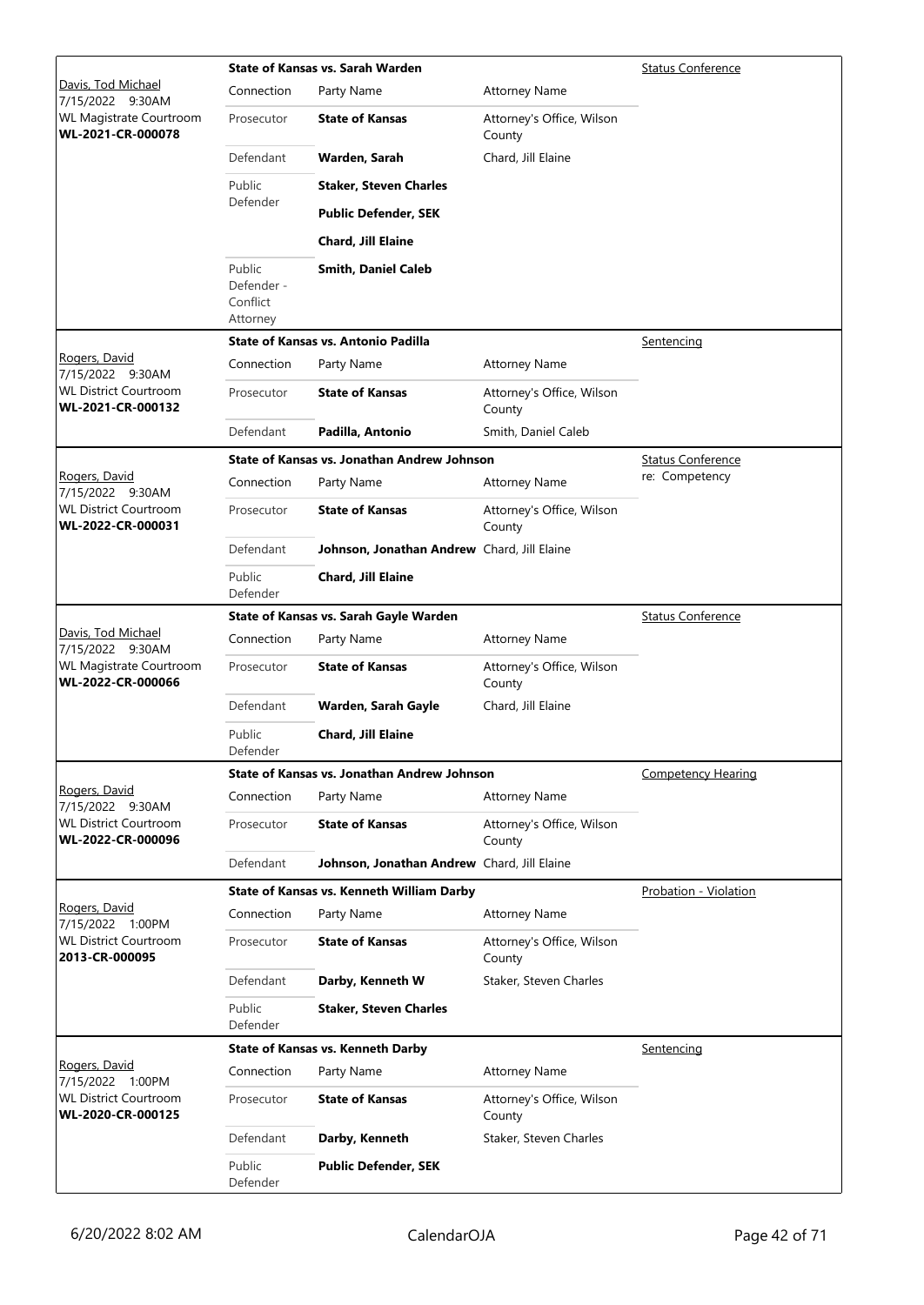|                                                   |                    | <b>State of Kansas vs. Kenneth Darby</b>           | Sentencing                          |                       |
|---------------------------------------------------|--------------------|----------------------------------------------------|-------------------------------------|-----------------------|
| <u>Rogers, David</u><br>1:00PM<br>7/15/2022       | Connection         | Party Name                                         | <b>Attorney Name</b>                |                       |
| <b>WL District Courtroom</b><br>WL-2020-CR-000126 | Prosecutor         | <b>State of Kansas</b>                             | Attorney's Office, Wilson<br>County |                       |
|                                                   | Defendant          | Darby, Kenneth                                     | Staker, Steven Charles              |                       |
|                                                   | Public<br>Defender | <b>Public Defender, SEK</b>                        |                                     |                       |
|                                                   |                    | <b>State of Kansas vs. Tanner Baker</b>            |                                     | Probation - Violation |
| Rogers, David<br>7/15/2022 1:30PM                 | Connection         | Party Name                                         | <b>Attorney Name</b>                |                       |
| <b>WL District Courtroom</b><br>WL-2021-CR-000005 | Prosecutor         | <b>State of Kansas</b>                             | Attorney's Office, Wilson<br>County |                       |
|                                                   | Defendant          | <b>Baker, Tanner</b>                               | Hoffmeister, Cole Alan              |                       |
|                                                   |                    | <b>State of Kansas vs. HOPE ELIZABETH WILLIAMS</b> |                                     | Overdue Hold          |
| Davis, Tod Michael<br>7/16/2022 9:00AM            | Connection         | Party Name                                         | <b>Attorney Name</b>                |                       |
| WL-2022-TR-000443                                 | Prosecutor         | <b>State of Kansas</b>                             | Attorney's Office, Wilson<br>County |                       |
|                                                   | Defendant          | <b>WILLIAMS, HOPE</b><br><b>ELIZABETH</b>          |                                     |                       |
|                                                   |                    | City of Neodesha vs. Lara L Shobe                  |                                     | Answer Hearing        |
| Davis, Tod Michael<br>7/18/2022 9:30AM            | Connection         | Party Name                                         | <b>Attorney Name</b>                |                       |
| <b>WL District Courtroom</b>                      | Plaintiff          | City of Neodesha                                   | Mc Vay, Kendall Moran               |                       |
| WL-2021-LM-000334                                 | Defendant          | Shobe, Lara L                                      |                                     |                       |
|                                                   |                    | Equity Bank vs. Corey A Bare, et al                |                                     | <b>Answer Hearing</b> |
| Davis, Tod Michael<br>7/18/2022 9:30AM            | Connection         | Party Name                                         | <b>Attorney Name</b>                |                       |
| <b>WL District Courtroom</b><br>WL-2022-LM-000034 | Plaintiff          | <b>Equity Bank</b>                                 | Brehm, Amber Maree                  |                       |
|                                                   | Defendant          | <b>Bare, Corey A</b>                               |                                     |                       |
|                                                   |                    | <b>Brown, Misty D</b>                              |                                     |                       |
|                                                   |                    | City of Neodesha vs. Leva M Weicht                 |                                     | <b>Answer Hearing</b> |
| Davis, Tod Michael<br>7/18/2022 9:30AM            | Connection         | Party Name                                         | <b>Attorney Name</b>                |                       |
| <b>WL District Courtroom</b>                      | Plaintiff          | <b>City of Neodesha</b>                            | Mc Vay, Kendall Moran               |                       |
| WL-2022-LM-000051                                 | Defendant          | Weicht, Leva M                                     |                                     |                       |
|                                                   |                    | City of Neodesha vs. Kena L Hanson                 |                                     | <b>Answer Hearing</b> |
| Davis, Tod Michael<br>7/18/2022 9:30AM            | Connection         | Party Name                                         | <b>Attorney Name</b>                |                       |
| <b>WL District Courtroom</b><br>WL-2022-LM-000052 | Plaintiff          | <b>City of Neodesha</b>                            | Mc Vay, Kendall Moran               |                       |
|                                                   | Defendant          | Hanson, Kena L                                     |                                     |                       |
|                                                   |                    | City of Neodesha vs. Donald J Brewton              |                                     | <b>Answer Hearing</b> |
| Davis, Tod Michael<br>7/18/2022 9:30AM            | Connection         | Party Name                                         | <b>Attorney Name</b>                |                       |
| <b>WL District Courtroom</b><br>WL-2022-LM-000060 | Plaintiff          | <b>City of Neodesha</b>                            | Mc Vay, Kendall Moran               |                       |
|                                                   | Defendant          | <b>Brewton, Donald J</b>                           |                                     |                       |
|                                                   |                    | City of Neodesha vs. Todd Allen Eustice            |                                     | <b>Answer Hearing</b> |
| Davis, Tod Michael<br>7/18/2022 9:30AM            | Connection         | Party Name                                         | <b>Attorney Name</b>                |                       |
| <b>WL District Courtroom</b>                      | Plaintiff          | <b>City of Neodesha</b>                            | Mc Vay, Kendall Moran               |                       |
| WL-2022-LM-000077                                 | Defendant          | <b>Eustice, Todd Allen</b>                         |                                     |                       |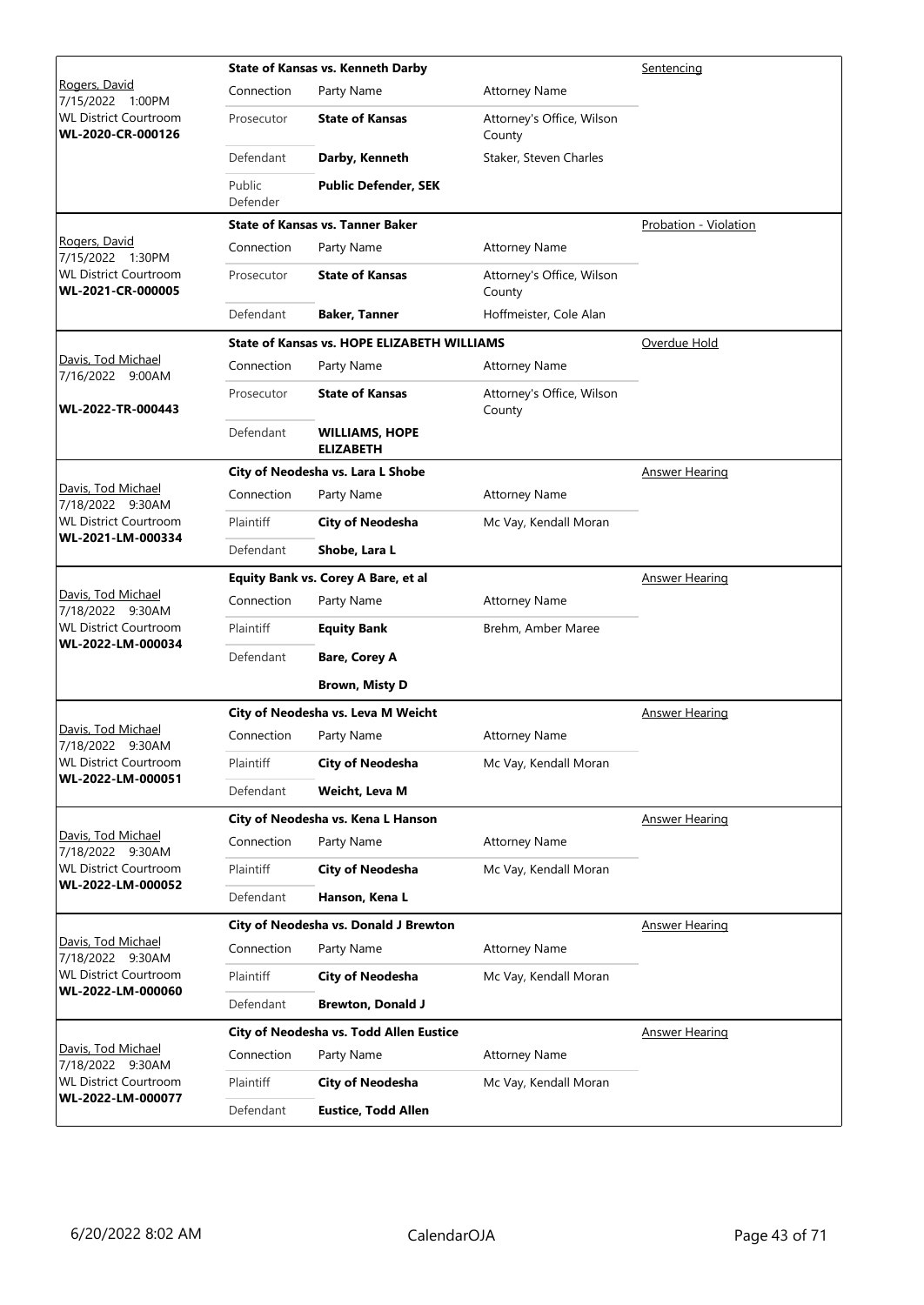|                                                   |                                            | City of Neodesha vs. Ashley Nichole Monroe     | <b>Answer Hearing</b> |                       |
|---------------------------------------------------|--------------------------------------------|------------------------------------------------|-----------------------|-----------------------|
| <u> Davis, Tod Michael</u><br>7/18/2022 9:30AM    | Connection                                 | Party Name                                     | <b>Attorney Name</b>  |                       |
| <b>WL District Courtroom</b>                      | Plaintiff                                  | <b>City of Neodesha</b>                        | Mc Vay, Kendall Moran |                       |
| WL-2022-LM-000124                                 | Defendant                                  | <b>Monroe, Ashley Nichole</b>                  |                       |                       |
|                                                   |                                            | City of Neodesha vs. Robert S Groff            |                       | Answer Hearing        |
| <u> Davis, Tod Michael</u><br>7/18/2022 9:30AM    | Connection                                 | Party Name                                     | <b>Attorney Name</b>  |                       |
| WL District Courtroom                             | Plaintiff                                  | <b>City of Neodesha</b>                        | Mc Vay, Kendall Moran |                       |
| WL-2022-LM-000127                                 | Defendant                                  | Groff, Robert S                                |                       |                       |
|                                                   |                                            | Grant Gastineau, D.D.S., L.L.C. vs. Seth Odell |                       | <b>Answer Hearing</b> |
| Davis, Tod Michael<br>7/18/2022 9:30AM            | Connection                                 | Party Name                                     | <b>Attorney Name</b>  |                       |
| <b>WL District Courtroom</b><br>WL-2022-LM-000144 | Plaintiff                                  | Grant Gastineau, D.D.S.,<br>L.L.C.             | Garcia, Gwendelyn M.  |                       |
|                                                   | Defendant                                  | Odell, Seth                                    |                       |                       |
|                                                   |                                            | City of Neodesha vs. Dylan C Andres            |                       | <b>Answer Hearing</b> |
| Davis, Tod Michael<br>7/18/2022 9:30AM            | Connection                                 | Party Name                                     | <b>Attorney Name</b>  |                       |
| <b>WL District Courtroom</b>                      | Plaintiff                                  | City of Neodesha                               | Mc Vay, Kendall Moran |                       |
| WL-2022-LM-000176                                 | Defendant                                  | Andres, Dylan C                                |                       |                       |
|                                                   |                                            | City of Neodesha vs. Deborah Blevens           |                       | <b>Answer Hearing</b> |
| <u> Davis, Tod Michael</u><br>7/18/2022 9:30AM    | Connection                                 | Party Name                                     | <b>Attorney Name</b>  |                       |
| <b>WL District Courtroom</b>                      | Plaintiff                                  | <b>City of Neodesha</b>                        | Mc Vay, Kendall Moran |                       |
| WL-2022-LM-000177                                 | Defendant                                  | <b>Blevens, Deborah</b>                        |                       |                       |
|                                                   | City of Neodesha vs. Christopher T Collins |                                                |                       |                       |
|                                                   |                                            |                                                |                       | <b>Answer Hearing</b> |
| Davis, Tod Michael<br>7/18/2022 9:30AM            | Connection                                 | Party Name                                     | <b>Attorney Name</b>  |                       |
| <b>WL District Courtroom</b>                      | Plaintiff                                  | <b>City of Neodesha</b>                        | Mc Vay, Kendall Moran |                       |
| WL-2022-LM-000178                                 | Defendant                                  | <b>Collins, Christopher T</b>                  |                       |                       |
|                                                   |                                            | <b>City of Neodesha vs. Tracy D Cummins</b>    |                       | <b>Answer Hearing</b> |
| Davis, Tod Michael                                | Connection                                 | Party Name                                     | <b>Attorney Name</b>  |                       |
| 7/18/2022 9:30AM<br><b>WL District Courtroom</b>  | Plaintiff                                  | <b>City of Neodesha</b>                        | Mc Vay, Kendall Moran |                       |
| WL-2022-LM-000179                                 | Defendant                                  | <b>Cummins, Tracy D</b>                        |                       |                       |
|                                                   |                                            | City of Neodesha vs. Phillip Dustin Cunningham |                       | <b>Answer Hearing</b> |
| Davis, Tod Michael<br>7/18/2022 9:30AM            | Connection                                 | Party Name                                     | <b>Attorney Name</b>  |                       |
| <b>WL District Courtroom</b>                      | Plaintiff                                  | <b>City of Neodesha</b>                        | Mc Vay, Kendall Moran |                       |
| WL-2022-LM-000180                                 | Defendant                                  | <b>Cunningham, Phillip</b><br><b>Dustin</b>    |                       |                       |
|                                                   |                                            | City of Neodesha vs. Roger E Dannels           |                       | <b>Answer Hearing</b> |
| Davis, Tod Michael<br>7/18/2022 9:30AM            | Connection                                 | Party Name                                     | <b>Attorney Name</b>  |                       |
| <b>WL District Courtroom</b>                      | Plaintiff                                  | <b>City of Neodesha</b>                        | Mc Vay, Kendall Moran |                       |
| WL-2022-LM-000181                                 | Defendant                                  | Dannels, Roger E                               |                       |                       |
|                                                   |                                            | City of Neodesha vs. Paul D Elliott            |                       | <b>Answer Hearing</b> |
| Davis, Tod Michael<br>7/18/2022 9:30AM            | Connection                                 | Party Name                                     | <b>Attorney Name</b>  |                       |
| <b>WL District Courtroom</b><br>WL-2022-LM-000182 | Plaintiff                                  | <b>City of Neodesha</b>                        | Mc Vay, Kendall Moran |                       |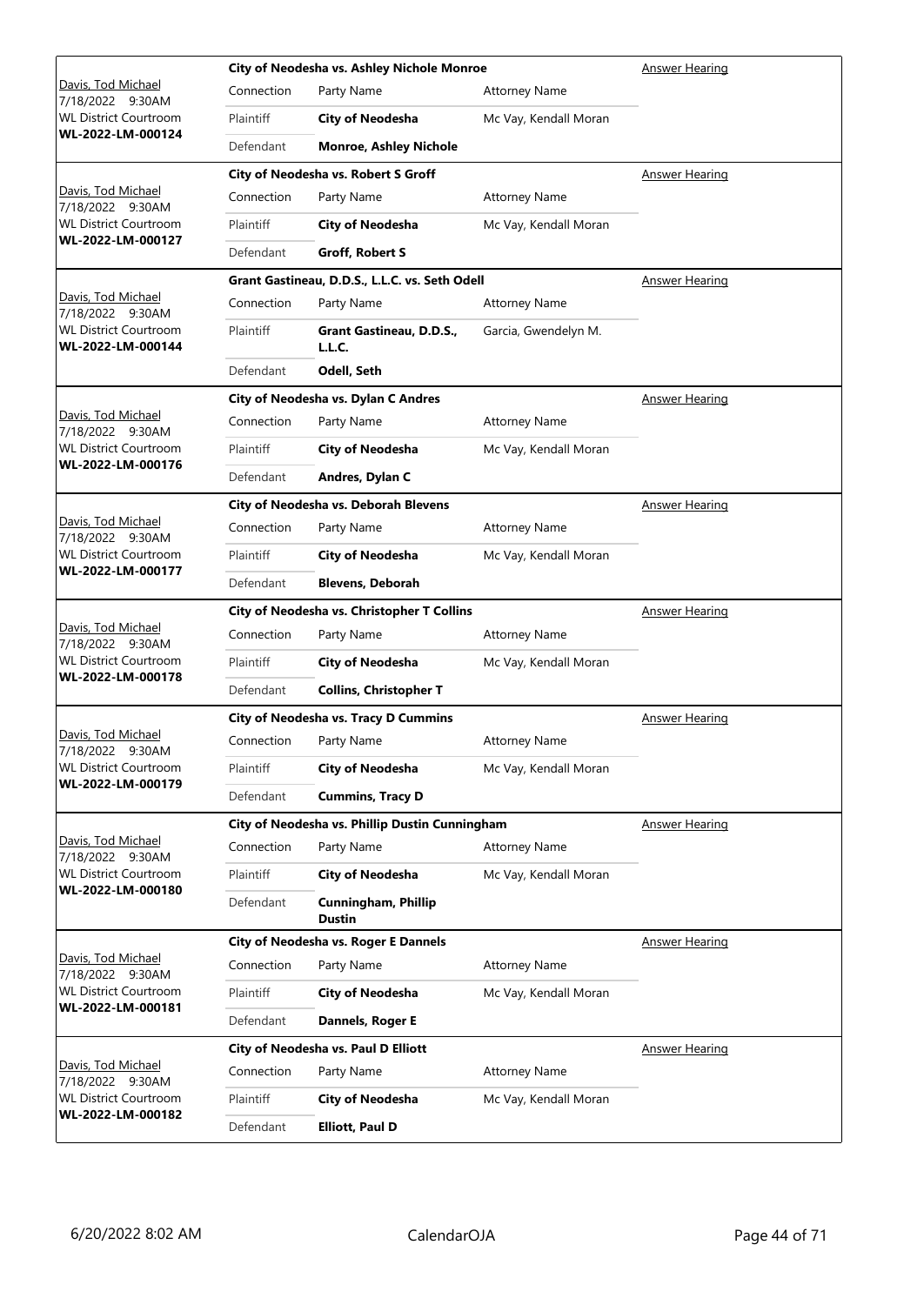|                                                   | City of Neodesha vs. Chaundra Anne-Marie Franklin |                                           |                       | <b>Answer Hearing</b> |
|---------------------------------------------------|---------------------------------------------------|-------------------------------------------|-----------------------|-----------------------|
| <u> Davis, Tod Michael</u><br>7/18/2022 9:30AM    | Connection                                        | Party Name                                | <b>Attorney Name</b>  |                       |
| <b>WL District Courtroom</b>                      | Plaintiff                                         | <b>City of Neodesha</b>                   | Mc Vay, Kendall Moran |                       |
| WL-2022-LM-000183                                 | Defendant                                         | Franklin, Chaundra Anne-<br>Marie         |                       |                       |
|                                                   |                                                   | City of Neodesha vs. Justin Allen Frostad |                       | <b>Answer Hearing</b> |
| Davis, Tod Michael<br>7/18/2022 9:30AM            | Connection                                        | Party Name                                | <b>Attorney Name</b>  |                       |
| WL District Courtroom<br>WL-2022-LM-000184        | Plaintiff                                         | <b>City of Neodesha</b>                   | Mc Vay, Kendall Moran |                       |
|                                                   | Defendant                                         | <b>Frostad, Justin Allen</b>              |                       |                       |
|                                                   |                                                   | City of Neodesha vs. Tyler James Anderson |                       | <b>Answer Hearing</b> |
| Davis, Tod Michael<br>7/18/2022 9:30AM            | Connection                                        | Party Name                                | <b>Attorney Name</b>  |                       |
| <b>WL District Courtroom</b>                      | Plaintiff                                         | <b>City of Neodesha</b>                   | Mc Vay, Kendall Moran |                       |
| WL-2022-LM-000185                                 | Defendant                                         | <b>Anderson, Tyler James</b>              |                       |                       |
|                                                   |                                                   | City of Neodesha vs. Micha R Granger      |                       | <b>Answer Hearing</b> |
| Davis, Tod Michael<br>7/18/2022 9:30AM            | Connection                                        | Party Name                                | <b>Attorney Name</b>  |                       |
| <b>WL District Courtroom</b>                      | Plaintiff                                         | City of Neodesha                          | Mc Vay, Kendall Moran |                       |
| WL-2022-LM-000186                                 | Defendant                                         | Granger, Micha R                          |                       |                       |
|                                                   |                                                   | City of Neodesha vs. Jaedyn Kisaiah Hauge |                       | <b>Answer Hearing</b> |
| <u> Davis, Tod Michael</u><br>7/18/2022 9:30AM    | Connection                                        | Party Name                                | <b>Attorney Name</b>  |                       |
| <b>WL District Courtroom</b>                      | Plaintiff                                         | <b>City of Neodesha</b>                   | Mc Vay, Kendall Moran |                       |
| WL-2022-LM-000187                                 | Defendant                                         | Hauge, Jaedyn Kisaiah                     |                       |                       |
|                                                   |                                                   | City of Neodesha vs. Blaine A Hale        |                       | <b>Answer Hearing</b> |
| Davis, Tod Michael<br>7/18/2022 9:30AM            | Connection                                        | Party Name                                | <b>Attorney Name</b>  |                       |
| <b>WL District Courtroom</b><br>WL-2022-LM-000188 | Plaintiff                                         | <b>City of Neodesha</b>                   | Mc Vay, Kendall Moran |                       |
|                                                   | Defendant                                         | Hale, Blaine A                            |                       |                       |
|                                                   |                                                   | City of Neodesha vs. Timothy W Hazen      |                       | <b>Answer Hearing</b> |
| Davis, Tod Michael<br>7/18/2022 9:30AM            | Connection                                        | Party Name                                | <b>Attorney Name</b>  |                       |
| <b>WL District Courtroom</b><br>WL-2022-LM-000189 | Plaintiff                                         | <b>City of Neodesha</b>                   | Mc Vay, Kendall Moran |                       |
|                                                   | Defendant                                         | Hazen, Timothy W                          |                       |                       |
|                                                   |                                                   | City of Neodesha vs. Edward D Kane        |                       | <b>Answer Hearing</b> |
| Davis, Tod Michael<br>7/18/2022 9:30AM            | Connection                                        | Party Name                                | <b>Attorney Name</b>  |                       |
| <b>WL District Courtroom</b><br>WL-2022-LM-000190 | Plaintiff                                         | <b>City of Neodesha</b>                   | Mc Vay, Kendall Moran |                       |
|                                                   | Defendant                                         | Kane, Edward D                            |                       |                       |
|                                                   |                                                   | City of Neodesha vs. Travis O Kimberlin   |                       | Answer Hearing        |
| Davis, Tod Michael<br>7/18/2022 9:30AM            | Connection                                        | Party Name                                | <b>Attorney Name</b>  |                       |
| <b>WL District Courtroom</b><br>WL-2022-LM-000191 | Plaintiff                                         | <b>City of Neodesha</b>                   | Mc Vay, Kendall Moran |                       |
|                                                   | Defendant                                         | Kimberlin, Travis O                       |                       |                       |
|                                                   |                                                   | City of Neodesha vs. Zachary Wayne Long   |                       | <b>Answer Hearing</b> |
| Davis, Tod Michael<br>7/18/2022 9:30AM            | Connection                                        | Party Name                                | <b>Attorney Name</b>  |                       |
| <b>WL District Courtroom</b>                      | Plaintiff                                         | <b>City of Neodesha</b>                   | Mc Vay, Kendall Moran |                       |
| WL-2022-LM-000192                                 | Defendant                                         | Long, Zachary Wayne                       |                       |                       |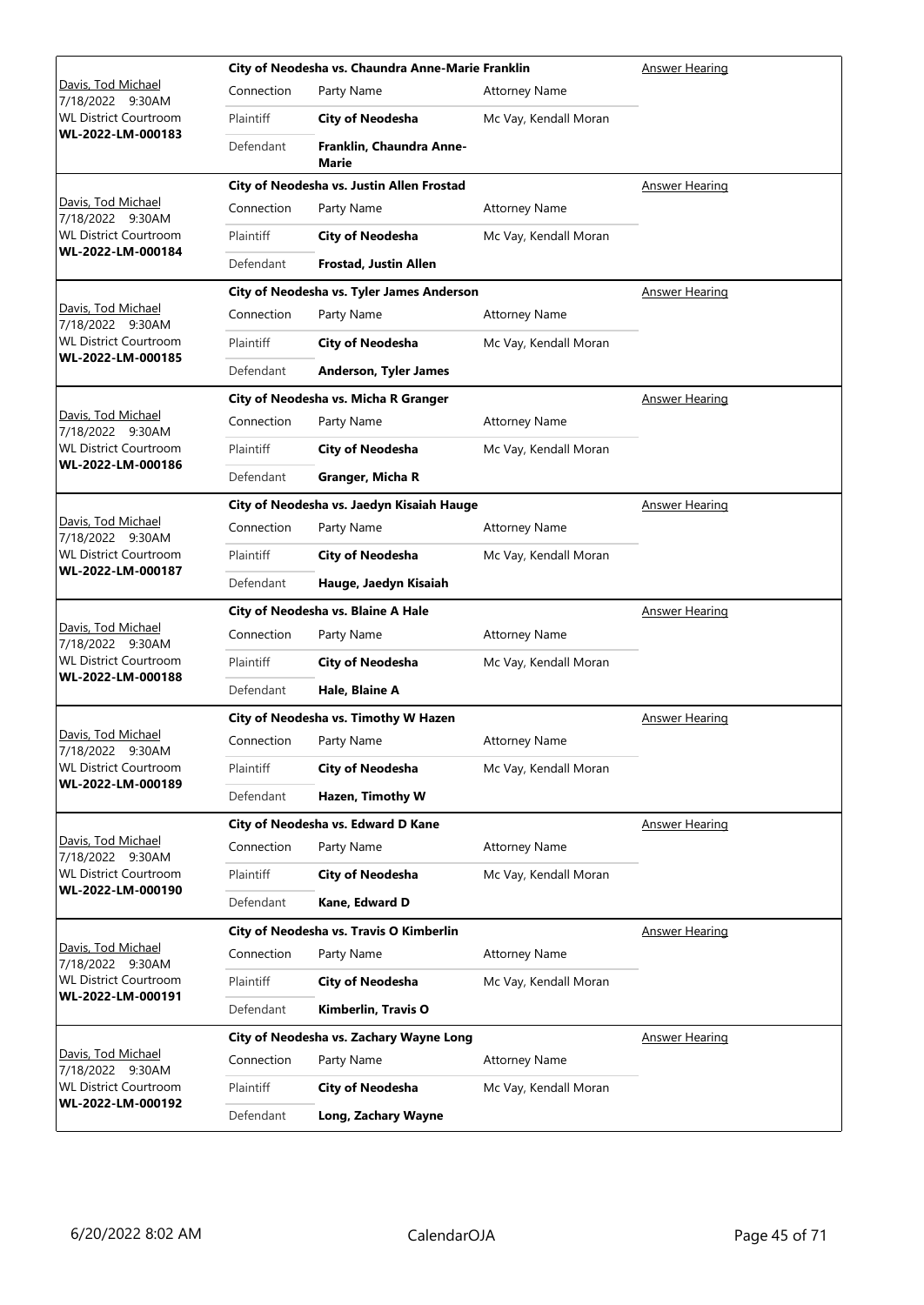|                                                   |            | City of Neodesha vs. Drew Martin                |                       | Answer Hearing        |
|---------------------------------------------------|------------|-------------------------------------------------|-----------------------|-----------------------|
| Davis, Tod Michael<br>7/18/2022<br>9:30AM         | Connection | Party Name                                      | <b>Attorney Name</b>  |                       |
| <b>WL District Courtroom</b>                      | Plaintiff  | <b>City of Neodesha</b>                         | Mc Vay, Kendall Moran |                       |
| WL-2022-LM-000193                                 | Defendant  | <b>Martin, Drew</b>                             |                       |                       |
|                                                   |            | City of Neodesha vs. Michael Lee Mayhew         |                       | Answer Hearing        |
| Davis, Tod Michael<br>7/18/2022 9:30AM            | Connection | Party Name                                      | <b>Attorney Name</b>  |                       |
| <b>WL District Courtroom</b>                      | Plaintiff  | <b>City of Neodesha</b>                         | Mc Vay, Kendall Moran |                       |
| WL-2022-LM-000194                                 | Defendant  | <b>Mayhew, Michael Lee</b>                      |                       |                       |
|                                                   |            | City of Neodesha vs. Nathan Myers               |                       | Answer Hearing        |
| Davis, Tod Michael<br>7/18/2022 9:30AM            | Connection | Party Name                                      | <b>Attorney Name</b>  |                       |
| <b>WL District Courtroom</b>                      | Plaintiff  | <b>City of Neodesha</b>                         | Mc Vay, Kendall Moran |                       |
| WL-2022-LM-000195                                 | Defendant  | Myers, Nathan                                   |                       |                       |
|                                                   |            | City of Neodesha vs. Benjamin H Polasky         |                       | <b>Answer Hearing</b> |
| Davis, Tod Michael<br>7/18/2022 9:30AM            | Connection | Party Name                                      | <b>Attorney Name</b>  |                       |
| <b>WL District Courtroom</b><br>WL-2022-LM-000196 | Plaintiff  | <b>City of Neodesha</b>                         | Mc Vay, Kendall Moran |                       |
|                                                   | Defendant  | Polasky, Benjamin H                             |                       |                       |
|                                                   |            | City of Neodesha vs. Shannon Ridge              |                       | <b>Answer Hearing</b> |
| Davis, Tod Michael<br>7/18/2022 9:30AM            | Connection | Party Name                                      | <b>Attorney Name</b>  |                       |
| <b>WL District Courtroom</b><br>WL-2022-LM-000197 | Plaintiff  | <b>City of Neodesha</b>                         | Mc Vay, Kendall Moran |                       |
|                                                   | Defendant  | Ridge, Shannon                                  |                       |                       |
|                                                   |            | City of Neodesha vs. Perayshu S Rogers-Ripple   |                       | <b>Answer Hearing</b> |
| Davis, Tod Michael<br>7/18/2022 9:30AM            | Connection | Party Name                                      | <b>Attorney Name</b>  |                       |
| <b>WL District Courtroom</b>                      | Plaintiff  | <b>City of Neodesha</b>                         | Mc Vay, Kendall Moran |                       |
|                                                   |            |                                                 |                       |                       |
| WL-2022-LM-000198                                 | Defendant  | Rogers-Ripple, Perayshu S                       |                       |                       |
|                                                   |            | City of Neodesha vs. Brock Lawrence Blumenstein |                       | <b>Answer Hearing</b> |
| Davis, Tod Michael<br>7/18/2022 9:30AM            | Connection | Party Name                                      | <b>Attorney Name</b>  |                       |
| <b>WL District Courtroom</b>                      | Plaintiff  | <b>City of Neodesha</b>                         | Mc Vay, Kendall Moran |                       |
| WL-2022-LM-000199                                 | Defendant  | <b>Blumenstein, Brock</b>                       |                       |                       |
|                                                   |            | Lawrence<br>City of Neodesha vs. Nathan Rush    |                       | <b>Answer Hearing</b> |
| Davis, Tod Michael                                | Connection | Party Name                                      | <b>Attorney Name</b>  |                       |
| 7/18/2022 9:30AM<br><b>WL District Courtroom</b>  | Plaintiff  | <b>City of Neodesha</b>                         | Mc Vay, Kendall Moran |                       |
| WL-2022-LM-000200                                 | Defendant  | Rush, Nathan                                    |                       |                       |
|                                                   |            | City of Neodesha vs. Tonya R Schafer            |                       | <b>Answer Hearing</b> |
| Davis, Tod Michael<br>7/18/2022 9:30AM            | Connection | Party Name                                      | <b>Attorney Name</b>  |                       |
| <b>WL District Courtroom</b>                      | Plaintiff  | <b>City of Neodesha</b>                         | Mc Vay, Kendall Moran |                       |
| WL-2022-LM-000201                                 | Defendant  | Schafer, Tonya R                                |                       |                       |
|                                                   |            | City of Neodesha vs. Christopher E Schoonover   |                       | <b>Answer Hearing</b> |
| Davis, Tod Michael<br>7/18/2022 9:30AM            | Connection | Party Name                                      | <b>Attorney Name</b>  |                       |
| WL District Courtroom<br>WL-2022-LM-000202        | Plaintiff  | <b>City of Neodesha</b>                         | Mc Vay, Kendall Moran |                       |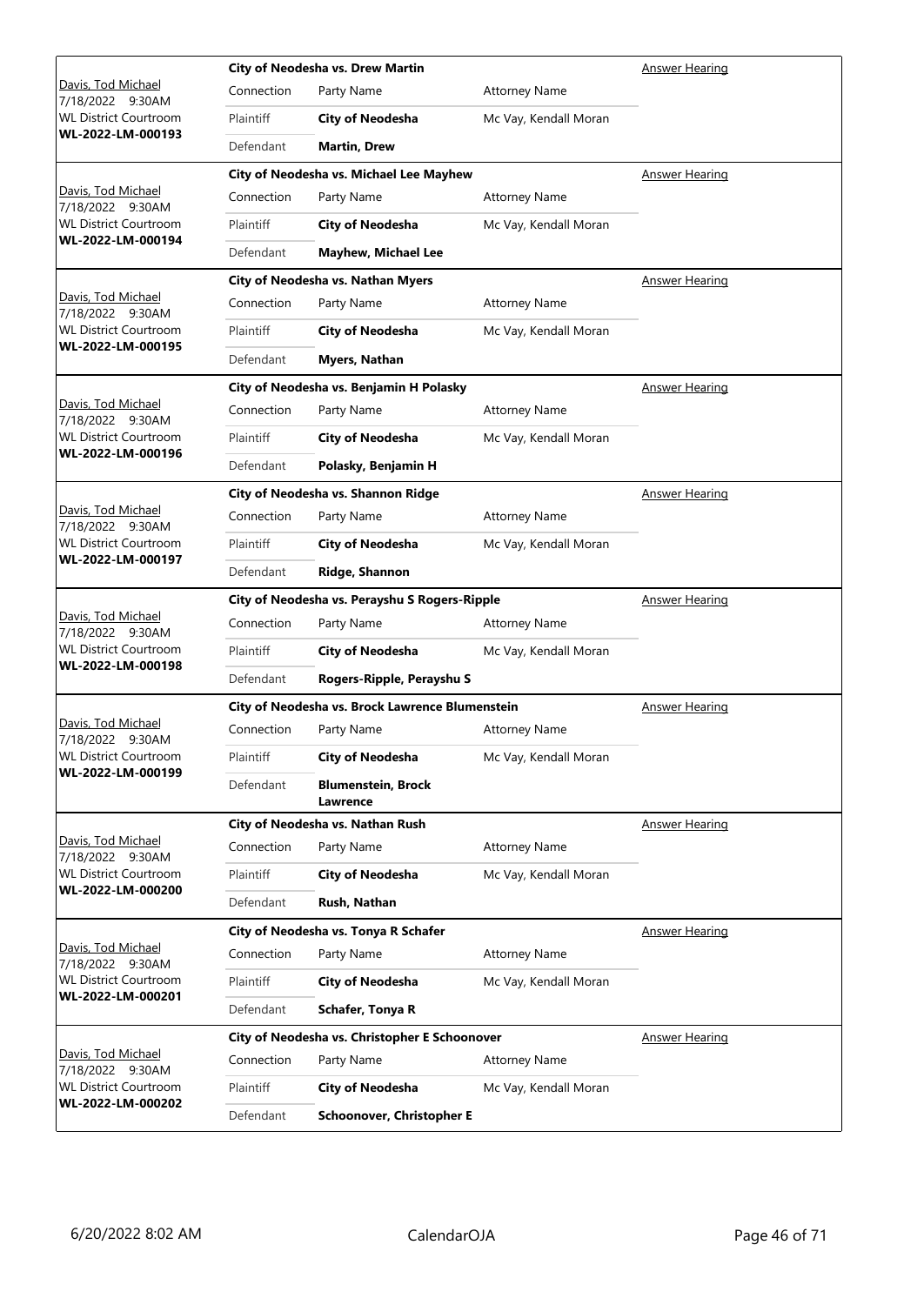|                                                   |                                   | City of Neodesha vs. Gary R Stimpson   |                                        | <b>Answer Hearing</b>                  |
|---------------------------------------------------|-----------------------------------|----------------------------------------|----------------------------------------|----------------------------------------|
| <u> Davis, Tod Michael</u><br>7/18/2022 9:30AM    | Connection                        | Party Name                             | <b>Attorney Name</b>                   |                                        |
| <b>WL District Courtroom</b>                      | Plaintiff                         | <b>City of Neodesha</b>                | Mc Vay, Kendall Moran                  |                                        |
| WL-2022-LM-000203                                 | Defendant                         | <b>Stimpson, Gary R</b>                |                                        |                                        |
|                                                   |                                   | City of Neodesha vs. Daryan K Yeager   |                                        | Answer Hearing                         |
| Davis, Tod Michael<br>7/18/2022 9:30AM            | Connection                        | Party Name                             | <b>Attorney Name</b>                   |                                        |
| <b>WL District Courtroom</b><br>WL-2022-LM-000204 | Plaintiff                         | <b>City of Neodesha</b>                | Mc Vay, Kendall Moran                  |                                        |
|                                                   | Defendant                         | Yeager, Daryan K                       |                                        |                                        |
|                                                   |                                   | City of Neodesha vs. Earl E Zimmerman  |                                        | <b>Answer Hearing</b>                  |
| Davis, Tod Michael<br>7/18/2022 9:30AM            | Connection                        | Party Name                             | <b>Attorney Name</b>                   |                                        |
| <b>WL District Courtroom</b><br>WL-2022-LM-000205 | Plaintiff                         | <b>City of Neodesha</b>                | Mc Vay, Kendall Moran                  |                                        |
|                                                   | Defendant                         | Zimmerman, Earl E                      |                                        |                                        |
|                                                   |                                   | In the Matter of Trinity Lynn Schlegel |                                        | <b>Annual Accounting/Annual Report</b> |
| Davis, Tod Michael<br>7/18/2022 1:30PM            | Connection                        | Party Name                             | <b>Attorney Name</b>                   |                                        |
| <b>WL District Courtroom</b><br>2006-PR-000041    | Subject                           | <b>Schlegel, Trinity Lynn</b>          |                                        |                                        |
|                                                   | Other Party                       | Schlegel, Darlene                      |                                        |                                        |
| <b>Sealed</b>                                     | ********* Sealed *********        |                                        |                                        | <b>Review Hearing</b>                  |
| Davis, Tod Michael<br>7/18/2022 1:30PM            | Connection                        | Party Name                             | <b>Attorney Name</b>                   |                                        |
| <b>WL District Courtroom</b><br>2018-JC-000007    | Child in Need<br>of Care          | <b>Sealed</b>                          | Bideau-Kepley, Kenna<br><b>Breanne</b> |                                        |
|                                                   | Other Party                       | <b>Sealed</b>                          |                                        |                                        |
|                                                   |                                   | <b>Sealed</b>                          | Clover, Timothy Dale                   |                                        |
|                                                   | Petitioner                        | Sealed                                 | Attorney's Office, Wilson<br>County    |                                        |
|                                                   | Sealed ********* Sealed ********* |                                        |                                        | <b>Review Hearing</b>                  |
| Davis, Tod Michael<br>7/18/2022 1:30PM            | Connection                        | Party Name                             | <b>Attorney Name</b>                   |                                        |
| <b>WL District Courtroom</b><br>2018-JC-000008    | Child in Need<br>of Care          | <b>Sealed</b>                          | Bideau-Kepley, Kenna<br>Breanne        |                                        |
|                                                   | Other Party                       | <b>Sealed</b>                          |                                        |                                        |
|                                                   |                                   | <b>Sealed</b>                          | Clover, Timothy Dale                   |                                        |
|                                                   | Petitioner                        | <b>Sealed</b>                          | Attorney's Office, Wilson<br>County    |                                        |
|                                                   | Sealed ********* Sealed ********* |                                        |                                        | <b>Review Hearing</b>                  |
| Davis, Tod Michael<br>7/18/2022 1:30PM            | Connection                        | Party Name                             | <b>Attorney Name</b>                   |                                        |
| <b>WL District Courtroom</b><br>2019-JC-000030    | Child in Need<br>of Care          | <b>Sealed</b>                          | Heim, Bret Alan                        |                                        |
|                                                   | Other Party                       | <b>Sealed</b>                          | Chenoweth, John K.                     |                                        |
|                                                   |                                   | <b>Sealed</b>                          |                                        |                                        |
|                                                   |                                   | <b>Sealed</b>                          |                                        |                                        |
|                                                   | Petitioner                        | <b>Sealed</b>                          | Rosenblad, Eric L.                     |                                        |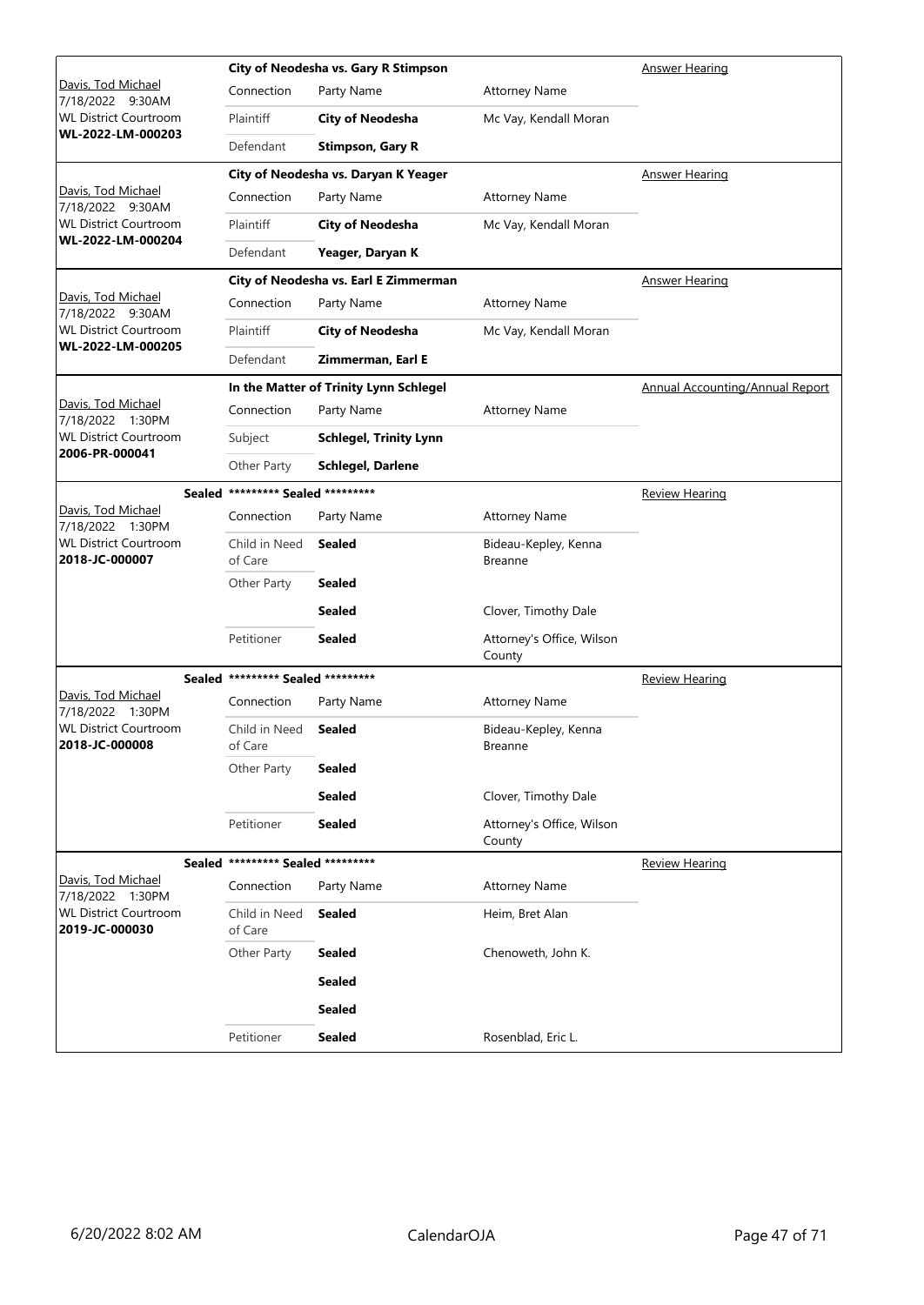|                                                | Sealed ********* Sealed ********* |                                             |                                     | <b>Review Hearing</b> |
|------------------------------------------------|-----------------------------------|---------------------------------------------|-------------------------------------|-----------------------|
| Davis, Tod Michael<br>7/18/2022 1:30PM         | Connection                        | Party Name                                  | <b>Attorney Name</b>                |                       |
| <b>WL District Courtroom</b><br>2019-JC-000031 | Child in Need<br>of Care          | <b>Sealed</b>                               | Clover, Timothy Dale                |                       |
|                                                | Other Party                       | <b>Sealed</b>                               | Chenoweth, John K.                  |                       |
|                                                |                                   | <b>Sealed</b>                               |                                     |                       |
|                                                |                                   | Sealed                                      | Smith, Daniel Caleb                 |                       |
|                                                | Petitioner                        | Sealed                                      | Rosenblad, Eric L.                  |                       |
|                                                | Sealed ********* Sealed ********* |                                             |                                     | <b>Review Hearing</b> |
| Davis, Tod Michael<br>7/18/2022 1:30PM         | Connection                        | Party Name                                  | <b>Attorney Name</b>                |                       |
| <b>WL District Courtroom</b><br>2019-JC-000032 | Child in Need<br>of Care          | <b>Sealed</b>                               | Clover, Timothy Dale                |                       |
|                                                | Other Party                       | <b>Sealed</b>                               | Chenoweth, John K.                  |                       |
|                                                |                                   | <b>Sealed</b>                               |                                     |                       |
|                                                |                                   | <b>Sealed</b>                               | Smith, Daniel Caleb                 |                       |
|                                                | Petitioner                        | Sealed                                      | Rosenblad, Eric L.                  |                       |
|                                                | Sealed ********* Sealed ********* |                                             |                                     | <b>Review Hearing</b> |
| Davis, Tod Michael<br>7/18/2022 1:30PM         | Connection                        | Party Name                                  | <b>Attorney Name</b>                |                       |
| <b>WL District Courtroom</b><br>2019-JC-000033 | Child in Need<br>of Care          | <b>Sealed</b>                               | Clover, Timothy Dale                |                       |
|                                                | Other Party                       | Sealed                                      | Chenoweth, John K.                  |                       |
|                                                |                                   | <b>Sealed</b>                               |                                     |                       |
|                                                |                                   | <b>Sealed</b>                               | Smith, Daniel Caleb                 |                       |
|                                                | Petitioner                        | <b>Sealed</b>                               | Rosenblad, Eric L.                  |                       |
|                                                |                                   | <b>State of Kansas vs. Shante Harrelson</b> |                                     | <b>Review Hearing</b> |
| Davis, Tod Michael<br>7/18/2022 1:30PM         | Connection                        | Party Name                                  | <b>Attorney Name</b>                |                       |
| <b>WL District Courtroom</b><br>2020-CR-000019 | Prosecutor                        | <b>State of Kansas</b>                      | Attorney's Office, Wilson<br>County |                       |
|                                                | Defendant                         | <b>Harrelson, Shante</b>                    | Smith, Daniel Caleb                 |                       |
|                                                | Sealed ********* Sealed ********* |                                             |                                     | <b>Review Hearing</b> |
| Davis, Tod Michael<br>7/18/2022 1:30PM         | Connection                        | Party Name                                  | <b>Attorney Name</b>                |                       |
| <b>WL District Courtroom</b><br>2020-JC-000012 | Child in Need<br>of Care          | <b>Sealed</b>                               | Chenoweth, John K.                  |                       |
|                                                | Other Party                       | <b>Sealed</b>                               |                                     |                       |
|                                                |                                   | <b>Sealed</b>                               |                                     |                       |
|                                                | Petitioner                        | <b>Sealed</b>                               | Attorney's Office, Wilson<br>County |                       |
|                                                | Sealed ********* Sealed ********* |                                             |                                     | <b>Review Hearing</b> |
| Davis, Tod Michael<br>7/18/2022 1:30PM         | Connection                        | Party Name                                  | <b>Attorney Name</b>                |                       |
| <b>WL District Courtroom</b><br>2020-JC-000013 | Child in Need<br>of Care          | <b>Sealed</b>                               | Chenoweth, John K.                  |                       |
|                                                | Other Party                       | <b>Sealed</b>                               |                                     |                       |
|                                                | Petitioner                        | <b>Sealed</b>                               | Attorney's Office, Wilson<br>County |                       |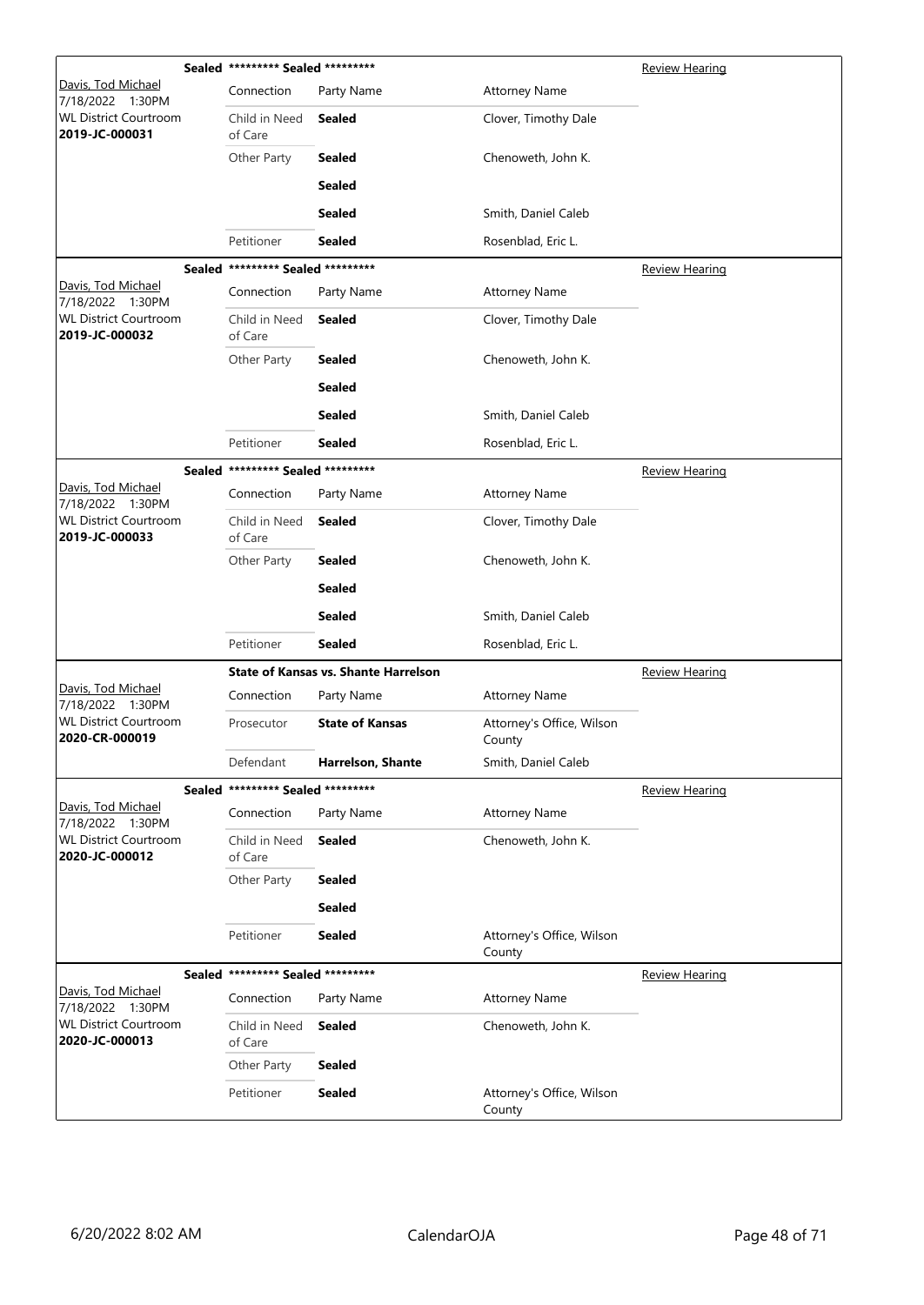| Davis, Tod Michael<br>Connection<br>Party Name<br><b>Attorney Name</b><br>7/18/2022 1:30PM<br><b>WL District Courtroom</b><br>Child in Need<br><b>Sealed</b><br>Chenoweth, John K.<br>2020-JC-000014<br>of Care<br>Other Party<br><b>Sealed</b><br>Petitioner<br><b>Sealed</b><br>Attorney's Office, Wilson<br>County<br>Sealed ********* Sealed *********<br><b>Review Hearing</b><br>Davis, Tod Michael<br>Permanency<br><b>Attorney Name</b><br>Connection<br>Party Name<br>7/18/2022 1:30PM<br><b>WL District Courtroom</b><br>Child in Need<br>Sealed<br>Clover, Timothy Dale<br>WL-2021-JC-000006<br>of Care<br><b>Sealed</b><br>Petitioner<br>Attorney's Office, Wilson<br>County<br>Guardian Ad<br><b>Sealed</b><br>Litem<br>Sealed ********* Sealed *********<br>Review Hearing<br>Davis, Tod Michael<br>Permanency<br><b>Attorney Name</b><br>Connection<br>Party Name<br>7/18/2022 1:30PM<br><b>WL District Courtroom</b><br>Child in Need<br><b>Sealed</b><br>Clover, Timothy Dale<br>WL-2021-JC-000007<br>of Care<br>Petitioner<br><b>Sealed</b><br>Attorney's Office, Wilson<br>County<br>Guardian Ad<br><b>Sealed</b><br>Litem<br>Sealed ********* Sealed *********<br><b>Review Hearing</b><br>Davis, Tod Michael<br>Connection<br>Party Name<br><b>Attorney Name</b><br>7/18/2022 1:30PM<br><b>WL District Courtroom</b><br>Child in Need<br><b>Sealed</b><br>Clover, Timothy Dale<br>WL-2021-JC-000008<br>of Care<br>Petitioner<br><b>Sealed</b><br>Attorney's Office, Wilson<br>County<br>Guardian Ad<br><b>Sealed</b><br>Litem<br>Sealed ********* Sealed *********<br>Review Hearing<br>Davis. Tod Michael<br>Connection<br>Party Name<br><b>Attorney Name</b><br>7/18/2022 1:30PM<br><b>WL District Courtroom</b><br><b>Sealed</b><br>Chenoweth, John K.<br>Child in Need<br>WL-2021-JC-000013<br>of Care<br>Petitioner<br><b>Sealed</b><br>Attorney's Office, Wilson<br>County<br>Guardian Ad<br><b>Sealed</b><br>Litem<br>Sealed ********* Sealed *********<br>Review Hearing<br>Davis, Tod Michael<br>Connection<br><b>Attorney Name</b><br>Party Name<br>7/18/2022 1:30PM<br><b>WL District Courtroom</b><br>Child in Need<br><b>Sealed</b><br>Chenoweth, John K.<br>WL-2021-JC-000014<br>of Care<br>Petitioner<br><b>Sealed</b><br>Attorney's Office, Wilson<br>County<br>Guardian Ad<br><b>Sealed</b><br>Litem | Sealed ********* Sealed ********* |  | <b>Review Hearing</b> |
|--------------------------------------------------------------------------------------------------------------------------------------------------------------------------------------------------------------------------------------------------------------------------------------------------------------------------------------------------------------------------------------------------------------------------------------------------------------------------------------------------------------------------------------------------------------------------------------------------------------------------------------------------------------------------------------------------------------------------------------------------------------------------------------------------------------------------------------------------------------------------------------------------------------------------------------------------------------------------------------------------------------------------------------------------------------------------------------------------------------------------------------------------------------------------------------------------------------------------------------------------------------------------------------------------------------------------------------------------------------------------------------------------------------------------------------------------------------------------------------------------------------------------------------------------------------------------------------------------------------------------------------------------------------------------------------------------------------------------------------------------------------------------------------------------------------------------------------------------------------------------------------------------------------------------------------------------------------------------------------------------------------------------------------------------------------------------------------------------------------------------------------------------------------------------------------------------------------------------------------------------------------------------------------------------------------------------------------------|-----------------------------------|--|-----------------------|
|                                                                                                                                                                                                                                                                                                                                                                                                                                                                                                                                                                                                                                                                                                                                                                                                                                                                                                                                                                                                                                                                                                                                                                                                                                                                                                                                                                                                                                                                                                                                                                                                                                                                                                                                                                                                                                                                                                                                                                                                                                                                                                                                                                                                                                                                                                                                            |                                   |  |                       |
|                                                                                                                                                                                                                                                                                                                                                                                                                                                                                                                                                                                                                                                                                                                                                                                                                                                                                                                                                                                                                                                                                                                                                                                                                                                                                                                                                                                                                                                                                                                                                                                                                                                                                                                                                                                                                                                                                                                                                                                                                                                                                                                                                                                                                                                                                                                                            |                                   |  |                       |
|                                                                                                                                                                                                                                                                                                                                                                                                                                                                                                                                                                                                                                                                                                                                                                                                                                                                                                                                                                                                                                                                                                                                                                                                                                                                                                                                                                                                                                                                                                                                                                                                                                                                                                                                                                                                                                                                                                                                                                                                                                                                                                                                                                                                                                                                                                                                            |                                   |  |                       |
|                                                                                                                                                                                                                                                                                                                                                                                                                                                                                                                                                                                                                                                                                                                                                                                                                                                                                                                                                                                                                                                                                                                                                                                                                                                                                                                                                                                                                                                                                                                                                                                                                                                                                                                                                                                                                                                                                                                                                                                                                                                                                                                                                                                                                                                                                                                                            |                                   |  |                       |
|                                                                                                                                                                                                                                                                                                                                                                                                                                                                                                                                                                                                                                                                                                                                                                                                                                                                                                                                                                                                                                                                                                                                                                                                                                                                                                                                                                                                                                                                                                                                                                                                                                                                                                                                                                                                                                                                                                                                                                                                                                                                                                                                                                                                                                                                                                                                            |                                   |  |                       |
|                                                                                                                                                                                                                                                                                                                                                                                                                                                                                                                                                                                                                                                                                                                                                                                                                                                                                                                                                                                                                                                                                                                                                                                                                                                                                                                                                                                                                                                                                                                                                                                                                                                                                                                                                                                                                                                                                                                                                                                                                                                                                                                                                                                                                                                                                                                                            |                                   |  |                       |
|                                                                                                                                                                                                                                                                                                                                                                                                                                                                                                                                                                                                                                                                                                                                                                                                                                                                                                                                                                                                                                                                                                                                                                                                                                                                                                                                                                                                                                                                                                                                                                                                                                                                                                                                                                                                                                                                                                                                                                                                                                                                                                                                                                                                                                                                                                                                            |                                   |  |                       |
|                                                                                                                                                                                                                                                                                                                                                                                                                                                                                                                                                                                                                                                                                                                                                                                                                                                                                                                                                                                                                                                                                                                                                                                                                                                                                                                                                                                                                                                                                                                                                                                                                                                                                                                                                                                                                                                                                                                                                                                                                                                                                                                                                                                                                                                                                                                                            |                                   |  |                       |
|                                                                                                                                                                                                                                                                                                                                                                                                                                                                                                                                                                                                                                                                                                                                                                                                                                                                                                                                                                                                                                                                                                                                                                                                                                                                                                                                                                                                                                                                                                                                                                                                                                                                                                                                                                                                                                                                                                                                                                                                                                                                                                                                                                                                                                                                                                                                            |                                   |  |                       |
|                                                                                                                                                                                                                                                                                                                                                                                                                                                                                                                                                                                                                                                                                                                                                                                                                                                                                                                                                                                                                                                                                                                                                                                                                                                                                                                                                                                                                                                                                                                                                                                                                                                                                                                                                                                                                                                                                                                                                                                                                                                                                                                                                                                                                                                                                                                                            |                                   |  |                       |
|                                                                                                                                                                                                                                                                                                                                                                                                                                                                                                                                                                                                                                                                                                                                                                                                                                                                                                                                                                                                                                                                                                                                                                                                                                                                                                                                                                                                                                                                                                                                                                                                                                                                                                                                                                                                                                                                                                                                                                                                                                                                                                                                                                                                                                                                                                                                            |                                   |  |                       |
|                                                                                                                                                                                                                                                                                                                                                                                                                                                                                                                                                                                                                                                                                                                                                                                                                                                                                                                                                                                                                                                                                                                                                                                                                                                                                                                                                                                                                                                                                                                                                                                                                                                                                                                                                                                                                                                                                                                                                                                                                                                                                                                                                                                                                                                                                                                                            |                                   |  |                       |
|                                                                                                                                                                                                                                                                                                                                                                                                                                                                                                                                                                                                                                                                                                                                                                                                                                                                                                                                                                                                                                                                                                                                                                                                                                                                                                                                                                                                                                                                                                                                                                                                                                                                                                                                                                                                                                                                                                                                                                                                                                                                                                                                                                                                                                                                                                                                            |                                   |  |                       |
|                                                                                                                                                                                                                                                                                                                                                                                                                                                                                                                                                                                                                                                                                                                                                                                                                                                                                                                                                                                                                                                                                                                                                                                                                                                                                                                                                                                                                                                                                                                                                                                                                                                                                                                                                                                                                                                                                                                                                                                                                                                                                                                                                                                                                                                                                                                                            |                                   |  |                       |
|                                                                                                                                                                                                                                                                                                                                                                                                                                                                                                                                                                                                                                                                                                                                                                                                                                                                                                                                                                                                                                                                                                                                                                                                                                                                                                                                                                                                                                                                                                                                                                                                                                                                                                                                                                                                                                                                                                                                                                                                                                                                                                                                                                                                                                                                                                                                            |                                   |  |                       |
|                                                                                                                                                                                                                                                                                                                                                                                                                                                                                                                                                                                                                                                                                                                                                                                                                                                                                                                                                                                                                                                                                                                                                                                                                                                                                                                                                                                                                                                                                                                                                                                                                                                                                                                                                                                                                                                                                                                                                                                                                                                                                                                                                                                                                                                                                                                                            |                                   |  |                       |
|                                                                                                                                                                                                                                                                                                                                                                                                                                                                                                                                                                                                                                                                                                                                                                                                                                                                                                                                                                                                                                                                                                                                                                                                                                                                                                                                                                                                                                                                                                                                                                                                                                                                                                                                                                                                                                                                                                                                                                                                                                                                                                                                                                                                                                                                                                                                            |                                   |  |                       |
|                                                                                                                                                                                                                                                                                                                                                                                                                                                                                                                                                                                                                                                                                                                                                                                                                                                                                                                                                                                                                                                                                                                                                                                                                                                                                                                                                                                                                                                                                                                                                                                                                                                                                                                                                                                                                                                                                                                                                                                                                                                                                                                                                                                                                                                                                                                                            |                                   |  |                       |
|                                                                                                                                                                                                                                                                                                                                                                                                                                                                                                                                                                                                                                                                                                                                                                                                                                                                                                                                                                                                                                                                                                                                                                                                                                                                                                                                                                                                                                                                                                                                                                                                                                                                                                                                                                                                                                                                                                                                                                                                                                                                                                                                                                                                                                                                                                                                            |                                   |  |                       |
|                                                                                                                                                                                                                                                                                                                                                                                                                                                                                                                                                                                                                                                                                                                                                                                                                                                                                                                                                                                                                                                                                                                                                                                                                                                                                                                                                                                                                                                                                                                                                                                                                                                                                                                                                                                                                                                                                                                                                                                                                                                                                                                                                                                                                                                                                                                                            |                                   |  |                       |
|                                                                                                                                                                                                                                                                                                                                                                                                                                                                                                                                                                                                                                                                                                                                                                                                                                                                                                                                                                                                                                                                                                                                                                                                                                                                                                                                                                                                                                                                                                                                                                                                                                                                                                                                                                                                                                                                                                                                                                                                                                                                                                                                                                                                                                                                                                                                            |                                   |  |                       |
|                                                                                                                                                                                                                                                                                                                                                                                                                                                                                                                                                                                                                                                                                                                                                                                                                                                                                                                                                                                                                                                                                                                                                                                                                                                                                                                                                                                                                                                                                                                                                                                                                                                                                                                                                                                                                                                                                                                                                                                                                                                                                                                                                                                                                                                                                                                                            |                                   |  |                       |
|                                                                                                                                                                                                                                                                                                                                                                                                                                                                                                                                                                                                                                                                                                                                                                                                                                                                                                                                                                                                                                                                                                                                                                                                                                                                                                                                                                                                                                                                                                                                                                                                                                                                                                                                                                                                                                                                                                                                                                                                                                                                                                                                                                                                                                                                                                                                            |                                   |  |                       |
|                                                                                                                                                                                                                                                                                                                                                                                                                                                                                                                                                                                                                                                                                                                                                                                                                                                                                                                                                                                                                                                                                                                                                                                                                                                                                                                                                                                                                                                                                                                                                                                                                                                                                                                                                                                                                                                                                                                                                                                                                                                                                                                                                                                                                                                                                                                                            |                                   |  |                       |
|                                                                                                                                                                                                                                                                                                                                                                                                                                                                                                                                                                                                                                                                                                                                                                                                                                                                                                                                                                                                                                                                                                                                                                                                                                                                                                                                                                                                                                                                                                                                                                                                                                                                                                                                                                                                                                                                                                                                                                                                                                                                                                                                                                                                                                                                                                                                            |                                   |  |                       |
|                                                                                                                                                                                                                                                                                                                                                                                                                                                                                                                                                                                                                                                                                                                                                                                                                                                                                                                                                                                                                                                                                                                                                                                                                                                                                                                                                                                                                                                                                                                                                                                                                                                                                                                                                                                                                                                                                                                                                                                                                                                                                                                                                                                                                                                                                                                                            |                                   |  |                       |
|                                                                                                                                                                                                                                                                                                                                                                                                                                                                                                                                                                                                                                                                                                                                                                                                                                                                                                                                                                                                                                                                                                                                                                                                                                                                                                                                                                                                                                                                                                                                                                                                                                                                                                                                                                                                                                                                                                                                                                                                                                                                                                                                                                                                                                                                                                                                            |                                   |  |                       |
|                                                                                                                                                                                                                                                                                                                                                                                                                                                                                                                                                                                                                                                                                                                                                                                                                                                                                                                                                                                                                                                                                                                                                                                                                                                                                                                                                                                                                                                                                                                                                                                                                                                                                                                                                                                                                                                                                                                                                                                                                                                                                                                                                                                                                                                                                                                                            |                                   |  |                       |
|                                                                                                                                                                                                                                                                                                                                                                                                                                                                                                                                                                                                                                                                                                                                                                                                                                                                                                                                                                                                                                                                                                                                                                                                                                                                                                                                                                                                                                                                                                                                                                                                                                                                                                                                                                                                                                                                                                                                                                                                                                                                                                                                                                                                                                                                                                                                            |                                   |  |                       |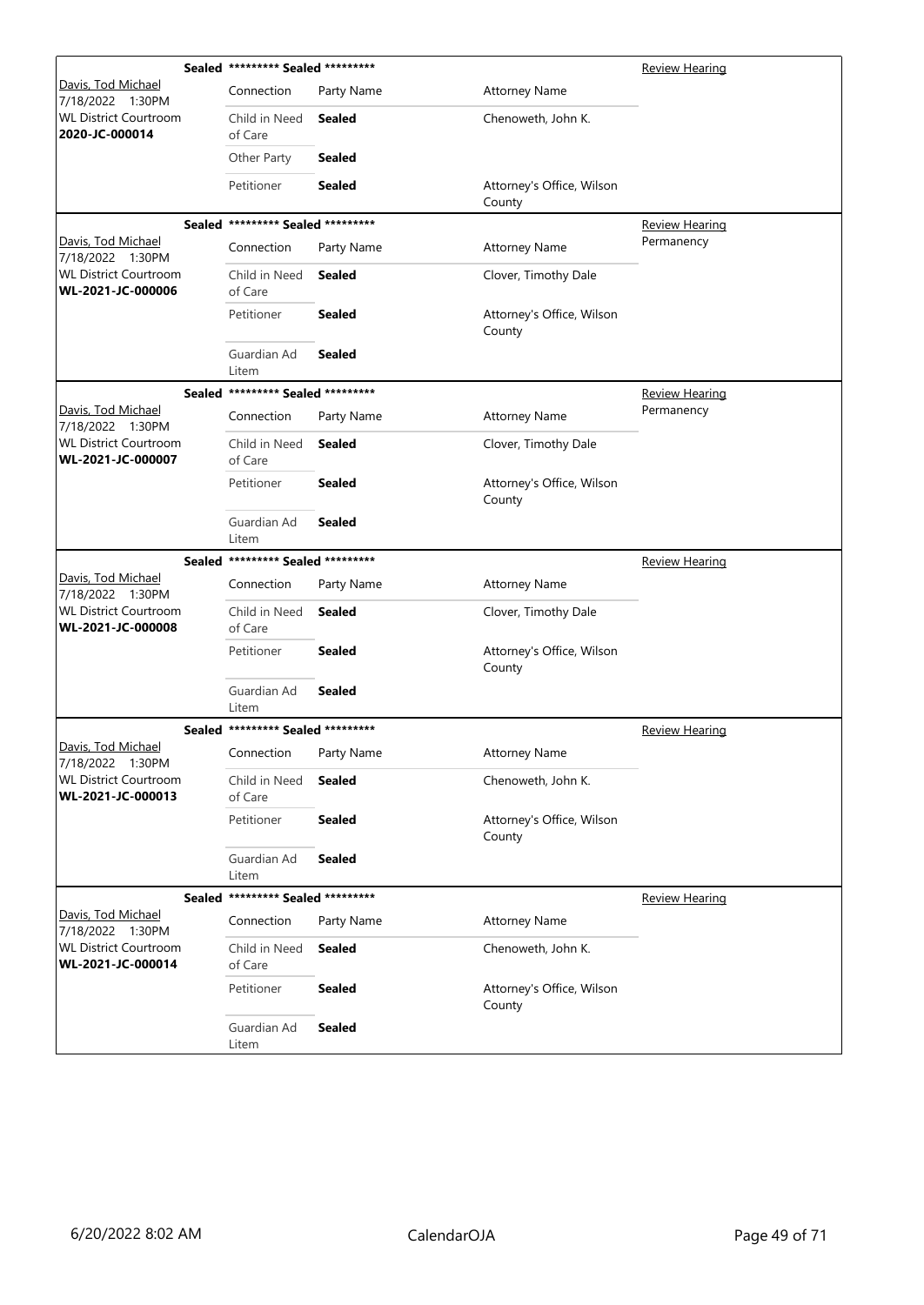|                                                   |                      | Sealed ********* Sealed ********* |               |                                     | <b>Review Hearing</b> |
|---------------------------------------------------|----------------------|-----------------------------------|---------------|-------------------------------------|-----------------------|
| Davis, Tod Michael<br>7/18/2022 1:30PM            |                      | Connection                        | Party Name    | <b>Attorney Name</b>                |                       |
| <b>WL District Courtroom</b><br>WL-2021-JC-000018 |                      | Child in Need<br>of Care          | <b>Sealed</b> | Battitori, Edward Joseph            |                       |
|                                                   |                      | Petitioner                        | <b>Sealed</b> | Attorney's Office, Wilson<br>County |                       |
|                                                   |                      | Guardian Ad<br>Litem              | <b>Sealed</b> |                                     |                       |
|                                                   | Sealed               | ********* Sealed *********        |               |                                     | <b>Review Hearing</b> |
| Davis, Tod Michael<br>7/18/2022 1:30PM            |                      | Connection                        | Party Name    | <b>Attorney Name</b>                |                       |
| <b>WL District Courtroom</b><br>WL-2021-JC-000019 |                      | Child in Need<br>of Care          | <b>Sealed</b> | Chenoweth, John K.                  |                       |
|                                                   |                      | Petitioner                        | <b>Sealed</b> | Attorney's Office, Wilson<br>County |                       |
|                                                   |                      | Guardian Ad<br>Litem              | <b>Sealed</b> |                                     |                       |
|                                                   | <b>Sealed</b>        | ********* Sealed *********        |               |                                     | <b>Review Hearing</b> |
| Davis, Tod Michael<br>7/18/2022 1:30PM            |                      | Connection                        | Party Name    | <b>Attorney Name</b>                |                       |
| <b>WL District Courtroom</b><br>WL-2021-JC-000020 |                      | Child in Need<br>of Care          | <b>Sealed</b> | Chenoweth, John K.                  |                       |
|                                                   |                      | Petitioner                        | <b>Sealed</b> | Attorney's Office, Wilson<br>County |                       |
|                                                   | Guardian Ad<br>Litem | Sealed                            |               |                                     |                       |
|                                                   | <b>Sealed</b>        | ********* Sealed *********        |               |                                     | <u>Review Hearing</u> |
| Davis, Tod Michael<br>7/18/2022 1:30PM            |                      | Connection                        | Party Name    | <b>Attorney Name</b>                |                       |
| <b>WL District Courtroom</b><br>WL-2021-JC-000024 |                      | Child in Need<br>of Care          | <b>Sealed</b> | Chenoweth, John K.                  |                       |
|                                                   |                      | Petitioner                        | Sealed        | Attorney's Office, Wilson<br>County |                       |
|                                                   |                      | Guardian Ad<br>Litem              | Sealed        |                                     |                       |
|                                                   |                      | Sealed ********* Sealed ********* |               |                                     | Review Hearing        |
| Davis, Tod Michael<br>7/18/2022 1:30PM            |                      | Connection                        | Party Name    | <b>Attorney Name</b>                |                       |
| <b>WL District Courtroom</b><br>WL-2021-JC-000025 |                      | Child in Need<br>of Care          | <b>Sealed</b> | Chenoweth, John K.                  |                       |
|                                                   |                      | Petitioner                        | <b>Sealed</b> | Attorney's Office, Wilson<br>County |                       |
|                                                   |                      | Sealed ********* Sealed ********* |               |                                     | <b>Review Hearing</b> |
| Davis, Tod Michael<br>7/18/2022 1:30PM            |                      | Connection                        | Party Name    | <b>Attorney Name</b>                |                       |
| <b>WL District Courtroom</b><br>WL-2021-JC-000026 |                      | Child in Need<br>of Care          | <b>Sealed</b> | Chenoweth, John K.                  |                       |
|                                                   |                      | Petitioner                        | <b>Sealed</b> | Attorney's Office, Wilson<br>County |                       |
|                                                   |                      | Sealed ********* Sealed ********* |               |                                     | <b>Review Hearing</b> |
| Davis, Tod Michael<br>7/18/2022 1:30PM            |                      | Connection                        | Party Name    | <b>Attorney Name</b>                |                       |
| <b>WL District Courtroom</b><br>WL-2021-JC-000027 |                      | Child in Need<br>of Care          | <b>Sealed</b> | Chenoweth, John K.                  |                       |
|                                                   |                      | Petitioner                        | <b>Sealed</b> | Attorney's Office, Wilson<br>County |                       |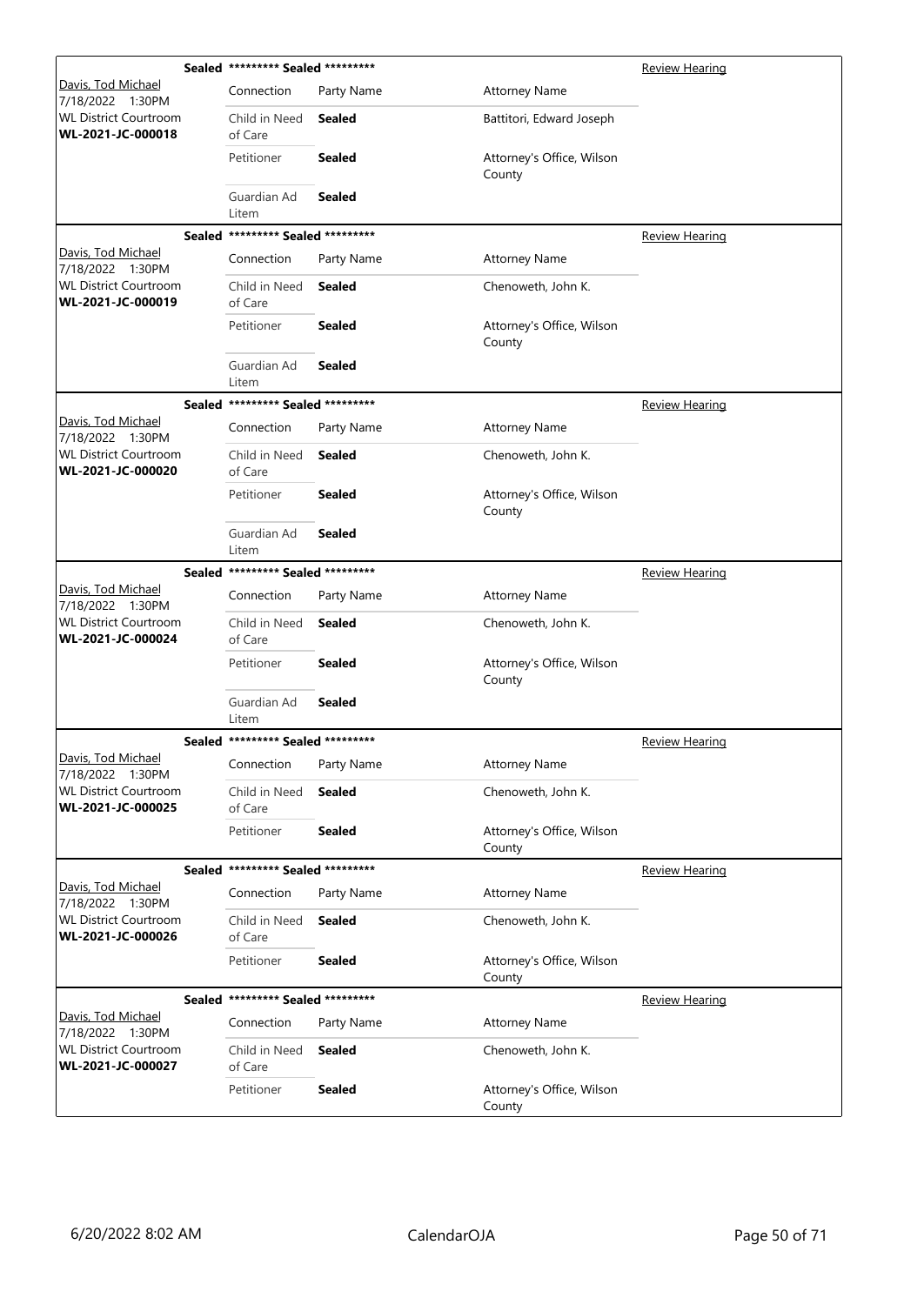|                                                   |        | Sealed ********* Sealed ********* |                                        |                                     | <b>Review Hearing</b>       |
|---------------------------------------------------|--------|-----------------------------------|----------------------------------------|-------------------------------------|-----------------------------|
| <u> Davis, Tod Michael</u><br>7/18/2022 1:30PM    |        | Connection                        | Party Name                             | <b>Attorney Name</b>                |                             |
| <b>WL District Courtroom</b><br>WL-2021-JC-000028 |        | Child in Need<br>of Care          | <b>Sealed</b>                          | Chenoweth, John K.                  |                             |
|                                                   |        | Petitioner                        | <b>Sealed</b>                          | Attorney's Office, Wilson<br>County |                             |
|                                                   |        | Sealed ********* Sealed ********* |                                        |                                     | <b>Review Hearing</b>       |
| Davis, Tod Michael<br>7/18/2022 1:30PM            |        | Connection                        | Party Name                             | <b>Attorney Name</b>                |                             |
| <b>WL District Courtroom</b><br>WL-2021-JC-000029 |        | Child in Need<br>of Care          | <b>Sealed</b>                          | Chenoweth, John K.                  |                             |
|                                                   |        | Petitioner                        | <b>Sealed</b>                          | Attorney's Office, Wilson<br>County |                             |
|                                                   |        | Sealed ********* Sealed ********* |                                        |                                     | <b>Review Hearing</b>       |
| Davis, Tod Michael<br>7/18/2022 1:30PM            |        | Connection                        | Party Name                             | <b>Attorney Name</b>                |                             |
| <b>WL District Courtroom</b><br>WL-2021-JC-000030 |        | Child in Need<br>of Care          | <b>Sealed</b>                          | Chenoweth, John K.                  |                             |
|                                                   |        | Petitioner                        | <b>Sealed</b>                          | Attorney's Office, Wilson<br>County |                             |
|                                                   |        | Sealed ********* Sealed ********* |                                        |                                     | <b>Review Hearing</b>       |
| Davis, Tod Michael<br>7/18/2022 1:30PM            |        | Connection                        | Party Name                             | <b>Attorney Name</b>                |                             |
| <b>WL District Courtroom</b><br>WL-2021-JC-000031 |        | Child in Need<br>of Care          | <b>Sealed</b>                          | Chenoweth, John K.                  |                             |
|                                                   |        | Petitioner                        | <b>Sealed</b>                          | Attorney's Office, Wilson<br>County |                             |
|                                                   |        | Sealed ********* Sealed ********* |                                        |                                     | <b>Adjudication - Court</b> |
| Davis, Tod Michael<br>7/18/2022 1:30PM            |        | Connection                        | Party Name                             | <b>Attorney Name</b>                |                             |
| <b>WL District Courtroom</b><br>WL-2022-JC-000002 |        | Child in Need<br>of Care          | <b>Sealed</b>                          | Chenoweth, John K.                  |                             |
|                                                   |        | Petitioner                        | <b>Sealed</b>                          | Attorney's Office, Wilson<br>County |                             |
|                                                   |        | Guardian Ad<br>Litem              | <b>Sealed</b>                          |                                     |                             |
|                                                   | Sealed |                                   |                                        |                                     | <b>Review Hearing</b>       |
| Davis, Tod Michael<br>7/18/2022 1:30PM            |        | Connection                        | Party Name                             | <b>Attorney Name</b>                |                             |
| <b>WL District Courtroom</b><br>WL-2022-JC-000003 |        | Child in Need<br>of Care          | <b>Sealed</b>                          | Battitori, Edward Joseph            |                             |
|                                                   |        | Petitioner                        | <b>Sealed</b>                          | Attorney's Office, Wilson<br>County |                             |
|                                                   |        |                                   | In the Matter of Trinity Lynn Schlegel |                                     | <b>Review Hearing</b>       |
| Davis, Tod Michael<br>7/18/2022 1:30PM            |        | Connection                        | Party Name                             | <b>Attorney Name</b>                |                             |
| <b>WL District Courtroom</b><br>WL-2022-JV-000002 |        | Prosecutor                        | <b>State of Kansas</b>                 | Attorney's Office, Wilson<br>County |                             |
|                                                   |        | Juvenile<br>Offender              | <b>Schlegel, Trinity Lynn</b>          | Battitori, Edward Joseph            |                             |
|                                                   |        | Sealed ********* Sealed ********* |                                        |                                     | <b>Pretrial Conference</b>  |
| Rogers, David<br>7/19/2022 1:30PM                 |        | Connection                        | Party Name                             | <b>Attorney Name</b>                |                             |
| <b>WL District Courtroom</b><br>2017-JC-000026    |        | Child in Need<br>of Care          | <b>Sealed</b>                          | Chenoweth, John K.                  |                             |
|                                                   |        | Other Party                       | <b>Sealed</b>                          |                                     |                             |
|                                                   |        | Petitioner                        | <b>Sealed</b>                          | Rosenblad, Eric L.                  |                             |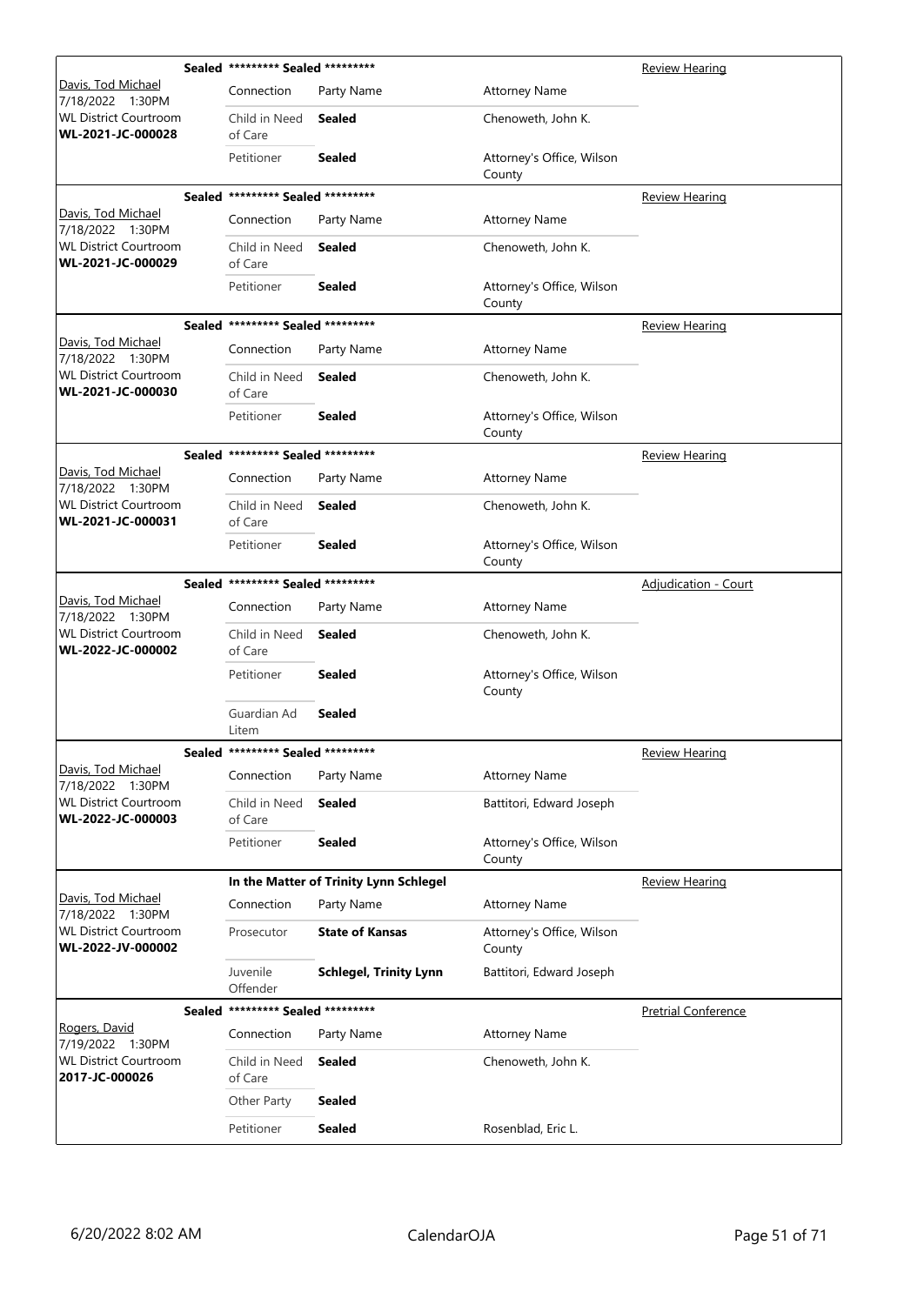|                                                                      | Sealed ********* Sealed ********* |                                               |                                     | <b>Pretrial Conference</b> |
|----------------------------------------------------------------------|-----------------------------------|-----------------------------------------------|-------------------------------------|----------------------------|
| Rogers, David<br>7/19/2022 1:30PM                                    | Connection                        | Party Name                                    | <b>Attorney Name</b>                |                            |
| <b>WL District Courtroom</b><br>2017-JC-000027                       | Child in Need<br>of Care          | Sealed                                        | Chenoweth, John K.                  |                            |
|                                                                      | Other Party                       | <b>Sealed</b>                                 |                                     |                            |
|                                                                      | Petitioner                        | Sealed                                        | Rosenblad, Eric L.                  |                            |
|                                                                      | Sealed ********* Sealed ********* |                                               |                                     | <b>Pretrial Conference</b> |
| Rogers, David<br>7/19/2022 1:30PM                                    | Connection                        | Party Name                                    | <b>Attorney Name</b>                |                            |
| <b>WL District Courtroom</b><br>2017-JC-000028                       | Child in Need<br>of Care          | Sealed                                        | Chenoweth, John K.                  |                            |
|                                                                      | Other Party                       | <b>Sealed</b>                                 |                                     |                            |
|                                                                      | Petitioner                        | <b>Sealed</b>                                 | Rosenblad, Eric L.                  |                            |
|                                                                      | Sealed ********* Sealed ********* |                                               |                                     | <b>Pretrial Conference</b> |
| Rogers, David<br>7/19/2022 1:30PM                                    | Connection                        | Party Name                                    | <b>Attorney Name</b>                |                            |
| <b>WL District Courtroom</b><br>2017-JC-000029                       | Child in Need<br>of Care          | <b>Sealed</b>                                 | Chenoweth, John K.                  |                            |
|                                                                      | Other Party                       | <b>Sealed</b>                                 |                                     |                            |
|                                                                      | Petitioner                        | <b>Sealed</b>                                 | Rosenblad, Eric L.                  |                            |
|                                                                      |                                   | State of Kansas vs. Zaki J Abdullah           |                                     | <b>Bench Trial</b>         |
| Davis, Tod Michael<br>7/21/2022 9:00AM                               | Connection                        | Party Name                                    | <b>Attorney Name</b>                |                            |
| <b>WL Magistrate Courtroom</b><br>2008-TR-001188                     | Prosecutor                        | <b>State of Kansas</b>                        | Attorney's Office, Wilson<br>County |                            |
|                                                                      | Defendant                         | Abdullah, Zaki J                              | Chenoweth, John K.                  |                            |
|                                                                      |                                   |                                               |                                     |                            |
|                                                                      |                                   | State of Kansas vs. Christopher Severens, SR  |                                     | <b>Status Conference</b>   |
| Davis, Tod Michael                                                   | Connection                        | Party Name                                    | <b>Attorney Name</b>                |                            |
| 7/21/2022 9:00AM<br><b>WL Magistrate Courtroom</b><br>2019-CR-000115 | Prosecutor                        | <b>State of Kansas</b>                        | Attorney's Office, Wilson<br>County |                            |
|                                                                      | Defendant                         | Severens, Christopher, Sr                     | Hoffmeister, Cole Alan              |                            |
|                                                                      | Public<br>Defender                | <b>Staker, Steven Charles</b>                 |                                     |                            |
|                                                                      |                                   | State of Kansas vs. Christopher Severens, SR  |                                     | <b>Status Conference</b>   |
| Davis, Tod Michael<br>7/21/2022 9:00AM                               | Connection                        | Party Name                                    | <b>Attorney Name</b>                |                            |
| WL Magistrate Courtroom<br>2019-CR-000123                            | Prosecutor                        | <b>State of Kansas</b>                        | Attorney's Office, Wilson<br>County |                            |
|                                                                      | Defendant                         | Severens, Christopher, Sr                     | Hoffmeister, Cole Alan              |                            |
|                                                                      | Public<br>Defender                | <b>Staker, Steven Charles</b>                 |                                     |                            |
|                                                                      |                                   | <b>State of Kansas vs. Ashley Marie Ellis</b> |                                     | <b>Review Hearing</b>      |
| Davis, Tod Michael                                                   | Connection                        | Party Name                                    | <b>Attorney Name</b>                |                            |
| 7/21/2022 9:00AM<br>WL Magistrate Courtroom<br>2020-CR-000042        | Prosecutor                        | <b>State of Kansas</b>                        | Attorney's Office, Wilson<br>County |                            |
|                                                                      | Defendant                         | <b>Ellis, Ashley Marie</b>                    | Smith, Daniel Caleb                 |                            |
|                                                                      |                                   | <b>State of Kansas vs. Matthew Welch</b>      |                                     | <b>Status Conference</b>   |
| Davis, Tod Michael                                                   | Connection                        | Party Name                                    | <b>Attorney Name</b>                |                            |
| 7/21/2022 9:00AM<br>WL Magistrate Courtroom<br>WL-2021-CR-000075     | Prosecutor                        | <b>State of Kansas</b>                        | Attorney's Office, Wilson<br>County |                            |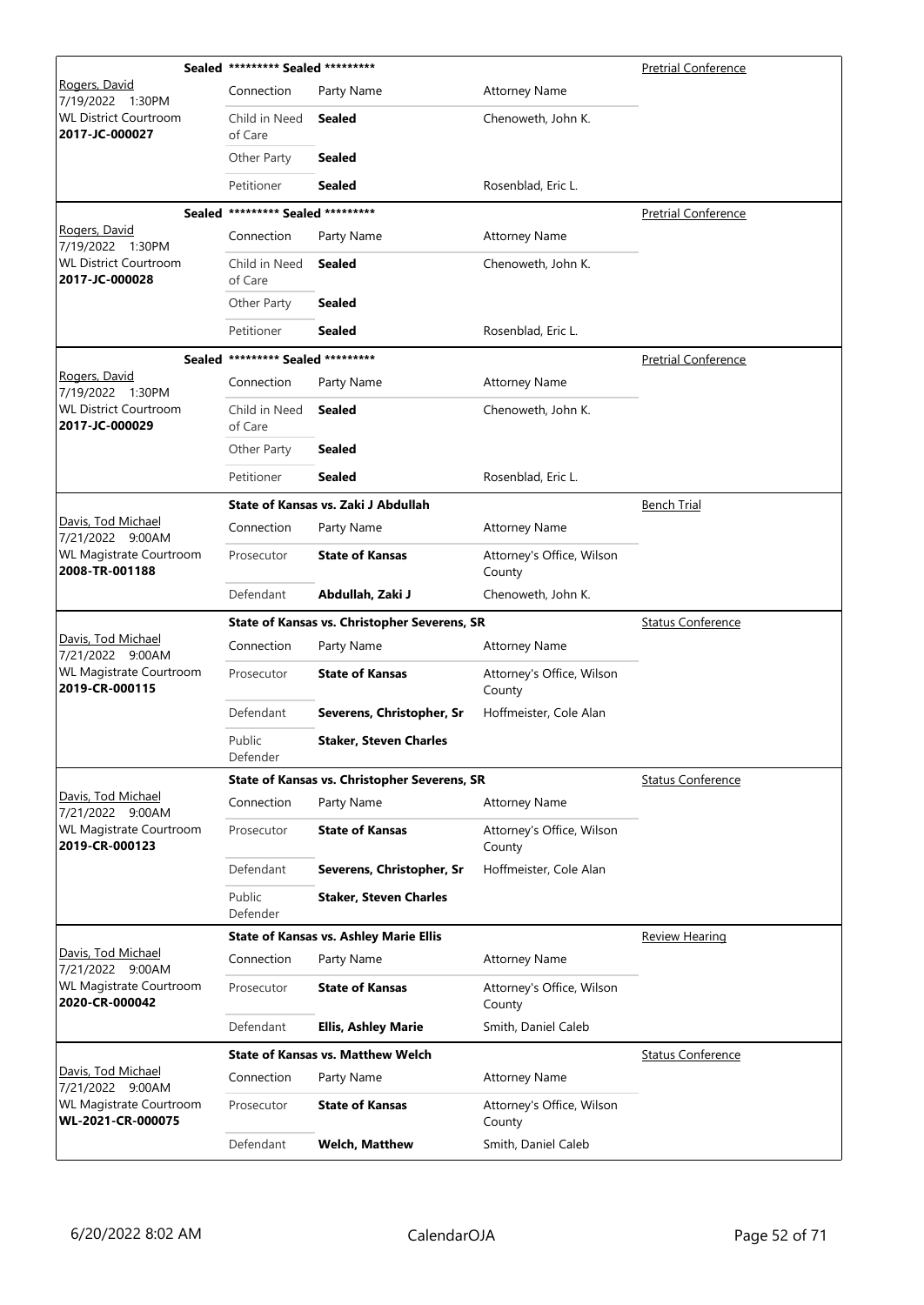|                                                     |            | <b>State of Kansas vs. Elizabeth A Adkins</b>     | Review Hearing                      |                          |
|-----------------------------------------------------|------------|---------------------------------------------------|-------------------------------------|--------------------------|
| Davis, Tod Michael<br>7/21/2022 9:00AM              | Connection | Party Name                                        | <b>Attorney Name</b>                |                          |
| <b>WL Magistrate Courtroom</b><br>WL-2021-CR-000156 | Prosecutor | <b>State of Kansas</b>                            | Attorney's Office, Wilson<br>County |                          |
|                                                     | Defendant  | Adkins, Elizabeth A                               | Smith, Daniel Caleb                 |                          |
|                                                     |            | <b>State of Kansas vs. Ashley Marie Ellis</b>     |                                     | <b>Review Hearing</b>    |
| Davis, Tod Michael<br>7/21/2022 9:00AM              | Connection | Party Name                                        | <b>Attorney Name</b>                |                          |
| <b>WL Magistrate Courtroom</b><br>WL-2021-CR-000167 | Prosecutor | <b>State of Kansas</b>                            | Attorney's Office, Wilson<br>County |                          |
|                                                     | Defendant  | <b>Ellis, Ashley Marie</b>                        | Smith, Daniel Caleb                 |                          |
|                                                     |            | <b>State of Kansas vs. Ashley Marie Ellis</b>     |                                     | <b>Review Hearing</b>    |
| Davis, Tod Michael<br>7/21/2022 9:00AM              | Connection | Party Name                                        | <b>Attorney Name</b>                |                          |
| <b>WL Magistrate Courtroom</b><br>WL-2021-CR-000197 | Prosecutor | <b>State of Kansas</b>                            | Attorney's Office, Wilson<br>County |                          |
|                                                     | Defendant  | <b>Ellis, Ashley Marie</b>                        | Smith, Daniel Caleb                 |                          |
|                                                     |            | <b>State of Kansas vs. STORMY DAWN CAMPBELL</b>   |                                     | <u>Hearing</u>           |
| Davis, Tod Michael<br>7/21/2022 9:00AM              | Connection | Party Name                                        | <b>Attorney Name</b>                | <b>OTA</b>               |
| <b>WL Magistrate Courtroom</b><br>WL-2021-TR-000570 | Prosecutor | <b>State of Kansas</b>                            | Attorney's Office, Wilson<br>County |                          |
|                                                     | Defendant  | <b>CAMPBELL, STORMY</b><br><b>DAWN</b>            | Smith, Daniel Caleb                 |                          |
|                                                     |            | <b>State of Kansas vs. Brandon Thomas Bennett</b> |                                     | Diversion - Status       |
| Davis, Tod Michael<br>7/21/2022 9:00AM              | Connection | Party Name                                        | <b>Attorney Name</b>                |                          |
| <b>WL Magistrate Courtroom</b><br>WL-2021-TR-001078 | Prosecutor | <b>State of Kansas</b>                            | Attorney's Office, Wilson<br>County |                          |
|                                                     | Defendant  | <b>Bennett, Brandon Thomas</b>                    | Smith, Daniel Caleb                 |                          |
|                                                     |            | <b>State of Kansas vs. Susan Lynette Sanders</b>  |                                     | <b>Status Conference</b> |
| Davis, Tod Michael<br>7/21/2022 9:00AM              | Connection | Party Name                                        | <b>Attorney Name</b>                |                          |
| <b>WL Magistrate Courtroom</b><br>WL-2022-CR-000028 | Prosecutor | <b>State of Kansas</b>                            | Attorney's Office, Wilson<br>County |                          |
|                                                     | Defendant  | <b>Sanders, Susan Lynette</b>                     | Chenoweth, John K.                  |                          |
|                                                     |            | <b>State of Kansas vs. Dustin Paul Darrow</b>     |                                     | <b>Status Conference</b> |
| Davis, Tod Michael<br>7/21/2022 9:00AM              | Connection | Party Name                                        | <b>Attorney Name</b>                |                          |
| WL Magistrate Courtroom<br>WL-2022-CR-000062        | Prosecutor | <b>State of Kansas</b>                            | Attorney's Office, Wilson<br>County |                          |
|                                                     | Defendant  | Darrow, Dustin Paul                               |                                     |                          |
|                                                     |            | <b>State of Kansas vs. Dustin James Hare</b>      |                                     | <b>Status Conference</b> |
| Davis, Tod Michael<br>7/21/2022 9:00AM              | Connection | Party Name                                        | <b>Attorney Name</b>                |                          |
| <b>WL Magistrate Courtroom</b><br>WL-2022-CR-000082 | Prosecutor | <b>State of Kansas</b>                            | Attorney's Office, Wilson<br>County |                          |
|                                                     | Defendant  | Hare, Dustin James                                | Smith, Daniel Caleb                 |                          |
|                                                     |            | State of Kansas vs. Katelyn Renee Black           |                                     | <b>Review Hearing</b>    |
| Davis, Tod Michael<br>7/21/2022 9:00AM              | Connection | Party Name                                        | <b>Attorney Name</b>                |                          |
| WL Magistrate Courtroom<br>WL-2022-CR-000083        | Prosecutor | <b>State of Kansas</b>                            | Attorney's Office, Wilson<br>County |                          |
|                                                     | Defendant  | <b>Black, Katelyn Renee</b>                       | Smith, Daniel Caleb                 |                          |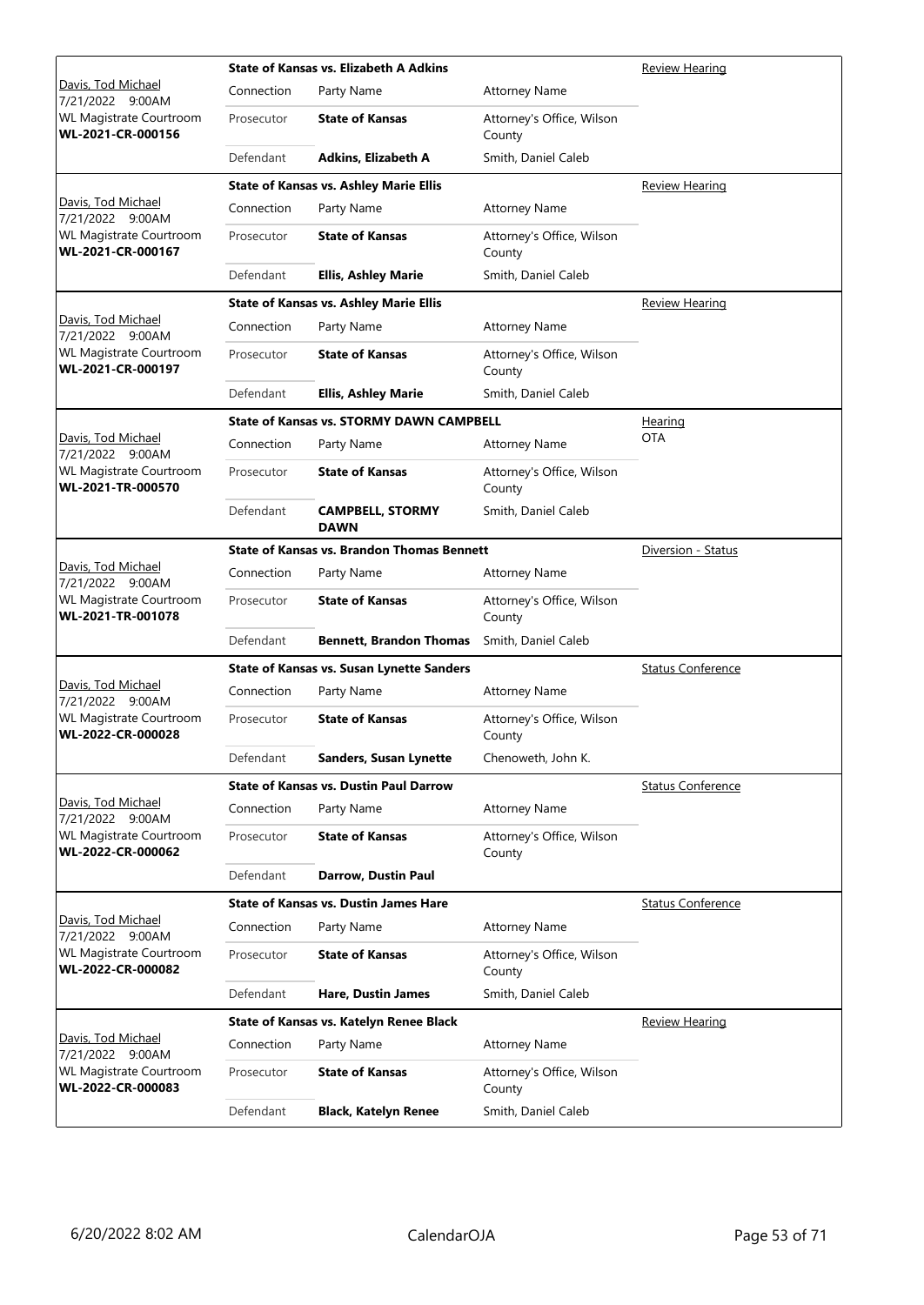|                                                     |                   | <b>State of Kansas vs. GAGE MATTHEW FREEMAN</b>                | <b>Status Conference</b>              |                         |
|-----------------------------------------------------|-------------------|----------------------------------------------------------------|---------------------------------------|-------------------------|
| Davis, Tod Michael<br>7/21/2022 9:00AM              | Connection        | Party Name                                                     | <b>Attorney Name</b>                  |                         |
| WL Magistrate Courtroom<br>WL-2022-TR-000100        | Prosecutor        | <b>State of Kansas</b>                                         | Attorney's Office, Wilson<br>County   |                         |
|                                                     | Defendant         | <b>FREEMAN, GAGE</b><br><b>MATTHEW</b>                         | Nodine, Lucas James                   |                         |
|                                                     |                   | <b>State of Kansas vs. Betty Lou Walker</b>                    |                                       | <b>Review Hearing</b>   |
| Davis, Tod Michael<br>7/21/2022 9:00AM              | Connection        | Party Name                                                     | <b>Attorney Name</b>                  |                         |
| <b>WL Magistrate Courtroom</b><br>WL-2022-TR-000152 | Prosecutor        | <b>State of Kansas</b>                                         | Attorney's Office, Wilson<br>County   |                         |
|                                                     | Defendant         | <b>Walker, Betty Lou</b>                                       | Chenoweth, John K.                    |                         |
|                                                     |                   | <b>State of Kansas vs. FRANK E HALVORSEN</b>                   |                                       | Diversion - Status      |
| Davis, Tod Michael<br>7/21/2022 9:00AM              | Connection        | Party Name                                                     | <b>Attorney Name</b>                  |                         |
| <b>WL Magistrate Courtroom</b><br>WL-2022-TR-000334 | Prosecutor        | <b>State of Kansas</b>                                         | Attorney's Office, Wilson<br>County   |                         |
|                                                     | Defendant         | <b>HALVORSEN, FRANK E</b>                                      |                                       |                         |
|                                                     |                   | <b>State of Kansas vs. J BRADFORD GRANT HODSON</b>             |                                       | <b>First Appearance</b> |
| Davis, Tod Michael<br>7/21/2022 9:00AM              | Connection        | Party Name                                                     | <b>Attorney Name</b>                  |                         |
| <b>WL Magistrate Courtroom</b><br>WL-2022-TR-000619 | Prosecutor        | <b>State of Kansas</b>                                         | Attorney's Office, Wilson<br>County   |                         |
|                                                     | Defendant         | <b>HODSON, J BRADFORD</b><br><b>GRANT</b>                      |                                       |                         |
|                                                     |                   | <b>State of Kansas vs. NATHANIEL ALAN DAVIS</b>                |                                       | <b>First Appearance</b> |
| Davis, Tod Michael<br>7/21/2022 9:00AM              | Connection        | Party Name                                                     | <b>Attorney Name</b>                  |                         |
| <b>WL Magistrate Courtroom</b><br>WL-2022-TR-000626 | Prosecutor        | <b>State of Kansas</b>                                         | Attorney's Office, Wilson<br>County   |                         |
|                                                     | Defendant         | Davis, Nathaniel Alan                                          |                                       |                         |
|                                                     |                   | <b>State of Kansas vs. Kevin Wayne Williams</b>                | <b>Preliminary Examination</b>        |                         |
| Davis, Tod Michael<br>7/21/2022 1:30PM              | Connection        | Party Name                                                     | <b>Attorney Name</b>                  |                         |
| <b>WL Magistrate Courtroom</b><br>WL-2021-CR-000114 | Prosecutor        | <b>State of Kansas</b>                                         | Attorney's Office, Wilson<br>County   |                         |
|                                                     | Defendant         | Williams, Kevin Wayne                                          | Staker, Steven Charles                |                         |
| Rogers, David                                       | <b>Respondent</b> | Kansas, State of (SRS), Petitioner vs. Tiffany Ann Schaumburg, | <b>Child Support</b><br>Pay/Appear/BW |                         |
| 7/22/2022 9:30AM<br>WL Magistrate Courtroom         | Connection        | Party Name                                                     | <b>Attorney Name</b>                  |                         |
| 2008-DM-000015                                      | Dependent         | <b>Sealed</b>                                                  |                                       |                         |
|                                                     |                   | <b>Sealed</b>                                                  |                                       |                         |
|                                                     | Petitioner        | <b>Kansas DCF</b>                                              | 14 & 31, Young Williams               |                         |
|                                                     | Respondent        | <b>Schaumburg, Tiffany Ann</b>                                 | Chenoweth, John K.                    |                         |
|                                                     |                   | Carl C Gamm, Petitioner vs. Tiffany C Gamm, Respondent         |                                       | <b>Child Support</b>    |
| Rogers, David<br>7/22/2022 9:30AM                   | Connection        | Party Name                                                     | <b>Attorney Name</b>                  | Pay/Appear/BW           |
| WL Magistrate Courtroom<br>2012-DM-000005           | Dependent         | <b>Sealed</b>                                                  |                                       |                         |
|                                                     |                   | <b>Sealed</b>                                                  |                                       |                         |
|                                                     | Other Party       | <b>Kansas DCF</b>                                              | 14 & 31, Young Williams               |                         |
|                                                     | Petitioner        | Gamm, Carl Christian                                           | Reed, Sarah Anne                      |                         |
|                                                     | Respondent        | Gamm, Tiffany C                                                | Chenoweth, John K.                    |                         |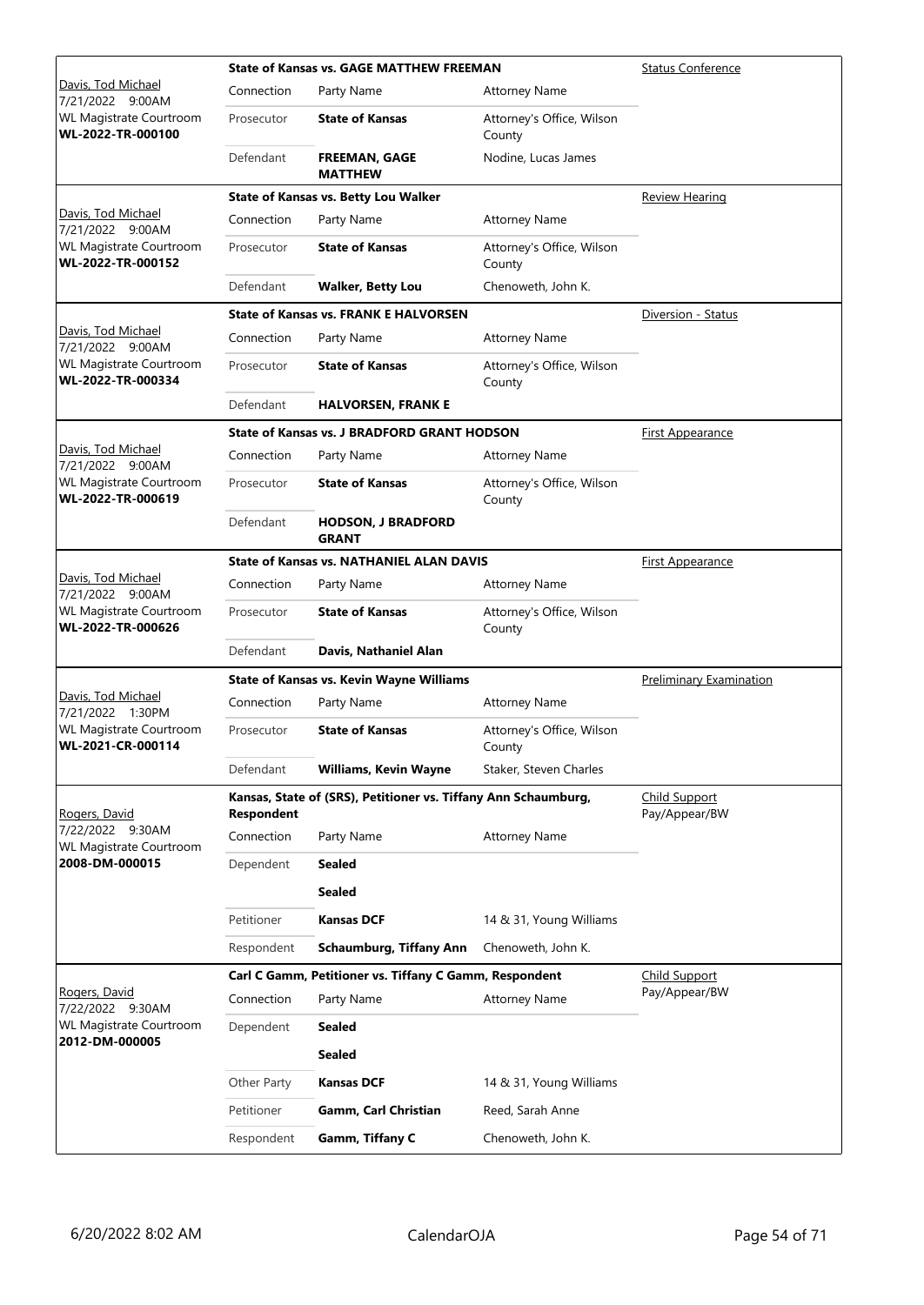|                                                     |                                   | Steven W Ogle, Petitioner vs. Crystal R Millar, Respondent | <b>Child Support</b>                |                                       |
|-----------------------------------------------------|-----------------------------------|------------------------------------------------------------|-------------------------------------|---------------------------------------|
| Rogers, David<br>7/22/2022 9:30AM                   | Connection                        | Party Name                                                 | <b>Attorney Name</b>                | Pay/Appear/BW                         |
| WL Magistrate Courtroom                             | Other Party                       | <b>Kansas DCF</b>                                          | 14 & 31, Young Williams             |                                       |
| 2012-DM-000009                                      | Petitioner                        | Ogle, Steven W                                             |                                     |                                       |
|                                                     | Respondent                        | <b>Millar, Crystal R</b>                                   |                                     |                                       |
| Rogers, David                                       | <b>Respondent</b>                 | Kansas State of (DCF), Petitioner vs. Michael Lee Mayhew,  |                                     | <b>Child Support</b><br>Pay/Appear/BW |
| 7/22/2022 9:30AM<br><b>WL Magistrate Courtroom</b>  | Connection                        | Party Name                                                 | <b>Attorney Name</b>                |                                       |
| 2014-DM-000007                                      | Petitioner                        | <b>Kansas DCF</b>                                          | 14 & 31, Young Williams             |                                       |
|                                                     | Respondent                        | <b>Mayhew, Michael Lee</b>                                 | Chenoweth, John K.                  |                                       |
|                                                     |                                   | <b>Kansas DCF vs. Shannon J Barnett</b>                    |                                     | Child Support                         |
| Rogers, David<br>7/22/2022 9:30AM                   | Connection                        | Party Name                                                 | <b>Attorney Name</b>                | Pay/Appear/BW                         |
| WL Magistrate Courtroom<br>2016-DM-000023           | Dependent                         | Sealed                                                     |                                     |                                       |
|                                                     |                                   | Sealed                                                     | Reed, Sarah Anne                    |                                       |
|                                                     | Other Party                       | <b>Barton, Dana F</b>                                      | Pro Se, Party                       |                                       |
|                                                     |                                   | <b>State of Kansas</b>                                     | Hollins, H. Kent                    |                                       |
|                                                     | Petitioner                        | <b>Kansas DCF</b>                                          | 14 & 31, Young Williams             |                                       |
|                                                     | Respondent                        | <b>Barnett, Shannon J</b>                                  | Chenoweth, John K.                  |                                       |
|                                                     | Sealed ********* Sealed ********* |                                                            |                                     | Adjudication - Court                  |
| Davis, Tod Michael<br>7/22/2022 10:30AM             | Connection                        | Party Name                                                 | <b>Attorney Name</b>                |                                       |
| <b>WL Magistrate Courtroom</b><br>WL-2022-JC-000007 | Child in Need<br>of Care          | <b>Sealed</b>                                              | Chenoweth, John K.                  |                                       |
|                                                     | Petitioner                        | <b>Sealed</b>                                              | Attorney's Office, Wilson<br>County |                                       |
|                                                     | Sealed ********* Sealed ********* |                                                            |                                     | <b>Adjudication - Court</b>           |
| Davis, Tod Michael<br>7/22/2022 10:30AM             | Connection                        | Party Name                                                 | <b>Attorney Name</b>                |                                       |
| <b>WL Magistrate Courtroom</b><br>WL-2022-JC-000008 | Child in Need<br>of Care          | Sealed                                                     | Chenoweth, John K.                  |                                       |
|                                                     | Petitioner                        | <b>Sealed</b>                                              | Attorney's Office, Wilson<br>County |                                       |
|                                                     | Sealed ********* Sealed ********* |                                                            |                                     | <b>Adjudication - Court</b>           |
| Davis, Tod Michael<br>7/22/2022 10:30AM             | Connection                        | Party Name                                                 | <b>Attorney Name</b>                |                                       |
| <b>WL Magistrate Courtroom</b><br>WL-2022-JC-000009 | Child in Need<br>of Care          | Sealed                                                     | Chenoweth, John K.                  |                                       |
|                                                     | Petitioner                        | <b>Sealed</b>                                              | Attorney's Office, Wilson<br>County |                                       |
|                                                     | Sealed ********* Sealed ********* |                                                            |                                     | <b>Adjudication - Court</b>           |
| Davis, Tod Michael<br>7/22/2022 10:30AM             | Connection                        | Party Name                                                 | <b>Attorney Name</b>                |                                       |
| <b>WL Magistrate Courtroom</b><br>WL-2022-JC-000010 | Child in Need<br>of Care          | Sealed                                                     | Chenoweth, John K.                  |                                       |
|                                                     | Petitioner                        | <b>Sealed</b>                                              | Attorney's Office, Wilson<br>County |                                       |
|                                                     | Sealed ********* Sealed ********* |                                                            |                                     | <b>Adjudication - Court</b>           |
| Davis, Tod Michael<br>7/22/2022 10:30AM             | Connection                        | Party Name                                                 | <b>Attorney Name</b>                |                                       |
| WL Magistrate Courtroom<br>WL-2022-JC-000011        | Child in Need<br>of Care          | Sealed                                                     | Chenoweth, John K.                  |                                       |
|                                                     | Petitioner                        | <b>Sealed</b>                                              | Attorney's Office, Wilson<br>County |                                       |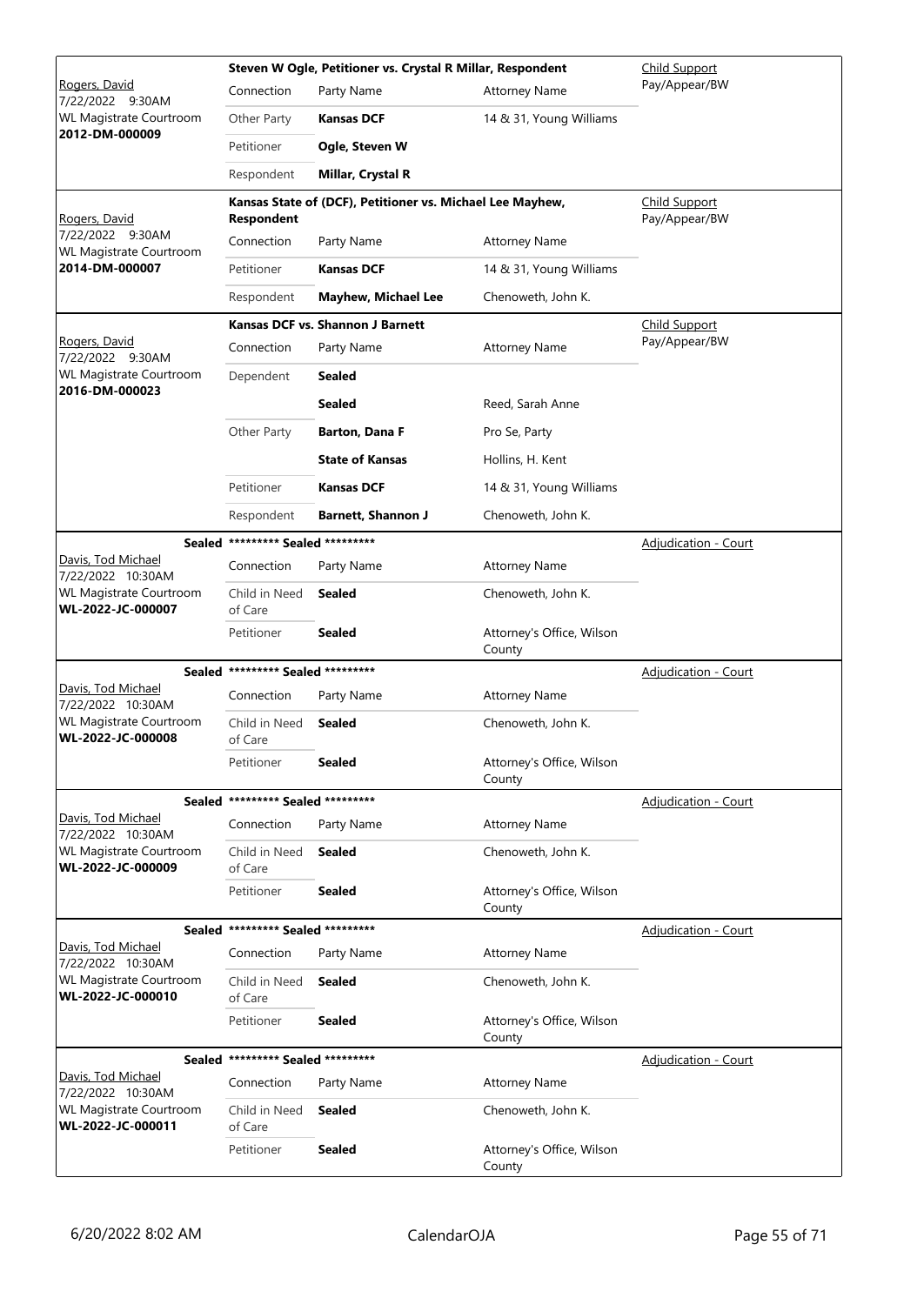|                                                   |            | Discover Bank vs. CHET A MOORE                         | <b>Status Conference</b>            |                                              |
|---------------------------------------------------|------------|--------------------------------------------------------|-------------------------------------|----------------------------------------------|
| Davis, Tod Michael<br>7/25/2022 9:30AM            | Connection | Party Name                                             | <b>Attorney Name</b>                |                                              |
| <b>WL District Courtroom</b>                      | Plaintiff  | Discover Bank                                          | Westberg, Joshua Ryan               |                                              |
| WL-2022-LM-000043                                 | Defendant  | <b>MOORE, CHET A</b>                                   |                                     |                                              |
|                                                   |            | MIDLAND CREDIT MANAGEMENT, INC vs. ANTHONY LATERRA     |                                     | <b>Status Conference</b>                     |
| Davis, Tod Michael<br>7/25/2022 9:30AM            | Connection | Party Name                                             | <b>Attorney Name</b>                |                                              |
| <b>WL District Courtroom</b><br>WL-2022-LM-000118 | Plaintiff  | <b>MIDLAND CREDIT</b><br><b>MANAGEMENT, INC</b>        | Caviness, David Eugene              |                                              |
|                                                   | Defendant  | <b>LATERRA, ANTHONY</b>                                | Pro Se                              |                                              |
|                                                   |            | MIDLAND CREDIT MANAGEMENT, INC vs. JOHN GILLETT        |                                     | <b>Status Conference</b>                     |
| Davis, Tod Michael<br>7/25/2022 9:30AM            | Connection | Party Name                                             | <b>Attorney Name</b>                |                                              |
| <b>WL District Courtroom</b><br>WL-2022-LM-000120 | Plaintiff  | <b>MIDLAND CREDIT</b><br><b>MANAGEMENT, INC</b>        | Caviness, David Eugene              |                                              |
|                                                   | Defendant  | <b>GILLETT, JOHN</b>                                   | Gillett, John J.                    |                                              |
|                                                   |            | MIDLAND CREDIT MANAGEMENT, INC vs. HOBE MEYER          |                                     | <b>Answer Hearing</b>                        |
| Davis, Tod Michael<br>7/25/2022 9:30AM            | Connection | Party Name                                             | <b>Attorney Name</b>                |                                              |
| <b>WL District Courtroom</b><br>WL-2022-LM-000126 | Plaintiff  | <b>MIDLAND CREDIT</b><br><b>MANAGEMENT, INC</b>        | Caviness, David Eugene              |                                              |
|                                                   | Defendant  | <b>MEYER, HOBE</b>                                     |                                     |                                              |
|                                                   |            | <b>City of Neodesha vs. Adeline Mattes</b>             |                                     | <b>Answer Hearing</b>                        |
| Davis, Tod Michael<br>7/25/2022 9:30AM            | Connection | Party Name                                             | <b>Attorney Name</b>                |                                              |
| <b>WL District Courtroom</b><br>WL-2022-LM-000138 | Plaintiff  | <b>City of Neodesha</b>                                | Mc Vay, Kendall Moran               |                                              |
|                                                   | Defendant  | <b>Mattes, Adeline</b>                                 |                                     |                                              |
|                                                   |            | City of Neodesha vs. Harry L Bruhn                     |                                     | <b>Answer Hearing</b>                        |
| Davis, Tod Michael<br>7/25/2022 9:30AM            | Connection | Party Name                                             | <b>Attorney Name</b>                |                                              |
| <b>WL District Courtroom</b><br>WL-2022-LM-000141 | Plaintiff  | <b>City of Neodesha</b>                                | Mc Vay, Kendall Moran               |                                              |
|                                                   | Defendant  | <b>Bruhn, Harry L</b>                                  |                                     |                                              |
|                                                   |            | Julie L Lorenz, et al. vs. R & H Logistics Inc, et al. | <b>Oral Argument</b>                |                                              |
| Rogers, David<br>7/25/2022 1:30PM                 | Connection | Party Name                                             | <b>Attorney Name</b>                | Oral Argument on Summary<br>Judgement Motion |
| <b>WL District Courtroom</b><br>2019-CV-000023    | Plaintiff  | <b>Kansas Department of</b><br><b>Transportation</b>   | Brown, Emily Lenor                  | <b>Scheduling Conference</b><br>VIA ZOOM     |
|                                                   |            | Lorenz, Julie L                                        | Brown, Emily Lenor                  |                                              |
|                                                   | Defendant  | R & H Logistics Inc                                    | Regier, Kathryn Anne                |                                              |
|                                                   |            | Smith, Richard R                                       | Regier, Kathryn Anne                |                                              |
|                                                   |            | <b>J&amp;J Pilot Cars LLC</b>                          | Hicks, John Russell                 |                                              |
|                                                   |            | Plummer, Gary Lee                                      | Hicks, John Russell                 |                                              |
|                                                   |            | <b>C B Piloting Services LLC</b>                       | Clifford, Matthew Mc Kain           |                                              |
|                                                   |            | <b>Hughes, Christopher</b><br>Duane                    | Clifford, Matthew Mc Kain           |                                              |
|                                                   |            | <b>State of Kansas vs. Grady Clinton Kukovich</b>      |                                     | <b>Bench Trial</b>                           |
| Davis, Tod Michael<br>7/26/2022 9:30AM            | Connection | Party Name                                             | <b>Attorney Name</b>                |                                              |
| WL Magistrate Courtroom<br>2019-CR-000227         | Prosecutor | <b>State of Kansas</b>                                 | Attorney's Office, Wilson<br>County |                                              |
|                                                   |            |                                                        |                                     |                                              |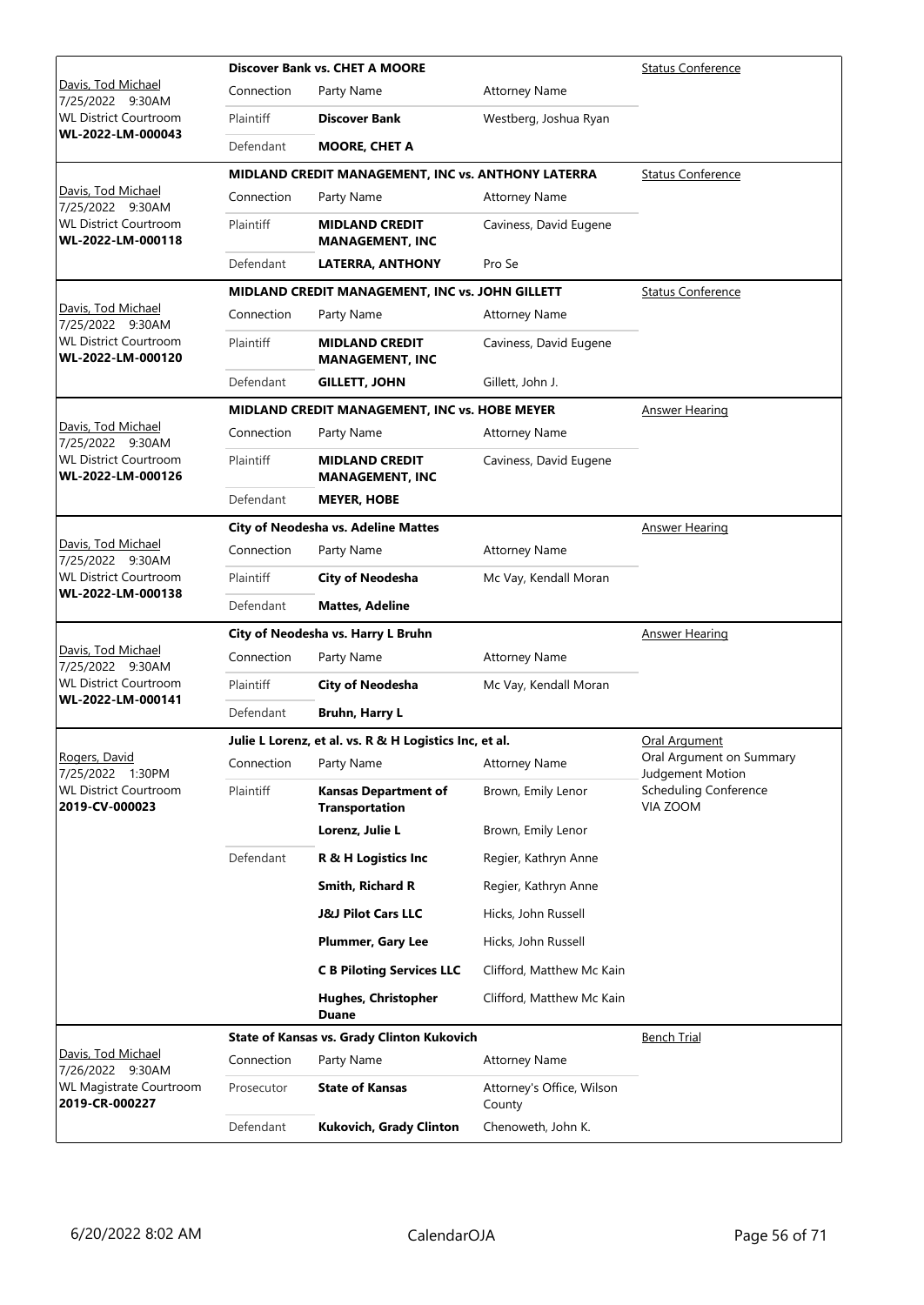|                                                     |                    | <b>State of Kansas vs. Grady Clinton Kukovich</b> | <b>Bench Trial</b>                  |                                 |
|-----------------------------------------------------|--------------------|---------------------------------------------------|-------------------------------------|---------------------------------|
| Davis, Tod Michael<br>7/26/2022 9:30AM              | Connection         | Party Name                                        | <b>Attorney Name</b>                |                                 |
| <b>WL Magistrate Courtroom</b><br>2020-CR-000117    | Prosecutor         | <b>State of Kansas</b>                            | Attorney's Office, Wilson<br>County |                                 |
|                                                     | Defendant          | <b>Kukovich, Grady Clinton</b>                    | Chenoweth, John K.                  |                                 |
|                                                     |                    | <b>State of Kansas vs. Denver A Harrelson</b>     |                                     | <b>Mediation Conference</b>     |
| Ahlquist, Daryl D<br>7/26/2022 1:30PM               | Connection         | Party Name                                        | <b>Attorney Name</b>                |                                 |
| 2019-CR-000243                                      | Prosecutor         | <b>State of Kansas</b>                            | Attorney's Office, Wilson<br>County |                                 |
|                                                     | Defendant          | Harrelson, Denver A                               | Battitori, Edward Joseph            |                                 |
|                                                     | Public<br>Defender | <b>Staker, Steven Charles</b>                     |                                     |                                 |
|                                                     |                    | <b>State of Kansas vs. Denver A Harrelson</b>     |                                     | <b>Mediation Conference</b>     |
| Ahlguist, Daryl D<br>7/26/2022 1:30PM               | Connection         | Party Name                                        | <b>Attorney Name</b>                |                                 |
| 2020-CR-000092                                      | Prosecutor         | <b>State of Kansas</b>                            | Attorney's Office, Wilson<br>County |                                 |
|                                                     | Defendant          | Harrelson, Denver A                               | Battitori, Edward Joseph            |                                 |
|                                                     |                    | <b>State of Kansas vs. Ronald F Percefull</b>     |                                     | <b>Status Conference</b>        |
| Davis, Tod Michael<br>7/28/2022 9:00AM              | Connection         | Party Name                                        | <b>Attorney Name</b>                |                                 |
| <b>WL Magistrate Courtroom</b><br>2011-TR-001991    | Prosecutor         | <b>State of Kansas</b>                            | Attorney's Office, Wilson<br>County |                                 |
|                                                     | Defendant          | <b>Percefull, Ronald F</b>                        | Chenoweth, John K.                  |                                 |
|                                                     |                    | <b>State of Kansas vs. Anna Marie Bockover</b>    |                                     | <b>Review Hearing</b>           |
| Davis, Tod Michael<br>7/28/2022 9:00AM              | Connection         | Party Name                                        | <b>Attorney Name</b>                | court costs to be paid IN FULL. |
| <b>WL Magistrate Courtroom</b><br>WL-2021-TR-000602 | Prosecutor         | <b>State of Kansas</b>                            | Attorney's Office, Wilson<br>County |                                 |
|                                                     | Defendant          | <b>Bockover, Anna Marie</b>                       | Chenoweth, John K.                  |                                 |
|                                                     |                    | <b>State of Kansas vs. Dustin Michael Oneal</b>   |                                     | <b>Status Conference</b>        |
| Davis, Tod Michael<br>7/28/2022 9:00AM              | Connection         | Party Name                                        | Attorney Name                       |                                 |
| <b>WL Magistrate Courtroom</b><br>WL-2021-TR-001460 | Prosecutor         | <b>State of Kansas</b>                            | Attorney's Office, Wilson<br>County |                                 |
|                                                     | Defendant          | <b>Oneal, Dustin Michael</b>                      | Chenoweth, John K.                  |                                 |
|                                                     |                    | State of Kansas vs. Levi Keith Martin             |                                     | <b>Status Conference</b>        |
| Davis, Tod Michael<br>7/28/2022 9:00AM              | Connection         | Party Name                                        | <b>Attorney Name</b>                |                                 |
| <b>WL Magistrate Courtroom</b><br>WL-2021-TR-001714 | Prosecutor         | <b>State of Kansas</b>                            | Attorney's Office, Wilson<br>County |                                 |
|                                                     | Defendant          | Martin, Levi Keith                                | Depew, Philip Douglas               |                                 |
|                                                     |                    | <b>State of Kansas vs. CHERITH E PARNELL</b>      |                                     | <b>Status Conference</b>        |
| Davis, Tod Michael<br>7/28/2022 9:00AM              | Connection         | Party Name                                        | <b>Attorney Name</b>                |                                 |
| WL Magistrate Courtroom<br>WL-2021-TR-001929        | Prosecutor         | <b>State of Kansas</b>                            | Attorney's Office, Wilson<br>County |                                 |
|                                                     | Defendant          | <b>PARNELL, CHERITH E</b>                         | Mc Connell, Jonathan<br>William     |                                 |
|                                                     |                    | <b>State of Kansas vs. Alexus Sue McKinnis</b>    |                                     | <b>Status Conference</b>        |
| Davis, Tod Michael<br>7/28/2022 9:00AM              | Connection         | Party Name                                        | <b>Attorney Name</b>                |                                 |
| WL Magistrate Courtroom<br>WL-2022-CR-000088        | Prosecutor         | <b>State of Kansas</b>                            | Attorney's Office, Wilson<br>County |                                 |
|                                                     | Defendant          | <b>McKinnis, Alexus Sue</b>                       | Chenoweth, John K.                  |                                 |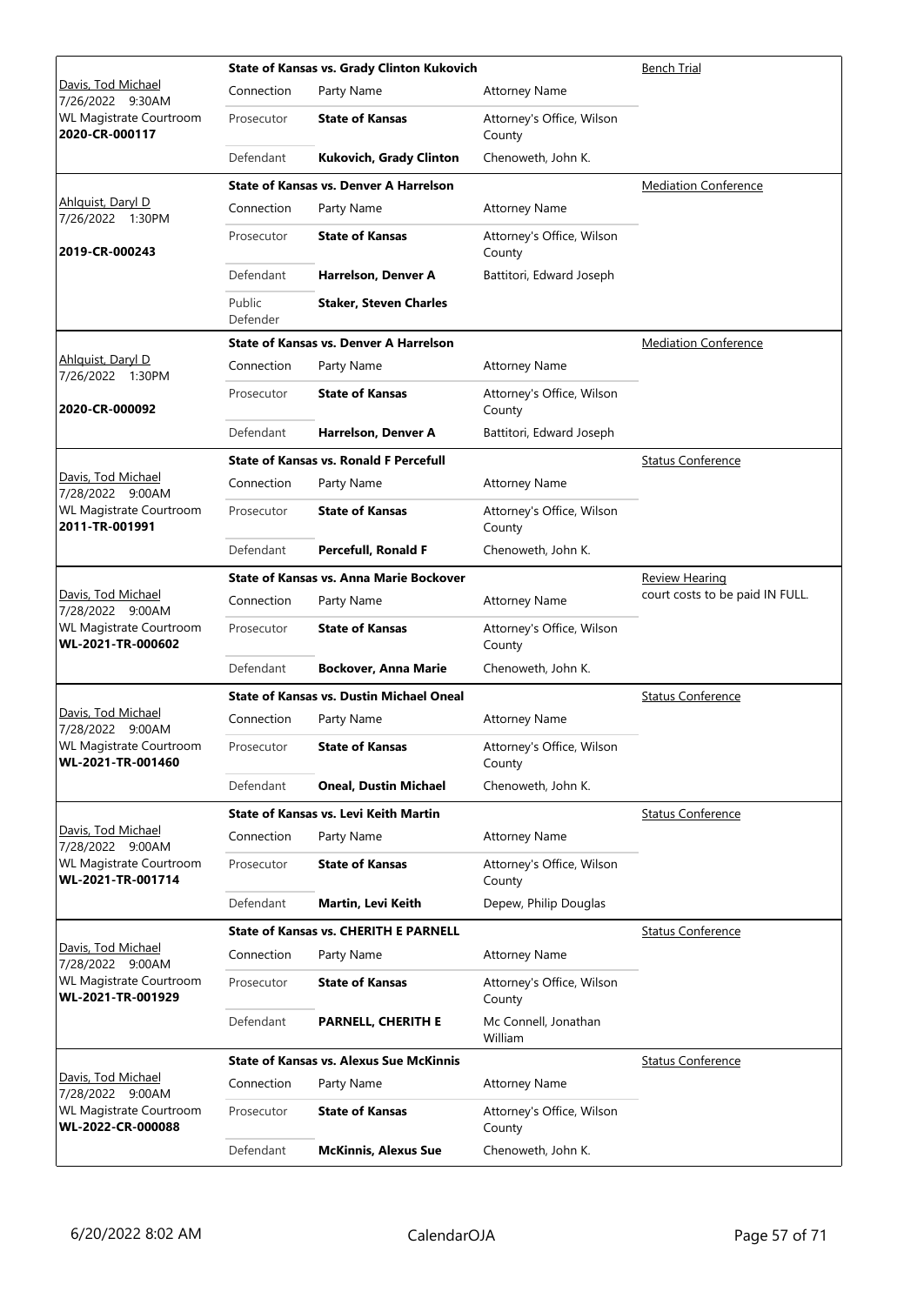|                                                     |                                   | State of Kansas vs. Heather N Chrysler            | Review Hearing                      |                          |
|-----------------------------------------------------|-----------------------------------|---------------------------------------------------|-------------------------------------|--------------------------|
| Davis, Tod Michael<br>7/28/2022 9:00AM              | Connection                        | Party Name                                        | <b>Attorney Name</b>                | <b>DIVERSION</b>         |
| WL Magistrate Courtroom<br>WL-2022-TR-000365        | Prosecutor                        | <b>State of Kansas</b>                            | Attorney's Office, Wilson<br>County |                          |
|                                                     | Defendant                         | <b>Chrysler, Heather N</b>                        |                                     |                          |
|                                                     |                                   | <b>State of Kansas vs. JAVONNA MARIE SMILEY</b>   |                                     | Diversion - Status       |
| Davis, Tod Michael<br>7/28/2022 9:00AM              | Connection                        | Party Name                                        | <b>Attorney Name</b>                |                          |
| <b>WL Magistrate Courtroom</b><br>WL-2022-TR-000458 | Prosecutor                        | <b>State of Kansas</b>                            | Attorney's Office, Wilson<br>County |                          |
|                                                     | Defendant                         | <b>SMILEY, JAVONNA MARIE</b>                      |                                     |                          |
|                                                     |                                   | <b>State of Kansas vs. CLAYTON S COOPER</b>       |                                     | Diversion - Status       |
| Davis, Tod Michael<br>7/28/2022 9:00AM              | Connection                        | Party Name                                        | <b>Attorney Name</b>                |                          |
| <b>WL Magistrate Courtroom</b><br>WL-2022-TR-000462 | Prosecutor                        | <b>State of Kansas</b>                            | Attorney's Office, Wilson<br>County |                          |
|                                                     | Defendant                         | <b>COOPER, CLAYTON S</b>                          |                                     |                          |
|                                                     |                                   | <b>State of Kansas vs. Chingis Alan Reed</b>      |                                     | <b>Status Conference</b> |
| Davis, Tod Michael<br>7/28/2022 1:30PM              | Connection                        | Party Name                                        | <b>Attorney Name</b>                |                          |
| <b>WL Magistrate Courtroom</b><br>WL-2022-CR-000018 | Prosecutor                        | <b>State of Kansas</b>                            | Attorney's Office, Wilson<br>County |                          |
|                                                     | Defendant                         | <b>Reed, Chingis Alan</b>                         | Battitori, Edward Joseph            |                          |
|                                                     |                                   | <b>State of Kansas vs. Larry Allen Willits</b>    |                                     | <b>Review Hearing</b>    |
| Davis, Tod Michael<br>7/28/2022 1:30PM              | Connection                        | Party Name                                        | <b>Attorney Name</b>                |                          |
| <b>WL Magistrate Courtroom</b><br>WL-2022-CR-000094 | Prosecutor                        | <b>State of Kansas</b>                            | Attorney's Office, Wilson<br>County |                          |
|                                                     | Defendant                         | <b>Willits, Larry Allen</b>                       | Battitori, Edward Joseph            |                          |
| Sealed                                              | ********* Sealed *********        |                                                   |                                     | <b>Status Conference</b> |
| Davis, Tod Michael<br>7/28/2022 1:30PM              | Connection                        | Party Name                                        | <b>Attorney Name</b>                |                          |
| WL Magistrate Courtroom<br>WL-2022-MR-000097        | Prosecutor                        | Sealed                                            | Attorney's Office, Wilson<br>County |                          |
|                                                     | Defendant                         | Sealed                                            |                                     |                          |
|                                                     | Sealed ********* Sealed ********* |                                                   |                                     | <b>Status Conference</b> |
| Davis, Tod Michael<br>7/28/2022 1:30PM              | Connection                        | Party Name                                        | <b>Attorney Name</b>                |                          |
| WL Magistrate Courtroom<br>WL-2022-MR-000103        | Prosecutor                        | <b>Sealed</b>                                     | Attorney's Office, Wilson<br>County |                          |
|                                                     | Defendant                         | <b>Sealed</b>                                     | Public Defender, SEK                |                          |
|                                                     | Public<br>Defender                | <b>Sealed</b>                                     |                                     |                          |
|                                                     |                                   | State of Kansas vs. Jarrod W Claibourn            |                                     | <b>Review Hearing</b>    |
| Davis, Tod Michael<br>7/28/2022 1:30PM              | Connection                        | Party Name                                        | <b>Attorney Name</b>                |                          |
| WL Magistrate Courtroom<br>WL-2022-TR-000291        | Prosecutor                        | <b>State of Kansas</b>                            | Attorney's Office, Wilson<br>County |                          |
|                                                     | Defendant                         | Claibourn, Jarrod W                               | Battitori, Edward Joseph            |                          |
|                                                     |                                   | <b>State of Kansas vs. Brandon Carlton Walker</b> |                                     | Overdue Hold             |
| Davis, Tod Michael<br>7/30/2022 9:00AM              | Connection                        | Party Name                                        | <b>Attorney Name</b>                |                          |
| WL-2022-CR-000081                                   | Prosecutor                        | <b>State of Kansas</b>                            | Attorney's Office, Wilson<br>County |                          |
|                                                     | Defendant                         | <b>Walker, Brandon Carlton</b>                    |                                     |                          |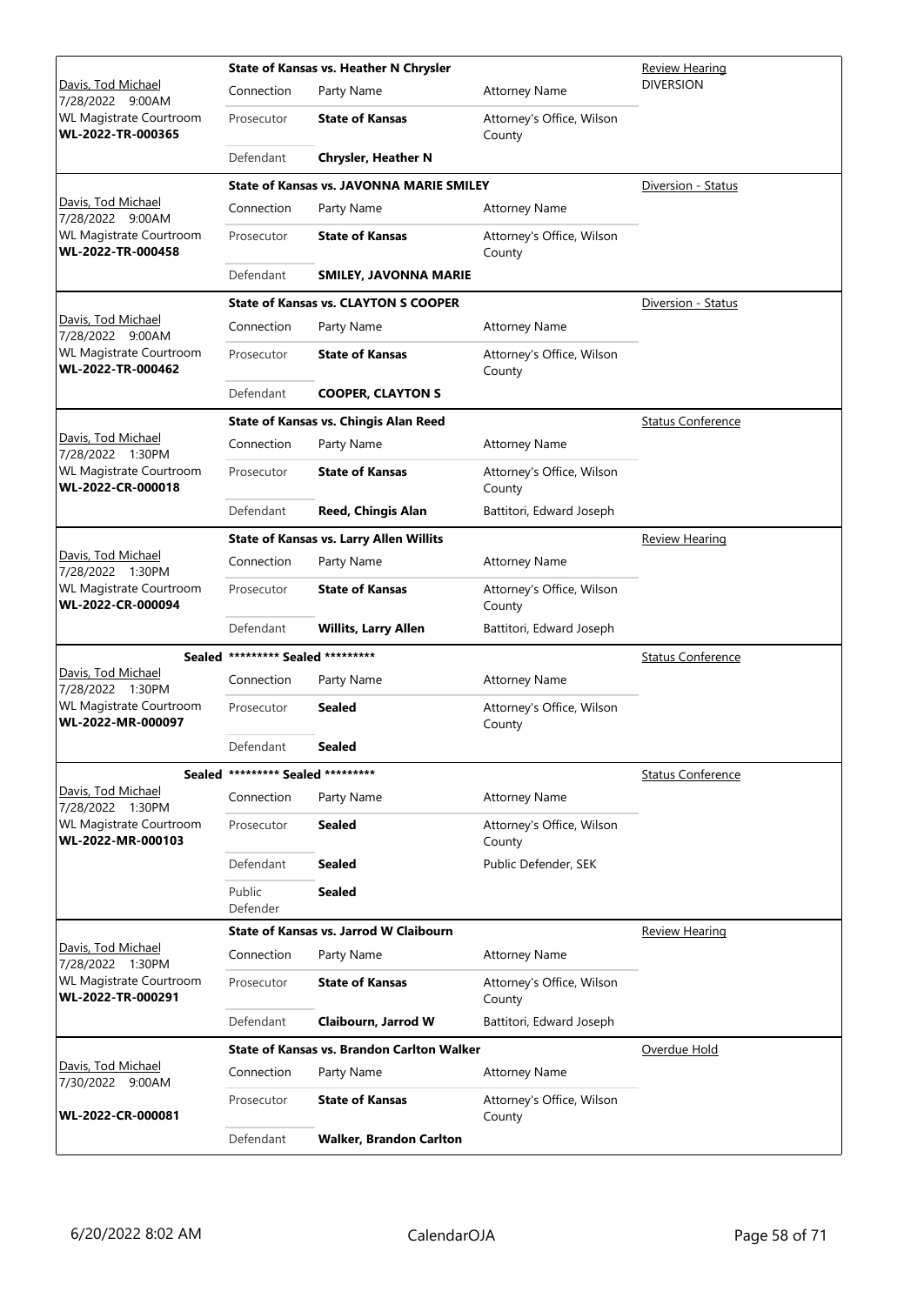|                                                   |                                   | In the Matter of Treyton A Edwards                           | Petition                               |                                                |
|---------------------------------------------------|-----------------------------------|--------------------------------------------------------------|----------------------------------------|------------------------------------------------|
| Davis, Tod Michael<br>8/1/2022 9:00AM             | Connection                        | Party Name                                                   | <b>Attorney Name</b>                   |                                                |
| <b>WL District Courtroom</b>                      | Subject                           | <b>Edwards, Treyton A</b>                                    |                                        |                                                |
| WL-2022-PR-000017                                 | Petitioner                        | <b>Edwards, Kevin</b>                                        | Reynolds, Daniel Mark                  |                                                |
|                                                   |                                   | <b>Edwards, Teresa</b>                                       | Reynolds, Daniel Mark                  |                                                |
|                                                   |                                   | Fredonia Regional Hospital vs. Shawna Reed, et al.           |                                        | Answer Hearing                                 |
| Davis, Tod Michael<br>8/1/2022 9:30AM             | Connection                        | Party Name                                                   | <b>Attorney Name</b>                   |                                                |
| <b>WL District Courtroom</b><br>2019-LM-000192    | Plaintiff                         | Fredonia Regional Hospital Watson, James Dean                |                                        |                                                |
|                                                   | Defendant                         | Reed, Shawna                                                 |                                        |                                                |
|                                                   |                                   | <b>Reed, Robert</b>                                          |                                        |                                                |
|                                                   |                                   | Fredonia Regional Hospital vs. Brandon Wood                  |                                        | <b>Answer Hearing</b>                          |
| Davis, Tod Michael<br>8/1/2022 9:30AM             | Connection                        | Party Name                                                   | <b>Attorney Name</b>                   |                                                |
| <b>WL District Courtroom</b>                      | Plaintiff                         | Fredonia Regional Hospital Watson, James Dean                |                                        |                                                |
| WL-2021-LM-000339                                 | Defendant                         | Wood, Brandon                                                |                                        |                                                |
| Rogers, David                                     | <b>Jesse Jeremy Owens</b>         | In the Matter of the Marriage of Audrey Ann Owens vs. Robert | <b>Divorce Uncontested</b>             |                                                |
| 8/1/2022 9:30AM<br><b>WL District Courtroom</b>   | Connection                        | Party Name                                                   | <b>Attorney Name</b>                   |                                                |
| WL-2022-DM-000024                                 | Petitioner                        | <b>Owens, Audrey Ann</b>                                     | Pro Se                                 |                                                |
|                                                   | Respondent                        | <b>Owens, Robert Jesse</b><br>Jeremy                         |                                        |                                                |
|                                                   |                                   | In the Matter of Kailey Ann Sprague                          |                                        | Appear - Order                                 |
| Davis, Tod Michael<br>8/1/2022 11:00AM            | Connection                        | Party Name                                                   | <b>Attorney Name</b>                   |                                                |
| <b>WL District Courtroom</b><br>WL-2022-JV-000006 | Prosecutor                        | <b>State of Kansas</b>                                       | Attorney's Office, Wilson<br>County    |                                                |
|                                                   | Juvenile<br>Offender              | Sprague, Kailey Ann                                          |                                        |                                                |
|                                                   | Sealed ********* Sealed ********* |                                                              |                                        | <b>Review Hearing</b>                          |
| Davis, Tod Michael<br>8/1/2022 11:30AM            | Connection                        | Party Name                                                   | <b>Attorney Name</b>                   |                                                |
| <b>WL District Courtroom</b><br>2017-JC-000044    | Child in Need<br>of Care          | Sealed                                                       | Bideau-Kepley, Kenna<br><b>Breanne</b> |                                                |
|                                                   | Other Party                       | <b>Sealed</b>                                                |                                        |                                                |
|                                                   |                                   | <b>Sealed</b>                                                |                                        |                                                |
|                                                   | Petitioner                        | <b>Sealed</b>                                                | Rosenblad, Eric L.                     |                                                |
|                                                   |                                   | <b>Bradley Schuh vs. Sedgwick County Kansas</b>              |                                        | <b>Motion</b>                                  |
| Rogers, David<br>8/2/2022 1:30PM                  | Connection                        | Party Name                                                   | <b>Attorney Name</b>                   | Oral argument on dispositive<br><b>Motions</b> |
| <b>WL District Courtroom</b><br>WL-2021-CV-000007 | Plaintiff                         | Schuh, Bradley                                               | Pro Se                                 |                                                |
|                                                   | Defendant                         | <b>Sedgwick County Fleet</b><br><b>Management</b>            |                                        |                                                |
|                                                   |                                   | <b>Sedgwick County Kansas</b>                                | Pfaff, Alan Roger                      |                                                |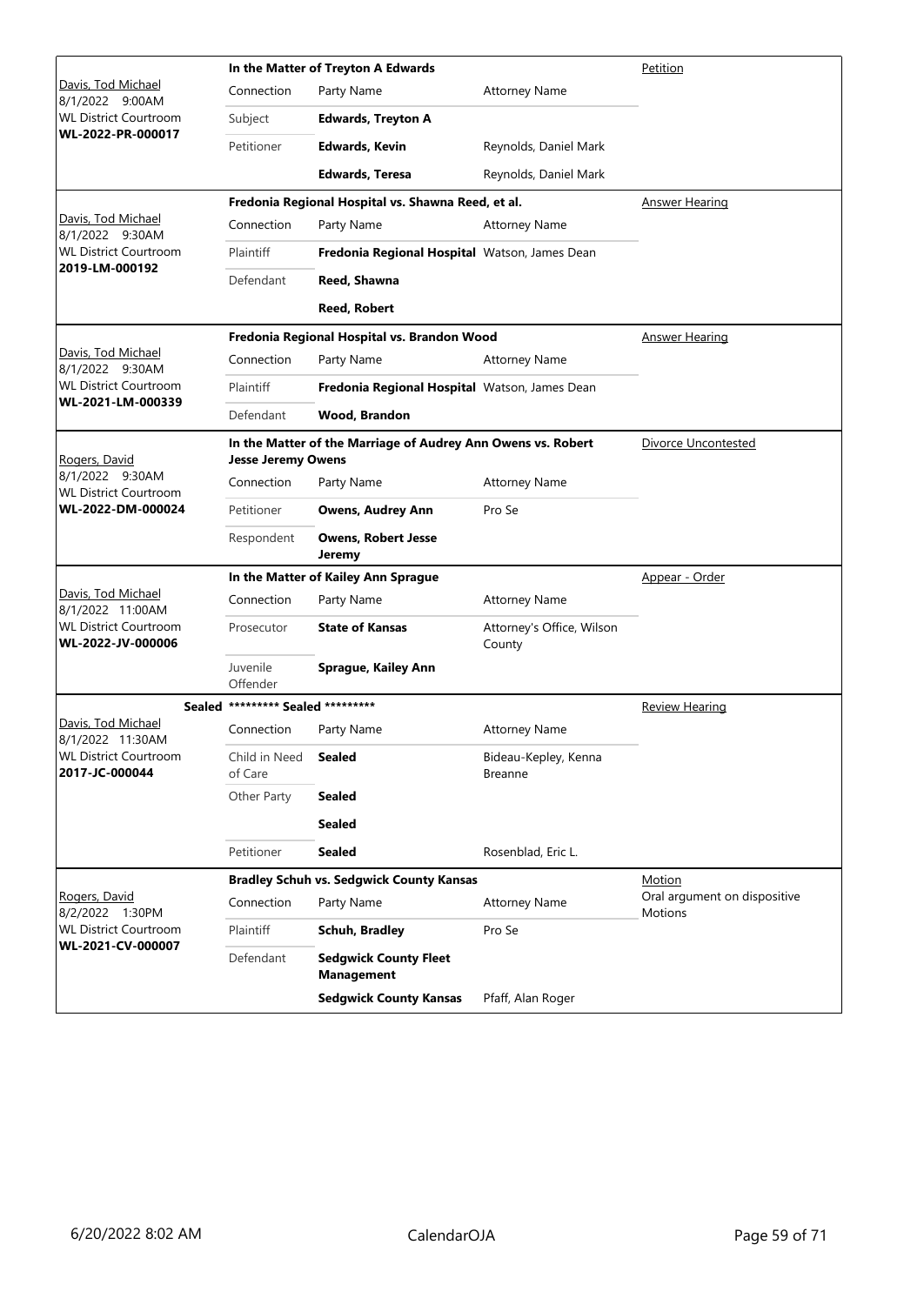| Rogers, David                                       | al                         | Shenna Jones vs. Neodesha Care and Rehabilitation Center LLC, et  |                                     | <b>Status Conference</b><br>VIA ZOOM    |
|-----------------------------------------------------|----------------------------|-------------------------------------------------------------------|-------------------------------------|-----------------------------------------|
| 8/3/2022 9:00AM<br><b>WL District Courtroom</b>     | Connection                 | Party Name                                                        | <b>Attorney Name</b>                |                                         |
| WL-2021-CV-000010                                   | Plaintiff                  | Jones, Shenna                                                     | Smith, Patrick C.                   |                                         |
|                                                     | Defendant                  | Neodesha Care and<br><b>Rehabilitation Center LLC</b>             | Mc Donald, Thaddeus John,<br>Ш      |                                         |
|                                                     |                            | Neodesha Operator, LLC                                            | Mc Donald, Thaddeus John,<br>Ш      |                                         |
|                                                     |                            | <b>Mission Health</b><br><b>Communities LLC</b>                   | Mc Donald, Thaddeus John,<br>Ш      |                                         |
|                                                     |                            | <b>Windward Health Partners</b><br><b>LLC</b>                     | Mc Donald, Thaddeus John,<br>Ш      |                                         |
|                                                     |                            | <b>Skyway Capital Partners</b><br><b>LLC</b>                      | Mc Donald, Thaddeus John,<br>Ш      |                                         |
|                                                     |                            | <b>Skyline Health Care LLC</b>                                    |                                     |                                         |
|                                                     |                            | <b>State of Kansas</b>                                            | Green, Samuel Adam                  |                                         |
|                                                     |                            | Kansas Dept for Aging and Green, Samuel Adam<br>Dis. Serv         |                                     |                                         |
|                                                     |                            | <b>State of Kansas vs. Samuel Son</b>                             |                                     | <b>Bench Trial</b>                      |
| Davis, Tod Michael<br>8/4/2022 1:30PM               | Connection                 | Party Name                                                        | Attorney Name                       |                                         |
| 2019-TR-000565                                      | Prosecutor                 | <b>State of Kansas</b>                                            | Attorney's Office, Wilson<br>County |                                         |
|                                                     | Defendant                  | Son, Samuel                                                       | Chenoweth, John K.                  |                                         |
|                                                     |                            | <b>State of Kansas vs. Damond Anthony Jones</b>                   |                                     | <b>Review Hearing</b>                   |
| Rogers, David<br>8/5/2022 9:30AM                    | Connection                 | Party Name                                                        | <b>Attorney Name</b>                | Competency Review                       |
| <b>WL District Courtroom</b><br>WL-2022-CR-000039   | Prosecutor                 | <b>State of Kansas</b>                                            | Attorney's Office, Wilson<br>County |                                         |
|                                                     | Defendant                  | <b>Jones, Damond Anthony</b>                                      | Chard, Jill Elaine                  |                                         |
|                                                     | Public                     | <b>Public Defender, SEK</b>                                       |                                     |                                         |
|                                                     | Defender                   | Chard, Jill Elaine                                                |                                     |                                         |
|                                                     |                            | <b>State of Kansas vs. Damond Anthony Jones</b>                   |                                     | <u>Review Hearing</u>                   |
| Rogers, David<br>8/5/2022 9:30AM                    | Connection                 | Party Name                                                        | <b>Attorney Name</b>                | Competency review                       |
| <b>WL District Courtroom</b><br>WL-2022-CR-000044   | Prosecutor                 | <b>State of Kansas</b>                                            | Attorney's Office, Wilson<br>County |                                         |
|                                                     | Defendant                  | <b>Jones, Damond Anthony</b>                                      | Chard, Jill Elaine                  |                                         |
| <b>Sealed</b>                                       | ********* Sealed ********* |                                                                   |                                     | <b>Termination Parental Rights</b>      |
| Davis, Tod Michael<br>8/5/2022 10:30AM              | Connection                 | Party Name                                                        | <b>Attorney Name</b>                |                                         |
| <b>WL Magistrate Courtroom</b><br>WL-2020-JC-000040 | Child in Need<br>of Care   | <b>Sealed</b>                                                     | Chenoweth, John K.                  |                                         |
|                                                     | Petitioner                 | <b>Sealed</b>                                                     | Rosenblad, Eric L.                  |                                         |
|                                                     | Guardian Ad<br>Litem       | <b>Sealed</b>                                                     |                                     |                                         |
| Creitz, Daniel D                                    | <b>Willett</b>             | In the Matter of the Marriage of Natasha Farrar-Willett vs. Craig |                                     | <b>Final Hearing</b><br>Sitting in Iola |
| 8/5/2022 1:30PM<br>District Courtroom               | Connection                 | Party Name                                                        | <b>Attorney Name</b>                |                                         |
| WL-2021-DM-000015                                   | Dependent                  | <b>Sealed</b>                                                     |                                     |                                         |
|                                                     |                            | <b>Sealed</b>                                                     |                                     |                                         |
|                                                     | Petitioner                 | Farrar-Willett, Natasha                                           | Gillett, Jill Ranee                 |                                         |
|                                                     | Respondent                 | <b>Willett, Craig</b>                                             | Mills, Sarah Arlene                 |                                         |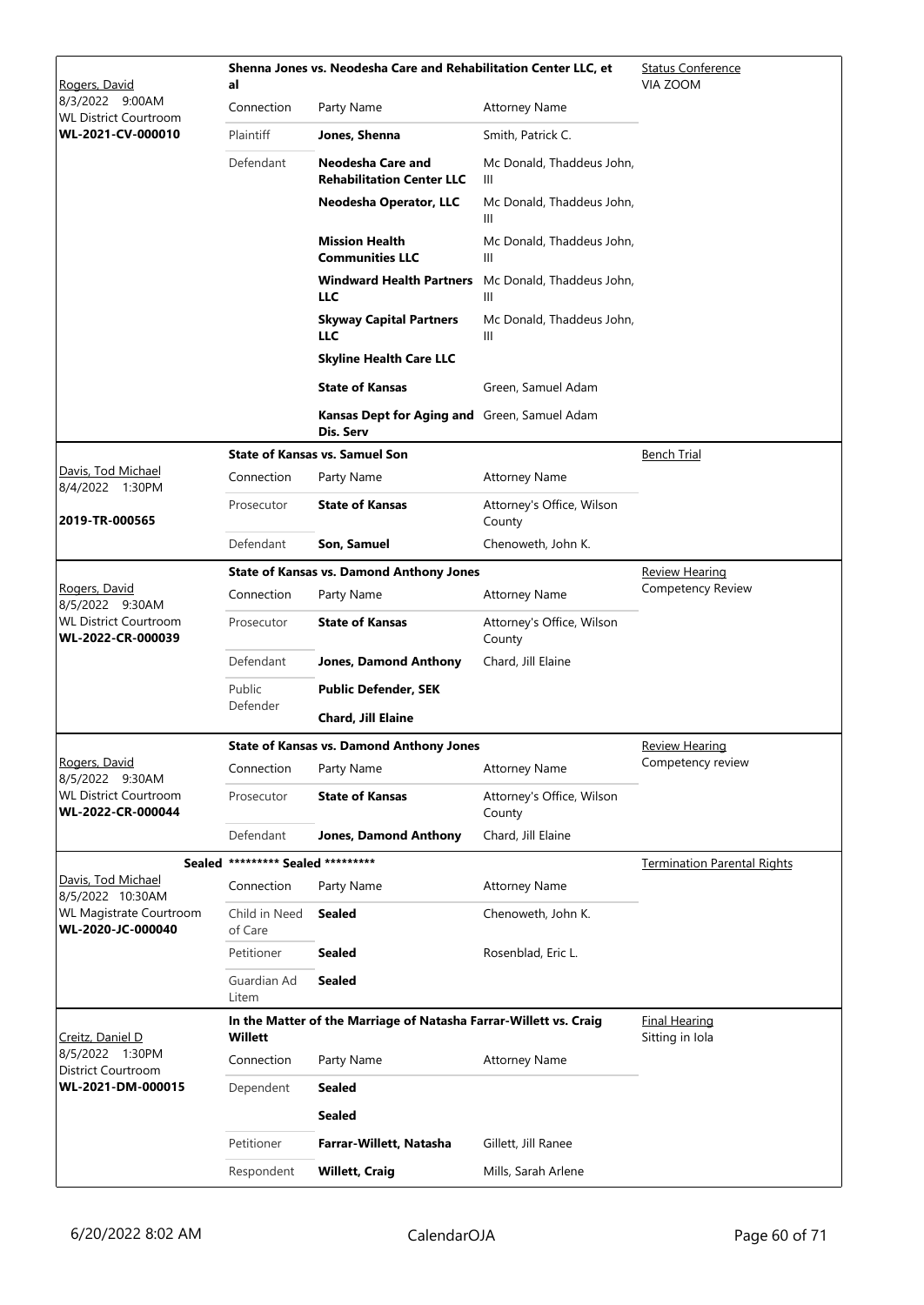|                                                  |                                   | <b>State of Kansas vs. Denver A Harrelson</b>                    | <b>Review Hearing</b>                  |                                                |
|--------------------------------------------------|-----------------------------------|------------------------------------------------------------------|----------------------------------------|------------------------------------------------|
| Creitz, Daniel D<br>8/8/2022 1:15PM              | Connection                        | Party Name                                                       | <b>Attorney Name</b>                   | Zoom Review Hearing                            |
| 2019-CR-000243                                   | Prosecutor                        | <b>State of Kansas</b>                                           | Attorney's Office, Wilson<br>County    |                                                |
|                                                  | Defendant                         | Harrelson, Denver A                                              | Battitori, Edward Joseph               |                                                |
|                                                  | Public<br>Defender                | <b>Staker, Steven Charles</b>                                    |                                        |                                                |
|                                                  |                                   | State of Kansas vs. Denver A Harrelson                           |                                        | <b>Status Conference</b>                       |
| Creitz, Daniel D<br>8/8/2022 1:15PM              | Connection                        | Party Name                                                       | <b>Attorney Name</b>                   | Zoom Hearing                                   |
| 2020-CR-000092                                   | Prosecutor                        | <b>State of Kansas</b>                                           | Attorney's Office, Wilson<br>County    |                                                |
|                                                  | Defendant                         | Harrelson, Denver A                                              | Battitori, Edward Joseph               |                                                |
| Rogers, David                                    | Patrick Dean Berryman             | In the Matter of the Marriage of Sara Dawn Berryman vs. Michael  |                                        | Final Hearing                                  |
| 8/9/2022 9:30AM<br><b>WL District Courtroom</b>  | Connection                        | Party Name                                                       | <b>Attorney Name</b>                   |                                                |
| WL-2021-DM-000016                                | Petitioner                        | Berryman, Sara Dawn                                              | Gillett, John J.                       |                                                |
|                                                  | Respondent                        | Berryman, Michael Patrick Hoffmeister, Cole Alan<br>Dean         |                                        |                                                |
|                                                  | Sealed ********* Sealed ********* |                                                                  |                                        | Hearing                                        |
| Davis, Tod Michael<br>8/9/2022 1:30PM            | Connection                        | Party Name                                                       | <b>Attorney Name</b>                   | Severance                                      |
| <b>WL Magistrate Courtroom</b><br>2020-JC-000024 | Child in Need<br>of Care          | <b>Sealed</b>                                                    | Bideau-Kepley, Kenna<br><b>Breanne</b> |                                                |
|                                                  | Other Party                       | <b>Sealed</b>                                                    | Smith, Daniel Caleb                    |                                                |
|                                                  |                                   | <b>Sealed</b>                                                    |                                        |                                                |
|                                                  |                                   | <b>Sealed</b>                                                    | Clover, Timothy Dale                   |                                                |
|                                                  | Petitioner                        | <b>Sealed</b>                                                    | Rosenblad, Eric L.                     |                                                |
| Rogers, David                                    |                                   | Joshua D Hughes, Petitioner vs. Candace Breeze Eagle, Respondent |                                        | Phone Conference<br>Ct. initiate.              |
| 8/10/2022 9:15AM                                 | Connection                        | Party Name                                                       | <b>Attorney Name</b>                   | John G in person<br>Linus Thuston 620-431-8927 |
| 2010-DM-000027                                   | Dependent                         | Sealed                                                           | Heim, Bret Alan                        | Bret Heim 620-365-2222                         |
|                                                  |                                   | <b>Sealed</b>                                                    | Heim, Bret Alan                        |                                                |
|                                                  | Other Party                       | Hughes, John P                                                   |                                        |                                                |
|                                                  |                                   | Hughes, Kelly D                                                  |                                        |                                                |
|                                                  | Petitioner                        | Hughes, Joshua D                                                 | Gillett, John J.                       |                                                |
|                                                  | Respondent                        | <b>Eagle, Candace Breeze</b>                                     | Thuston, Linus Augustus                |                                                |
|                                                  |                                   | <b>Kansas DCF</b>                                                | 14 & 31, Young Williams                |                                                |
|                                                  | Guardian Ad                       | Heim, Bret Alan                                                  |                                        |                                                |
|                                                  | Litem                             | Heim, Bret Alan                                                  |                                        |                                                |
|                                                  |                                   | State of Kansas vs. Robert G Spears, JR                          |                                        | <b>Status Conference</b>                       |
| Davis, Tod Michael<br>8/11/2022 9:00AM           | Connection                        | Party Name                                                       | <b>Attorney Name</b>                   |                                                |
| WL Magistrate Courtroom<br>2019-CR-000003        | Prosecutor                        | <b>State of Kansas</b>                                           | Attorney's Office, Wilson<br>County    |                                                |
|                                                  | Defendant                         | Spears, Robert G, Jr                                             | Smith, Daniel Caleb                    |                                                |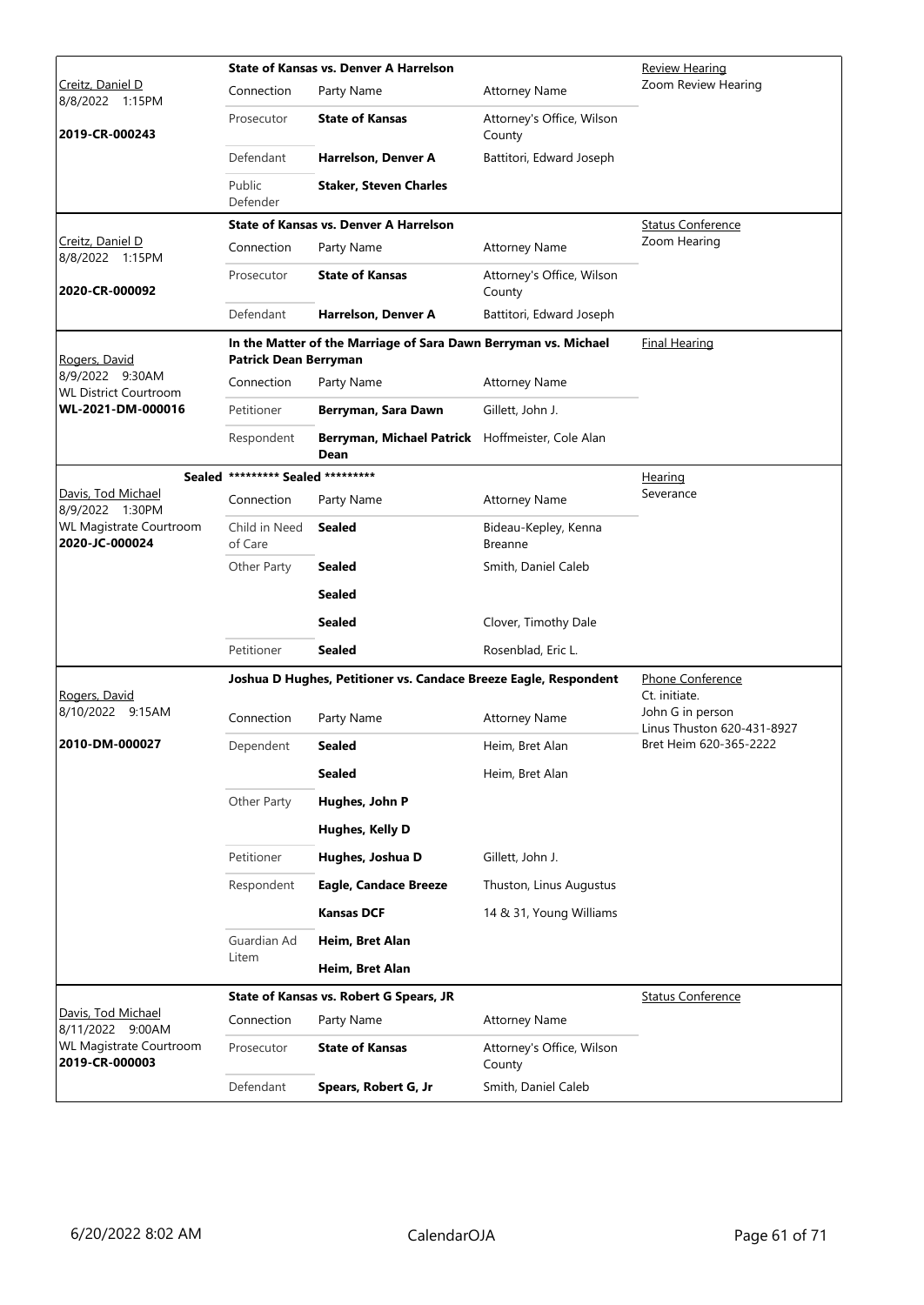|                                                     |            | State of Kansas vs. Robert G Spears, JR     | <b>Status Conference</b>            |                          |
|-----------------------------------------------------|------------|---------------------------------------------|-------------------------------------|--------------------------|
| Davis, Tod Michael<br>8/11/2022 9:00AM              | Connection | Party Name                                  | <b>Attorney Name</b>                |                          |
| <b>WL Magistrate Courtroom</b><br>2019-CR-000045    | Prosecutor | <b>State of Kansas</b>                      | Attorney's Office, Wilson<br>County |                          |
|                                                     | Defendant  | Spears, Robert G, Jr                        | Smith, Daniel Caleb                 |                          |
|                                                     |            | <b>State of Kansas vs. Jessie Gonzalez</b>  |                                     | <b>Status Conference</b> |
| Davis, Tod Michael<br>8/11/2022 9:00AM              | Connection | Party Name                                  | <b>Attorney Name</b>                |                          |
| <b>WL Magistrate Courtroom</b><br>2020-TR-000195    | Prosecutor | <b>State of Kansas</b>                      | Attorney's Office, Wilson<br>County |                          |
|                                                     | Defendant  | Gonzalez, Jessie                            | Smith, Daniel Caleb                 |                          |
|                                                     |            | <b>State of Kansas vs. Mireya Ortega</b>    |                                     | <b>Status Conference</b> |
| Davis, Tod Michael<br>8/11/2022 9:00AM              | Connection | Party Name                                  | <b>Attorney Name</b>                |                          |
| <b>WL Magistrate Courtroom</b><br>2020-TR-000480    | Prosecutor | <b>State of Kansas</b>                      | Attorney's Office, Wilson<br>County |                          |
|                                                     | Defendant  | Ortega, Mireya                              | Mc Connell, Jonathan<br>William     |                          |
|                                                     |            | State of Kansas vs. Jason C Windorski       |                                     | Diversion - Status       |
| Davis, Tod Michael<br>8/11/2022 9:00AM              | Connection | Party Name                                  | <b>Attorney Name</b>                | <b>REVIEW</b>            |
| <b>WL Magistrate Courtroom</b><br>2020-TR-000507    | Prosecutor | <b>State of Kansas</b>                      | Attorney's Office, Wilson<br>County |                          |
|                                                     | Defendant  | Windorski, Jason C                          | Chenoweth, John K.                  |                          |
|                                                     |            | <b>State of Kansas vs. Kirby Murray</b>     |                                     | <b>Status Conference</b> |
| Davis, Tod Michael<br>8/11/2022 9:00AM              | Connection | Party Name                                  | <b>Attorney Name</b>                |                          |
| <b>WL Magistrate Courtroom</b><br>WL-2021-TR-000153 | Prosecutor | <b>State of Kansas</b>                      | Attorney's Office, Wilson<br>County |                          |
|                                                     | Defendant  | Murray, Kirby                               | Chenoweth, John K.                  |                          |
|                                                     |            | State of Kansas vs. Mireya Ortega           | <b>Status Conference</b>            |                          |
| Davis, Tod Michael<br>8/11/2022 9:00AM              | Connection | Party Name                                  | <b>Attorney Name</b>                |                          |
| <b>WL Magistrate Courtroom</b><br>WL-2021-TR-000156 | Prosecutor | <b>State of Kansas</b>                      | Attorney's Office, Wilson<br>County |                          |
|                                                     | Defendant  | Ortega, Mireya                              | Mc Connell, Jonathan<br>William     |                          |
|                                                     |            | State of Kansas vs. Michael Shawn Hutchison |                                     | <b>Status Conference</b> |
| Davis, Tod Michael<br>8/11/2022 9:00AM              | Connection | Party Name                                  | <b>Attorney Name</b>                |                          |
| <b>WL Magistrate Courtroom</b><br>WL-2021-TR-000905 | Prosecutor | <b>State of Kansas</b>                      | Attorney's Office, Wilson<br>County |                          |
|                                                     | Defendant  | Hutchison, Michael Shawn                    | Smith, Daniel Caleb                 |                          |
|                                                     |            | <b>State of Kansas vs. Larry D Hawkins</b>  |                                     | <b>Status Conference</b> |
| Davis, Tod Michael<br>8/11/2022 9:00AM              | Connection | Party Name                                  | <b>Attorney Name</b>                |                          |
| WL Magistrate Courtroom<br>WL-2021-TR-001580        | Prosecutor | <b>State of Kansas</b>                      | Attorney's Office, Wilson<br>County |                          |
|                                                     | Defendant  | Hawkins, Larry D                            | Smith, Daniel Caleb                 |                          |
|                                                     |            | <b>State of Kansas vs. Larry D Hawkins</b>  |                                     | <b>Status Conference</b> |
| Davis, Tod Michael<br>8/11/2022 9:00AM              | Connection | Party Name                                  | <b>Attorney Name</b>                |                          |
| WL Magistrate Courtroom<br>WL-2022-CR-000045        | Prosecutor | <b>State of Kansas</b>                      | Attorney's Office, Wilson<br>County |                          |
|                                                     | Defendant  | Hawkins, Larry D                            | Smith, Daniel Caleb                 |                          |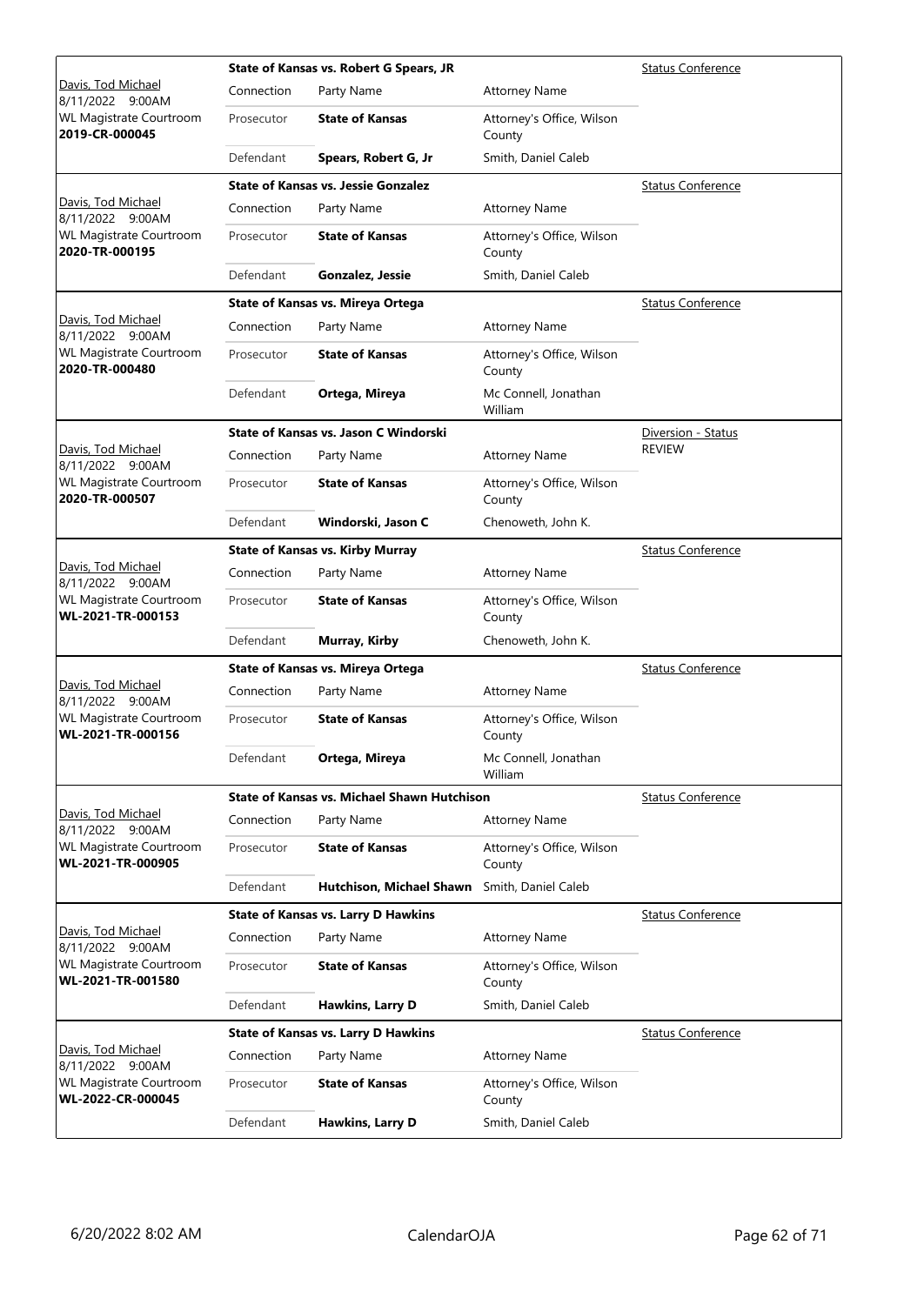|                                                     |                      | State of Kansas vs. Malachi James Gatewood       | <b>Status Conference</b>            |                             |
|-----------------------------------------------------|----------------------|--------------------------------------------------|-------------------------------------|-----------------------------|
| Davis, Tod Michael<br>8/11/2022 9:00AM              | Connection           | Party Name                                       | <b>Attorney Name</b>                |                             |
| <b>WL Magistrate Courtroom</b><br>WL-2022-CR-000097 | Prosecutor           | <b>State of Kansas</b>                           | Attorney's Office, Wilson<br>County |                             |
|                                                     | Defendant            | Gatewood, Malachi James                          | Chenoweth, John K.                  |                             |
|                                                     |                      | State of Kansas vs. Clayton Eugene Wheeler       |                                     | <b>Status Conference</b>    |
| Davis, Tod Michael<br>8/11/2022 9:00AM              | Connection           | Party Name                                       | <b>Attorney Name</b>                |                             |
| <b>WL Magistrate Courtroom</b><br>WL-2022-TR-000314 | Prosecutor           | <b>State of Kansas</b>                           | Attorney's Office, Wilson<br>County |                             |
|                                                     | Defendant            | <b>Wheeler, Clayton Eugene</b>                   | Reynolds, Daniel Mark               |                             |
|                                                     |                      | <b>State of Kansas vs. Jerold Thomas Elliott</b> |                                     | <b>Status Conference</b>    |
| Davis, Tod Michael<br>8/11/2022 9:00AM              | Connection           | Party Name                                       | <b>Attorney Name</b>                |                             |
| <b>WL Magistrate Courtroom</b><br>WL-2022-TR-000335 | Prosecutor           | <b>State of Kansas</b>                           | Attorney's Office, Wilson<br>County |                             |
|                                                     | Defendant            | <b>Elliott, Jerold Thomas</b>                    | Smith, Daniel Caleb                 |                             |
|                                                     |                      | State of Kansas vs. Taylor D Anderson            |                                     | <b>Status Conference</b>    |
| Davis, Tod Michael<br>8/11/2022 9:00AM              | Connection           | Party Name                                       | <b>Attorney Name</b>                |                             |
| <b>WL Magistrate Courtroom</b><br>WL-2022-TR-000432 | Prosecutor           | <b>State of Kansas</b>                           | Attorney's Office, Wilson<br>County |                             |
|                                                     | Defendant            | Anderson, Taylor D                               | Smith, Daniel Caleb                 |                             |
|                                                     |                      | <b>State of Kansas vs. JEREMY EUGENE JONES</b>   |                                     | Diversion - Status          |
| Davis, Tod Michael<br>8/11/2022 9:00AM              | Connection           | Party Name                                       | <b>Attorney Name</b>                |                             |
| <b>WL Magistrate Courtroom</b><br>WL-2022-TR-000442 | Prosecutor           | <b>State of Kansas</b>                           | Attorney's Office, Wilson<br>County |                             |
|                                                     | Defendant            | Jones, Jeremy Eugene                             |                                     |                             |
|                                                     |                      | <b>State of Kansas vs. John Elwin Reese</b>      |                                     | <b>Status Conference</b>    |
| Davis, Tod Michael<br>8/11/2022 9:00AM              | Connection           | Party Name                                       | <b>Attorney Name</b>                |                             |
| <b>WL Magistrate Courtroom</b><br>WL-2022-TR-000496 | Prosecutor           | <b>State of Kansas</b>                           | Attorney's Office, Wilson<br>County |                             |
|                                                     | Defendant            | Reese, John Elwin                                | Chenoweth, John K.                  |                             |
|                                                     |                      | <b>State of Kansas vs. Shannon Baird</b>         |                                     | Probation - Violation       |
| Davis, Tod Michael<br>8/11/2022 10:00AM             | Connection           | Party Name                                       | <b>Attorney Name</b>                |                             |
| WL Magistrate Courtroom<br>2016-CR-000076           | Prosecutor           | <b>State of Kansas</b>                           | Attorney's Office, Wilson<br>County |                             |
|                                                     | Defendant            | <b>Baird, Shannan Marie</b>                      | Chenoweth, John K.                  |                             |
|                                                     | Public<br>Defender   | Davis, Tod Michael                               |                                     |                             |
|                                                     |                      | <b>State of Kansas vs. Charles Samuel Combs</b>  |                                     | <b>Bench Trial</b>          |
| Davis, Tod Michael<br>8/11/2022 10:00AM             | Connection           | Party Name                                       | <b>Attorney Name</b>                |                             |
| WL Magistrate Courtroom<br>2020-TR-000007           | Prosecutor           | <b>State of Kansas</b>                           | Attorney's Office, Wilson<br>County |                             |
|                                                     | Defendant            | <b>Combs, Charles Samuel</b>                     | Smith, Daniel Caleb                 |                             |
|                                                     |                      | In the Matter of Koda Vance                      |                                     | <b>Adjudication - Court</b> |
| Davis, Tod Michael<br>8/11/2022 11:00AM             | Connection           | Party Name                                       | <b>Attorney Name</b>                |                             |
| WL Magistrate Courtroom<br>WL-2021-JV-000010        | Prosecutor           | <b>State of Kansas</b>                           | Attorney's Office, Wilson<br>County |                             |
|                                                     | Juvenile<br>Offender | Vance, Koda                                      | Smith, Daniel Caleb                 |                             |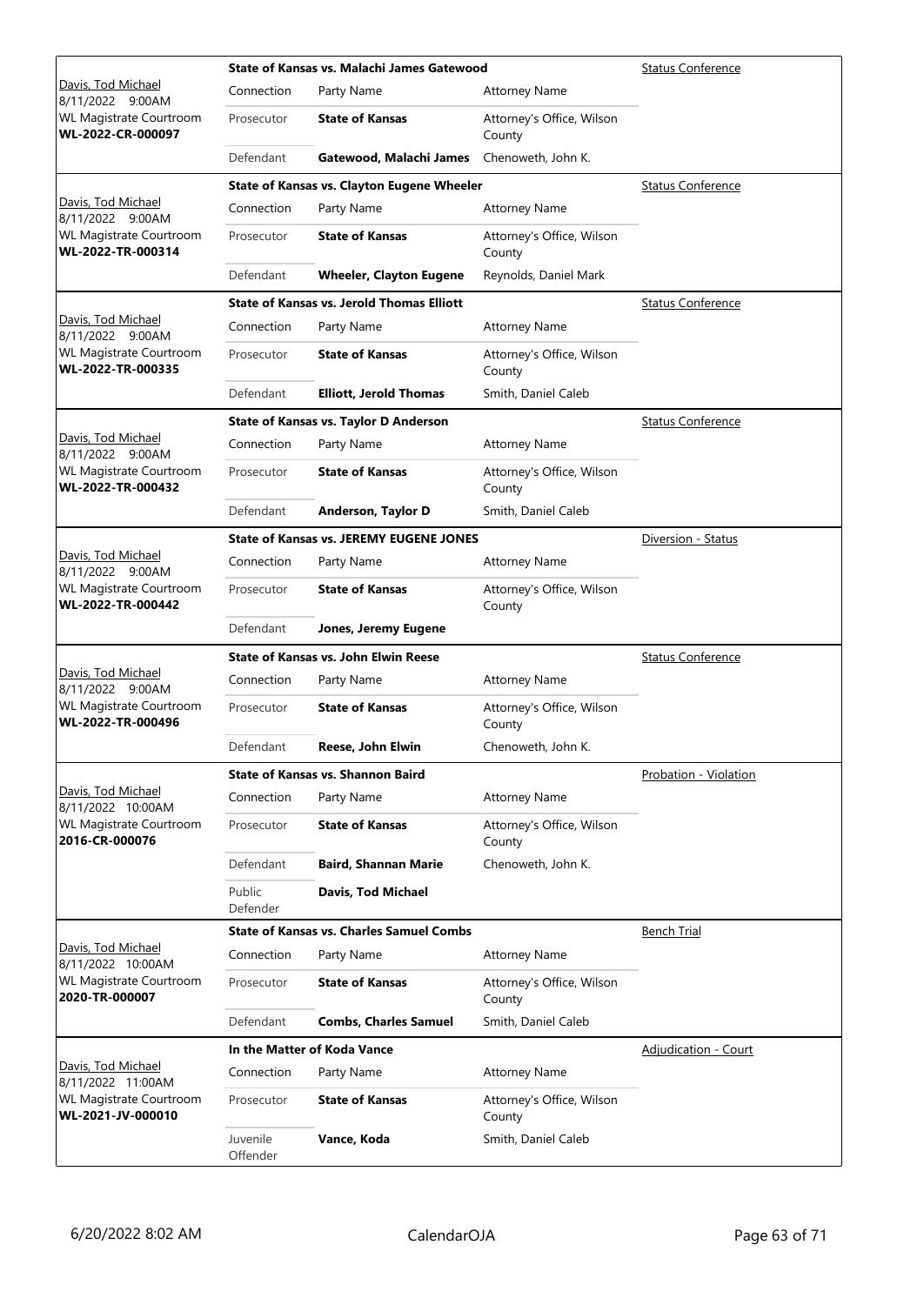|                                                     |            | <b>State of Kansas vs. Daniel L Davis</b>        | <b>Status Conference</b>            |                                |
|-----------------------------------------------------|------------|--------------------------------------------------|-------------------------------------|--------------------------------|
| Davis, Tod Michael<br>8/11/2022 1:30PM              | Connection | Party Name                                       | <b>Attorney Name</b>                |                                |
| <b>WL Magistrate Courtroom</b><br>2019-CR-000031    | Prosecutor | <b>State of Kansas</b>                           | Attorney's Office, Wilson<br>County |                                |
|                                                     | Defendant  | Davis, Daniel L                                  | Manbeck, Jacob Thomas               |                                |
|                                                     |            | <b>State of Kansas vs. Daniel L Davis</b>        |                                     | <b>Status Conference</b>       |
| Davis, Tod Michael<br>8/11/2022 1:30PM              | Connection | Party Name                                       | <b>Attorney Name</b>                |                                |
| <b>WL Magistrate Courtroom</b><br>2019-CR-000032    | Prosecutor | <b>State of Kansas</b>                           | Attorney's Office, Wilson<br>County |                                |
|                                                     | Defendant  | Davis, Daniel L                                  | Manbeck, Jacob Thomas               |                                |
|                                                     |            | <b>State of Kansas vs. Brock Matthew Bunyard</b> |                                     | <b>Status Conference</b>       |
| Davis, Tod Michael<br>8/11/2022 1:30PM              | Connection | Party Name                                       | <b>Attorney Name</b>                |                                |
| <b>WL Magistrate Courtroom</b><br>2019-CR-000171    | Prosecutor | <b>State of Kansas</b>                           | Attorney's Office, Wilson<br>County |                                |
|                                                     | Defendant  | <b>Bunyard, Brock Matthew</b>                    |                                     |                                |
|                                                     |            | <b>State of Kansas vs. Brock Matthew Bunyard</b> |                                     | <b>Status Conference</b>       |
| Davis, Tod Michael<br>8/11/2022 1:30PM              | Connection | Party Name                                       | <b>Attorney Name</b>                |                                |
| <b>WL Magistrate Courtroom</b><br>2019-CR-000181    | Prosecutor | <b>State of Kansas</b>                           | Attorney's Office, Wilson<br>County |                                |
|                                                     | Defendant  | <b>Bunyard, Brock Matthew</b>                    |                                     |                                |
|                                                     |            | <b>State of Kansas vs. Brock Matthew Bunyard</b> |                                     | <b>Status Conference</b>       |
| Davis, Tod Michael<br>8/11/2022 1:30PM              | Connection | Party Name                                       | <b>Attorney Name</b>                |                                |
| <b>WL Magistrate Courtroom</b><br>2020-CR-000055    | Prosecutor | <b>State of Kansas</b>                           | Attorney's Office, Wilson<br>County |                                |
|                                                     | Defendant  | <b>Bunyard, Brock Matthew</b>                    | Manbeck, Jacob Thomas               |                                |
|                                                     |            | State of Kansas vs. William Lawson St Clair      |                                     | <b>Preliminary Examination</b> |
| Davis, Tod Michael<br>8/11/2022 1:30PM              | Connection | Party Name                                       | <b>Attorney Name</b>                |                                |
| <b>WL Magistrate Courtroom</b><br>2020-CR-000106    | Prosecutor | <b>State of Kansas</b>                           | Attorney's Office, Wilson<br>County |                                |
|                                                     | Defendant  | <b>St Clair, William Lawson</b>                  | Manbeck, Jacob Thomas               |                                |
|                                                     |            | State of Kansas vs. Joseph Osburn                |                                     | <b>Status Conference</b>       |
| Davis, Tod Michael<br>8/11/2022 1:30PM              | Connection | Party Name                                       | <b>Attorney Name</b>                |                                |
| <b>WL Magistrate Courtroom</b><br>WL-2021-CR-000039 | Prosecutor | <b>State of Kansas</b>                           | Attorney's Office, Wilson<br>County |                                |
|                                                     | Defendant  | Osburn, Joseph                                   | Schowengerdt, Daniel J.             |                                |
|                                                     |            | <b>State of Kansas vs. William D Wescott</b>     |                                     | <b>Status Conference</b>       |
| Davis, Tod Michael<br>8/11/2022 1:30PM              | Connection | Party Name                                       | <b>Attorney Name</b>                |                                |
| <b>WL Magistrate Courtroom</b><br>WL-2021-CR-000127 | Prosecutor | <b>State of Kansas</b>                           | Attorney's Office, Wilson<br>County |                                |
|                                                     | Defendant  | <b>Wescott, William D</b>                        | Manbeck, Jacob Thomas               |                                |
|                                                     |            | <b>State of Kansas vs. Troy White</b>            |                                     | <b>Status Conference</b>       |
| Davis, Tod Michael<br>8/11/2022 1:30PM              | Connection | Party Name                                       | <b>Attorney Name</b>                |                                |
| <b>WL Magistrate Courtroom</b><br>WL-2021-CR-000161 | Prosecutor | <b>State of Kansas</b>                           | Attorney's Office, Wilson<br>County |                                |
|                                                     | Defendant  | <b>White, Troy</b>                               | Johnson, Robert Edward, II          |                                |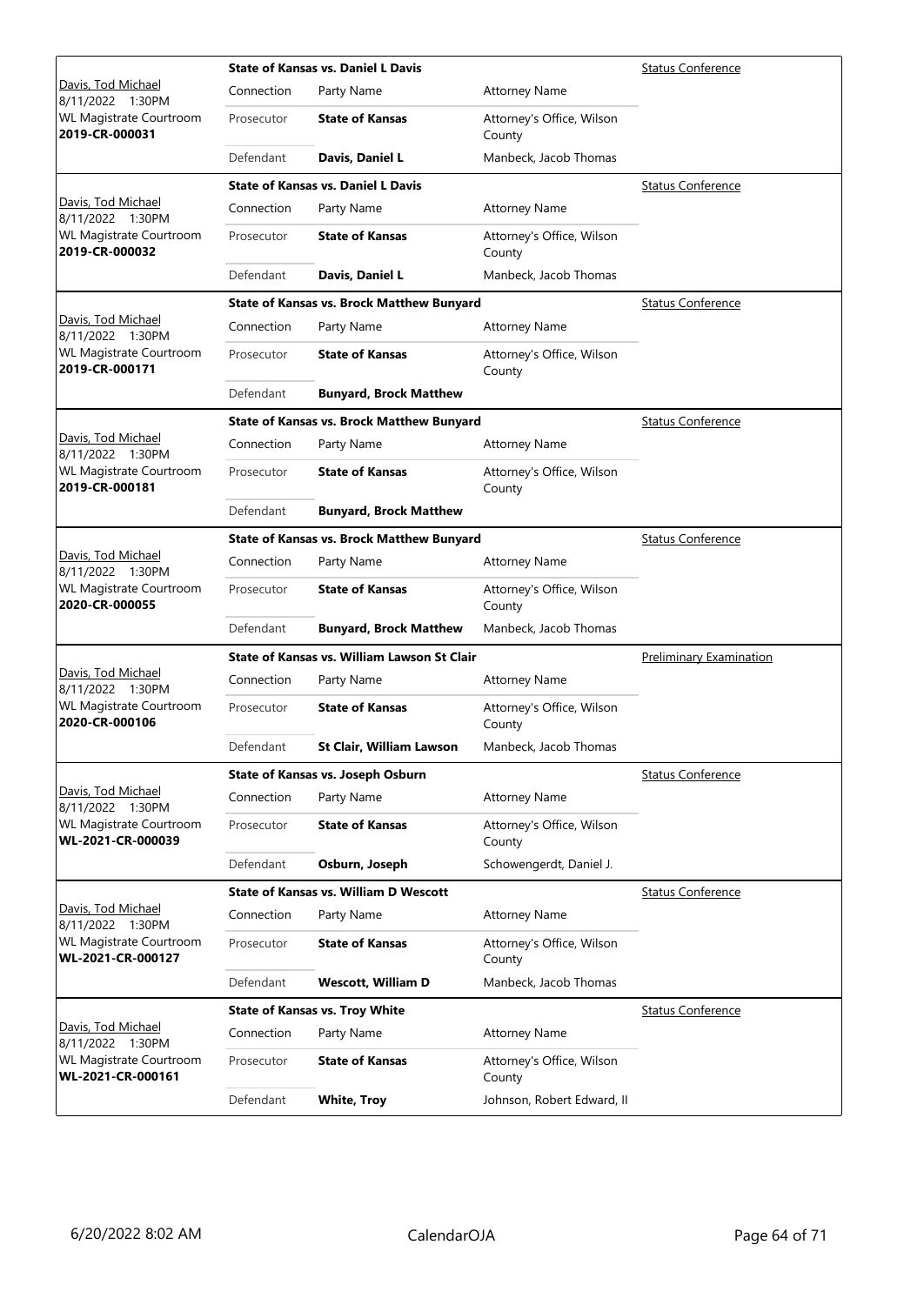|                                                     |                                   | <b>State of Kansas vs. Troy Emerson White</b>  | <b>Status Conference</b>            |                          |
|-----------------------------------------------------|-----------------------------------|------------------------------------------------|-------------------------------------|--------------------------|
| Davis, Tod Michael<br>8/11/2022 1:30PM              | Connection                        | Party Name                                     | <b>Attorney Name</b>                |                          |
| WL Magistrate Courtroom<br>WL-2022-CR-000042        | Prosecutor                        | <b>State of Kansas</b>                         | Attorney's Office, Wilson<br>County |                          |
|                                                     | Defendant                         | <b>White, Troy Emerson</b>                     | Johnson, Robert Edward, II          |                          |
|                                                     |                                   | State of Kansas vs. Roy Charles Adam Davis     |                                     | Preliminary Examination  |
| Davis, Tod Michael<br>8/11/2022 1:30PM              | Connection                        | Party Name                                     | <b>Attorney Name</b>                |                          |
| WL Magistrate Courtroom<br>WL-2022-CR-000058        | Prosecutor                        | <b>State of Kansas</b>                         | Attorney's Office, Wilson<br>County |                          |
|                                                     | Defendant                         | Davis, Roy Charles Adam                        | Chard, Jill Elaine                  |                          |
|                                                     | Public                            | <b>Public Defender, SEK</b>                    |                                     |                          |
|                                                     | Defender                          | Chard, Jill Elaine                             |                                     |                          |
|                                                     |                                   | <b>State of Kansas vs. Pattie Diane Steele</b> |                                     | <b>Status Conference</b> |
| Davis, Tod Michael<br>8/11/2022 1:30PM              | Connection                        | Party Name                                     | <b>Attorney Name</b>                |                          |
| WL Magistrate Courtroom<br>WL-2022-CR-000078        | Prosecutor                        | <b>State of Kansas</b>                         | Attorney's Office, Wilson<br>County |                          |
|                                                     | Defendant                         | <b>Steele, Pattie Diane</b>                    | Chard, Jill Elaine                  |                          |
|                                                     |                                   | <b>State of Kansas vs. Zack Pete Barton</b>    |                                     | <b>Status Conference</b> |
| Davis, Tod Michael<br>8/11/2022 1:30PM              | Connection                        | Party Name                                     | <b>Attorney Name</b>                |                          |
| <b>WL Magistrate Courtroom</b><br>WL-2022-CR-000079 | Prosecutor                        | <b>State of Kansas</b>                         | Attorney's Office, Wilson<br>County |                          |
|                                                     | Defendant                         | <b>Barton, Zack Pete</b>                       | Smith, Daniel Caleb                 |                          |
|                                                     | Sealed ********* Sealed ********* |                                                |                                     | <b>PFA/PFS Hearing</b>   |
| Ahlquist, Daryl D<br>8/12/2022 9:30AM               | Connection                        | Party Name                                     | <b>Attorney Name</b>                | Location - Chanute       |
|                                                     | Petitioner                        | <b>Sealed</b>                                  | Gillett, Jill Ranee                 |                          |
| WL-2021-DM-000108                                   |                                   | <b>Sealed</b>                                  | Gillett, Jill Ranee                 |                          |
|                                                     | Respondent                        | Sealed                                         | Duncan, Brian Piccolo               |                          |
|                                                     | Sealed ********* Sealed ********* |                                                |                                     | <b>Hearing</b>           |
| Davis, Tod Michael<br>8/12/2022 10:30AM             | Connection Party Name             |                                                | <b>Attorney Name</b>                | Severance                |
| WL Magistrate Courtroom<br>2019-JC-000030           | Child in Need<br>of Care          | <b>Sealed</b>                                  | Heim, Bret Alan                     |                          |
|                                                     | Other Party                       | <b>Sealed</b>                                  | Chenoweth, John K.                  |                          |
|                                                     |                                   | <b>Sealed</b>                                  |                                     |                          |
|                                                     |                                   | <b>Sealed</b>                                  |                                     |                          |
|                                                     | Petitioner                        | <b>Sealed</b>                                  | Rosenblad, Eric L.                  |                          |
|                                                     | Sealed ********* Sealed ********* |                                                |                                     | Hearing                  |
| Davis, Tod Michael<br>8/12/2022 10:30AM             | Connection                        | Party Name                                     | <b>Attorney Name</b>                | Severance                |
| WL Magistrate Courtroom<br>2019-JC-000031           | Child in Need<br>of Care          | <b>Sealed</b>                                  | Clover, Timothy Dale                |                          |
|                                                     | Other Party                       | Sealed                                         | Chenoweth, John K.                  |                          |
|                                                     |                                   | <b>Sealed</b>                                  |                                     |                          |
|                                                     |                                   |                                                |                                     |                          |
|                                                     |                                   | <b>Sealed</b>                                  | Smith, Daniel Caleb                 |                          |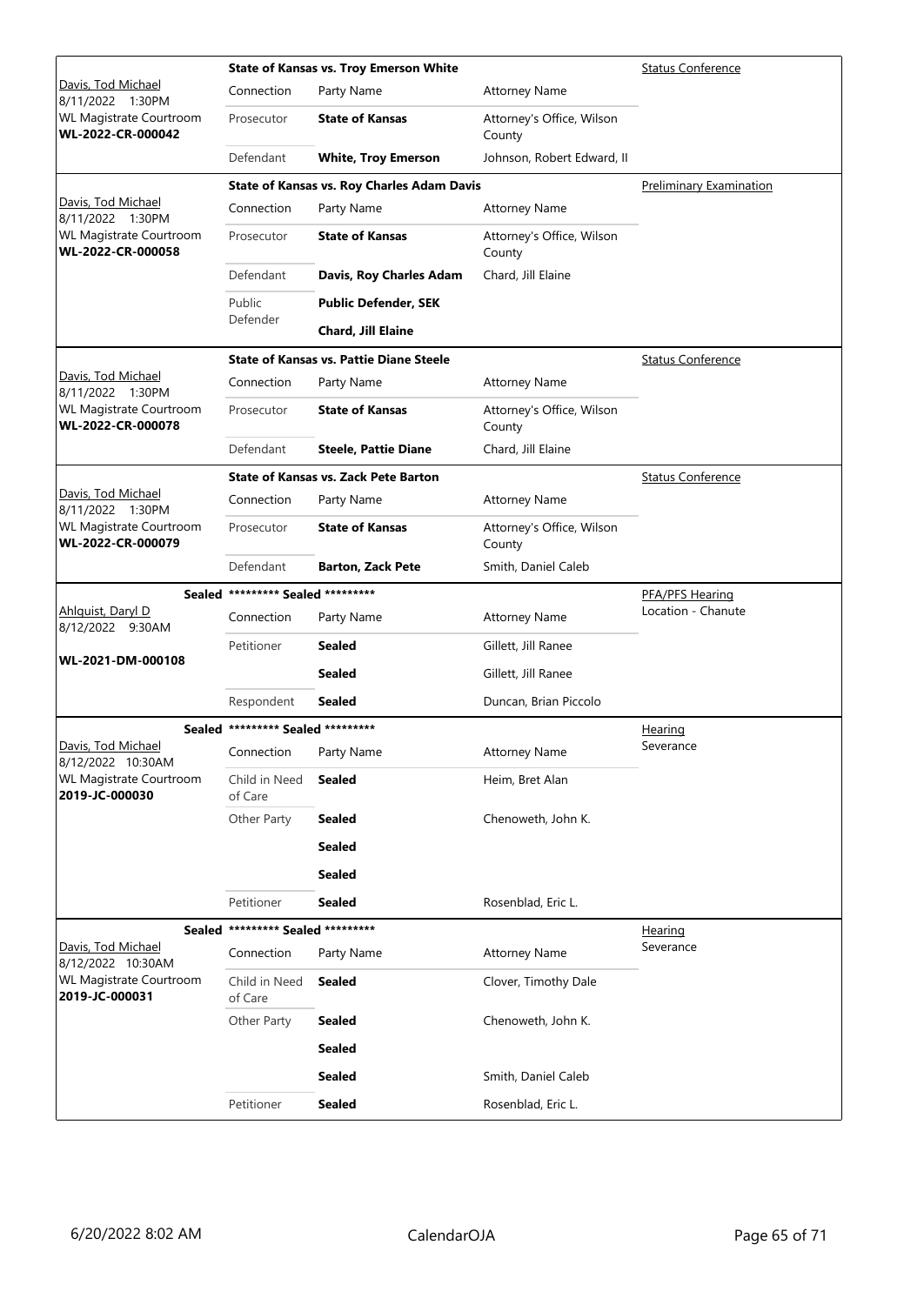|                                                   | Sealed ********* Sealed ********* |                                       | <u>Hearing</u>                      |                       |
|---------------------------------------------------|-----------------------------------|---------------------------------------|-------------------------------------|-----------------------|
| Davis, Tod Michael<br>8/12/2022 10:30AM           | Connection                        | Party Name                            | <b>Attorney Name</b>                | Severance             |
| WL Magistrate Courtroom<br>2019-JC-000032         | Child in Need<br>of Care          | <b>Sealed</b>                         | Clover, Timothy Dale                |                       |
|                                                   | Other Party                       | <b>Sealed</b>                         | Chenoweth, John K.                  |                       |
|                                                   |                                   | <b>Sealed</b>                         |                                     |                       |
|                                                   |                                   | <b>Sealed</b>                         | Smith, Daniel Caleb                 |                       |
|                                                   | Petitioner                        | <b>Sealed</b>                         | Rosenblad, Eric L.                  |                       |
|                                                   | Sealed ********* Sealed ********* |                                       |                                     | <b>Hearing</b>        |
| Davis, Tod Michael<br>8/12/2022 10:30AM           | Connection                        | Party Name                            | <b>Attorney Name</b>                | Severance             |
| WL Magistrate Courtroom<br>2019-JC-000033         | Child in Need<br>of Care          | <b>Sealed</b>                         | Clover, Timothy Dale                |                       |
|                                                   | Other Party                       | <b>Sealed</b>                         | Chenoweth, John K.                  |                       |
|                                                   |                                   | <b>Sealed</b>                         |                                     |                       |
|                                                   |                                   | <b>Sealed</b>                         | Smith, Daniel Caleb                 |                       |
|                                                   | Petitioner                        | <b>Sealed</b>                         | Rosenblad, Eric L.                  |                       |
|                                                   |                                   | In the Matter of Ryan Bordner-Counsil |                                     | <b>Review Hearing</b> |
| Davis, Tod Michael<br>8/15/2022 11:00AM           | Connection                        | Party Name                            | <b>Attorney Name</b>                |                       |
| <b>WL District Courtroom</b><br>WL-2021-JV-000001 | Prosecutor                        | <b>State of Kansas</b>                | Attorney's Office, Wilson<br>County |                       |
|                                                   | Juvenile<br>Offender              | <b>Bordner-Counsil, Ryan</b>          | Smith, Daniel Caleb                 |                       |
|                                                   | Guardian Ad<br>Litem              | <b>Smith, Daniel Caleb</b>            |                                     |                       |
|                                                   |                                   | In the Matter of Koda Vance           | <b>Adjudication - Court</b>         |                       |
| Davis, Tod Michael<br>8/15/2022 11:00AM           | Connection                        | Party Name                            | <b>Attorney Name</b>                |                       |
| <b>WL District Courtroom</b><br>WL-2021-JV-000005 | Prosecutor                        | <b>State of Kansas</b>                | Attorney's Office, Wilson<br>County |                       |
|                                                   | Juvenile<br>Offender              | Vance, Koda                           | Smith, Daniel Caleb                 |                       |
|                                                   | In the Matter of Lyle Oneal       |                                       |                                     | <b>Review Hearing</b> |
| Davis, Tod Michael<br>8/15/2022 11:00AM           | Connection                        | Party Name                            | <b>Attorney Name</b>                |                       |
| <b>WL District Courtroom</b><br>WL-2021-JV-000026 | Prosecutor                        | <b>State of Kansas</b>                | Attorney's Office, Wilson<br>County |                       |
|                                                   | Juvenile<br>Offender              | Oneal, Lyle                           | Depew, Philip Douglas               |                       |
|                                                   | In the Matter of Lyle Oneal       |                                       |                                     | <b>Review Hearing</b> |
| Davis, Tod Michael<br>8/15/2022 11:00AM           | Connection                        | Party Name                            | <b>Attorney Name</b>                |                       |
| <b>WL District Courtroom</b><br>WL-2021-JV-000027 | Prosecutor                        | <b>State of Kansas</b>                | Attorney's Office, Wilson<br>County |                       |
|                                                   | Juvenile<br>Offender              | Oneal, Lyle                           | Depew, Philip Douglas               |                       |
| <b>Sealed</b>                                     | ********* Sealed *********        |                                       |                                     | <b>Review Hearing</b> |
| Davis, Tod Michael<br>8/15/2022 1:30PM            | Connection                        | Party Name                            | <b>Attorney Name</b>                |                       |
| <b>WL District Courtroom</b><br>2018-JC-000009    | Child in Need<br>of Care          | <b>Sealed</b>                         | Clover, Timothy Dale                |                       |
|                                                   | Other Party                       | <b>Sealed</b>                         |                                     |                       |
|                                                   |                                   | <b>Sealed</b>                         |                                     |                       |
|                                                   |                                   | <b>Sealed</b>                         |                                     |                       |
|                                                   | Petitioner                        | <b>Sealed</b>                         | Rosenblad, Eric L.                  |                       |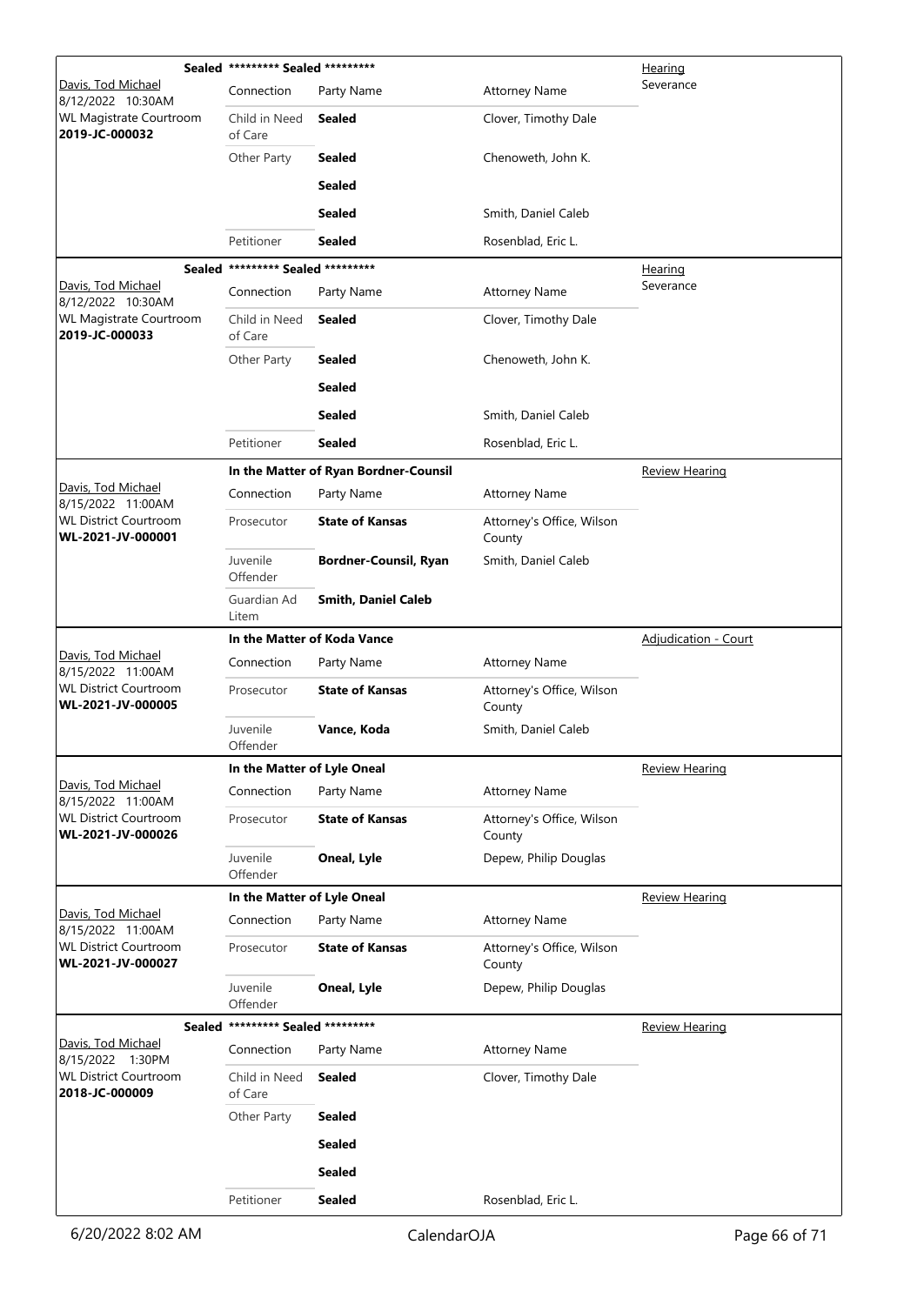|                                                | Sealed ********* Sealed ********* |               |                      | <b>Review Hearing</b> |
|------------------------------------------------|-----------------------------------|---------------|----------------------|-----------------------|
| Davis, Tod Michael<br>8/15/2022 1:30PM         | Connection                        | Party Name    | <b>Attorney Name</b> |                       |
| <b>WL District Courtroom</b><br>2019-JC-000018 | Child in Need<br>of Care          | Sealed        | Clover, Timothy Dale |                       |
|                                                | Other Party                       | <b>Sealed</b> | Smith, Daniel Caleb  |                       |
|                                                |                                   | <b>Sealed</b> |                      |                       |
|                                                |                                   | <b>Sealed</b> |                      |                       |
|                                                | Petitioner                        | <b>Sealed</b> | Rosenblad, Eric L.   |                       |
|                                                | Sealed ********* Sealed ********* |               |                      | <b>Review Hearing</b> |
| Davis, Tod Michael<br>8/15/2022 1:30PM         | Connection                        | Party Name    | <b>Attorney Name</b> |                       |
| <b>WL District Courtroom</b><br>2019-JC-000019 | Child in Need<br>of Care          | <b>Sealed</b> | Clover, Timothy Dale |                       |
|                                                | Other Party                       | <b>Sealed</b> | Smith, Daniel Caleb  |                       |
|                                                |                                   | <b>Sealed</b> |                      |                       |
|                                                |                                   | Sealed        |                      |                       |
|                                                | Petitioner                        | <b>Sealed</b> | Rosenblad, Eric L.   |                       |
|                                                | Sealed ********* Sealed ********* |               |                      | <b>Review Hearing</b> |
| Davis, Tod Michael<br>8/15/2022 1:30PM         | Connection                        | Party Name    | <b>Attorney Name</b> |                       |
| <b>WL District Courtroom</b><br>2019-JC-000020 | Child in Need<br>of Care          | <b>Sealed</b> | Chenoweth, John K.   |                       |
|                                                | Other Party                       | <b>Sealed</b> |                      |                       |
|                                                |                                   | <b>Sealed</b> |                      |                       |
|                                                |                                   | <b>Sealed</b> |                      |                       |
|                                                | Petitioner                        | <b>Sealed</b> | Rosenblad, Eric L.   |                       |
|                                                | Sealed ********* Sealed ********* |               |                      | Review Hearing        |
| Davis, Tod Michael<br>8/15/2022 1:30PM         | Connection                        | Party Name    | <b>Attorney Name</b> |                       |
| <b>WL District Courtroom</b><br>2019-JC-000021 | Child in Need<br>of Care          | <b>Sealed</b> | Chenoweth, John K.   |                       |
|                                                | Other Party                       | <b>Sealed</b> |                      |                       |
|                                                |                                   | <b>Sealed</b> |                      |                       |
|                                                |                                   | <b>Sealed</b> | Clover, Timothy Dale |                       |
|                                                | Petitioner                        | <b>Sealed</b> | Rosenblad, Eric L.   |                       |
|                                                | Sealed ********* Sealed ********* |               |                      | <b>Review Hearing</b> |
| Davis, Tod Michael<br>8/15/2022 1:30PM         | Connection                        | Party Name    | <b>Attorney Name</b> |                       |
| <b>WL District Courtroom</b><br>2019-JC-000022 | Child in Need<br>of Care          | <b>Sealed</b> | Clover, Timothy Dale |                       |
|                                                | Other Party                       | <b>Sealed</b> |                      |                       |
|                                                |                                   | <b>Sealed</b> |                      |                       |
|                                                |                                   | <b>Sealed</b> |                      |                       |
|                                                | Petitioner                        | <b>Sealed</b> | Rosenblad, Eric L.   |                       |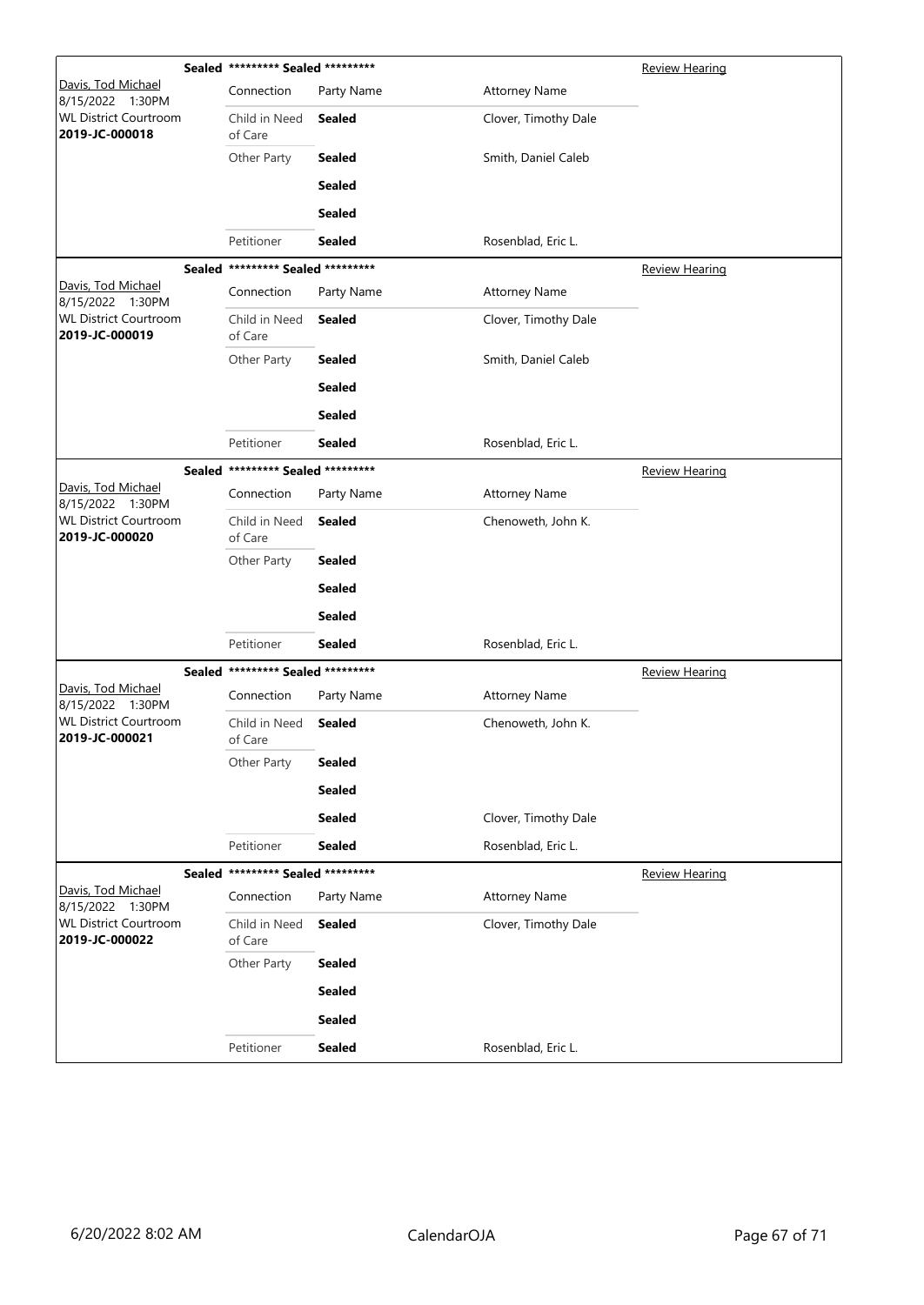|                                                   |                          | Sealed ********* Sealed ********* |                                                 |                                     | <u>Hearing</u>              |
|---------------------------------------------------|--------------------------|-----------------------------------|-------------------------------------------------|-------------------------------------|-----------------------------|
| Davis, Tod Michael<br>8/15/2022 1:30PM            |                          | Connection                        | Party Name                                      | <b>Attorney Name</b>                | Severance                   |
| <b>WL District Courtroom</b><br>WL-2021-JC-000015 |                          | Child in Need<br>of Care          | <b>Sealed</b>                                   | Chenoweth, John K.                  |                             |
|                                                   |                          | Petitioner                        | <b>Sealed</b>                                   | Rosenblad, Eric L.                  |                             |
|                                                   |                          | Guardian Ad<br>Litem              | <b>Sealed</b>                                   |                                     |                             |
|                                                   |                          | Sealed ********* Sealed ********* |                                                 |                                     | Adjudication - Court        |
| Davis, Tod Michael<br>8/15/2022 1:30PM            |                          | Connection                        | Party Name                                      | <b>Attorney Name</b>                |                             |
| <b>WL District Courtroom</b><br>WL-2022-JC-000006 |                          | Child in Need<br>of Care          | <b>Sealed</b>                                   | Chenoweth, John K.                  |                             |
|                                                   |                          | Petitioner                        | <b>Sealed</b>                                   | Attorney's Office, Wilson<br>County |                             |
|                                                   |                          | Sealed ********* Sealed ********* |                                                 |                                     | <b>Review Hearing</b>       |
| Davis, Tod Michael<br>8/15/2022 1:30PM            |                          | Connection                        | Party Name                                      | <b>Attorney Name</b>                |                             |
| <b>WL District Courtroom</b><br>WL-2022-JC-000012 |                          | Child in Need<br>of Care          | <b>Sealed</b>                                   | Chenoweth, John K.                  |                             |
|                                                   |                          | Petitioner                        | <b>Sealed</b>                                   | Attorney's Office, Wilson<br>County |                             |
|                                                   |                          | Sealed ********* Sealed ********* |                                                 |                                     | <b>Adjudication - Court</b> |
| Davis, Tod Michael<br>8/15/2022 1:30PM            |                          | Connection                        | Party Name                                      | <b>Attorney Name</b>                |                             |
| <b>WL District Courtroom</b><br>WL-2022-JC-000015 | Child in Need<br>of Care | <b>Sealed</b>                     | Chenoweth, John K.                              |                                     |                             |
|                                                   |                          | Petitioner                        | <b>Sealed</b>                                   | Attorney's Office, Wilson<br>County |                             |
|                                                   |                          |                                   | In the Matter of Talons Joseph Parsons          |                                     | <b>Review Hearing</b>       |
| Davis, Tod Michael<br>8/15/2022 1:30PM            |                          | Connection                        | Party Name                                      | <b>Attorney Name</b>                |                             |
| <b>WL District Courtroom</b><br>WL-2022-JV-000007 |                          | Prosecutor                        | <b>State of Kansas</b>                          | Attorney's Office, Wilson<br>County |                             |
|                                                   |                          | Juvenile<br>Offender              | Parsons, Talons Joseph                          | Depew, Philip Douglas               |                             |
|                                                   |                          |                                   | In the Matter of Andrew T Miller                |                                     | Review Hearing              |
| Davis, Tod Michael<br>8/15/2022 1:30PM            |                          | Connection                        | Party Name                                      | <b>Attorney Name</b>                |                             |
| <b>WL District Courtroom</b><br>WL-2022-JV-000008 |                          | Prosecutor                        | <b>State of Kansas</b>                          | Attorney's Office, Wilson<br>County |                             |
|                                                   |                          | Juvenile<br>Offender              | <b>Miller, Andrew T</b>                         | Schowengerdt, Daniel J.             |                             |
|                                                   |                          |                                   | Rosa M Hendry vs. Gavin Michal Nave, et al.     |                                     | <b>Final Hearing</b>        |
| Rogers, David<br>8/17/2022 1:15PM                 |                          | Connection                        | Party Name                                      | <b>Attorney Name</b>                |                             |
| <b>WL District Courtroom</b>                      |                          | Dependent                         | <b>Sealed</b>                                   |                                     |                             |
| 2020-DM-000003                                    |                          | Petitioner                        | Hendry, Rosa M                                  | Hoffmeister, Cole Alan              |                             |
|                                                   |                          | Respondent                        | Nave, Gavin Michal                              |                                     |                             |
|                                                   |                          |                                   | Prather, Seth L                                 |                                     |                             |
|                                                   |                          |                                   | <b>State of Kansas vs. Dade James Spradling</b> |                                     | Review Hearing              |
| Davis, Tod Michael<br>8/18/2022 9:00AM            |                          | Connection                        | Party Name                                      | <b>Attorney Name</b>                |                             |
| WL Magistrate Courtroom<br>WL-2021-TR-001423      |                          | Prosecutor                        | <b>State of Kansas</b>                          | Attorney's Office, Wilson<br>County |                             |
|                                                   |                          | Defendant                         | <b>Spradling, Dade James</b>                    | Chenoweth, John K.                  |                             |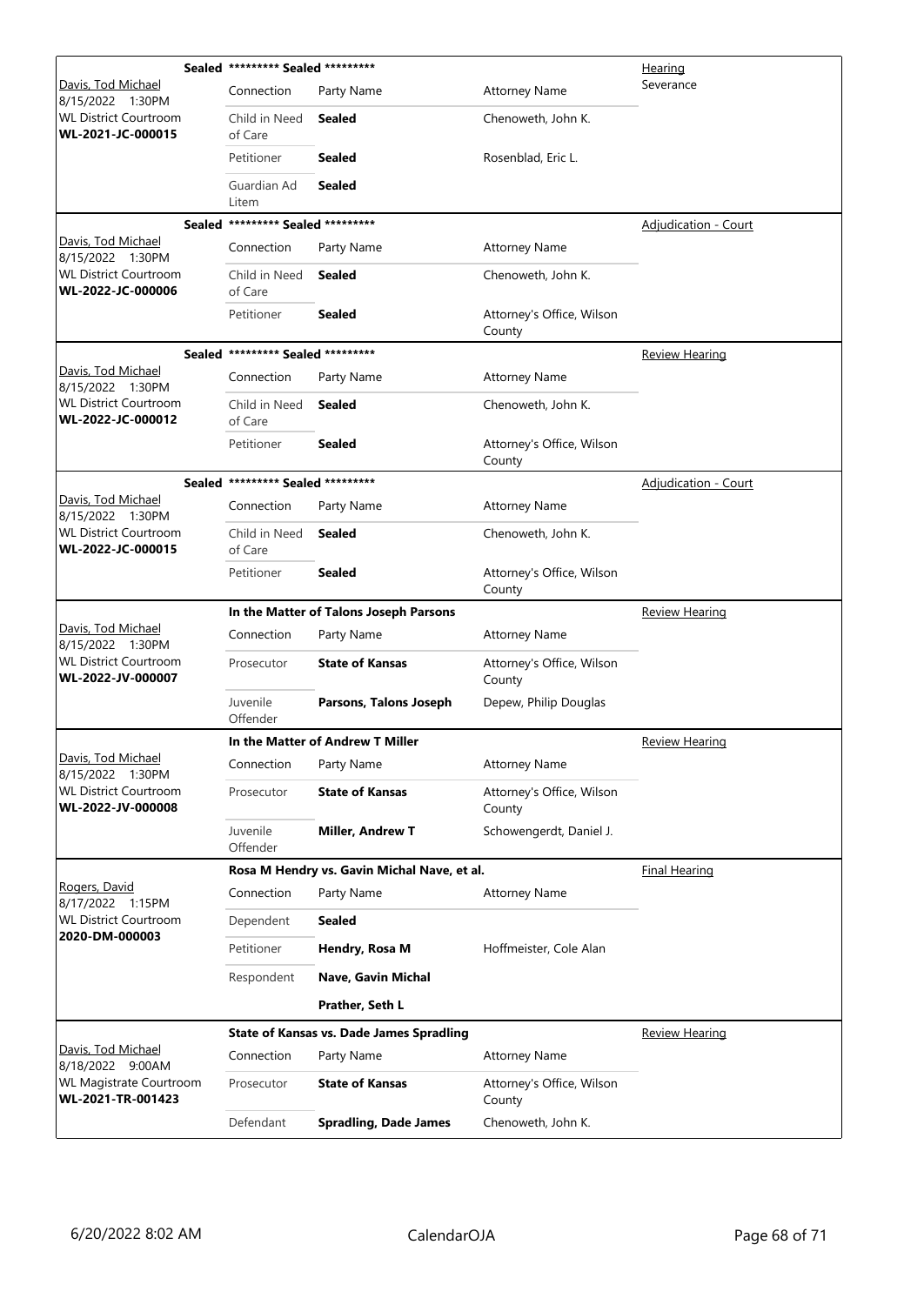|                                                     |                                              | <b>State of Kansas vs. EMMA N BOWERS</b>          | Review Hearing                      |                                |
|-----------------------------------------------------|----------------------------------------------|---------------------------------------------------|-------------------------------------|--------------------------------|
| Davis, Tod Michael<br>8/18/2022 9:00AM              | Connection                                   | Party Name                                        | <b>Attorney Name</b>                |                                |
| <b>WL Magistrate Courtroom</b><br>WL-2022-TR-000330 | Prosecutor                                   | <b>State of Kansas</b>                            | Attorney's Office, Wilson<br>County |                                |
|                                                     | Defendant                                    | <b>BOWERS, EMMA N</b>                             | Chenoweth, John K.                  |                                |
|                                                     |                                              | <b>State of Kansas vs. Carl Jason Bazil</b>       |                                     | Diversion - Status             |
| Davis, Tod Michael<br>8/18/2022 9:00AM              | Connection                                   | Party Name                                        | <b>Attorney Name</b>                |                                |
| <b>WL Magistrate Courtroom</b><br>WL-2022-TR-000514 | Prosecutor                                   | <b>State of Kansas</b>                            | Attorney's Office, Wilson<br>County |                                |
|                                                     | Defendant                                    | <b>Bazil, Carl Jason</b>                          |                                     |                                |
|                                                     |                                              | <b>State of Kansas vs. JOHN E JACOBS</b>          |                                     | Diversion - Status             |
| Davis, Tod Michael<br>8/18/2022 9:00AM              | Connection                                   | Party Name                                        | <b>Attorney Name</b>                |                                |
| <b>WL Magistrate Courtroom</b><br>WL-2022-TR-000590 | Prosecutor                                   | <b>State of Kansas</b>                            | Attorney's Office, Wilson<br>County |                                |
|                                                     | Defendant                                    | <b>JACOBS, JOHN E</b>                             |                                     |                                |
|                                                     |                                              | <b>State of Kansas vs. Jack Phillip Nivison</b>   |                                     | <b>Bench Trial</b>             |
| Davis, Tod Michael<br>8/18/2022 10:00AM             | Connection                                   | Party Name                                        | <b>Attorney Name</b>                |                                |
| <b>WL Magistrate Courtroom</b><br>WL-2022-TR-000387 | Prosecutor                                   | <b>State of Kansas</b>                            | Attorney's Office, Wilson<br>County |                                |
|                                                     | Defendant                                    | Nivison, Jack Phillip                             |                                     |                                |
|                                                     |                                              | <b>State of Kansas vs. Matthew Chase Williams</b> | <b>Status Conference</b>            |                                |
| Davis, Tod Michael<br>8/18/2022 1:30PM              | Connection                                   | Party Name                                        | <b>Attorney Name</b>                |                                |
| <b>WL Magistrate Courtroom</b><br>2019-CR-000044    | Prosecutor                                   | <b>State of Kansas</b>                            | Attorney's Office, Wilson<br>County |                                |
|                                                     | Defendant                                    | <b>Williams, Matthew Chase</b>                    | De Voe, Sue E.                      |                                |
|                                                     |                                              | <b>State of Kansas vs. Matthew Chase Williams</b> |                                     | <b>Status Conference</b>       |
| Davis, Tod Michael<br>8/18/2022 1:30PM              | Connection                                   | Party Name                                        | <b>Attorney Name</b>                |                                |
| <b>WL Magistrate Courtroom</b><br>2019-CR-000150    | Prosecutor                                   | <b>State of Kansas</b>                            | Attorney's Office, Wilson<br>County |                                |
|                                                     | Defendant                                    | <b>Williams, Matthew Chase</b>                    | De Voe, Sue E.                      |                                |
|                                                     | Public<br>Defender -<br>Conflict<br>Attorney | <b>Cameron, Brandon Daniel</b>                    |                                     |                                |
|                                                     |                                              | State of Kansas vs. Tashina R Johnson             |                                     | <b>Preliminary Examination</b> |
| Davis, Tod Michael<br>8/18/2022 1:30PM              | Connection                                   | Party Name                                        | <b>Attorney Name</b>                |                                |
| <b>WL Magistrate Courtroom</b><br>2020-CR-000044    | Prosecutor                                   | <b>State of Kansas</b>                            | Attorney's Office, Wilson<br>County |                                |
|                                                     | Defendant                                    | Johnson, Tashina R                                | Smith, Daniel Caleb                 |                                |
|                                                     |                                              | State of Kansas vs. Tashina R Johnson             |                                     | Preliminary Examination        |
| Davis, Tod Michael<br>8/18/2022 1:30PM              | Connection                                   | Party Name                                        | <b>Attorney Name</b>                |                                |
| <b>WL Magistrate Courtroom</b><br>2020-CR-000045    | Prosecutor                                   | <b>State of Kansas</b>                            | Attorney's Office, Wilson<br>County |                                |
|                                                     | Defendant                                    | Johnson, Tashina R                                | Smith, Daniel Caleb                 |                                |
|                                                     | Public<br>Defender -<br>Conflict<br>Attorney | <b>Smith, Daniel Caleb</b>                        |                                     |                                |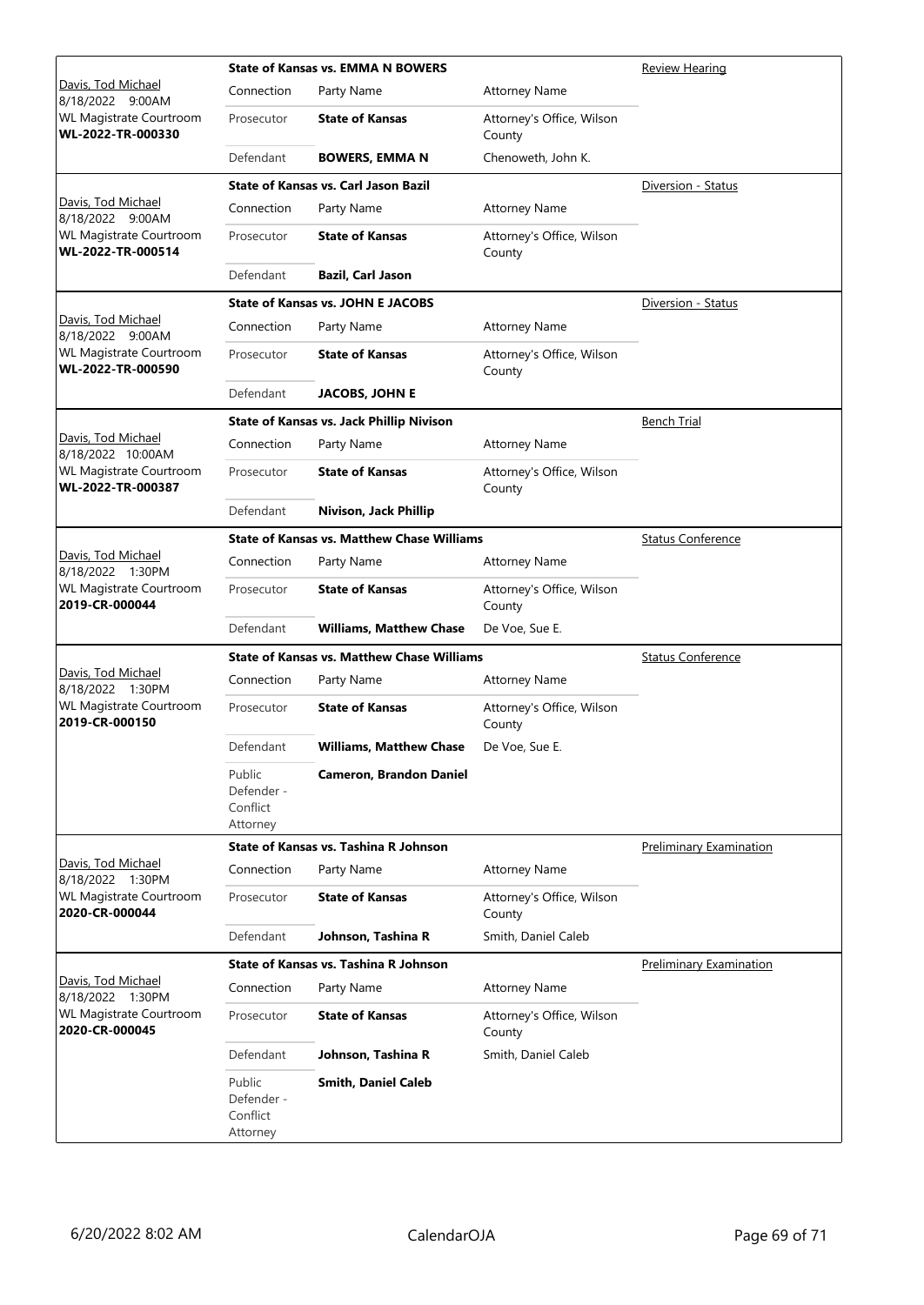|                                                     |                                              | State of Kansas vs. Tashina R Johnson               |                                     | <b>Preliminary Examination</b> |
|-----------------------------------------------------|----------------------------------------------|-----------------------------------------------------|-------------------------------------|--------------------------------|
| Davis, Tod Michael<br>8/18/2022 1:30PM              | Connection                                   | Party Name                                          | <b>Attorney Name</b>                |                                |
| <b>WL Magistrate Courtroom</b><br>2020-CR-000098    | Prosecutor                                   | <b>State of Kansas</b>                              | Attorney's Office, Wilson<br>County |                                |
|                                                     | Defendant                                    | Johnson, Tashina R                                  | Smith, Daniel Caleb                 |                                |
|                                                     | Public<br>Defender -<br>Conflict<br>Attorney | <b>Smith, Daniel Caleb</b>                          |                                     |                                |
|                                                     |                                              | State of Kansas vs. Pearson Chandler Vaughn Collins |                                     | <b>Status Conference</b>       |
| Davis, Tod Michael<br>8/18/2022 1:30PM              | Connection                                   | Party Name                                          | Attorney Name                       |                                |
| <b>WL Magistrate Courtroom</b><br>WL-2022-CR-000010 | Prosecutor                                   | <b>State of Kansas</b>                              | Attorney's Office, Wilson<br>County |                                |
|                                                     | Defendant                                    | <b>Collins, Pearson Chandler</b><br>Vaughn          | Smith, Daniel Caleb                 |                                |
|                                                     |                                              | State of Kansas vs. Pearson Chandler Vaughn Collins |                                     | <b>Preliminary Examination</b> |
| Davis, Tod Michael<br>8/18/2022 1:30PM              | Connection                                   | Party Name                                          | <b>Attorney Name</b>                |                                |
| <b>WL Magistrate Courtroom</b><br>WL-2022-CR-000011 | Prosecutor                                   | <b>State of Kansas</b>                              | Attorney's Office, Wilson<br>County |                                |
|                                                     | Defendant                                    | <b>Collins, Pearson Chandler</b><br>Vaughn          | Smith, Daniel Caleb                 |                                |
|                                                     |                                              | <b>State of Kansas vs. Thad Erick McQueen</b>       |                                     | <b>Preliminary Examination</b> |
| Davis, Tod Michael<br>8/18/2022 1:30PM              | Connection                                   | Party Name                                          | <b>Attorney Name</b>                |                                |
| <b>WL Magistrate Courtroom</b><br>WL-2022-CR-000036 | Prosecutor                                   | <b>State of Kansas</b>                              | Attorney's Office, Wilson<br>County |                                |
|                                                     | Defendant                                    | <b>McQueen, Thad Erick</b>                          | Chard, Jill Elaine                  |                                |
|                                                     |                                              | <b>State of Kansas vs. Heather Dawn Black</b>       |                                     | <b>Status Conference</b>       |
| Davis, Tod Michael<br>8/18/2022 1:30PM              | Connection                                   | Party Name                                          | <b>Attorney Name</b>                |                                |
| <b>WL Magistrate Courtroom</b><br>WL-2022-CR-000043 | Prosecutor                                   | <b>State of Kansas</b>                              | Attorney's Office, Wilson<br>County |                                |
|                                                     | Defendant                                    | <b>Black, Heather Dawn</b>                          | Chard, Jill Elaine                  |                                |
|                                                     |                                              | State of Kansas vs. Cody Lee Smith                  |                                     | <b>Status Conference</b>       |
| Davis, Tod Michael<br>8/18/2022 1:30PM              | Connection                                   | Party Name                                          | <b>Attorney Name</b>                |                                |
| <b>WL Magistrate Courtroom</b><br>WL-2022-CR-000056 | Prosecutor                                   | <b>State of Kansas</b>                              | Attorney's Office, Wilson<br>County |                                |
|                                                     | Defendant                                    | Smith, Cody Lee                                     | Chard, Jill Elaine                  |                                |
|                                                     | Public<br>Defender                           | <b>Public Defender, SEK</b>                         |                                     |                                |
|                                                     |                                              | State of Kansas vs. Dorothea Burns Kilpatrick       |                                     | <b>Status Conference</b>       |
| Davis, Tod Michael<br>8/18/2022 1:30PM              | Connection                                   | Party Name                                          | <b>Attorney Name</b>                |                                |
| <b>WL Magistrate Courtroom</b><br>WL-2022-CR-000090 | Prosecutor                                   | <b>State of Kansas</b>                              | Attorney's Office, Wilson<br>County |                                |
|                                                     | Defendant                                    | Kilpatrick, Dorothea Burns                          | Chard, Jill Elaine                  |                                |
|                                                     |                                              | State of Kansas vs. Jason Wayne Smith               |                                     | <u>Hearing</u>                 |
| Rogers, David<br>8/19/2022 9:30AM                   | Connection                                   | Party Name                                          | <b>Attorney Name</b>                | Further Proceedings            |
| <b>WL District Courtroom</b><br>2020-CR-000035      | Prosecutor                                   | <b>State of Kansas</b>                              | Attorney's Office, Wilson<br>County |                                |
|                                                     | Defendant                                    | Smith, Jason Wayne                                  | Chard, Jill Elaine                  |                                |
|                                                     | Public<br>Defender                           | Chard, Jill Elaine                                  |                                     |                                |